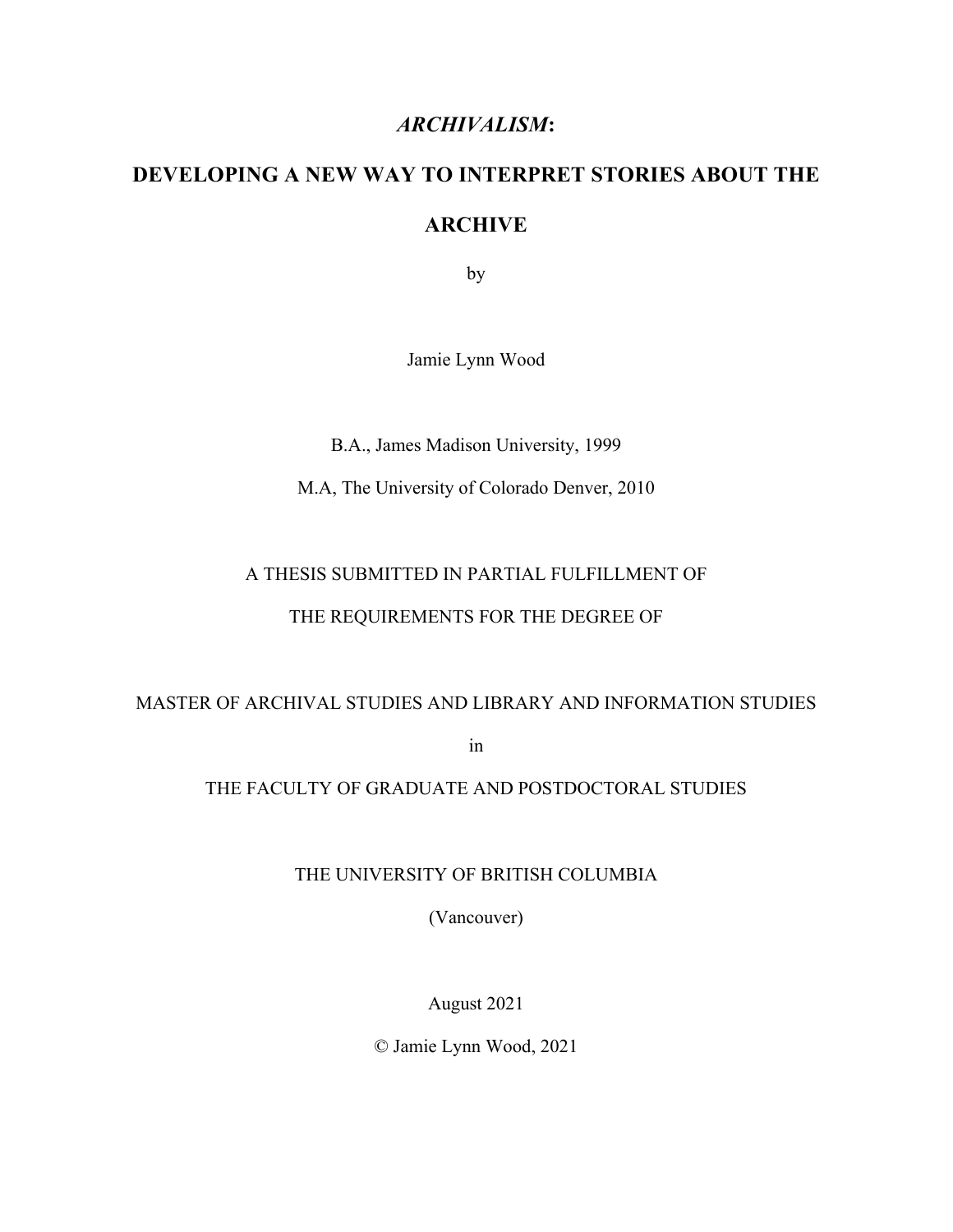The following individuals certify that they have read, and recommend to the Faculty of Graduate and Postdoctoral Studies for acceptance, a thesis entitled:

| <i>Archivalism:</i> Developing a New Way to Interpret Stories About the Archive |                                                                |                                                |  |
|---------------------------------------------------------------------------------|----------------------------------------------------------------|------------------------------------------------|--|
|                                                                                 |                                                                |                                                |  |
|                                                                                 |                                                                |                                                |  |
|                                                                                 |                                                                |                                                |  |
| submitted by                                                                    | Jamie Lynn Wood                                                | in partial fulfillment of the requirements for |  |
|                                                                                 |                                                                |                                                |  |
| the degree of                                                                   | Master of Archival Studies and Library and Information Studies |                                                |  |
|                                                                                 |                                                                |                                                |  |
| 1n                                                                              | Archival Studies and Library and Information Studies           |                                                |  |
|                                                                                 |                                                                |                                                |  |

### **Examining Committee:**

Dr Jennifer Douglas, Assistant Professor, School of Information, UBC **Supervisor** 

Dr Erik Kwakkel, Professor & Director, School of Information, UBC Supervisory Committee Member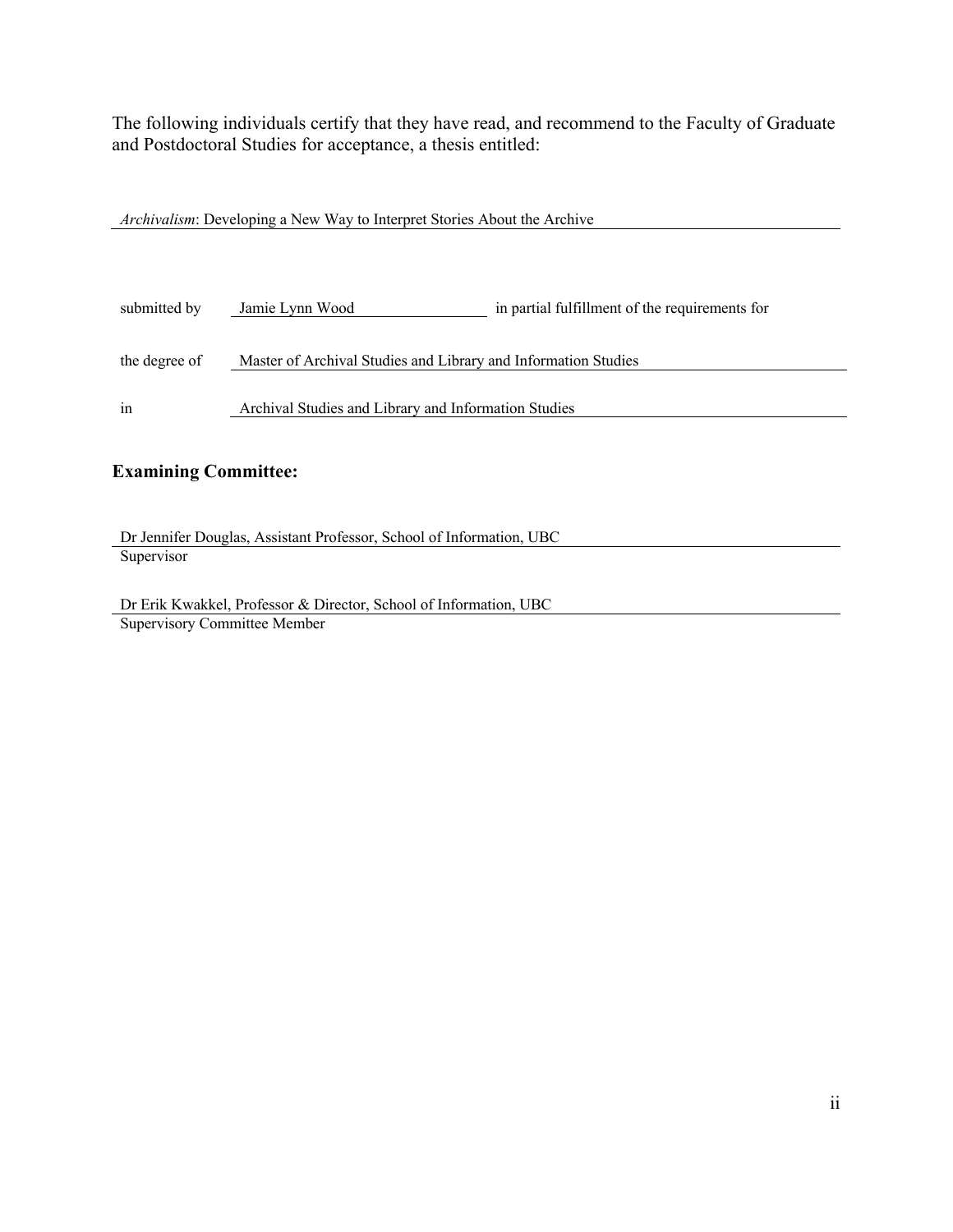### **Abstract**

Archivists and archival records play integral roles as plot devices in many significant works of popular culture entertainment. In one example, George R.R. Martin's medieval-inspired book series *A Song of Ice and Fire (ASOIAF)* and its television adaptation, HBO's *Game of Thrones (GoT)*, I have observed that records, archives, and archivists repeatedly contribute to forwarding the plot by providing critical pivot points for significant transitions in the story. Some archival scholars critique the way archivists and archival institutions are represented in pop culture contexts, citing overused stereotypes that unfairly or inaccurately represent archivists and the archival profession. Medievalist scholars have observed a similar phenomenon in popular representations of the Middle Ages. The field of medievalism studies - which examines the relationship between the historical Middle Ages and how it has been viewed, written about, and used as a backdrop in both popular and scholarly media – inspired me to consider archival representations in the same way. I call this the concept of *archivalism*, a term I coined that I define as the study of the relationship between perceptions of the archive, as expressed across a variety of media, and the real work of the archive, archivists, and archival practices. This thesis proposes the concept of archivalism as a new approach to studying the impact and perception of the archives in the cultural mindset. Paying particular attention to language and imagery used to represent archivists and archival institutions, I employ close reading of the series *Game of Thrones* and three different corpora of literature: studies on representations of the archives in popular culture, studies on *Game of Thrones* as medievalism, and stories about the archives and archival research written by scholars from disciplines outside of archival studies. I use this research to support the argument that, just as medievalist scholars have used *Game of Thrones* and the study of medievalism as a point of entry to medieval studies, so too can the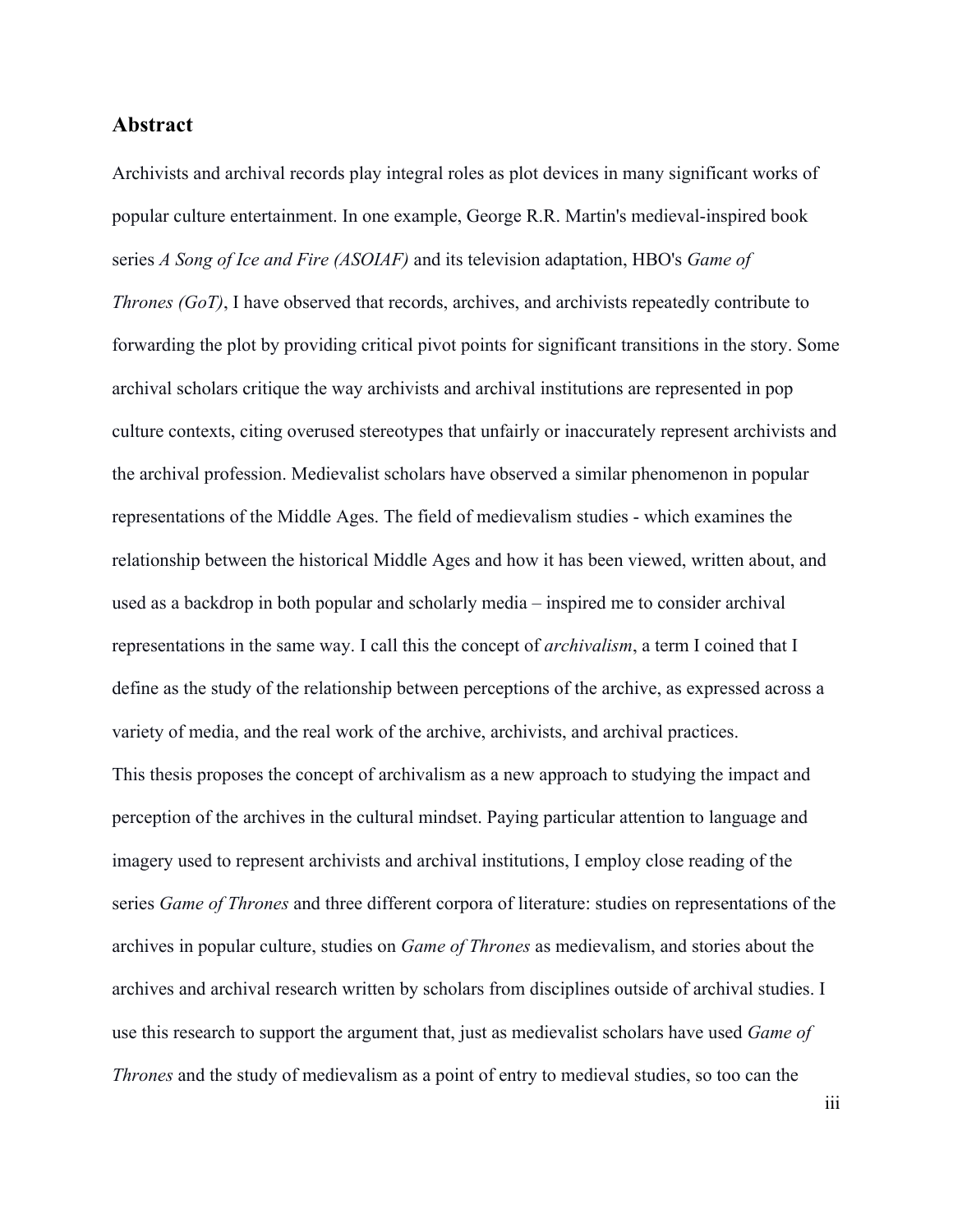study of archivalism be a valuable tool for educating the public about the archive, drawing more people to the field of archival studies, and inspiring interdisciplinary dialogue.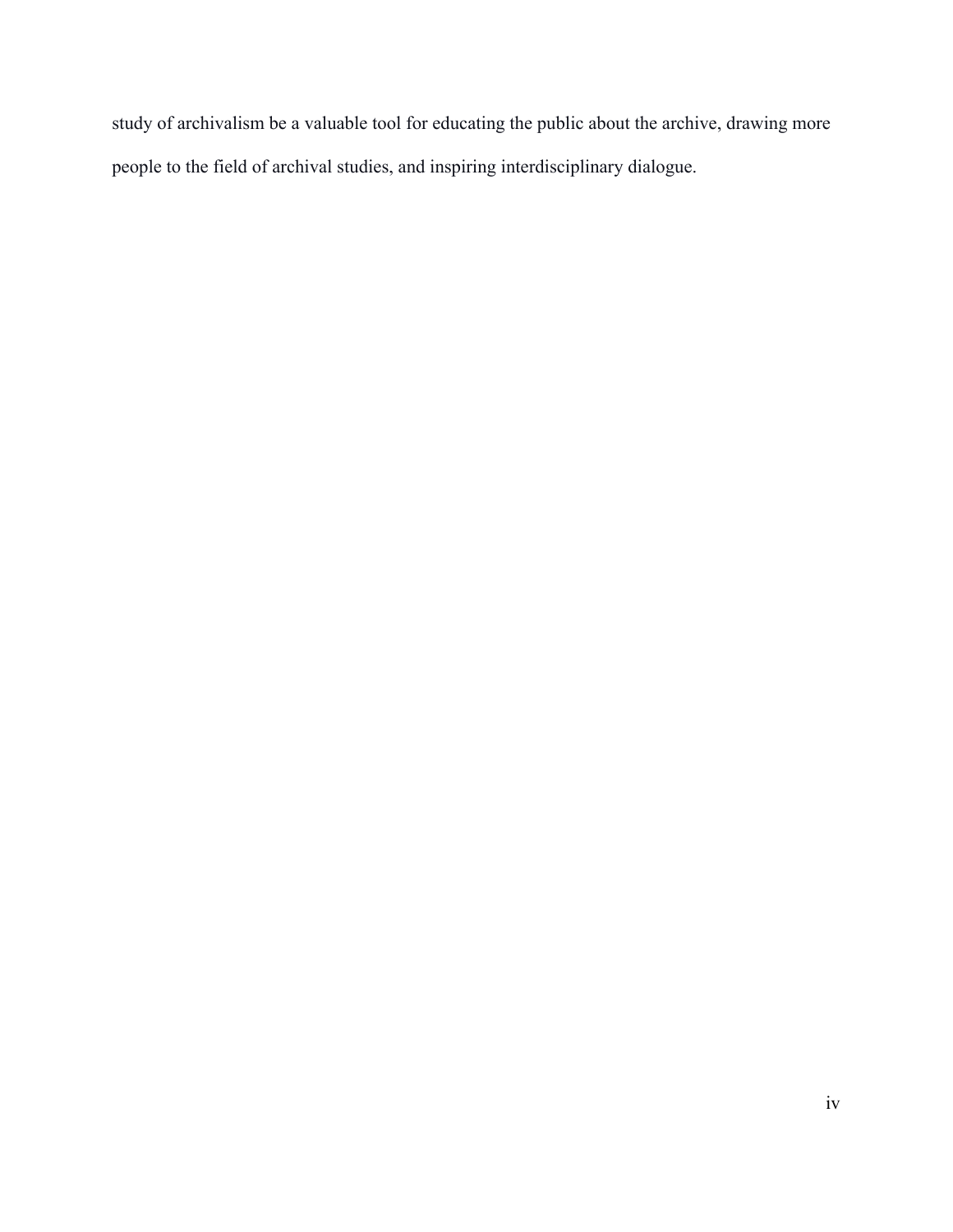### **Lay Summary**

Information professionals - such as archivists and librarians - are depicted in many novels, television shows, and feature-length films across popular culture entertainment. Unfortunately, these characters often reflect negative stereotypes that some archival scholars critique as unfair misrepresentations of archivists and the archival profession. In this thesis, I analyse the representations of librarian-archivists in a pop culture phenomenon, HBO's *Game of Thrones*, and compare them with stereotypes drawn from archival studies scholarship. I make the argument that, just as Medievalist scholars have benefitted from using *Game of Thrones* and other medieval-inspired entertainment to introduce medieval studies, archivists and archival scholars can use pop culture representations as tools to educate the public about the archive, inspire discussions between academic disciplines, and draw more people to the field of archival studies.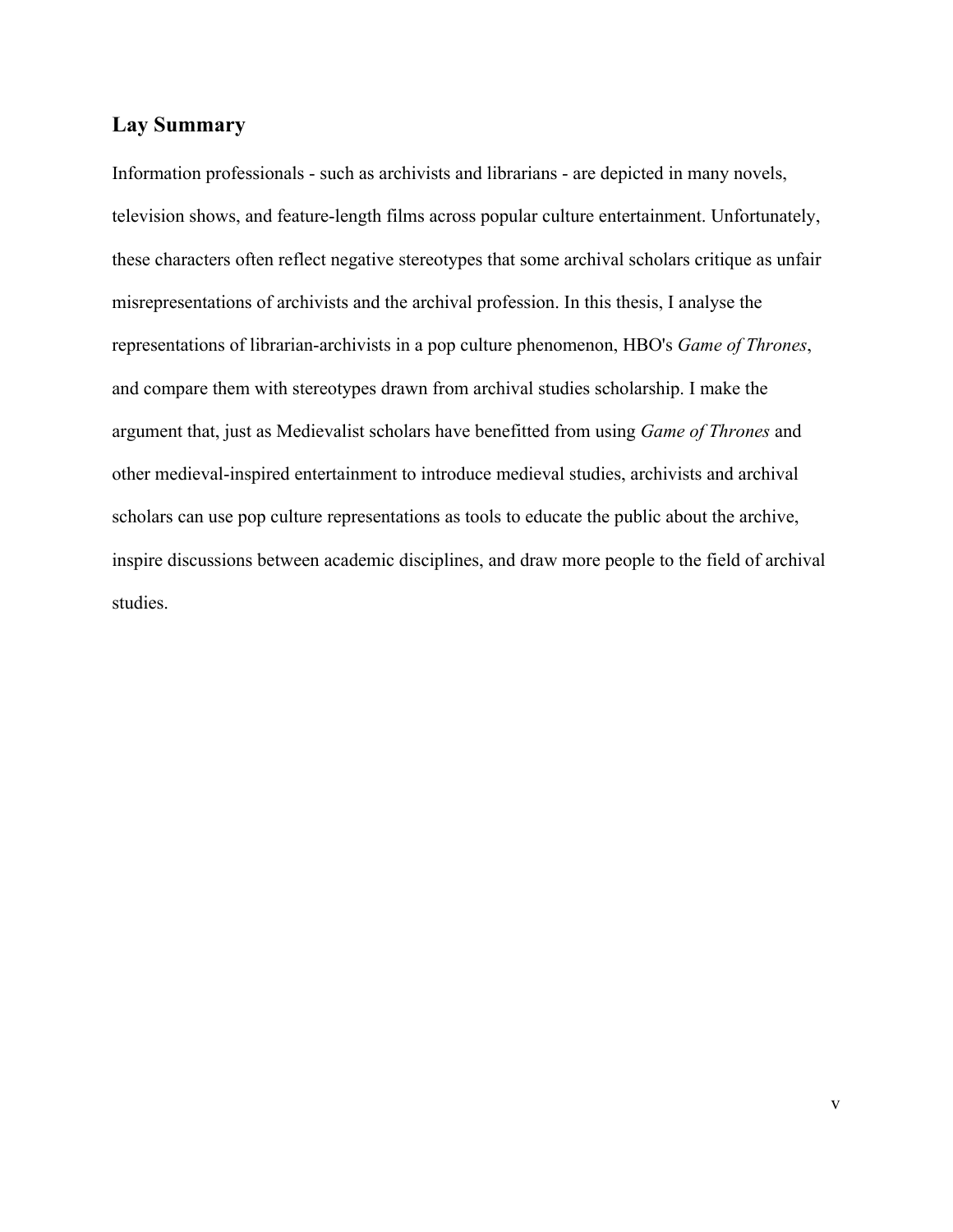### **Preface**

This thesis is the original, unpublished, independent work of the author, J. L. Wood. This includes the term *archivalism*, which was coined and developed as a concept by the author during the course of this research.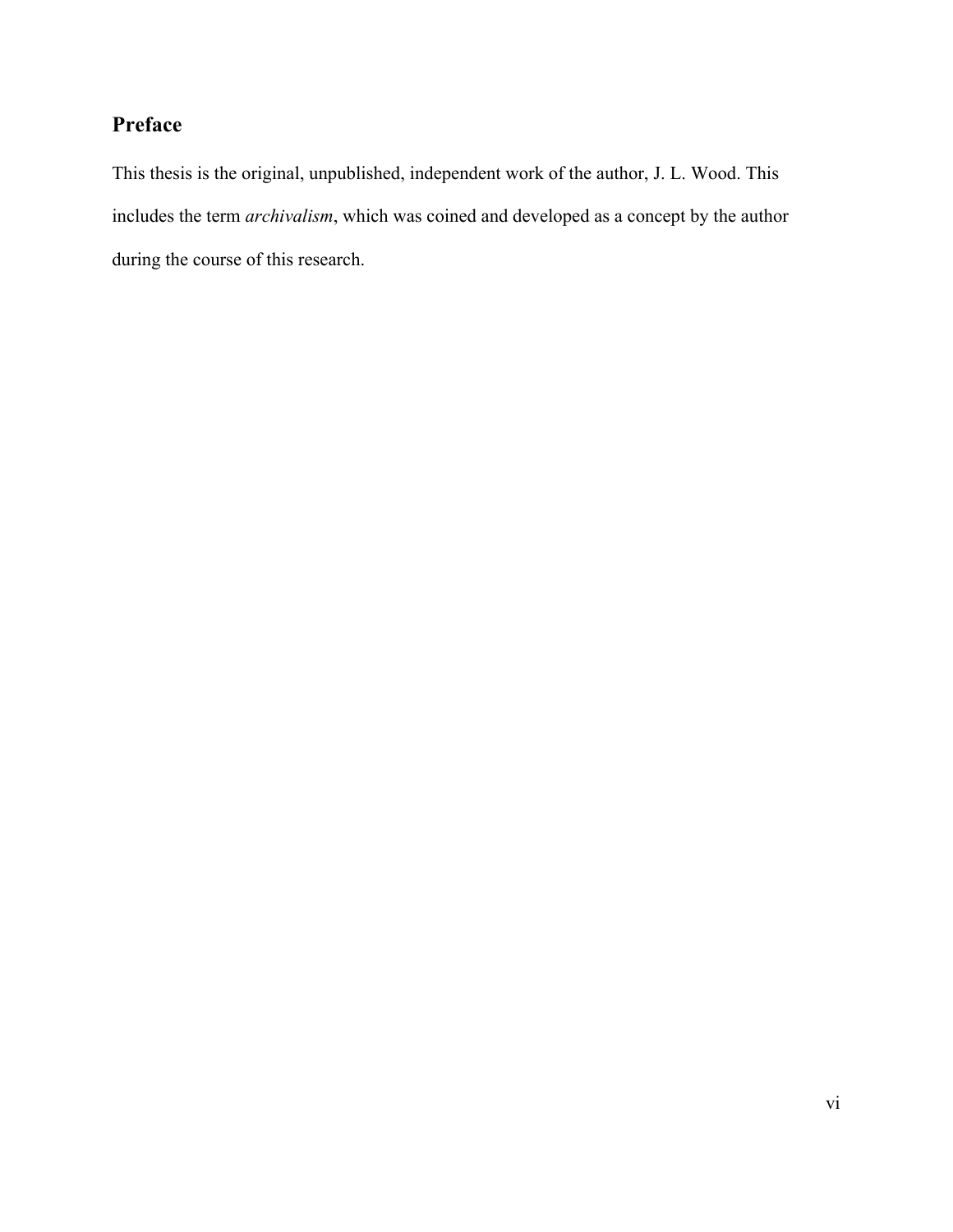### **Table of Contents**

| 1.1 |                                                                                   |
|-----|-----------------------------------------------------------------------------------|
| 1.2 |                                                                                   |
|     |                                                                                   |
| 2.1 |                                                                                   |
| 2.2 |                                                                                   |
| 2.3 |                                                                                   |
| 2.4 |                                                                                   |
| 2.5 |                                                                                   |
|     |                                                                                   |
| 2.7 |                                                                                   |
|     | Chapter 3: Portraying Knowledge Keepers and Knowledge Spaces in Game of Thrones29 |
| 3.1 |                                                                                   |
| 3.2 | The Stereotypes of the Authoritarian Gatekeeper and the Fortress of Knowledge in  |
|     |                                                                                   |
|     | $\overline{\text{vii}}$                                                           |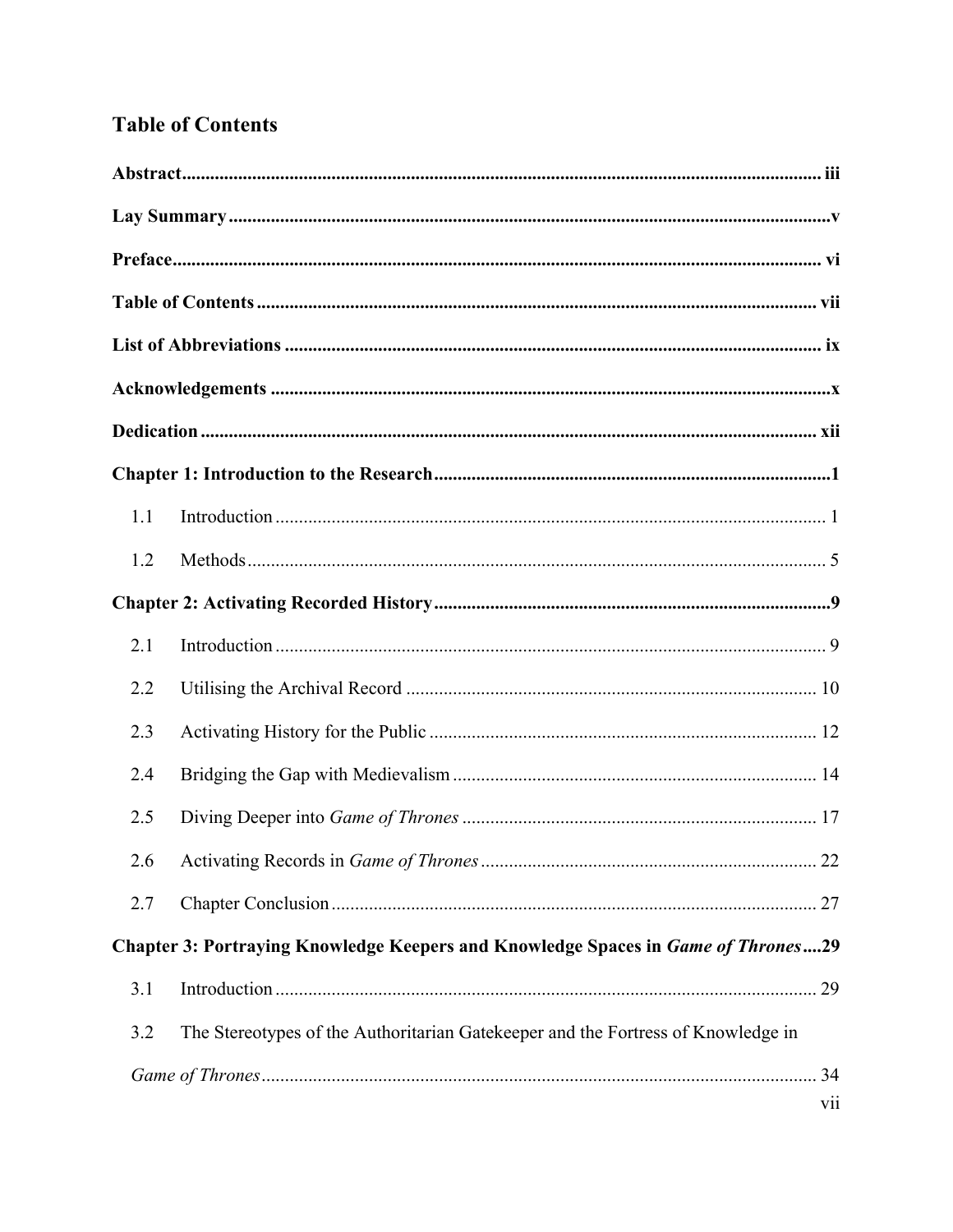| 3.3 | Samwell Tarly: Game of Thrones' Master Researcher and Nerdy Hero  41                 |
|-----|--------------------------------------------------------------------------------------|
| 3.4 |                                                                                      |
|     | Chapter 4: Portraying Archivists and Archival Spaces in Archive Stories 49           |
| 4.1 |                                                                                      |
| 4.2 | 'The Archive is Not an Archives': How Non-Archivist Scholars Understand and Write    |
|     |                                                                                      |
| 4.3 | Creating Our "Known World": Using the Archive as Plot Device in Scholarly Writing    |
|     |                                                                                      |
| 4.4 |                                                                                      |
| 4.5 | Tyrion is Erased from The Story, or The Invisible Archivist and Her Invisible Labour |
|     |                                                                                      |
| 4.6 | Resisting the Erasure of Archivists and Archival Work Through Telling our Own        |
|     |                                                                                      |
| 4.7 |                                                                                      |
|     |                                                                                      |
| 5.1 |                                                                                      |
|     |                                                                                      |
| 5.3 |                                                                                      |
| 5.4 |                                                                                      |
|     |                                                                                      |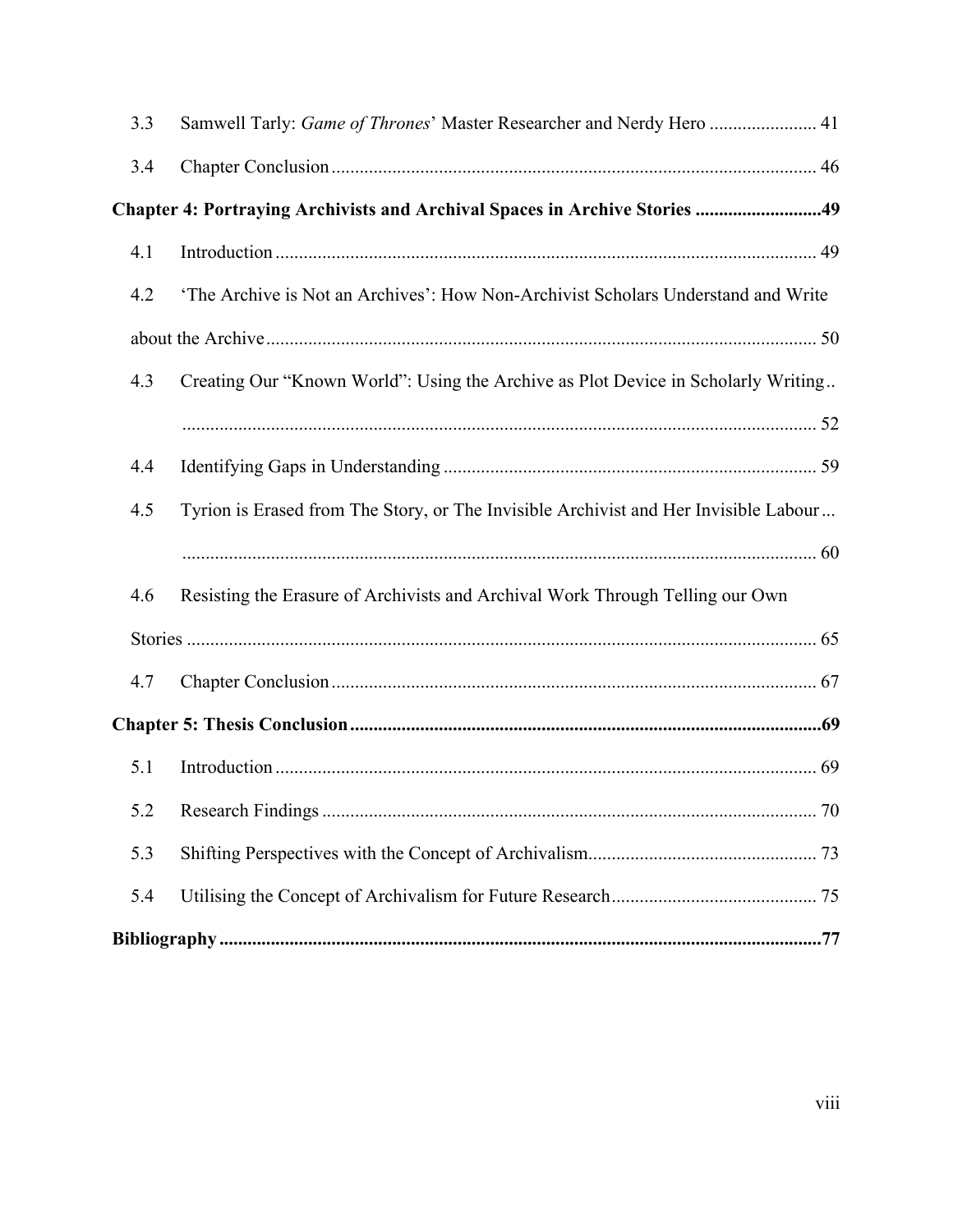### **List of Abbreviations**

ASOIAF – George R.R. Martin's novel series *A Song of Ice and Fire*

GoT – HBO's *Game of Thr*ones tv show

Individual show episodes are listed as S (season number) E (episode number). For example,

season 8 episode 1 - "Winterfell", will be abbreviated as S8E1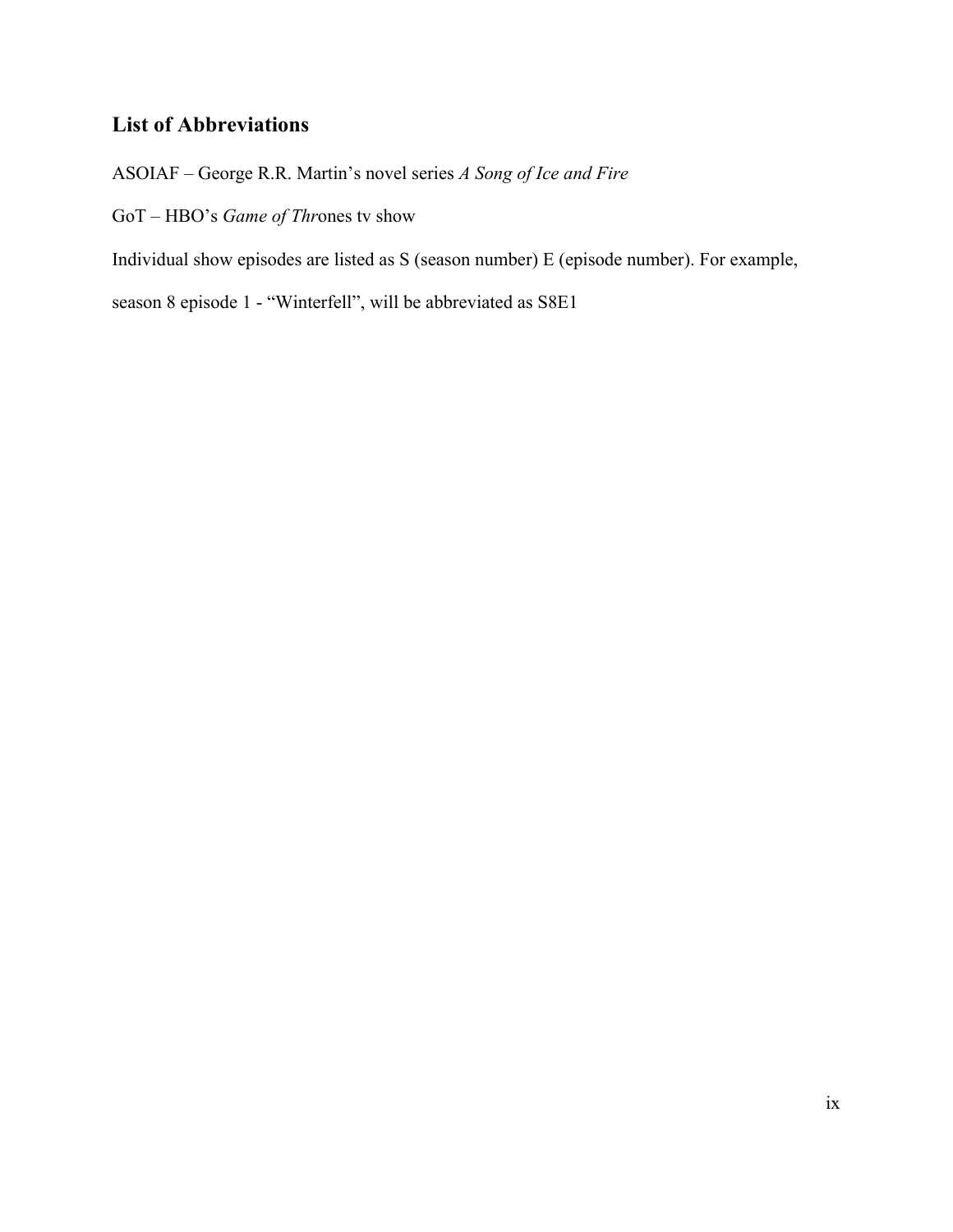### **Acknowledgements**

Thanks to the Covid-19 pandemic, many people across the globe experienced significant stress and upheaval over the past eighteen months. The long-term closure of archival institutions meant that, like so many other scholars and graduate students, I had to abandon research in progress. Having to abruptly switch directions and come up with an entirely new project after months of focusing on one thing can be difficult for anyone. As a neurodivergent person, I found it exceptionally challenging. That I managed to pull off a whole new thesis during this stressful time is a massive testament to the kindness, effort, and patience of my amazing supervisor, Dr Jennifer Douglas. Without her mentorship and constant faith in my abilities, I might have given up. I am also very grateful to Dr Erik Kwakkel, who generously contributed his time serving on my committee and who provided an alternative perspective and excellent feedback on my writing.

Many dear friends supported my research efforts and contributed to my general happiness throughout the writing process. Most significantly, I would like to thank Emily Logan and Limor Tamim for their love and kindness, and Alvionne Karpinski, Dr Jennifer Abel and Dr Jessica Langer for their friendship and expert writing advice.

Life during lockdown was made infinitely better by my Stormcrow/Zoomies crew, who continue to make me laugh on a daily basis, and who put up with my various expositions on such things as the supreme greatness of Scotland, Nordic neofolk music, all things Norse and Viking, and a little show called *Game of Thrones*.

x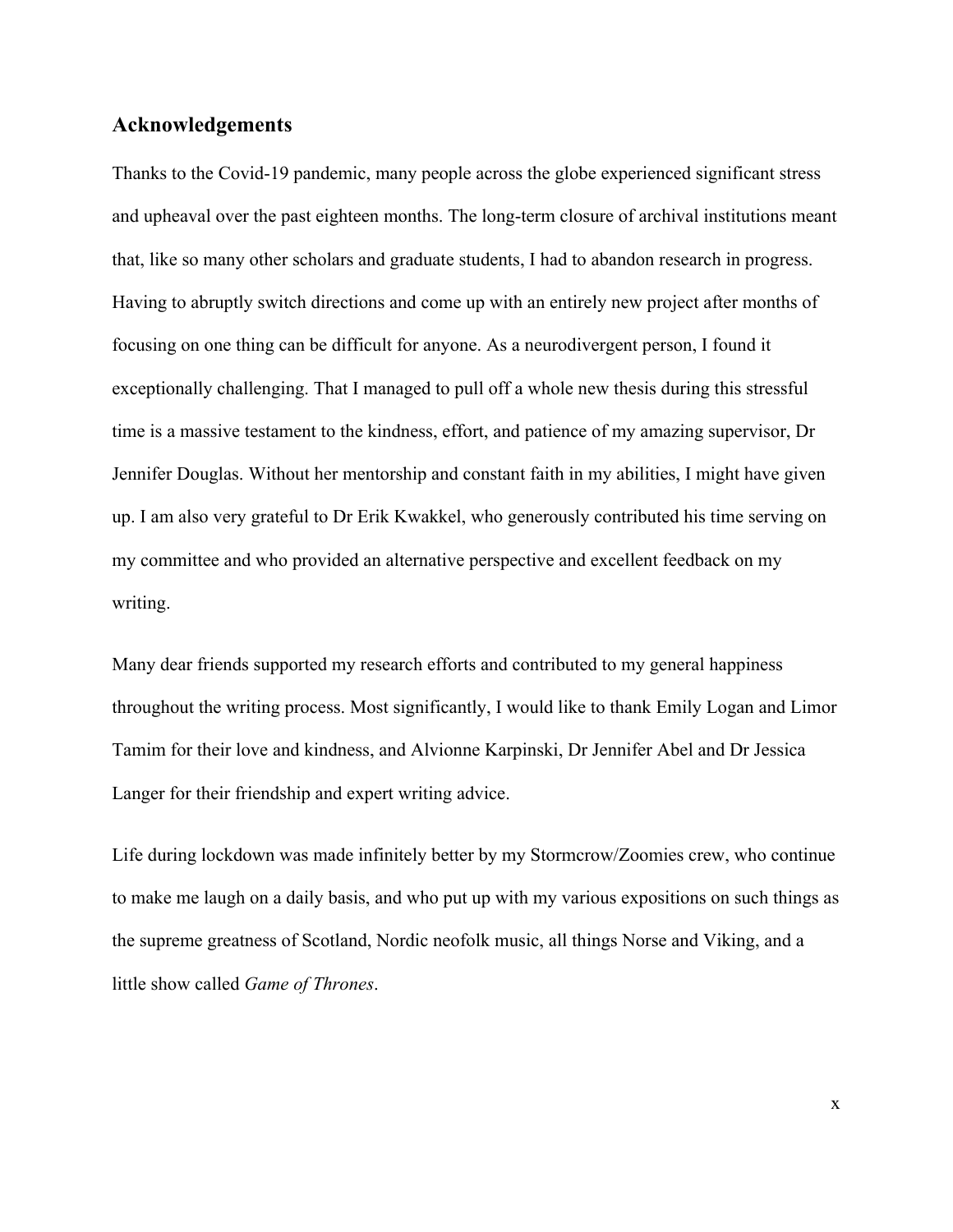Finally, I would be remiss if I did not acknowledge the tremendous contribution that George R.R. Martin has made to fantasy literature and popular culture. His novel series *A Song of Ice and Fire* and its television adaptation, HBO's *Game of Thrones*, got me through many a tough time over the years and sparked many new friendships. Without Martin's stories, this thesis would not exist.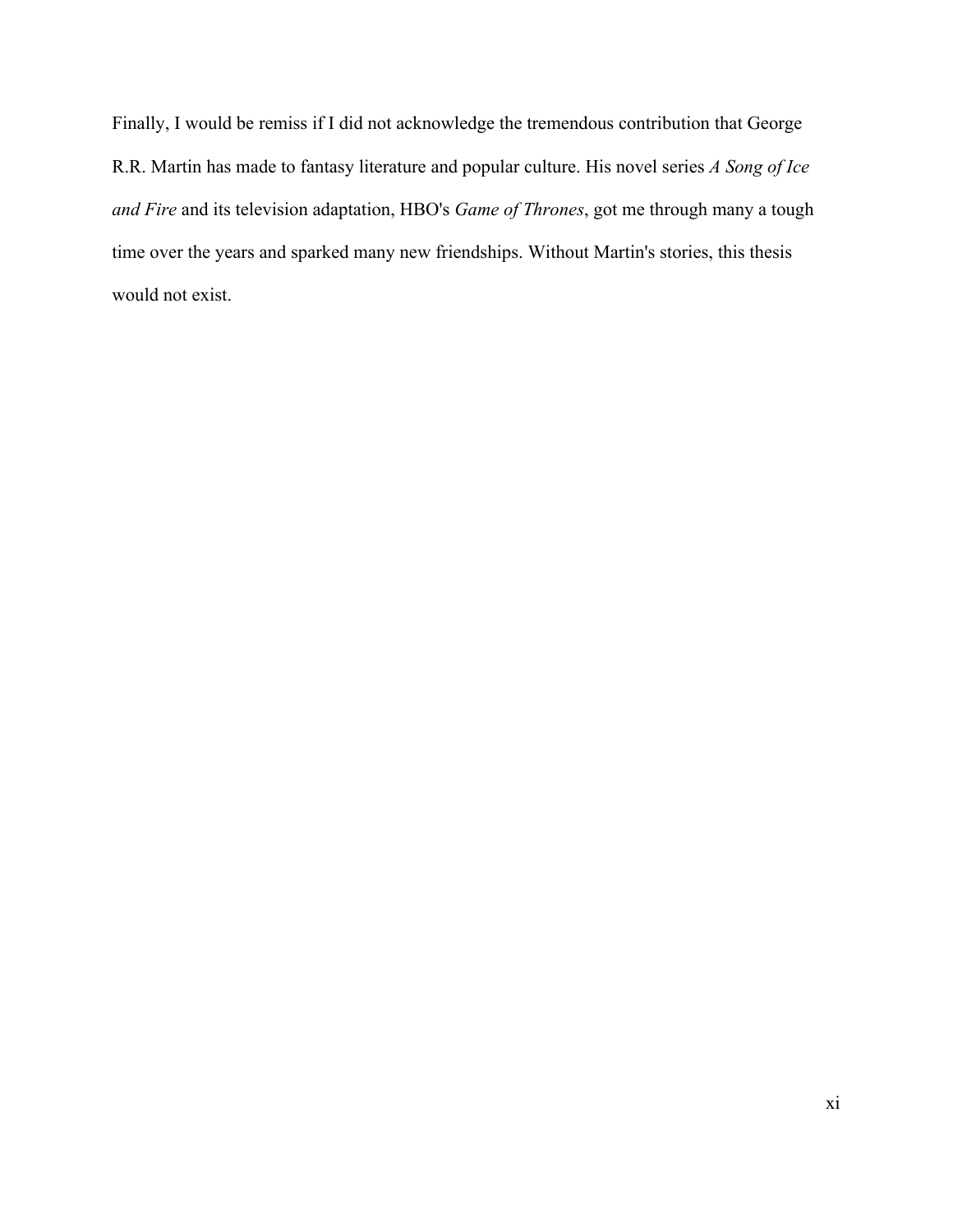### **Dedication**

*This work is dedicated to my dear friends, Dr. Jessica Langer and Jason Kapalka, two of the kindest, most generous people I know, who, as a scholar of science fiction and a video game developer, have mastered the "professional nerd" dream life, and who have graciously shared that life by opening their home to me for the past year*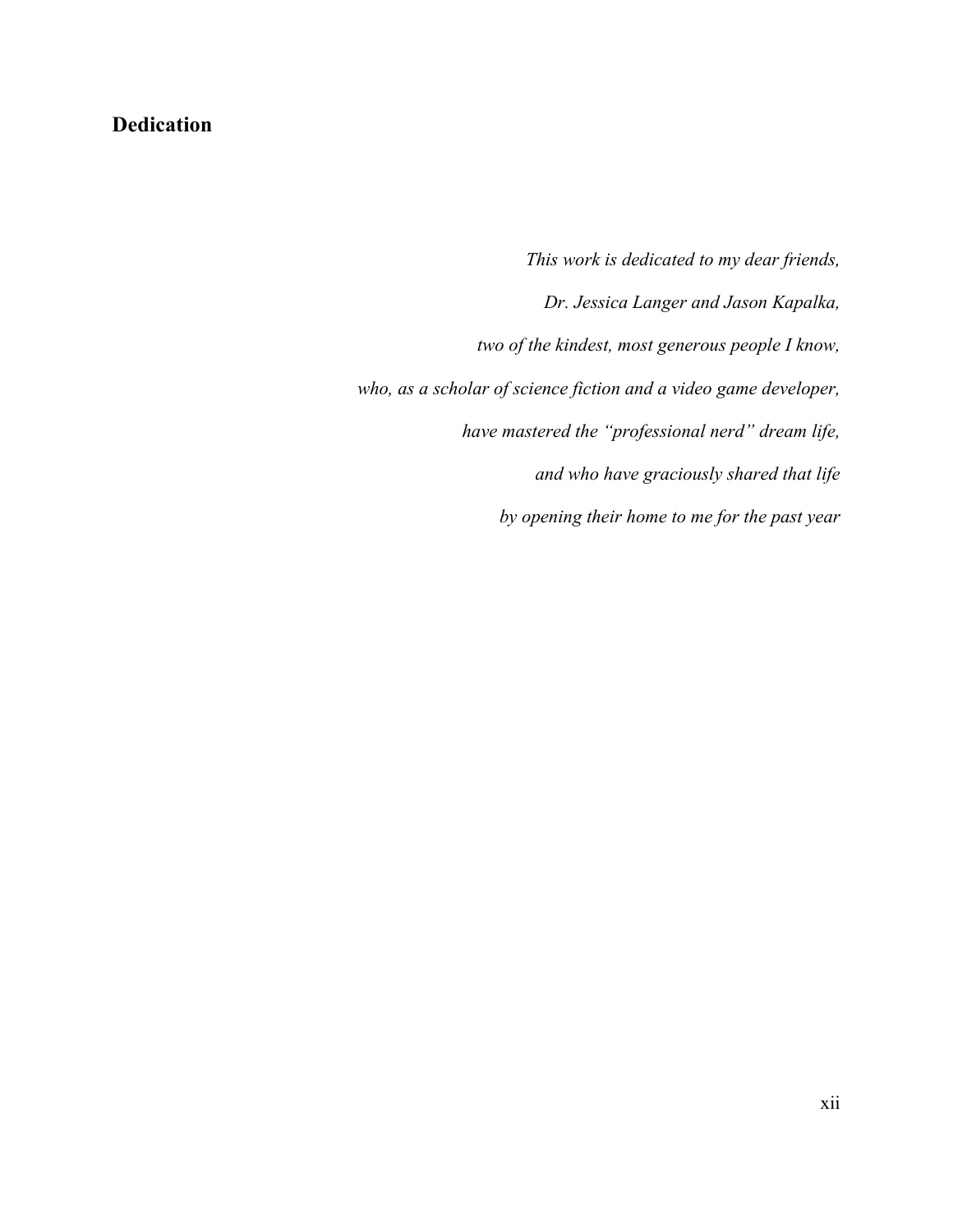### **Chapter 1: Introduction to the Research**

*There was something here, some truth buried in these yellow pages, if only he could see it. But what? The tome was over a century old. Scarcely a man now alive had yet been born when Malleon had compiled his dusty list of weddings, births, and deaths.*

From *A Game of Thrones*, "Eddard" VI (Ch. 27)<sup>1</sup>

### **1.1 Introduction**

Archival records play an integral role in George R.R. Martin's viral book series *A Song of Ice and Fire (ASOIAF)* and its television adaptation, HBO's *Game of Thrones (GoT)*. For example, in the above quote, from the first book in the *ASOIAF* series, the reader joins one of the primary characters as he searches an old chronicle for potential answers to a mystery. The information he discovers will eventually lead to his execution and the beginning of a civil war. As a student of archival studies and a fan of *A Song of Ice and Fire* and *Game of Thrones*, I am interested in the portrayal of archives, archivists, and archival sources in the show and in popular culture entertainment more broadly. It is my observation that records, archives, and archivists repeatedly play an integral role in forwarding *GoT's* plot by providing critical pivot points for significant transitions in the story. This thesis explores how archival themes are represented to the general public in popular culture entertainment media via an examination of the portrayal of records, archivists, and archival spaces in *Game of Thrones*.

<sup>1</sup>George R. R. Martin, *A Game of Thrones*, 2011 eBook, A Song of Ice and Fire, Book 1 (New York, NY: Bantam Books, 1996).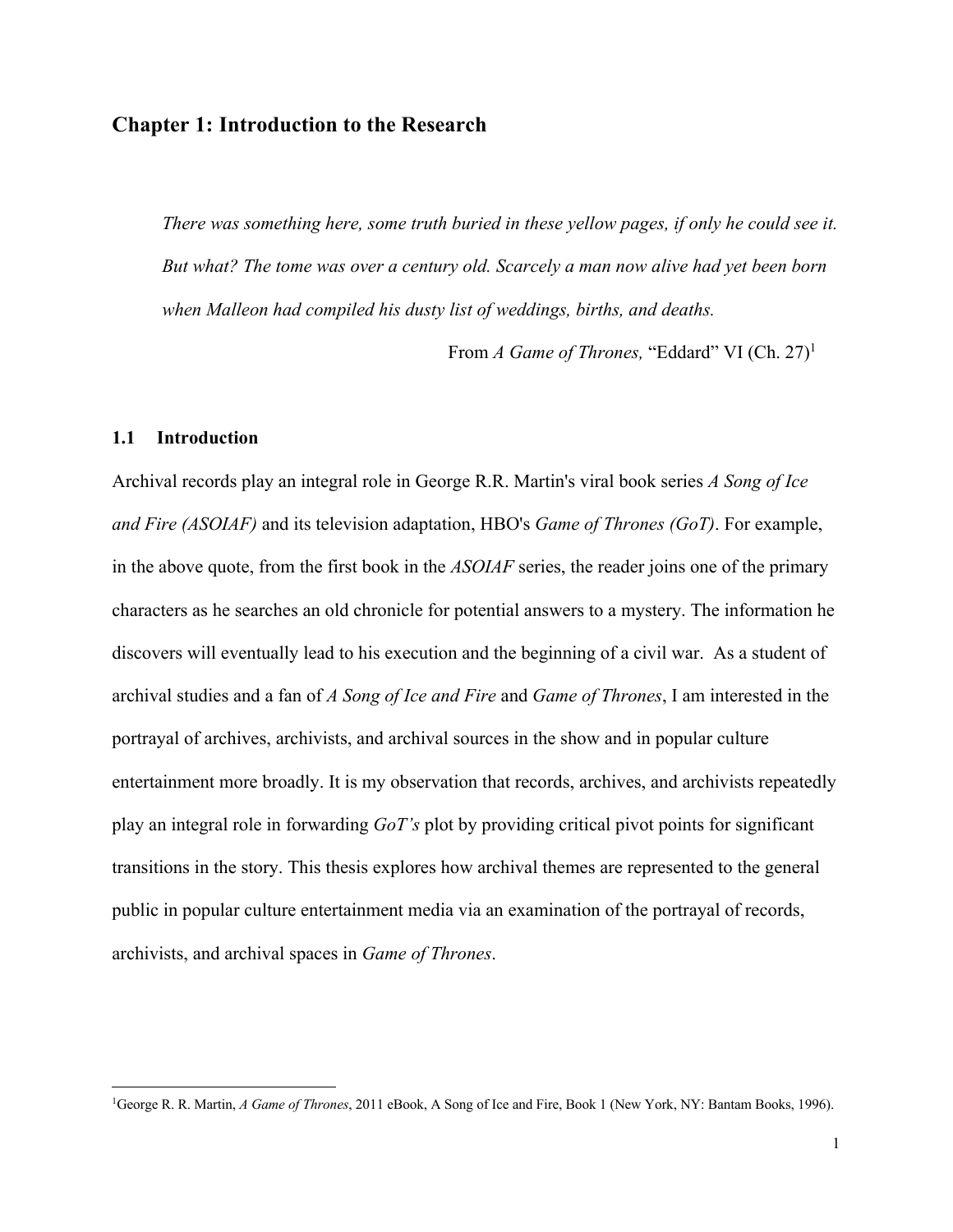Popular culture – expressed across multiple media – is a far-reaching, influential force that has a "profound effect on people's opinions, ideas, and judgements" across the globe.<sup>2</sup> In a world of eBooks, video streaming services, and online communities, people who might never have visited an actual archive are exposed to pop culture portrayals of archives, archivists, and records in action. Archives, archivists, and archival spaces are often cast in a narrow range of stereotypical roles meant to serve as plot devices in these portrayals. For example, one of the regularly occurring stereotypes exploited in popular entertainment portrays libraries or archives as fortresses staffed with knowledgeable guard-like employees who protect information resources from the outside world. Dan Brown's *Angels and Demons* is a recognizable example. In this bestselling mystery-thriller, Dr Robert Langdon, a Harvard scholar who studies symbolism, is denied several requests to conduct research at the Vatican Archives. He barely escapes with his life when, after finally being granted access to the Archives, someone traps him inside a hermetically sealed vault.3 The film adaptation of J.K. Rowling's *Harry Potter and the Goblet of Fire* provides a less life-threatening example when protagonist Harry Potter has to use his Cloak of Invisibility to sneak into the restricted section of the Hogwarts library.4 These stereotyped images of archives, archivists, and archival spaces are pervasive across pop culture and, as this thesis will explore, also appear in the way that some scholars discuss "the archive" in the stories that they tell about their experiences of working in or with archives. The similarities lead me to consider how fictional and non-fictional (i.e., scholarly) accounts of the archive share many attributes. 5

<sup>2</sup> Tania Aldred, Gordon Burr, and Eun Park, "Crossing a Librarian with a Historian: The Image of Reel Archivists," *Archivaria* 66 (Fall 2008): 58.

<sup>3</sup> Dan Brown, *Angels and Demons* (New York: Pocket Books, 2000).

<sup>4</sup> Chris Columbus, Dir., *Harry Potter and the Philosopher's Stone* (Warner Bros. Pictures, 2001).

<sup>5</sup> The word archive(s) can be interpreted in many ways, depending on the school of thought or country of origin. To make things very simple, the word *archive(s)* refers to either a collection of records or an institution or repository that holds records and must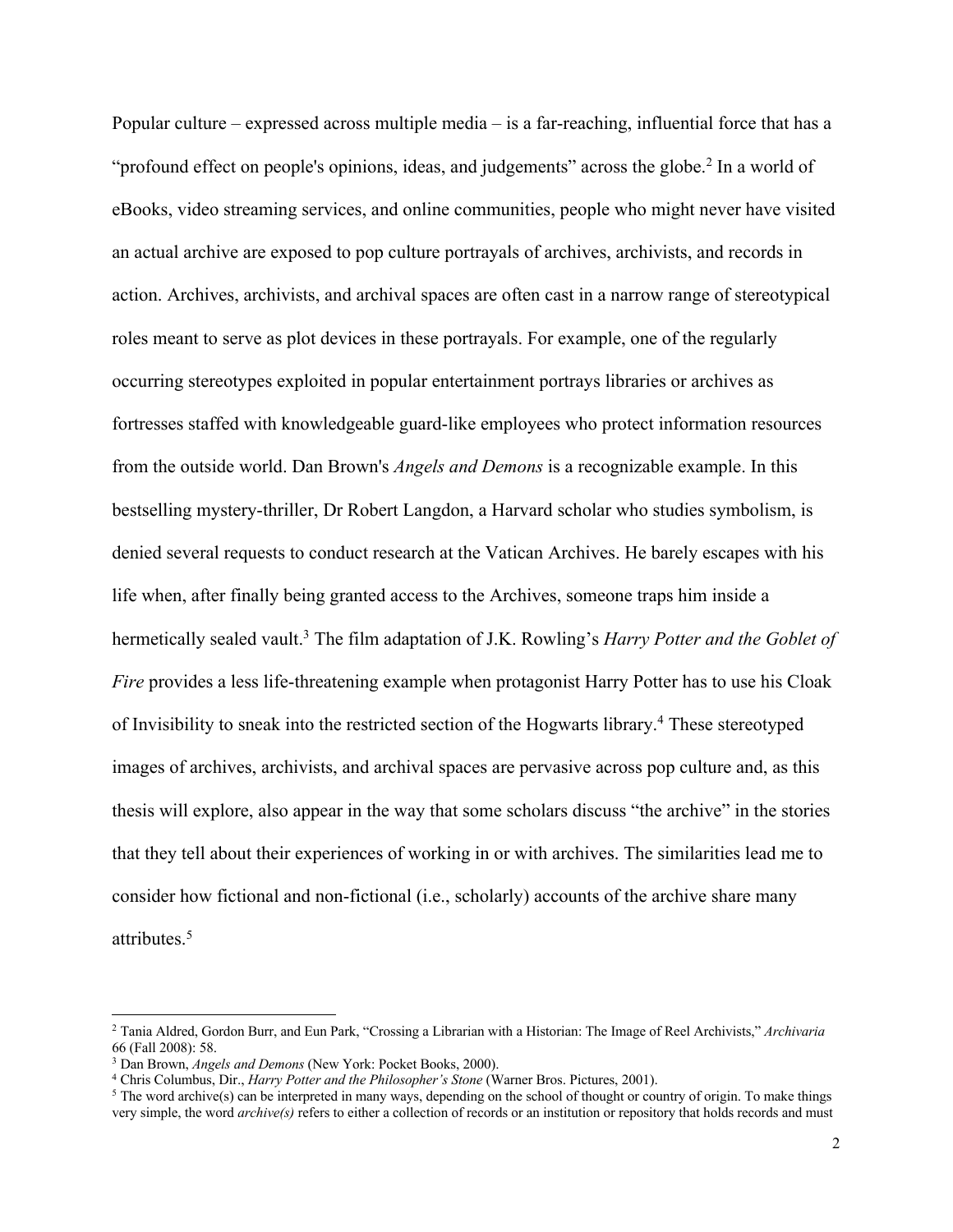In this thesis, I coin a new concept that I call *archivalism* to think about how non-specialists – in pop culture and non-archival studies scholarship – convey beliefs about the archive's role in their work. An analogy can be drawn between my concept of archivalism and its relationship to archival studies and the concept of medievalism and its relationship to medieval studies. Just as medievalism examines the epistemological relationship between "what is perceived as the historical real [Middle Ages] and its reinvention"<sup>6</sup> across multiple media, so too does archivalism seek to understand the relationship between perceptions of the archive – including the nature and origins of these perceptions - and the reality of the archive, archivists, and archival practices.

The study of medievalism is the study of the *response* to the Middle Ages, meaning how it has been viewed, written about, and used as a backdrop across both popular and scholarly media since the "sense of the mediaeval" first came into being.<sup>7</sup> Thus, scholars of medievalism study how the "culture, literature, and modes of thinking" of this era are interpreted.<sup>8</sup> Learning from the example of medievalism studies, the study of archivalism examines responses to the archive – reflected in how the archive is portrayed across a variety of media – to try to gain a deeper understanding of how those responses might influence the general population's knowledge and interpretation of the archive, archivists, and archival practices.

be read contextually. Using *"the archive"* in quotations signifies the trope or Derridian/Foucaultian *concept* of the archives and all its permutations presented in some humanities scholarship. This concept is explored more thoroughly in Chapter Four. <sup>6</sup> Bruce Holsinger and Stephanie Trigg, "Novel Medievalisms," *Postmedieval: A Journal of Medieval Cultural Studies* 7, no. 2 (June 2016): 177.

<sup>7</sup> David Matthews. *Medievalism: a Critical History*. Cambridge: Boydell & Brewer Group, Limited, (2015): 1. Matthews is quoting T.A. Shippey here, thus using the British spelling of "mediaeval".

<sup>&</sup>lt;sup>8</sup> Shiloh Carroll, *Medievalism in A Song of Ice and Fire and Game of Thrones*, Medievalism, volume 12 (Cambridge; Rochester, NY: D.S. Brewer, 2018): 8.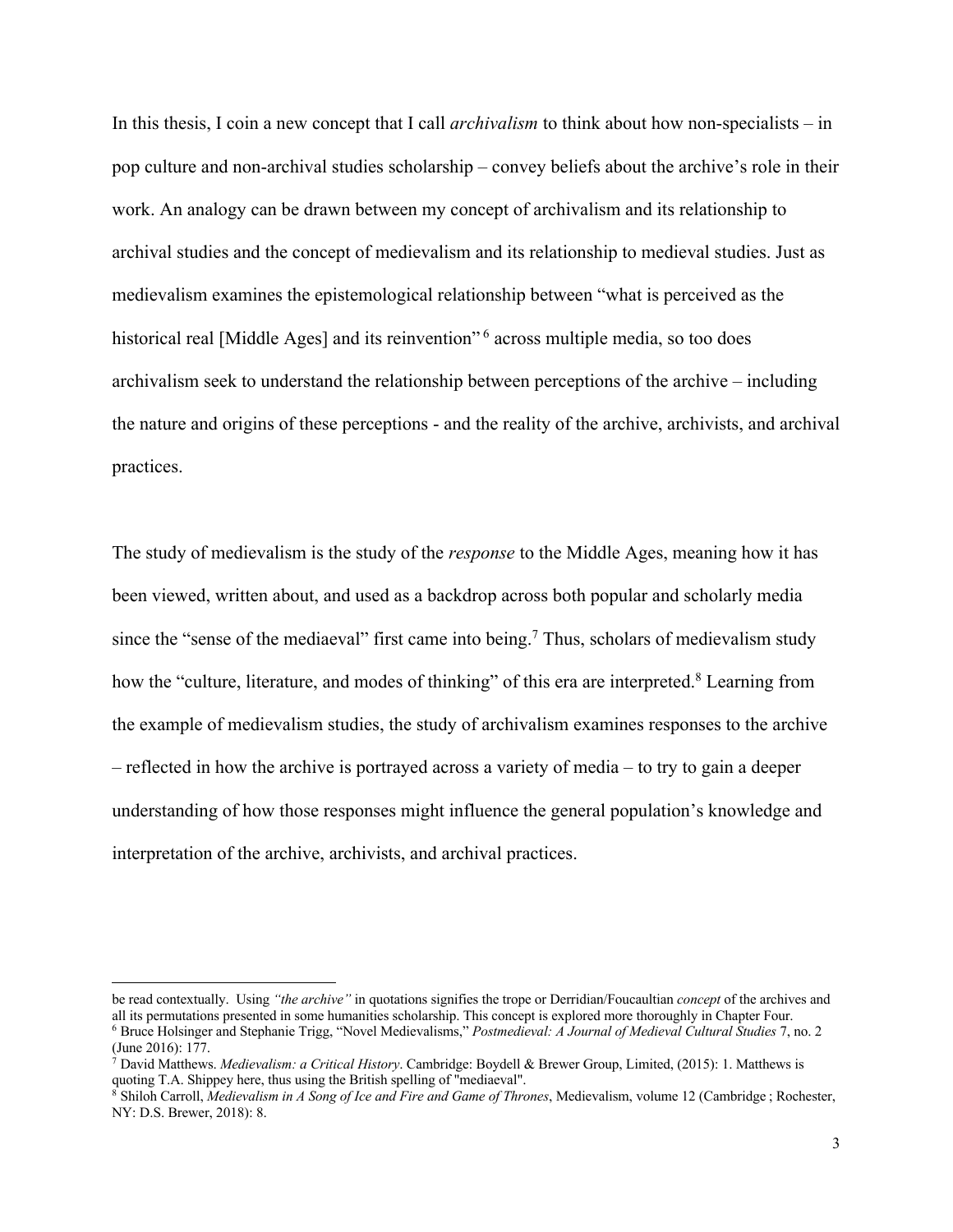Dietmar Schenk writes that one of the roles of archival science is to examine "the nature of archives and their role in society and culture."9 In the spirit of this statement, and to more fully explicate the analogous relationship between medievalism and archivalism and identify its significance, this thesis explores the portrayal of archives, archivists, and archival spaces in the pop culture phenomenon *Game of Thrones* and a selection of archival stories in scholarship.10 Medievalist scholars from across the disciplines have come to recognize some of the possible benefits - not the least of which is access to a large audience - of the "ongoing fascination in popular culture with the Middle Ages and medievalism."11 Due to its "substantial cultural position" <sup>12</sup> in recent history, *A Song of Ice and Fire/Game of Thrones* is often used as a vehicle for introducing discussion about medievalism and the Middle Ages to people who might not otherwise engage with medieval studies. For the past several years, medievalist professors from academic institutions worldwide have been using the popularity of the show to their advantage in the classroom. For example, a 2017 article in TIME magazine states that "[c]lasses that touch on the subject have had to add spots for more students… *Game of Thrones* is the best recruitment tool for medieval studies and humanities courses since the *Lord of the Rings* films hit theaters." The article goes on to talk about how the reach of *GoT* "is about more than classroom attendance"; it is "energizing the entire field of medieval studies."13 This thesis will argue that, just as *Game of Thrones* and the study of medievalism have been used by medievalist scholars as

<sup>&</sup>lt;sup>9</sup> Dietmar Schenk, "How to Distinguish between Manuscripts and Archival Records: A Study in Archival Theory," in *Manuscripts and Archives*, ed. Alessandro Bausi et al., vol. 11 (De Gruyter, 2018): 3.

 $10$  The term 'archival stories' refers to stories that scholars write about their experience working in archives and with archivists and archival records.

<sup>11</sup> KellyAnn Fitzpatrick, *Neomedievalism, Popular Culture, and the Academy: From Tolkien to Game of Thrones*, Medievalism, volume XVI (Cambridge ; Rochester, NY, USA: D.S. Brewer, 2019): 4.

<sup>&</sup>lt;sup>12</sup> Hilary Jane Locke. "Beyond 'Tits and Dragons': Medievalism, Medieval History, and Perceptions in Game of Thrones." In *From Medievalism to Early Modernism: Adapting the English Past*, edited by Marina Gerzic and Aidan Norrie, 171–87. New York and London: Routledge, (2019): 172.

<sup>13</sup> Olivia B. Waxman, "Game of Thrones Is Even Changing How Scholars Study the Real Middle Ages," TIME, July 14, 2017, https://time.com/4837351/game-of-thrones-real-medieval-history/.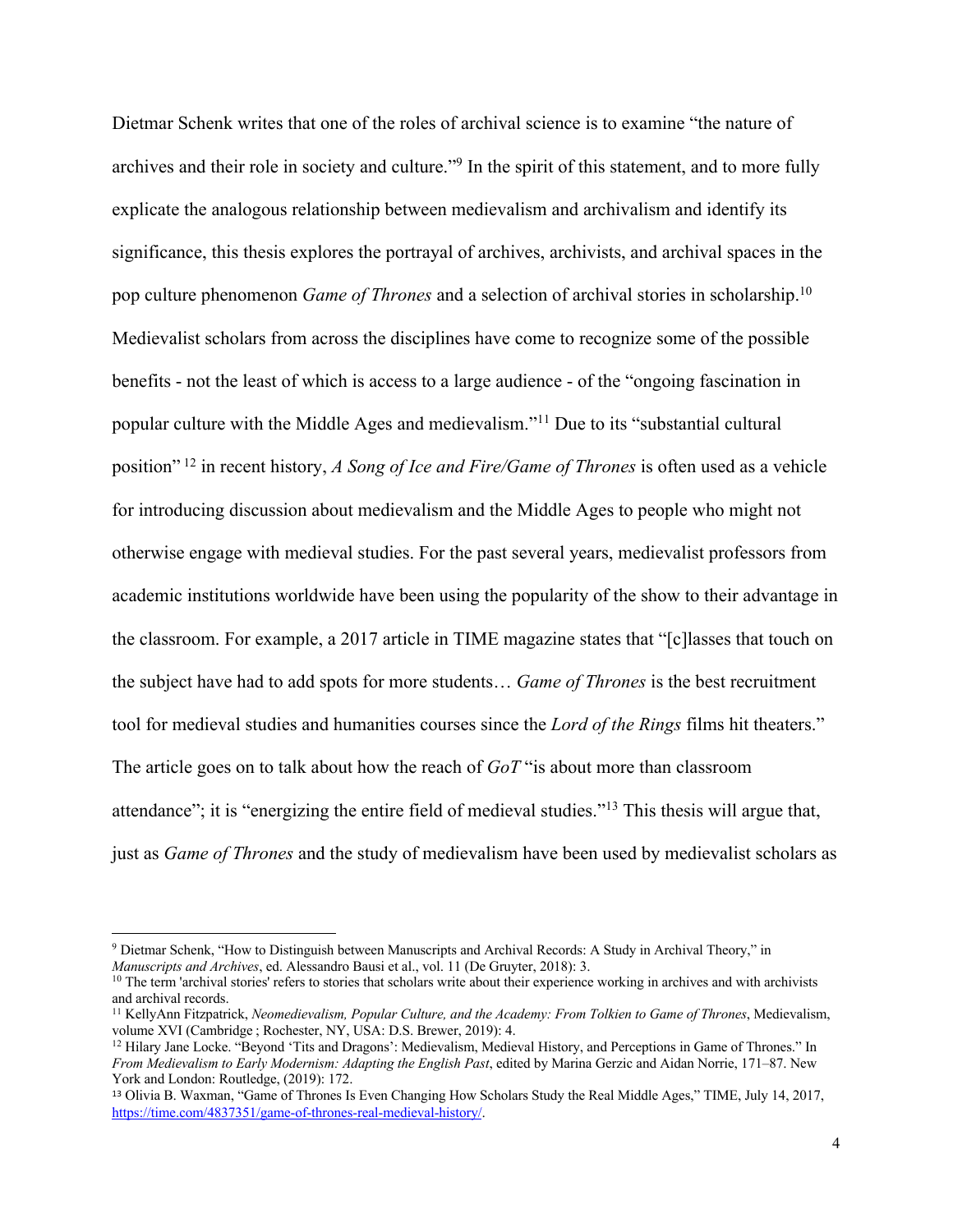a point of entry to medieval studies, so too can the study of archivalism be a valuable tool for educating the public about the archive, drawing more people to the field of archival studies, and inspiring interdisciplinary dialogue amongst scholars.

### **1.2 Methods**

This thesis explores archivalism as a new approach to studying the impact and perception of archives in the cultural mindset. Whether done out of confusion or expediency, pop culture portrayals often conflate the purposes and practices of libraries/librarians and archives/archivists, with "library/librarian" used as a catch-all for two fields that, while they both deal with written information, ultimately function in different ways.14 To avoid any potential confusion that this might cause, I use the terms "knowledge keeper" and "knowledge space" to encapsulate the work of information professionals and repositories throughout this thesis. *Knowledge keepers* include archivists, librarians, records managers, and (medieval) scribes/clerks, whose work includes tasks such as collection or records management, cataloguing, document or book preservation/transcription, document creation, and reference services. The term *knowledge space* represents repositories such as libraries, archives (both personal and institutional) and muniments rooms. To focus this exploration, I ask three questions:

- How are knowledge keepers and knowledge spaces portrayed in HBO's *Game of Thrones*, and what is their role in the story?
- How are archival records and documents actively participating in the story?

<sup>&</sup>lt;sup>14</sup> This phenomenon, which is discussed more in Chapter Three, has been observed by several scholars, including Karen Buckley. "'The Truth Is in the Red Files': An Overview of Archives in Popular Culture." *Archivaria* 66 (Fall 2008): 98, 100.; Aldred, Burr, and Park, *Reel Archivists*, 61. In this article, Aldred, Burr & Park reference Bari L. Helms, "Reel Librarians: The Stereotype and Technology" (Master's thesis, University of North Carolina at Chapel Hill, 2006 (p.4, p. 30).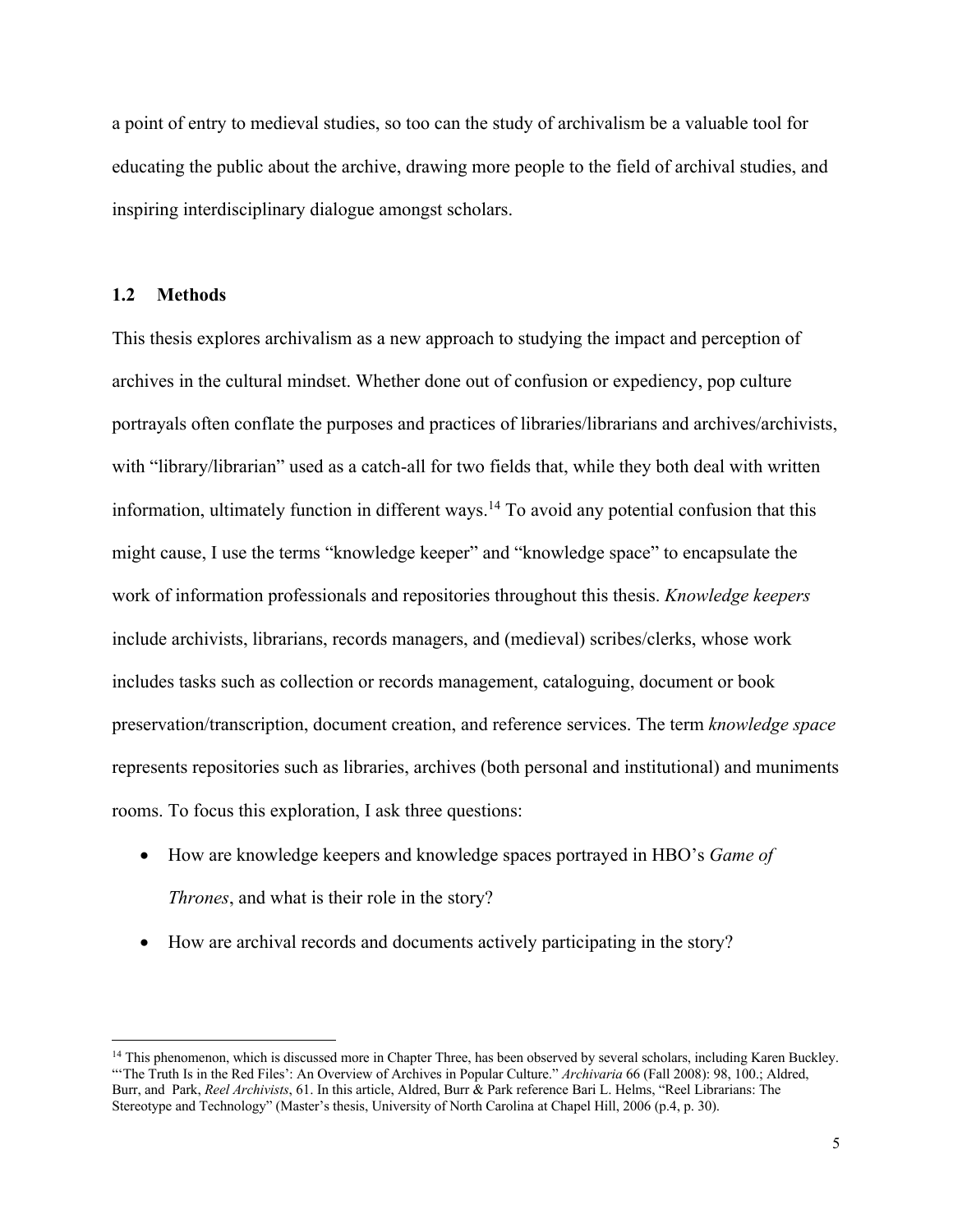• How might these portrayals influence perceptions of the archivist's work and the experience of researching an archival institution?

I employ close reading of the series and three different corpora of literature: studies on representations of the archives in popular culture, studies on *Game of Thrones*, and scholarly literature about the archives and archival research from outside the archival discipline. In paying particular attention to language and imagery used to represent knowledge keepers and spaces, I follow some of the techniques used to explore medievalism; my focus on the representation of knowledge keepers and spaces leads me to posit the analogous concept of archivalism. In this thesis, I hope to understand how archivalism can be used as a concept and to what aims.

The first two analytical chapters of this thesis utilize themes extracted from scholarly literature to examine aspects of archival representation in *Game of Thrones*, paying particular attention to similarities in the way that the visual (in the show) and verbal language (in the show and scholarship) are used to project a way of thinking about the archives and archivists. Chapter Two focuses primarily on the 'activation' of the archival record, discussing how information from records and the records themselves are utilized to create stories that convey historical information to various audiences. In addition, the chapter includes an introduction to *Game of Thrones* and its role in the cultural mindset, and examines critical examples from the show that illustrate the significant role of records in significant plot events.

Chapter Three builds on the concept of records activation discussed in Chapter Two and applies it to the people and places that preserve and provide access to records, i.e., knowledge keepers and knowledge spaces. It begins with an exploration of scholarly literature on portrayals of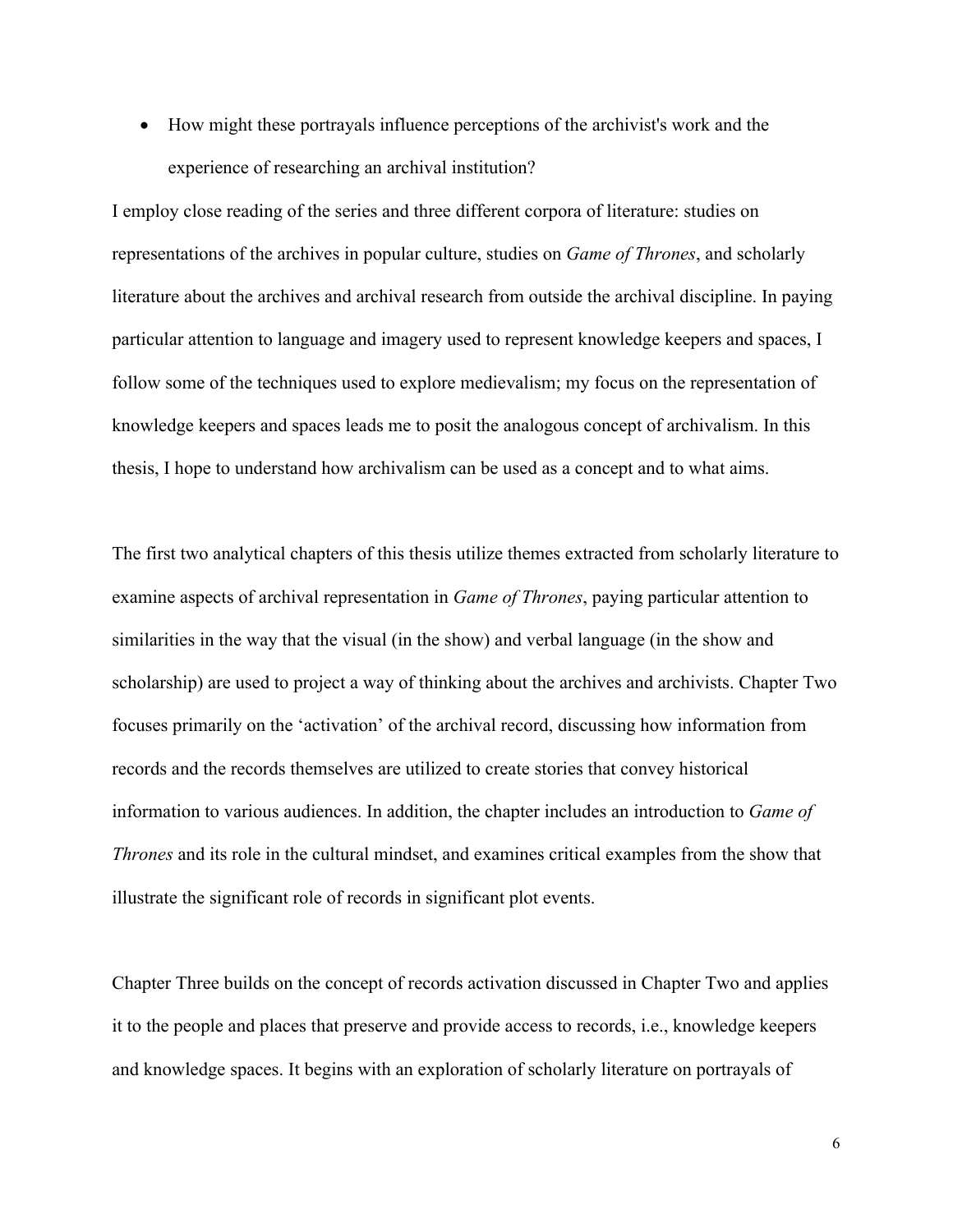knowledge keepers and spaces in pop culture media and, using specific examples, continues with an examination of how knowledge keepers and spaces are used to move the plot forward in *Game of Thrones*.

Chapter Four transitions from focusing on fictional portrayals of archival themes to an analysis of the language used to describe the archival research experience in a selection of literature from other academic fields that utilize the archive in the course of their work. This chapter sheds light on some similarities between how knowledge keepers and spaces are represented in fiction and how they are represented in the selected scholarship. The decision to read factual (i.e., scholarly) accounts of the archival experience in the same way as fictional stories was inspired by literary historian Stephen Greenblatt's assertion about archival research, made at the beginning of his 1988 work *Shakespearean Negotiations: The Circulation of Social Energy in Renaissance* 

#### *England.* Greenblatt writes

I began with the desire to speak with the dead…. It was true that I could hear only my own voice, but my own voice was the voice of the dead, for the dead had contrived to leave textual traces of themselves, and those voices make themselves heard in the voices of the living.<sup>15</sup>

Greenblatt's romantic depiction is an elegant but sobering statement about archival research and the nature of historical writing when he intimates that the voice given to these "textual traces" depends on a preconceived understanding of the subject matter and, ultimately, the story the author wishes to tell. From a certain perspective, perhaps the divide between scholarship, popular non-fiction, and fiction is not quite as vast as one might think, since all three share the same fundamental goal: to tell a story from a specific point of view, thereby influencing how the

<sup>15</sup> Stephen Greenblatt, *Shakespearean Negotiations: The Circulation of Social Energy in Renaissance England*, The New Historicism : Studies in Cultural Poetics 4 (Berkeley: University of California Press, 1988):1.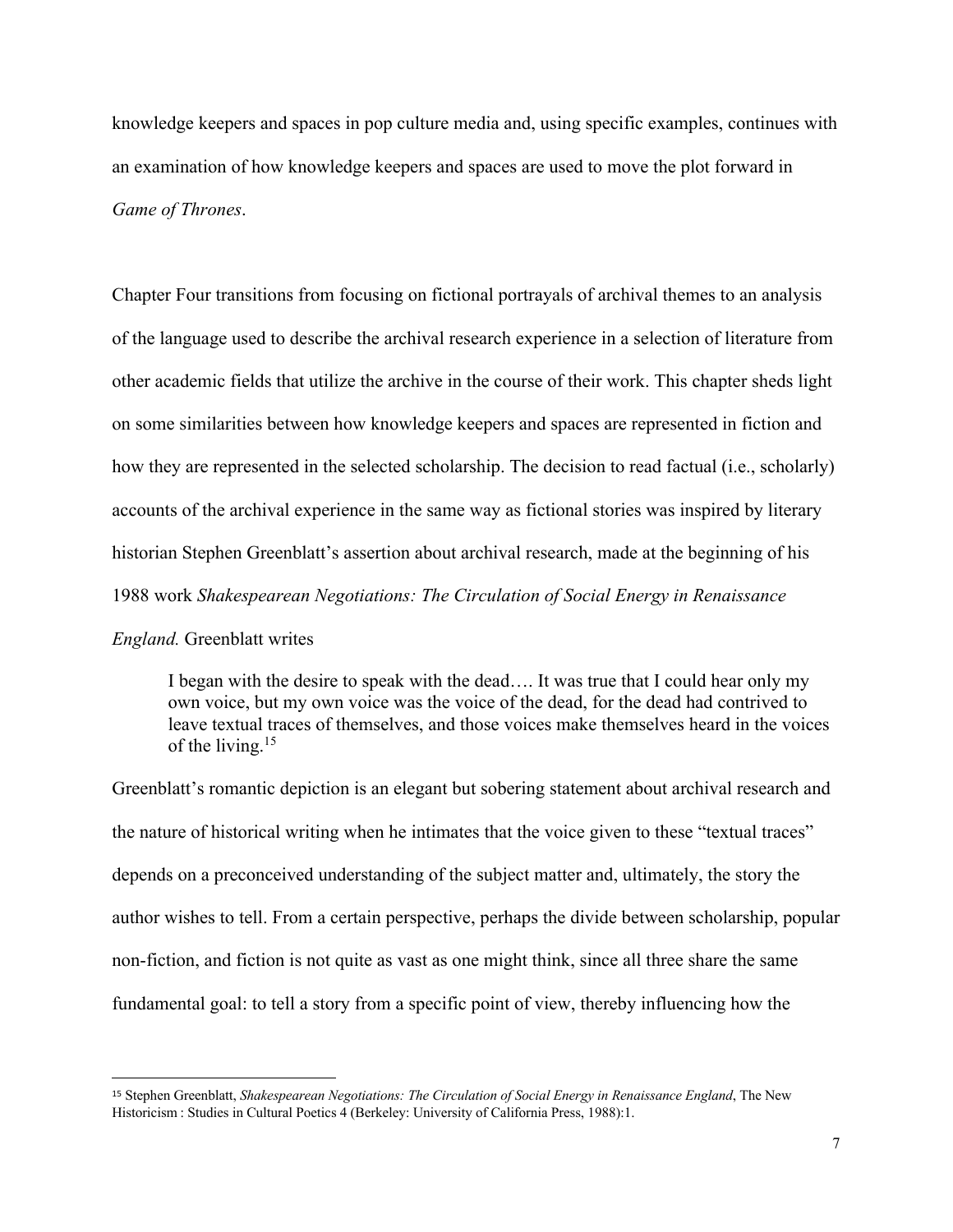reader perceives a given topic. This understanding is at the heart of archivalism, which applies Greenblatt's perspective to stories about the archive.

Medievalism scholars have come to understand this perspective and how it can potentially benefit the field of medieval studies, but it seems that archival studies scholars still argue for "real" representations of the archive in pop culture and scholarship.<sup>16</sup> Stephanie Trigg writes that "contemporary medievalism can be read as a kind of convergence culture, bringing together academic, creative, and popular modes of thinking about medieval culture."17 This thesis proposes that archivalism can be read in a similar fashion, as a type of conversion culture that brings together multiple types of archival representation to provide archival scholars with a new, holistic way to examine modes of thinking about the archives.

<sup>&</sup>lt;sup>16</sup> See, for example: Michelle Caswell, "The Archive' Is Not an Archives: Acknowledging the Intellectual Contributions of Archival Studies," *Reconstruction: Studies in Contemporary Culture* 16, no. 1 (2016).; Tania Aldred, Gordon Burr, and Eun Park, "Crossing a Librarian with a Historian: The Image of Reel Archivists," *Archivaria* 66 (Fall 2008): 57–93.; or Arlene Schmuland, "The Archival Image in Fiction: An Analysis and Annotated Bibliography," *The American Archivist* 62, no. 1 (January 1999): 24–73.

<sup>17</sup> Stephanie Trigg, "Medievalism and Convergence Culture: Researching the Middle Ages for Fiction and Film," *Parergon* 25, no. 2 (2009): 99.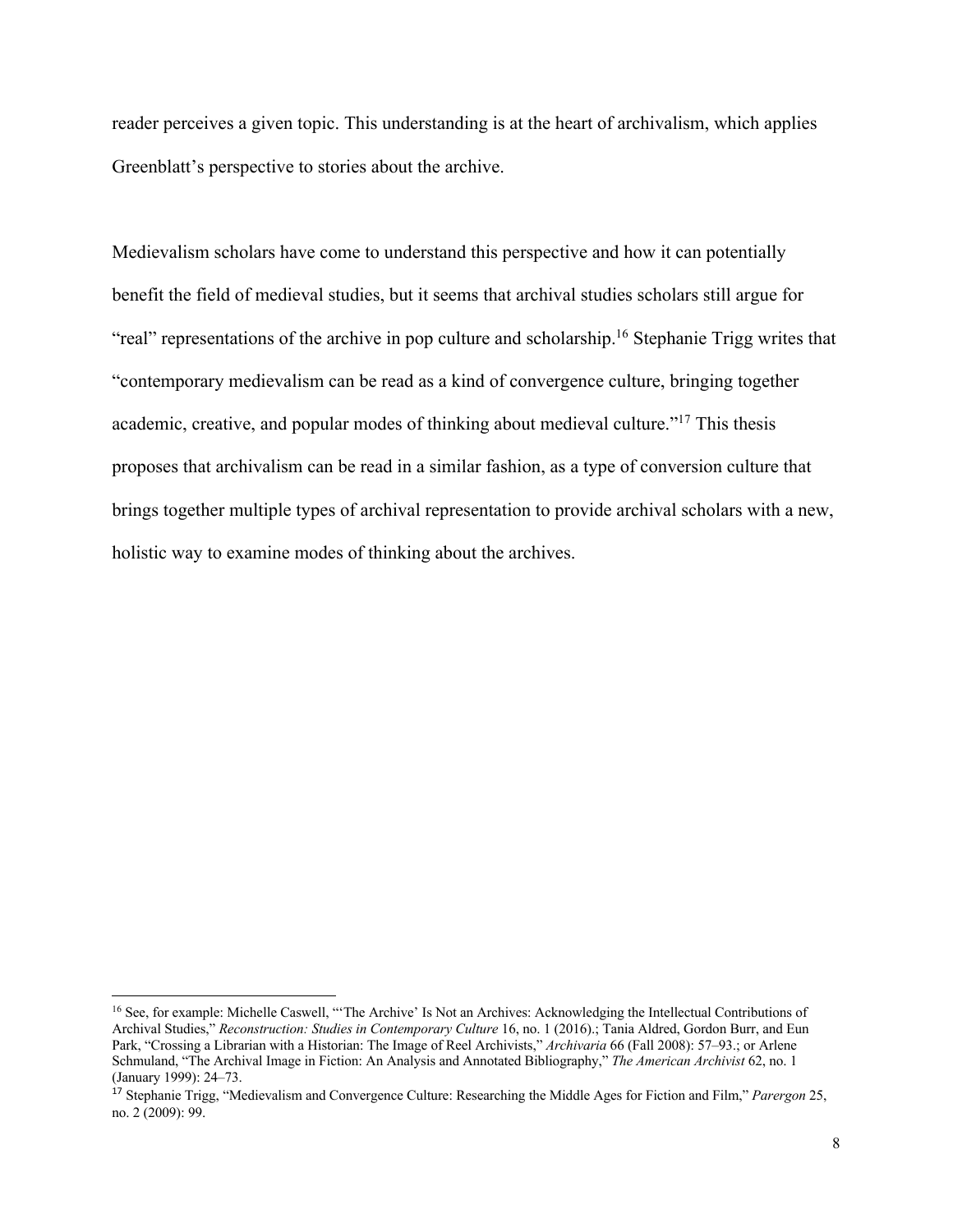### **Chapter 2: Activating Recorded History**

### **2.1 Introduction**

As stated in the Introduction, the literature written by archival scholars read for this thesis showed concern for the gap between popular culture portrayals of archivists and the actual contributions of the archives professional. The concept of archivalism provides a lens through which we can examine and understand that gap. While Chapters Three and Four directly examine portrayals of archival professionals and their workspaces, this chapter focuses on the archival record itself, which Caswell writes is "the foundational concept in archival studies."18 The beginning of the chapter defines pertinent key archival terms and concepts, such as the concept of records activation. It then discusses how people who use historical records to tell a story or argue a point – such as historians, authors, or reenactors – convey historical information to different audiences. Understanding both the conveyer of information and the audience is an integral part of the concept of archivalism.

Throughout the Introduction and the first part of this chapter, I have referenced the significant presence of *Game of Thrones* in the cultural mindset. However, though scholars have written about the show from multiple academic perspectives, it has not, to my knowledge, been analysed as a work that features archival themes. The deep dive into archival themes in *Game of Thrones* commences in the second part of this chapter, which begins with an introduction to the show's basic plot before continuing to an examination of how records are activated in *GoT* and used as foundations for significant actions and plot twists throughout the show.

<sup>18</sup> Caswell, "*The Archive" is not an Archives*, Para. 8.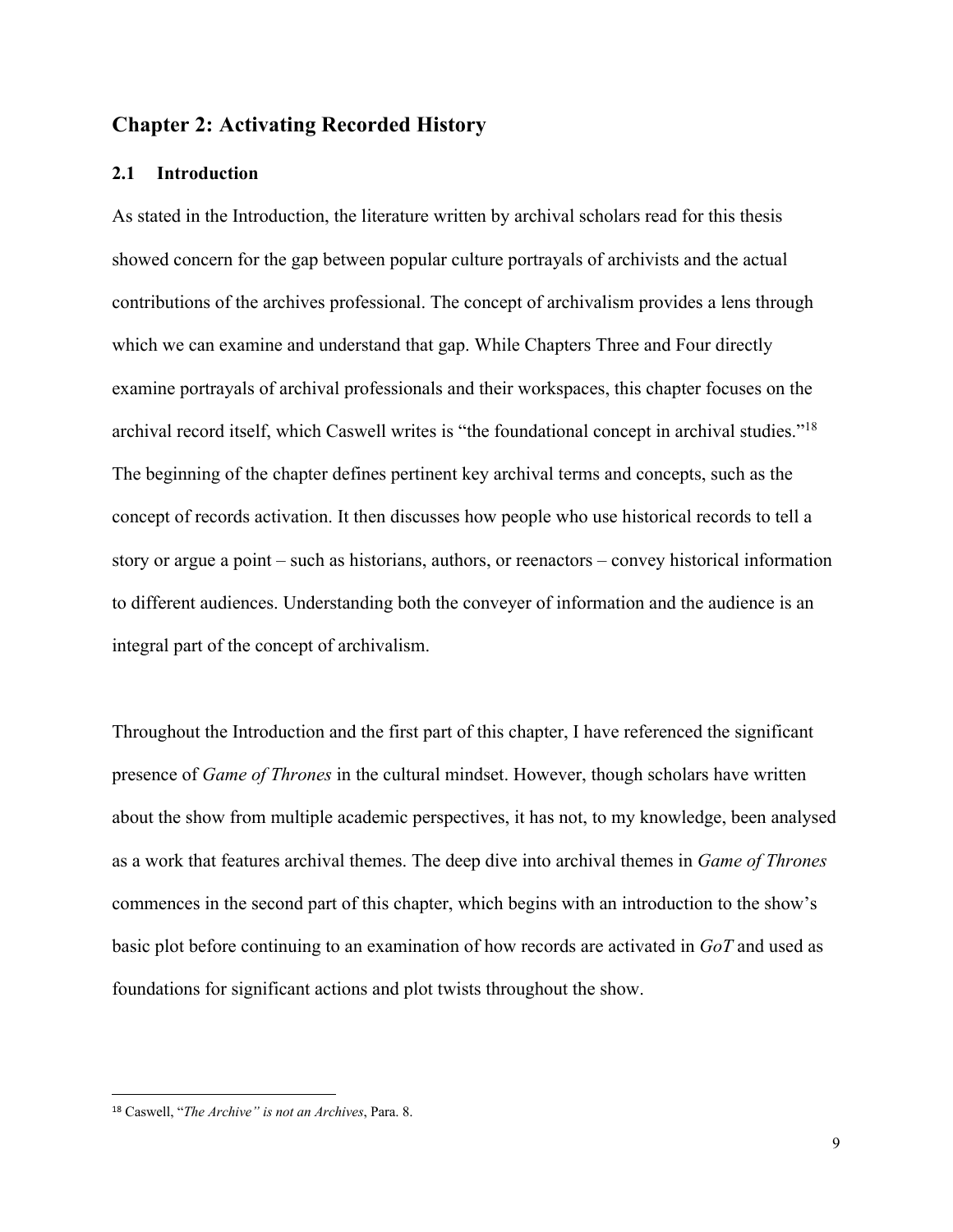### **2.2 Utilising the Archival Record**

Archival records contain first-hand glimpses into the past and thus play a vital role in the writing of history; archival research is a crucial methodology employed by historians, literary scholars and other researchers writing about the past. Within the archival field, there are many ways to define the term "record." Caroline Williams provides a simple definition of a record, calling it "information generated by organisations and individuals in their daily business and personal transactions."19 Initially, this "information" was conveyed almost exclusively via paper (or now digital) documents. However, Shannon Faulkhead, an Indigenous Australian scholar, provides a more expansive definition of a record as anything that "preserves memory or knowledge of facts and events", including "a document, an individual's memory, an image, or a recording. It can also be an actual person, a community, or the land itself." <sup>20</sup> Geoffrey Yeo acknowledges the evolving definition of a record in *The Encyclopedia of Archival Science* by stating that

archival literature variously characterises records as evidence of, information about, or representations of activities, transactions, or events, or as documents made or received in the course of these phenomena. There are different understandings of what constitutes a record as well as divergent uses of terminology.<sup>21</sup>

In pop culture media, archival records often fall into a passive role as "dusty and forgotten documents languishing in disuse."<sup>22</sup> Their purpose and meaning are fixed in time at the moment of their creation. Nevertheless, some archival scholars, such as Eric Ketelaar, ascribe more to the archival record than passivity. Ketelaar writes that "every interaction, intervention, interrogation,

<sup>19</sup> Caroline Williams, "Principles and Purposes of Records and Archives," in *Managing Archives: Foundations, Principles, and Practice* (Oxford: Chandos Publishing, 2006): 4.

<sup>20</sup> Shannon Faulkhead, "Connecting Through Records:Narratives of Koorie Victoria," *Archives and Manuscripts* 37, no. 2 (2009): 67.

<sup>21</sup> Geoffrey Yeo, "Record(s)," in *Encyclopedia of Archival Science*, ed. Luciana Duranti and Patricia C. Franks (Lanham, Maryland: Rowman & Littlefield, 2015): 315.

<sup>22</sup> Karen Buckley, "'The Truth Is in the Red Files': An Overview of Archives in Popular Culture," *Archivaria* 66 (Fall 2008): 96.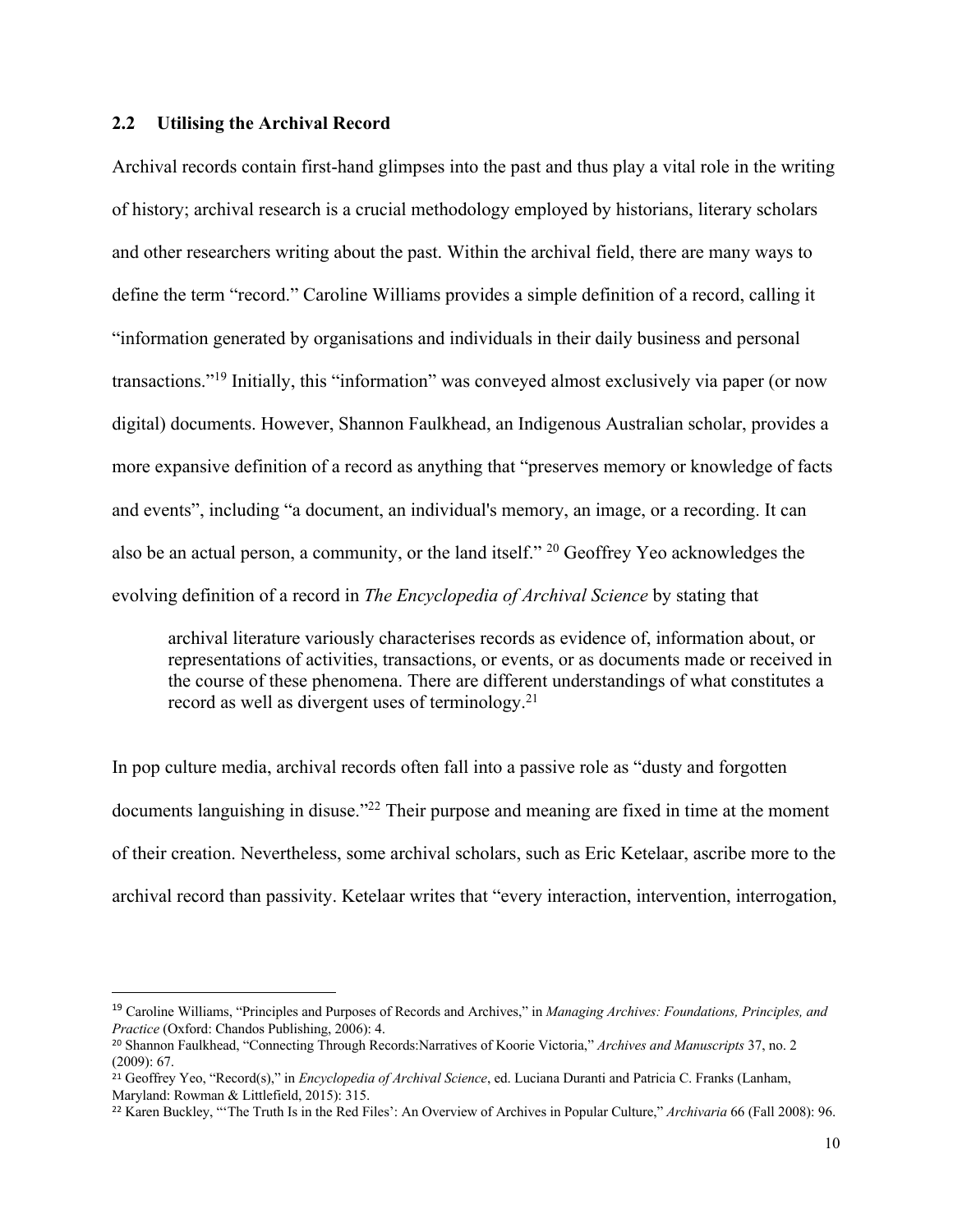and interpretation by a creator, user, and archivist, is an activation of [a] record."<sup>23</sup> He continues, "every activation changes the significance of earlier activations."24 Caswell interprets this by saying that records are "dynamic objects in motion, continually shifting with each new use and contextualisation."25

Just as there are differences in how archival scholars define the record, there are differences in how records are used, depending on the purpose of the 'activator.' For example, the original creator of a record might have been making an account of his finances. In contrast, the conservator in an archival institution sees it as a physical item needing stabilisation, and the historian sees that same record as a contribution to her research on a particular topic. Each has activated the same record differently, and thus the record has a different meaning for each user. This chapter focuses on activating records to convey historical information and within the context of the plot of *GoT*.

As a repository of records, the archive is "central" to contemporary scholarship from multiple fields.26 There is a well-established relationship between the writing of history and the archives; historian Michelle T. King writes that "archival research is for many modern historians the bread and butter of their professional experience."<sup>27</sup> It is reflected in Greenblatt's writing on archival research and is explored in more depth in Chapter Four of this thesis, which examines some of the ways non-archival specialist scholars describe the process of archival research in their

<sup>23</sup> Eric Ketelaar, "Tacit Narratives: The Meaning of Archives," *Archival Science* 1 (2001): 137.

<sup>24</sup> Ketelaar, *Tacit Narratives*, 138.

<sup>25</sup> Caswell, "*The Archive" Is Not an Archives,* Para. 12.

<sup>26</sup> Michael O'Driscoll and Edward Bishop, "Archiving 'Archiving,'" *English Studies in Canada* 30 (2004): 10.

<sup>27</sup> Michelle T. King, "Working With/In the Archives," in *Research Methods for History*, ed. Simon Gunn and Lucy Faire (Edinburgh: Edinburgh University Press, 2011): 13. See also: Alexandra Chassanoff, "Historians and the Use of Primary Source Materials in the Digital Age," *The American Archivist* 76, no. 2 (Fall/Winter 2013): 458–80.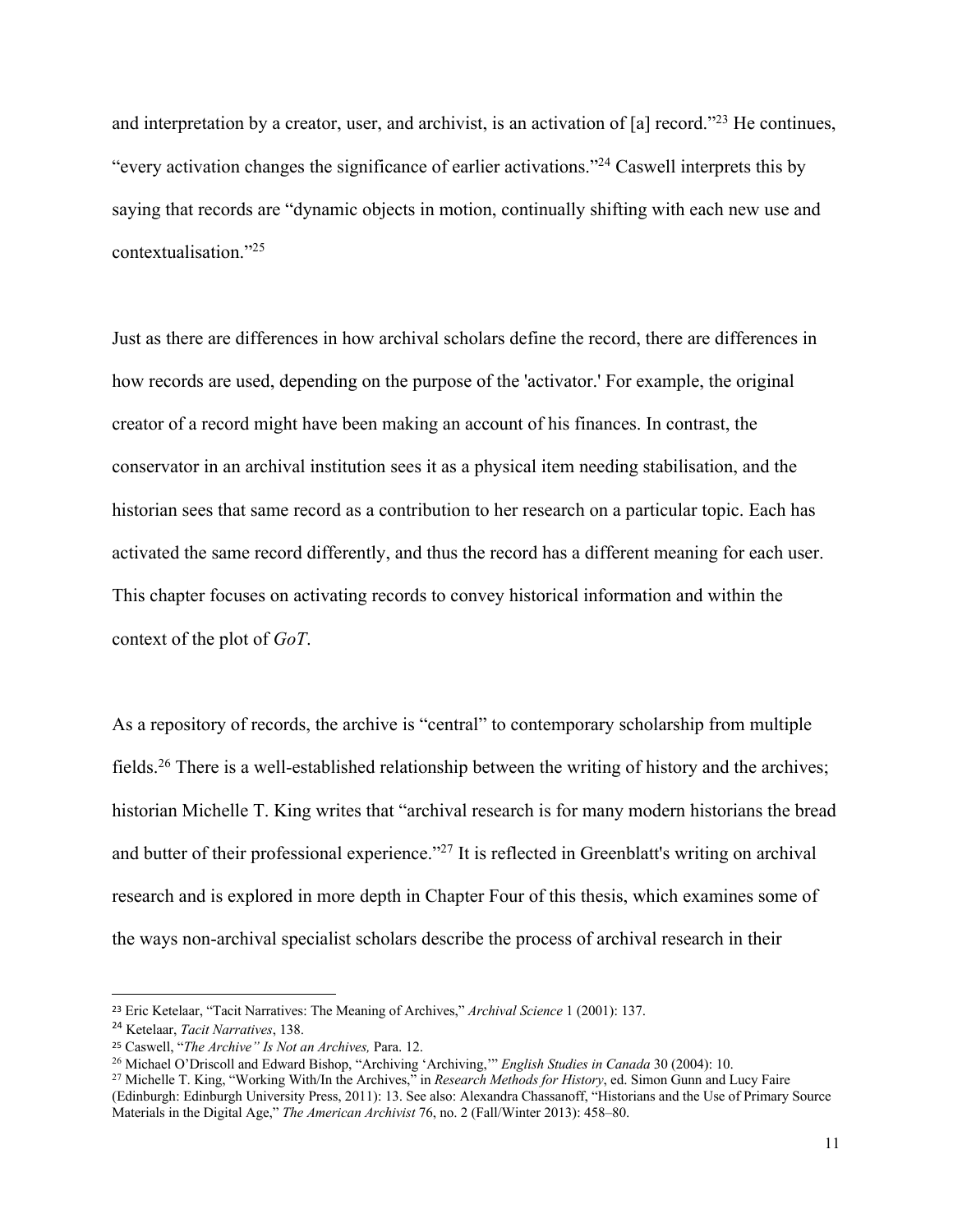writing. How scholars interpret historical records significantly impacts how they construct ideas and communicate stories about the past to various audiences, regardless of the types of records used. This is true for researchers (academic or otherwise) in addition to how showrunners portray records in popular media. One could even argue that the record is the sun around which all pop media's archival representations orbit, as access to records (and their information) is often integral to moving a story's plot forward.

#### **2.3 Activating History for the Public**

David Lowenthal writes that "[t]he past is a foreign country reshaped by today, its strangeness domesticated by our own modes of caring for its vestiges."28 Like Greenblatt, Lowenthal acknowledges that the voice of the historian and the events and modes of thinking in his contemporary world influence their interpretations of the past. The method of presentation and the intended audience influence historical interpretations. Popular History is a subset within popular culture that focuses on how professional and amateur historians convey historical information to non-specialists. Popular historians strive to create 'images of the past' for general audiences through various means, including re-enactment, popular genre fiction, comics and history magazines, film, documentary television, and computer games. Korte and Paletschek write that popular history as a method of delivering historical information is

distinguished by a focus not only on contents and functions of historical work but also the modes in which history is presented and performed, as well as their production, dissemination and consumption... In all these forms, "popular history" employs—and mixes—fact and fiction, representation, performance and experience, instruction and

<sup>&</sup>lt;sup>28</sup> David Lowenthal, *The Past Is a Foreign Country - Revisited*, Revised and updated edition (Cambridge: Cambridge University Press, 2013): 4.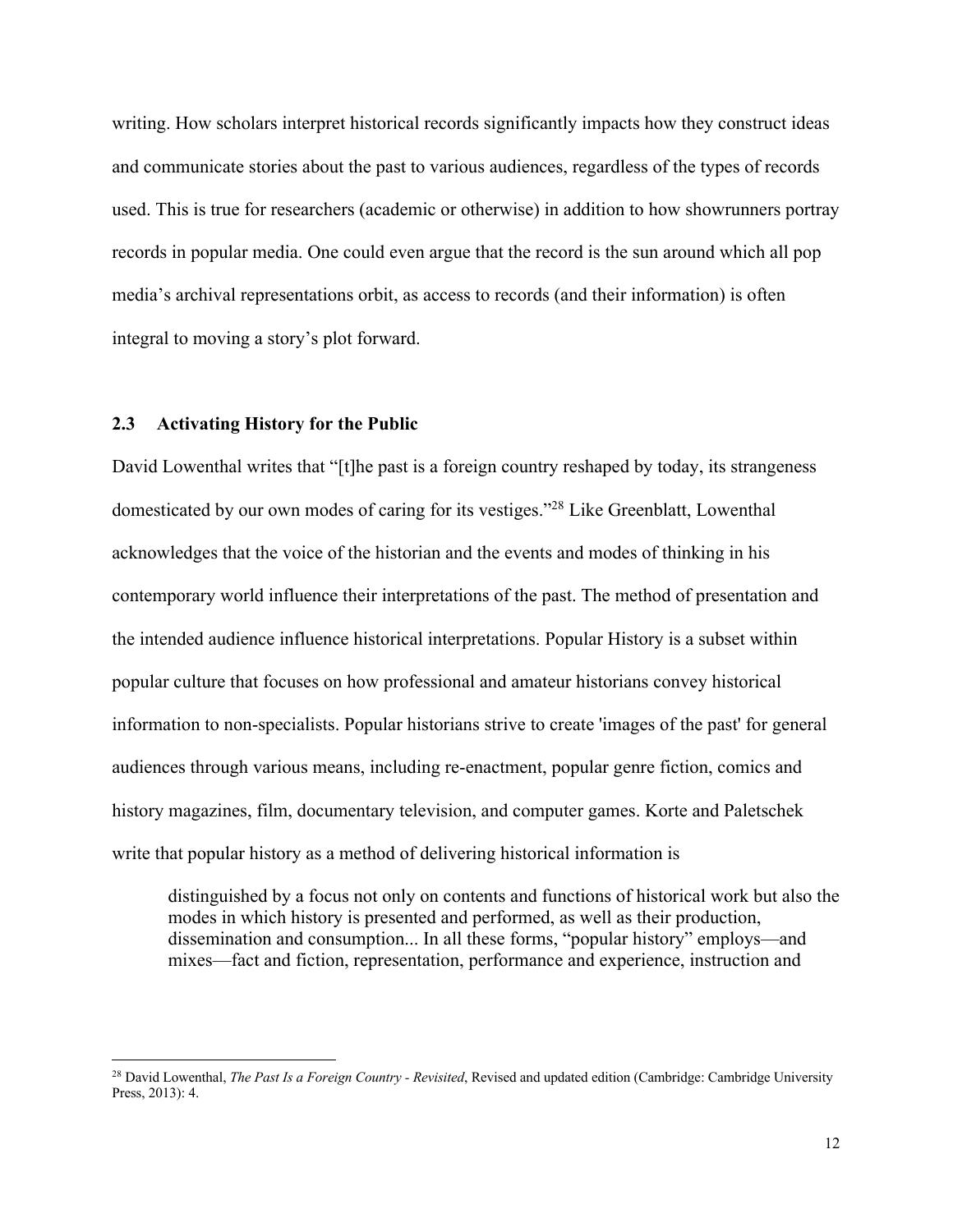entertainment. One can argue that more people encounter history as "edutainment" now than through formal education.29

George R.R. Martin commented in more than one interview that he likes to use popular histories and historical fiction as inspiration instead of purely academic sources.30 Since *ASOIAF* is *inspired* by medieval events and not an attempt to recreate actual events from history, this seems sensible. Martin benefited from the collective knowledge gained by professional historians who accessed primary records in their research. He had many resources from which to draw an understanding of the history of the Wars of the Roses, the period that inspired *A Song of Ice and Fire.* Several modes of information conveyance bring British history during the Wars of the Roses to life for non-academic audiences. These include resources like the Tewkesbury Medieval Festival31, historian Dan Jones' popular non-fiction book *The Hollow Crown*32, and Philippa Gregory's Plantagenet and Tudor Novels series, which covers important events in British history (between 1430-1568) from the perspective of the queens and other women important to the crown.33 Though the details and methods are different, these sources relate the same basic historical information in varying degrees of accuracy and creativity, providing a way for people to make a connection to a (potentially) shared past. Grever and Adriaansen write that

<sup>29</sup> Barbara Korte and Sylvia Paletschek, "Historical Edutainment: New Forms and Practices of Popular History?," in *Palgrave Handbook of Research in Historical Culture and Education*, ed. Mario Carretero, Stefan Berger, and Maria Grever, 1st ed. (London: Palgrave Macmillan UK, 2017): 191, 201, 194-195.

<sup>30</sup> Shiloh Carroll, *Medievalism in ASOIAF & GoT*, 5-6; Lev Grossman, "George R.R. Martin's *Dance with Dragons*: A Masterpiece Worthy of Tolkien," *Time*, July 7, 2011, http://content.time.com/time/arts/article/0,8599,2081774,00.html.; George R. R. Martin in Conversation with Dan Jones, Emmanuel Centre, London. August 8, 2019. https://www.youtube.com/watch?v=ysRorXaGbG0 Retrieved June 10, 2020.

<sup>31</sup> https://www.tewkesburymedievalfestival.org/shop

<sup>32</sup> Dan Jones, *The Hollow Crown: The Wars of the Roses and the Rise of the Tudors* (London: Faber and Faber, 2015).

<sup>&</sup>lt;sup>33</sup> For a short synopsis of each book in this series and their proper chronological order (i.e., reading order), see: https://offtheshelf.com/2019/08/philippa-gregory-plantagenet-tudor-series-reading-order/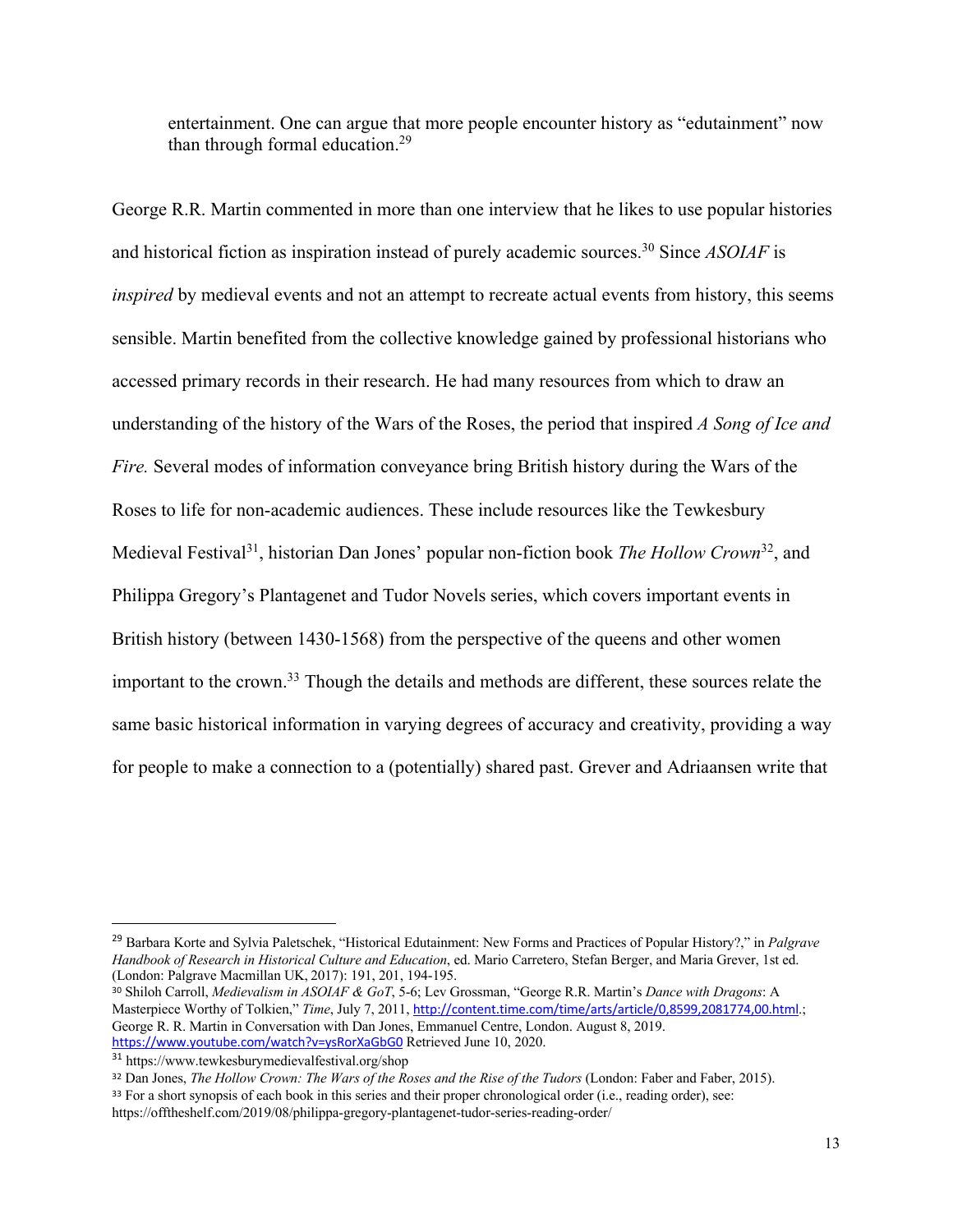the "vast majority of representations of the past rely on a plot that makes the past meaningful to its creator and his or her audience."34

Korte and Paletschek continue in this vein by writing that popular history "requires special awareness that knowledge is shaped by the media and genres in which it is presented."35 The concept of archivalism embraces the example of popular history by acknowledging the many factors that affect the way archives are represented. These representations are enhanced or limited by the presentation format or media, the intended audience, and the ultimate end-goal of the story. As will be discussed in more detail in Chapter Four, understanding these factors can provide part of the puzzle that will fill in a gap critiqued by archival scholars, who find that representations of archives and archival professionals tend to emphasise negative stereotypes whilst downplaying (or erasing altogether) the scholarship and professional work of the archivist.

#### **2.4 Bridging the Gap with Medievalism**

Popular historians have demonstrated the importance of balancing accuracy while embracing the audience's needs for the sake of the overall message. Medievalism scholars – who are often, from a professional standpoint, primarily Medievalists who study specific aspects of the historical Middle Ages - have shown us how to look at the gaps between the "real" and the reinvention with objective curiosity instead of reproach. George R. R. Martin's work has provided plenty of fuel to stoke this curiosity. Historians and literary scholars have written extensively about *A Song of Ice and Fire* and *Game of Thrones* as examples of medievalism and in the context of the "real"

<sup>34</sup> Maria Grever and Robbert-Jan Adriaansen, "Historical Culture: A Concept Revisited," in *Palgrave Handbook of Research in Historical Culture and Education*, ed. Mario Carretero, Stefan Berger, and Maria Grever, 1st ed. (London: Palgrave Macmillan UK, 2017), 78.

<sup>35</sup> Korte and Paletschek, *Historical Edutainment*, 201.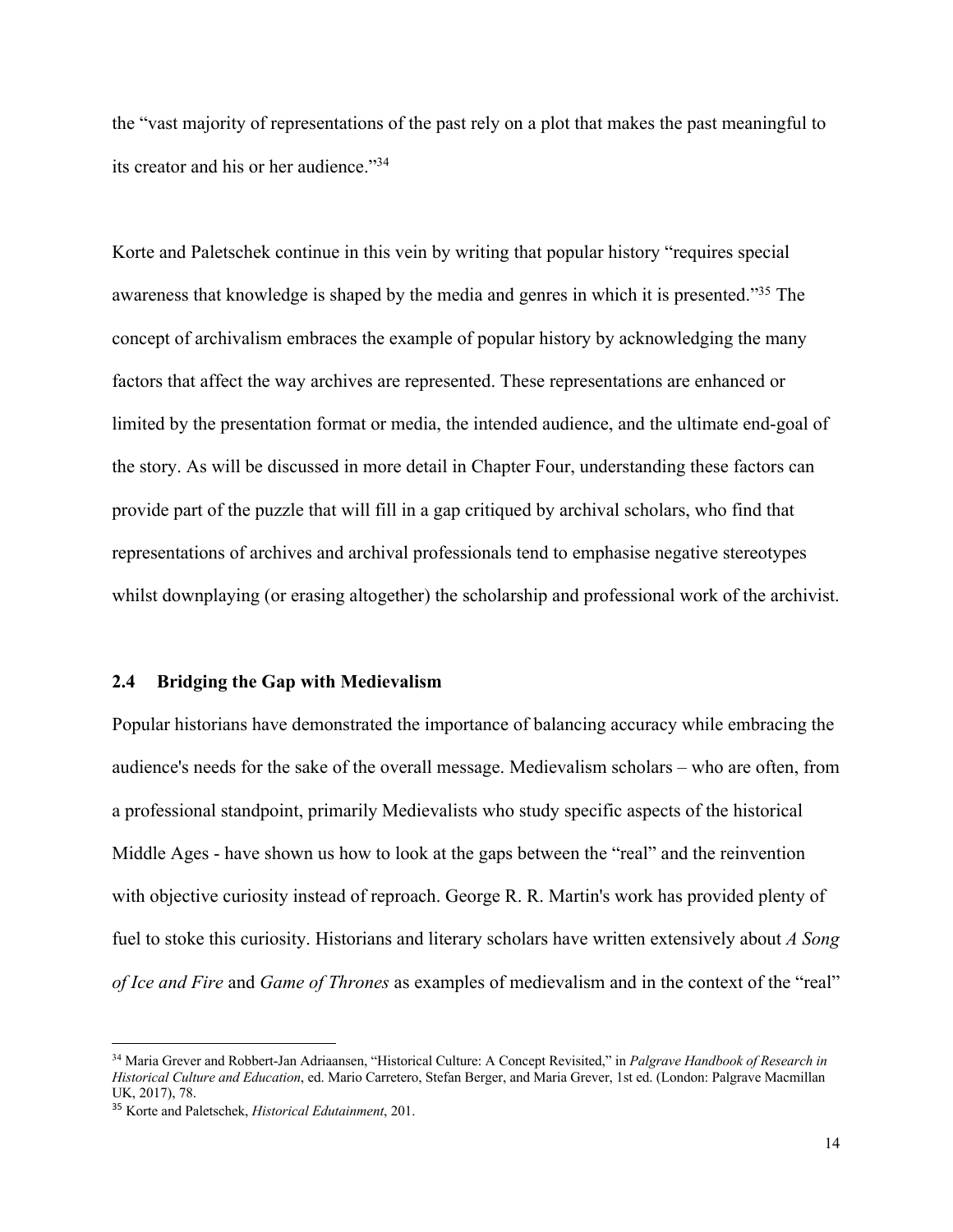Middle Ages, referring to it as the "definition of event television set within a medieval inspired world."36 There is plenty of discussion around specific themes in *GoT* that go beyond its role in the scholarship about reinventions of the Middle Ages. For example, scholars of feminism, colonialism, military tactics, politics, knowing, and power have all found reasons to write about *Game of Thrones*. 37

The term "medievalism," first recorded in the nineteenth century, was used in reference to the work of "the dilettante 'Other' of academic medieval studies," i.e., those who did not follow the new (at the time), more "scientific" method of historical records analysis. <sup>38</sup> Medievalism studies as a field of scholarly enquiry, on the other hand, is relatively new. A May 1976 conference session entitled "The Idea of the Middle Ages in the Modern World" marks the official "establishment of medievalism as an academic subject."39 Historians Leslie J. Workman, Alice P. Kenney, and Peter Williams presented this conference session at the Tenth International Congress on Medieval Studies at Western Michigan University (Kalamazoo). Workman,

<sup>37</sup> See, for example: **(re: Power and knowing)** Carolyne Larrington, *All Men Must Die: Power and Passion in Game of Thrones* (London ; New York: Bloomsbury Academic, 2021).; Larissa Grollemond and Bryan C. Keene, "A Game of Thrones: Power Structures in Medievalisms, Manuscripts, and the Museum," *Postmedieval: A Journal of Medieval Cultural Studies* 11 (2020): 326–37.; Brian Cowlishaw, "What the Maesters Knew: Narrating Knowing," in *Mastering the Game of Thrones: Essays of George R.R. Martin's A Song of Ice and Fire*, ed. Jes Battis and Susan Johnston (Jefferson, NC: McFarland & Company Inc., Publishers, 2015), 57–70**. (re: colonialism)** Tyler Dean, "Game of Thrones' Complex Relationship to Racism and Colonialism," *Tor.Com*, June 10, 2019, https://www.tor.com/2019/06/10/game-of-thrones-complex-relationship-to-racism-and-

<sup>38</sup> Richard Utz, "Coming to Terms with Medievalism," *European Journal of English Studies* 15, no. 2 (2011): 101. More recently, many historians have acknowledged the layers of subjectivity that began with a record's creation, continued

through its acquisition by an archival repository, and even in the way a historian interprets it. As a result, it is impossible to say definitively if an account of a historical event reflects what *actually* happened. See, for example, Richard Utz, "Coming to Terms with Medievalism," *European Journal of English Studies* 15, no. 2 (2011): 101–13.

<sup>36</sup> Marina Gerzic and Aidan Norrie, eds., *From Medievalism to Early-Modernism: Adapting the English Past*, Routledge Studies in Medieval Literature & Culture (New York and London: Routledge, 2019): 11.

colonialism/.; Mary Kate Hurley, "'Scars of History': Game of Thrones and American Origin Stories," in *American/Medieval: Nature and Mind in Cultural Transfer*, ed. Gillian R. Overing and Ulrike Wiethaus (Göttingen: V & R Unipress, 2016), 131–50.; Helen Young, "Game of Thrones' Racism Problem," *The Public Medievalist*, July 21, 2017,

https://www.publicmedievalist.com/game-thrones-racism-problem/. (**re: gender and feminism**) Amy Kaufman, "Muscular Medievalism," *The Year's Work in Medievalism*, 2016, 56–66. **(re: philosophy)** Eric J. Silverman and Robert Arp, eds., *The Ultimate Game of Thrones and Philosophy: You Think or Die*, Popular Culture and Philosophy, volume 105 (Chicago: Open Court, 2017).

<sup>39</sup> Kathleen Verduin, "The Founding and the Founder: Medievalism and the Legacy of Leslie J. Workman," *Studies in Medievalism* XVII (2009): 6.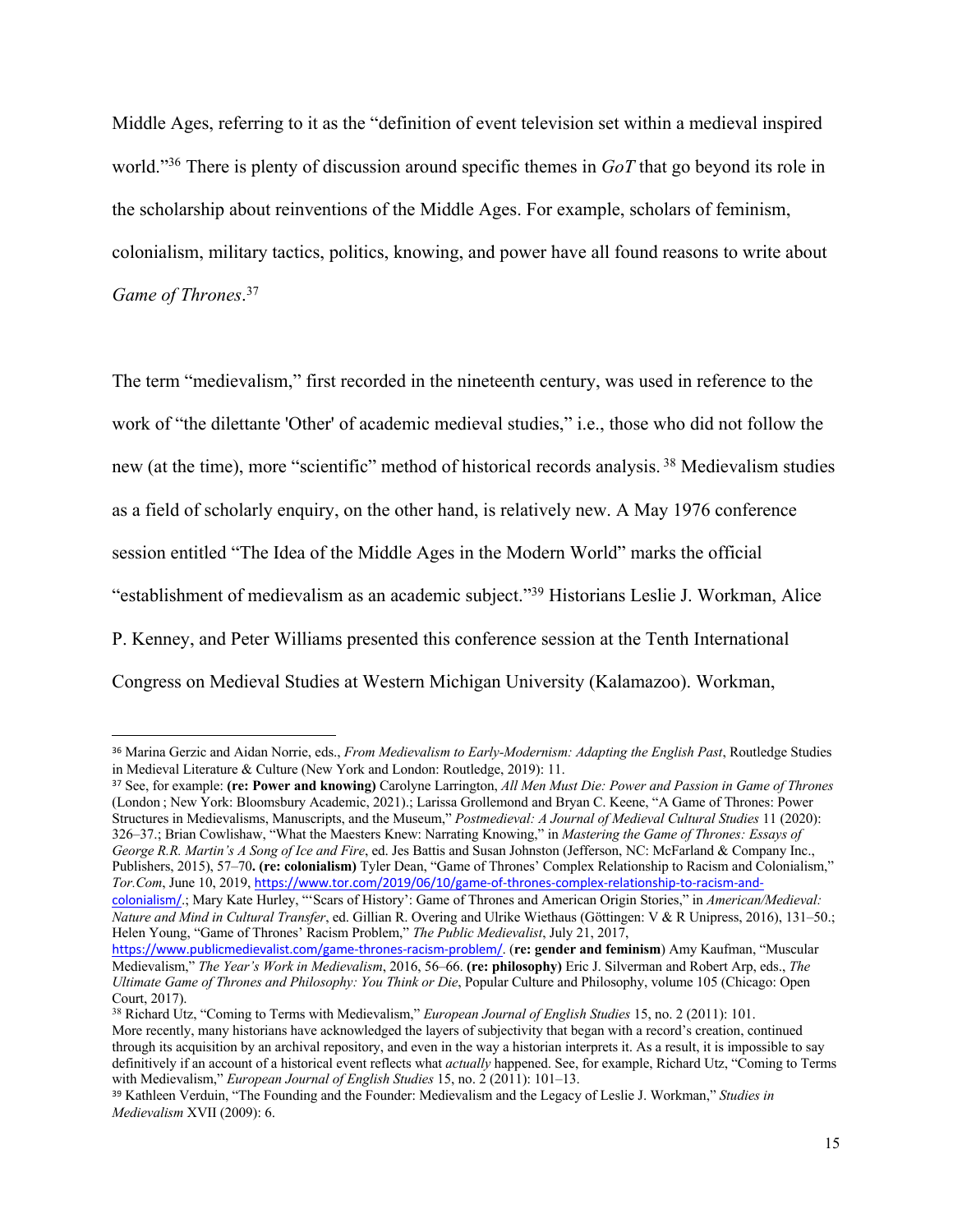considered by many to be the founder of the study of medievalism, worked tirelessly to establish it as a recognised area of academic enquiry. He distilled the definition of medievalism down to "the continuing process of creating the Middle Ages."<sup>40</sup>

The practice of 'creating' the Middle Ages as a backdrop for fictional stories goes back to almost

immediately after that period ended.<sup>41</sup> Hilary Jane Locke writes that

medievalism, or content that uses or is an adaptation of medieval culture to some extent, has a substantial cultural position in popular imagination, particularly with the blended representations of the medieval period in our public spheres.

Scholars have explored why the Middle Ages make such a rich environment for modern storytelling for many years. Holsinger and Trigg (2016) write

The dramatic alterity of medieval dress, architecture, language and sensibility, and the apparent otherness of premodern social, religious and political structures, easily account for the popularity of medieval settings, especially as an antidote to or retreat from industrial or post-industrial modernity, or as a sufficiently distant destination to make the conceptual and cultural work of time travel worthwhile.<sup>42</sup>

Some scholars would argue that, while the retreat from modernity is a contributing factor to the popularity of a medieval setting, the commonalities with the present make the Middle Ages popular in storytelling. For example, in his essay "Dreaming of the Middle Ages," Umberto Eco, medievalist scholar and author of the acclaimed novel *The Name of the Rose*, found it unsurprising that we look back to this period.<sup>43</sup> Many everyday things emerged during the Middle Ages that are still commonly used today, which is why Eco calls the Middle Ages the

<sup>40</sup> Quoted in: KellyAnn Fitzpatrick, *Neomedievalism, Popular Culture, and the Academy: From Tolkien to Game of Thrones*, Medievalism, volume XVI (Cambridge ; Rochester, NY, USA: D.S. Brewer, 2019): 13.

<sup>41</sup> Umberto Eco. "Dreaming of the Middle Ages" in *Travels in Hyperreality*. Trans. By William Weaver. New York: Harcourt, Inc., 1986. Epub.

<sup>42</sup> Holsinger and Trigg. *Novel Medievalisms*, 177.

<sup>43</sup> Eco, *Dreaming*, epub.; Umberto Eco et al., *The Name of the Rose*, First Mariner Books edition (Boston: Mariner Books, 2014).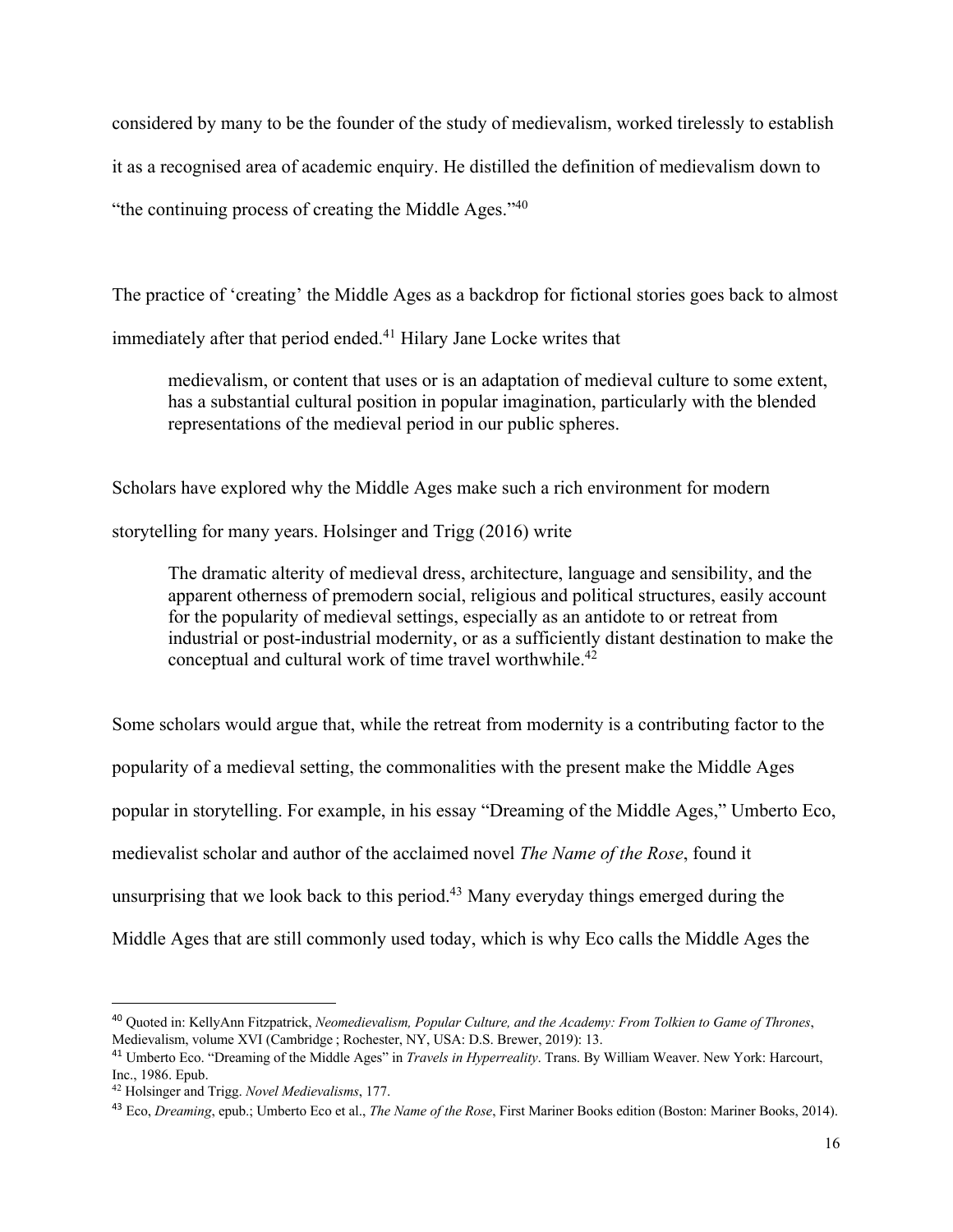"root of all our contemporary 'hot' problems."<sup>44</sup> This connection with the everyday makes it much easier for the modern consumer to find ways to relate to characters when reading books or watching films or tv shows with a medieval setting. The Middle Ages are relatable enough for this kind of familiarity, yet far enough in the past that modern themes and problems can be explored using the safe buffer of time. *Game of Thrones* takes advantage of this 'familiar but safely far enough away' phenomenon in its many scenes of extreme violence, both towards women and in general. Using the excuse of 'we know it's wrong in today's world, but that's how it was back then' allows showrunners to portray things they would not be able to in a story with a modern setting. Shiloh Carroll challenges that notion - often used to justify scenes from *GoT* by stating that Martin's "particular flavor of medievalism… violent, dark, brutal, and relentlessly masculine" is not reflective of day-to-day life in the Middle Ages.<sup>45</sup> Martin has been very clear in interviews that he never intended to portray the "real" Middle Ages when he was writing ASOIAF, and yet it is often cited as an authentic representation by many in the viewing public.<sup>46</sup>

### **2.5 Diving Deeper into** *Game of Thrones*

Carroll writes that "like most examples of medievalism and neomedievalism, Martin's construction of Westeros reveals more about his beliefs about the historical Middle Ages and the human condition than it does about the Middle Ages themselves."<sup>47</sup> One might say the same for portrayals of archivists and archival themes, which appear in a wide variety of pop culture

<sup>44</sup> Eco lists some examples of these "everyday things" that we still use today, including capitalist economies, modern languages, modern armies, and even eyeglasses.

<sup>45</sup> Shiloh Carroll, "Grimdark Fantasy in A Song of Ice and Fire," *The Public Medievalist*, May 15, 2018, https://www.publicmedievalist.com/grimdark-medievalism/.

<sup>46</sup> George R. R Martin, George R.R. Martin in Conversation with Dan Jones. Emmanuel Centre, London., interview by Dan Jones, YouTube Video, August 8, 2019, https://www.youtube.com/watch?v=ysRorXaGbG0</u>. For an example of a celebrity who thinks *GoT* portrays the "real" middle ages, see: https://www.bbc.com/news/newsbeat-32688956 <sup>47</sup> Carroll, *Medievalism in ASOIAF & GoT*, 20.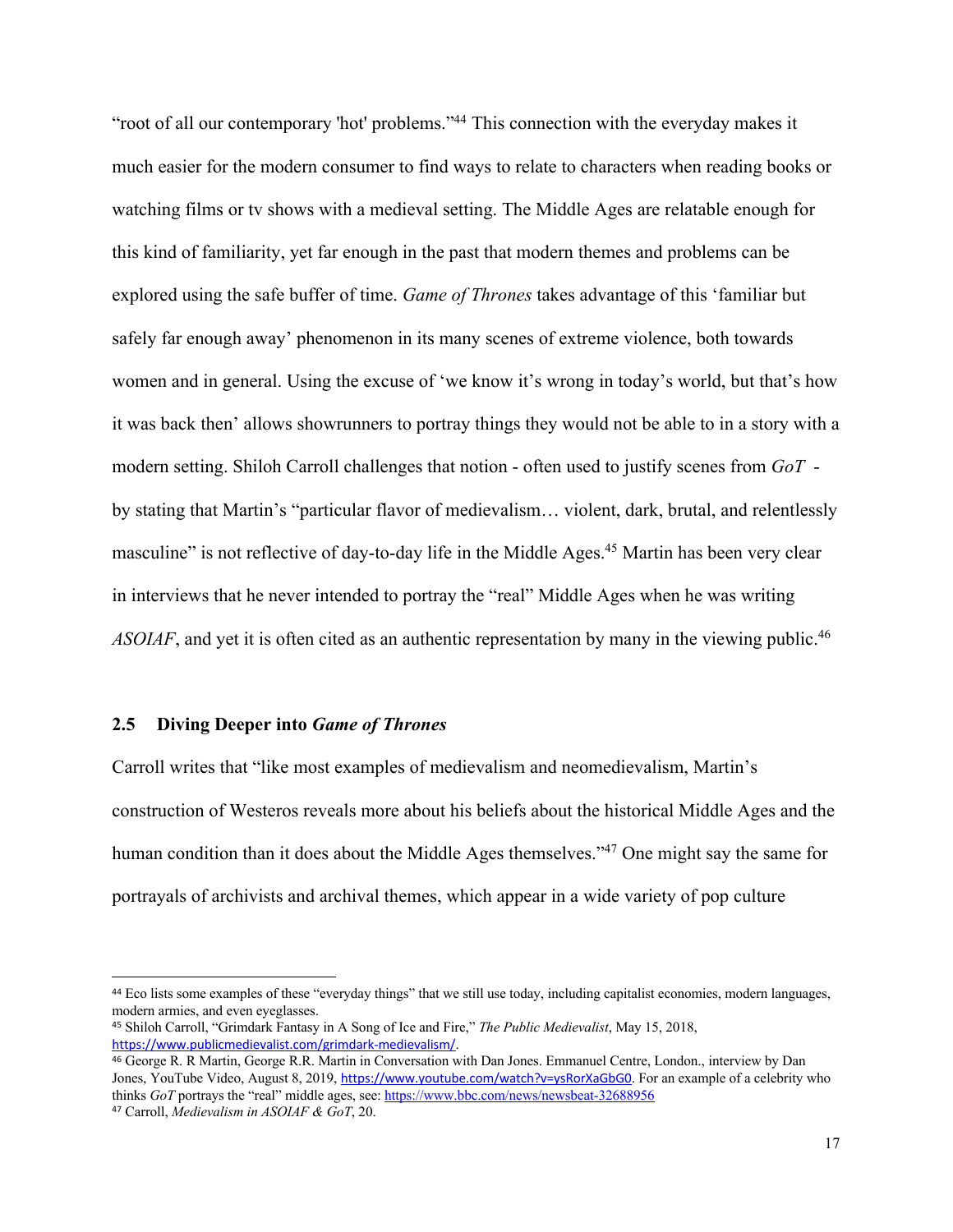media. Some of these appearances are part of epic stories that have transcended the bounds of their original medium, resulting in a significant presence across pop culture. Book series like J.R.R. Tolkien's *Lord of the Rings*, J.K. Rowling's *Harry Potter*, or George R.R. Martin's *A Song of Ice and Fire* are examples of medieval-inspired transmedia megatexts with massive fandoms. All three have also been the subject of numerous scholarly articles and books. I chose to focus on representations of archives and records in Game *of Thrones* because of its tremendous global reach, its position in medievalism studies scholarship, and because it offers multiple scenes that feature knowledge keepers, knowledge spaces, and documents in a variety of circumstances. Before diving further into the archival presence in *GoT*, it is essential to give an overall description of the plot and the impact of the show.

Showrunners David Benioff and D.B. Weiss adapted the HBO series *Game of Thrones* from George R.R. Martin's epic fantasy novel series *A Song of Ice and Fire*. The show, which became hugely popular across the globe, is a powerhouse of engaging storytelling, cinematic photography, outstanding direction (particularly the award-winning battle sequences), and cutting-edge special effects. Throughout its eight seasons (2011-2019), *Game of Thrones* was nominated for 738 awards and won 269, including 59 Emmy wins – the most for any drama in television history.48 An audience of 19.3 million viewers watched the series finale, making it HBO's "most-watched broadcast ever."<sup>49</sup>

<sup>48</sup> https://en.wikipedia.org/wiki/List\_of\_awards\_and\_nominations\_received\_by\_Game\_of\_Thrones#Emmy\_Awards; https://www.nytimes.com/2019/09/22/arts/television/emmy-awards-live-updates.html

<sup>49</sup> https://tvbythenumbers.zap2it.com/daily-ratings/sunday-cable-ratings-may-19-2019/ Retrieved 06/16/20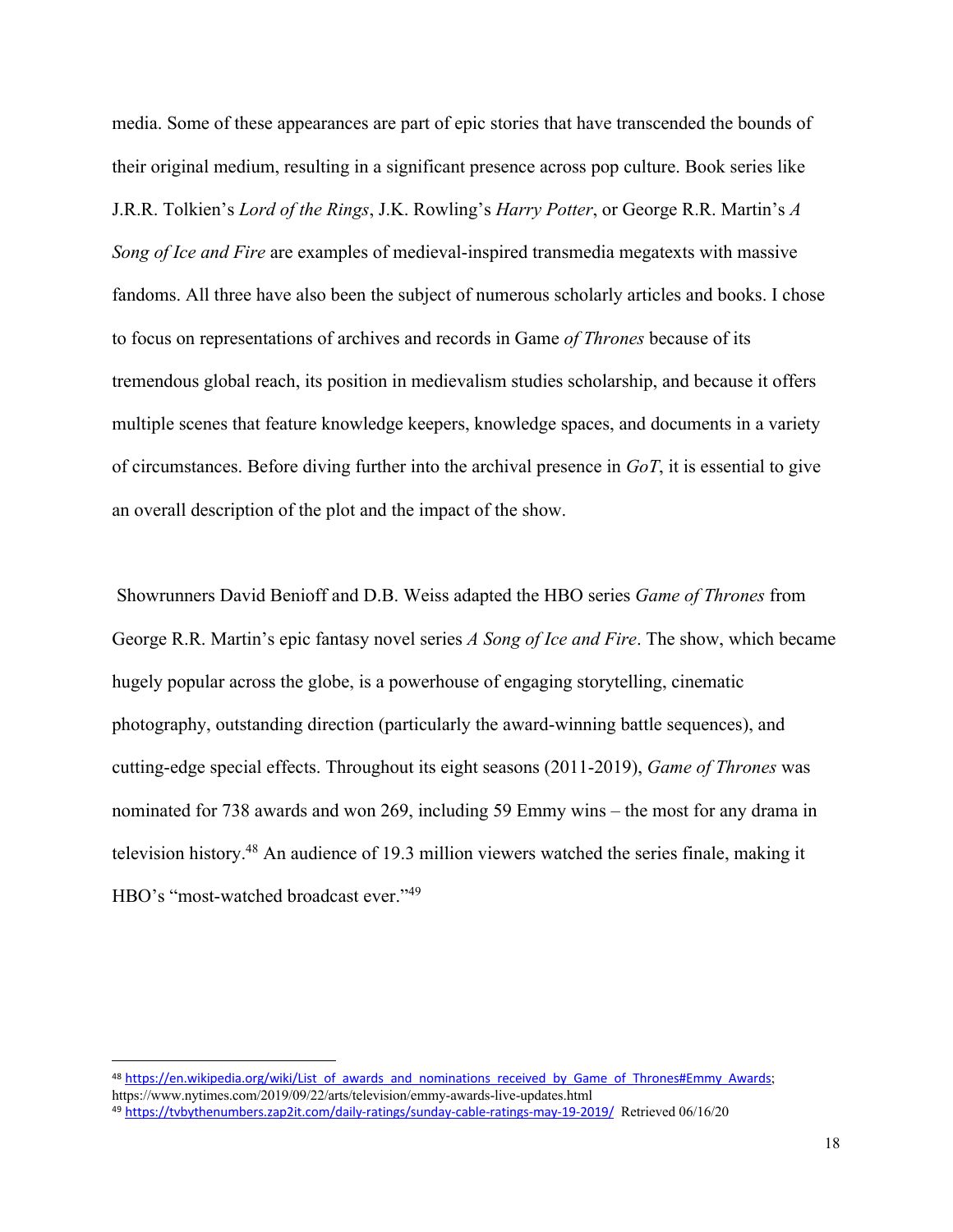The medieval-inspired stories in *GoT* take place on the two fictitious continents of Westeros and Essos, separated by the Narrow Sea. Seasonal time moves differently here, and this story begins near the tail end of a ten-years-long summer. Westeros is culturally similar to western Europe, particularly the British Isles, while Essos resembles the Near, Middle, and Far East in its geography and peoples. The show weaves together three major geographically-based plot lines that all share, in different ways, themes of the struggle for political leadership and coming into one's own identity.

The first plotline occurs primarily in the southern part of Westeros, where the land is green and fertile and political intrigue abounds. Like the United Kingdom, the Seven Kingdoms of Westeros were once separate countries united under one centralised government 300 years before the beginning of our story. This union begins to unravel after King Robert I Baratheon's (suspicious) death-via-hunting-accident,<sup>50</sup> resulting in a civil war for the political leadership of the Seven Kingdoms.<sup>51</sup> The war is fought primarily between three major Houses and their supporters: the Starks from the North, who want to secede from the rest of the Seven Kingdoms; the Lannisters, a powerful family from the west who pull the strings behind the throne; and King Robert's younger brothers, Lord Stannis Baratheon of Dragonstone and Lord Renly Baratheon of Storm's End. This civil war becomes known as the War of the Five Kings. By its end, the Baratheon family is wholly eradicated,<sup>52</sup> the Starks are decimated,<sup>53</sup> and the Lannisters have secured their grip on the Iron Throne.<sup>54</sup>

<sup>50</sup> S1:E7, "You Win or You Die"

<sup>51</sup> S2:E1, "The North Remembers"

<sup>52</sup> S2:E9, "Blackwater"

<sup>53</sup> S3:E9, "The Rains of Castamere"

<sup>54</sup> S3:E10, "Mhysa"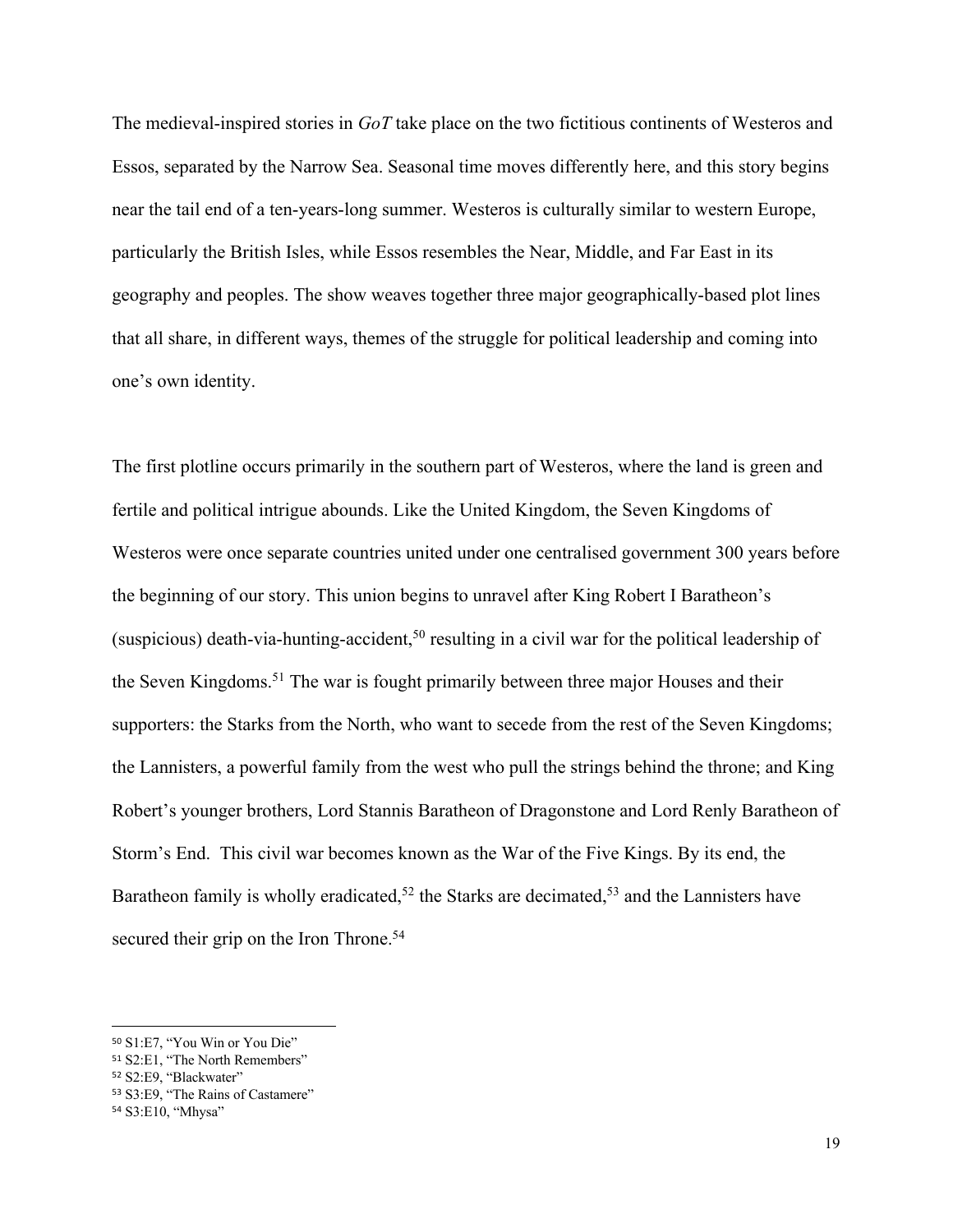The second plotline takes place in the North and primarily follows Jon Snow's character as he becomes a Brother of the Night's Watch.<sup>55</sup> The Night's Watch is an all-male military order based on the Wall, a 700-foot-tall, fortified barrier made of ice and rock that spans 300 miles across the north of Westeros.56 Their primary mission is to defend Westeros from enemies both human and magical that live even farther north, "beyond the Wall." This arc develops Jon's character as a fierce warrior and introduces the Brothers' primary adversaries - the Night King and his lieutenants, the White Walkers, who are humanoid beings formed from magic and ice.<sup>57</sup> The Night King and his Walkers control the Army of the Dead, comprised of corpses resurrected by magic.

The third plot primarily takes place in Essos and follows Daenerys Targaryen, the last remaining member of a Westerosi royal dynasty, as she rises from timid slave-wife of a barbarian-like Dothraki Horse Lord<sup>58</sup> to conqueror<sup>59</sup> and queen<sup>60</sup>. Daenerys has the utter devotion of her armies and followers - many of whom were former slaves she liberated - as well as an additional leading edge: the only three living dragons in the world.<sup>61</sup> The first to be hatched in over 150 years, these dragons mark her out as a true Targaryen ruler, as only Targaryens could be dragon riders. Daenerys' belief in her divine right to the Iron Throne of Westeros is strengthened by the fact that she is the only Targaryen to successfully hatch dragons in many generations (from petrified

<sup>55</sup> Starting in S1:E2, "The Kingsroad"

<sup>56</sup> This Wall was inspired by Hadrian's Wall, which the Romans began building in AD 122. It spans the north of (what is now) England.

<sup>57</sup> Aside from a brief instance in the series pilot, the White Walkers do not appear in person until S2:10, "Valar Morghulis".

<sup>58</sup> S1:E1, "Winter is Coming"

<sup>59</sup> S3:E7, "The Bear and the Maiden Fair"

<sup>60</sup> S4:E4, "Oathkeeper"

<sup>61</sup> S1:E10, "Fire and Blood"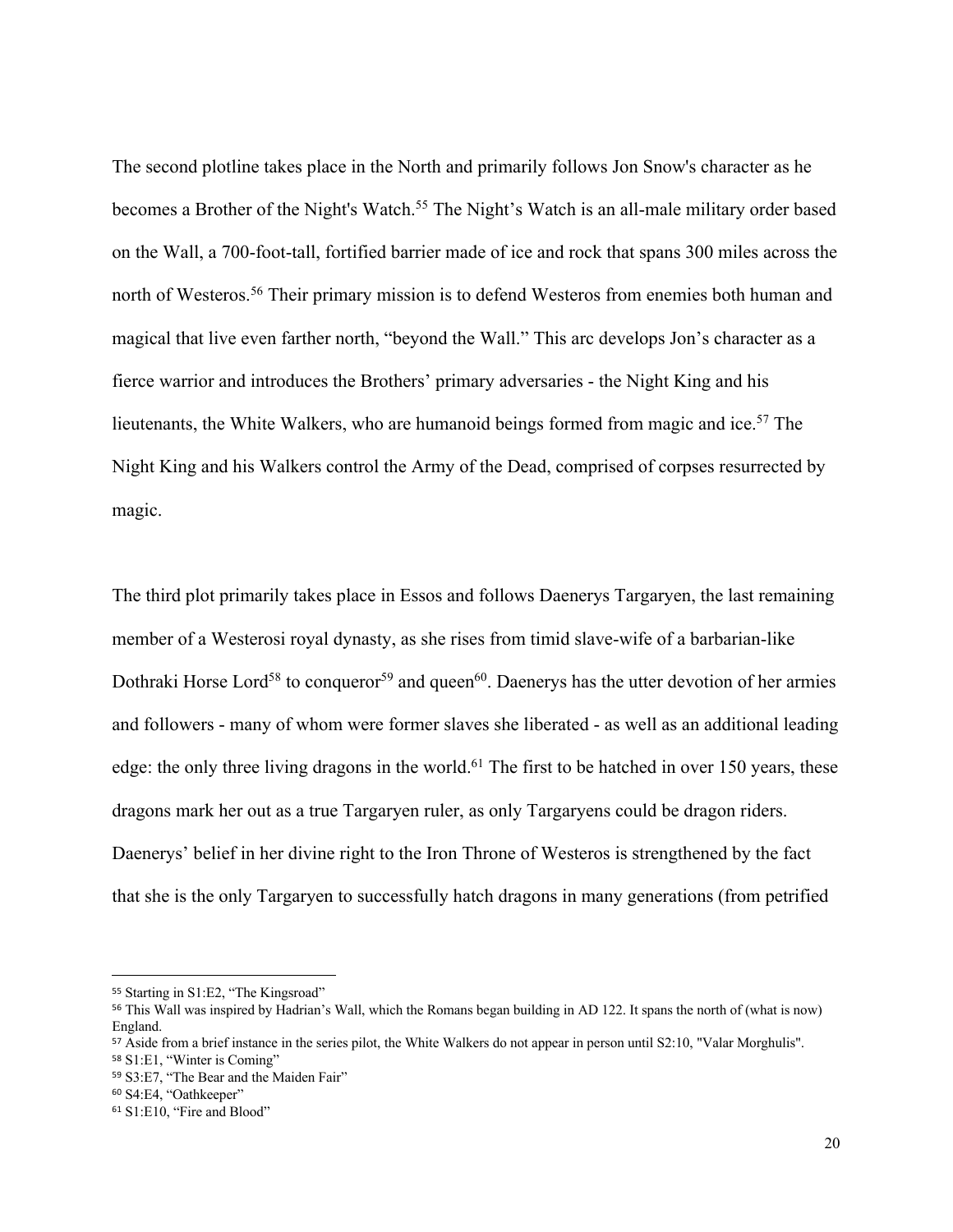eggs, no less). She sees her conquest and liberation of some of the major cities in Essos as training for taking back the throne that King Robert usurped from her father.

The book series is currently unfinished, so the television series has gone beyond the novels' content with the author's input.62 The three plotlines, currently still separated in the books, come together in the television series Seasons Seven and Eight. Queen Daenerys and her three firebreathing dragons, accompanied by her vast army of Dothraki and Unsullied soldiers, cross the Narrow Sea to land at Dragonstone, the previously abandoned island castle which is the original Westerosi seat of the Targaryens.<sup>63</sup> She soon meets Jon Snow, now the King in the North, who journeyed to Dragonstone to ask Daenerys to ally with him in the impending fight against the Night King.<sup>64</sup> This partnership is the joining, in effect, of ice (Jon) and fire (Daenerys). Families that had previously fought against each other in the War of the Five Kings come together at Winterfell<sup>65</sup> to fight the ultimate battle: the one between the dead and the living.<sup>66</sup>

The success of *Game of Thrones* has had implications that spread far beyond its role as an engaging source of entertainment. As a pop culture phenomenon, it has turned a fictional account of a medieval culture into an influence on many peoples' understanding of the Middle Ages. Locke has described it as showing "an imagined medieval period, one that relies on the hybridisation of varying historical periods, cultural and geographical differences, to make a society that somehow reflects something that is medieval, but also completely imaginary."<sup>67</sup> This

<sup>62</sup> There are two remaining novels in the series, *The Winds of Winter*, and *A Dream of Spring*, yet to be completed/written. As of 2021, fans have been waiting over ten years for Martin's continuation of the series.

<sup>63</sup> S7:E1, "Dragonstone"

<sup>64</sup> S7:E3, "The Queen's Justice"

<sup>65</sup> S8:E2, "A Knight of the Seven Kingdoms"

<sup>66</sup> S8:E3, "The Long Night"

<sup>67</sup> Locke, *Beyond Tits and Dragons*, 172.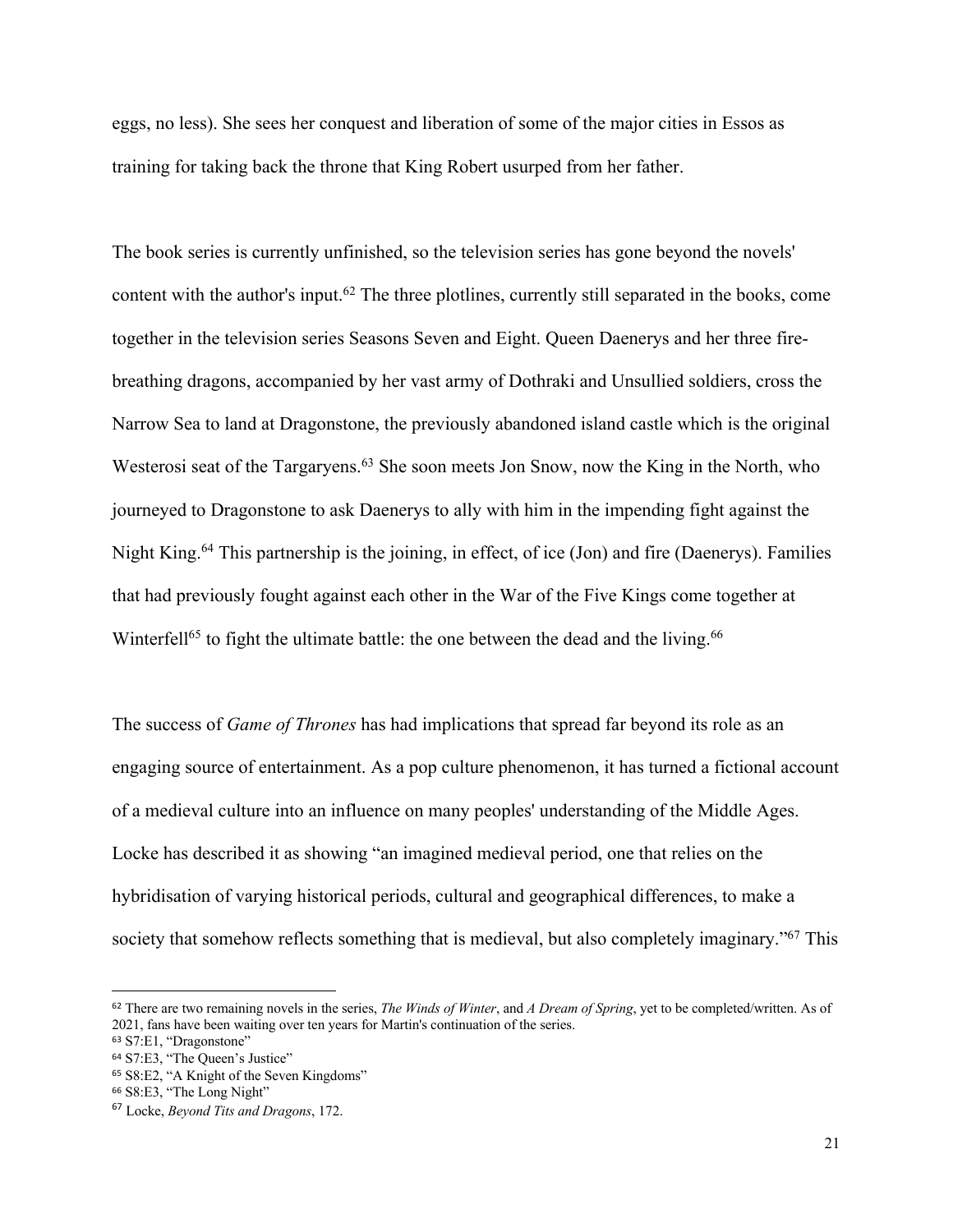hybridization is echoed in the way Martin portrays his "medieval" archives and archival themes in *ASOIAF*.

As a field of study, medievalism provides a unique perspective in that it examines *all* forms of representation of the Middle Ages, from the academic to the popular. Thus, it provides an excellent model on which to base the concept of archivalism. Not only does it examine the relationship between the perception of the Middle Ages and its reinvention, but it also rises above that to try and understand the Middle Ages as a symbolic entity. Similarly, the concept of archivalism seeks to explore reinventions of the archives in scholarly and popular representations and how those re-creations use the archives as a symbol for other qualities, such as stability, elitism, or reservedness. Finally, both medievalism and archivalism provide a metalevel view of some of the records or archives activation results, including the widely held association between records in archival repositories and "the truth."68

#### **2.6 Activating Records in** *Game of Thrones*

It is not unusual in literature and pop culture to rely on archival themes such as record keeping, research, or information organisation when telling a story.<sup>69</sup> In pop culture media, "records" often serve as a plot device - items used as transient evidence of some past knowledge intended to move the protagonist towards the resolution of their problem and, often, personal evolution.

<sup>68</sup> More on this in the following chapters

<sup>69</sup> For an interesting study on reading fiction "archivally," see: Caryn Radick. "'Complete and in Order': Bram Stoker's Dracula and the Archival Profession." *The American Archivist* 76, no. 2 (Fall/Winter 2013): 502–20.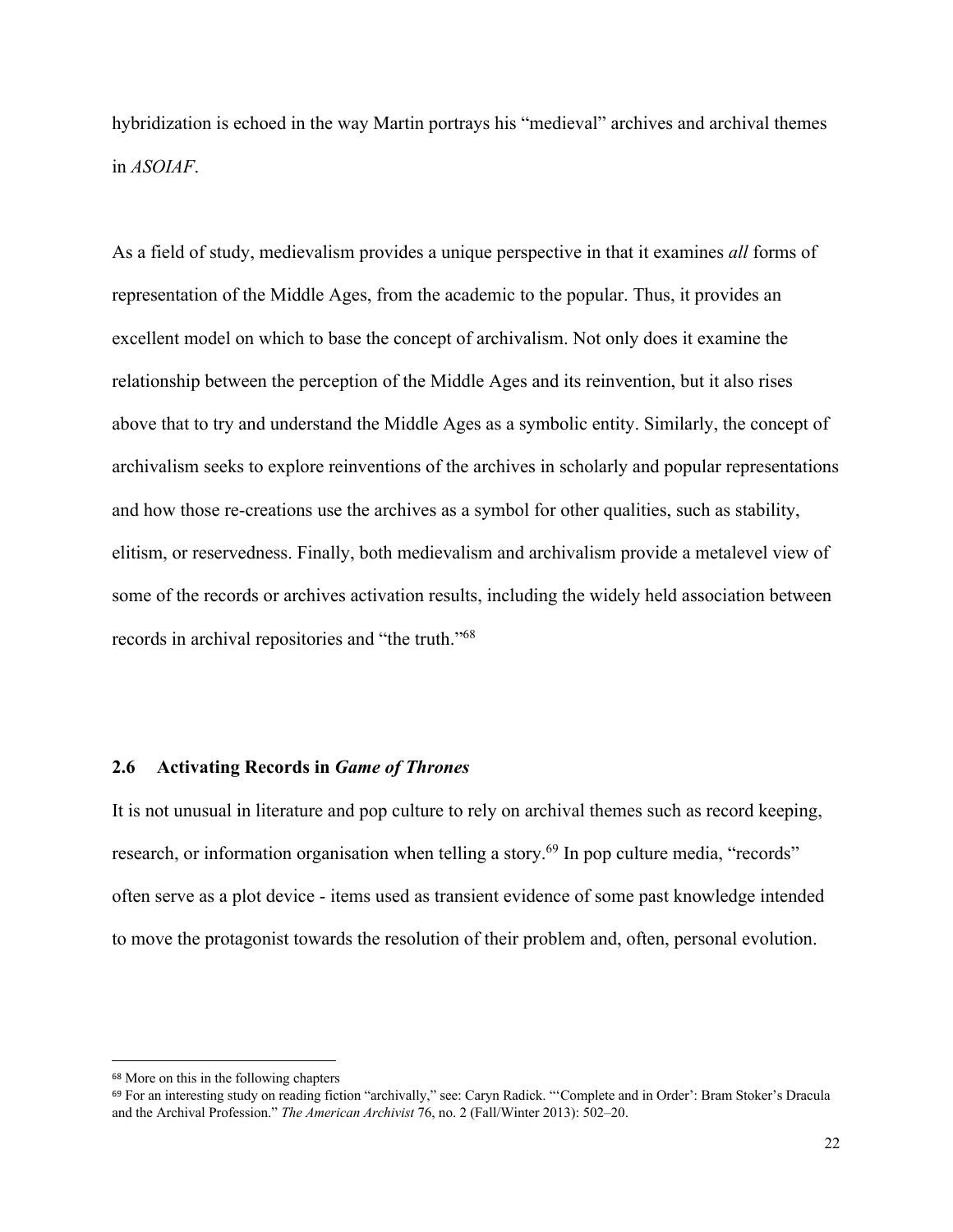To the average viewer, *Game of Thrones* is not inherently concerned with records; when viewed archivally, i.e., through a lens that focuses specifically on records and information practices, a different picture presents itself. From the first episode and throughout all eight seasons, *GoT* contains examples of how creating, preserving, or destroying documents is used to achieve, influence, or defy power. These records come in a variety of forms, including letters, edicts, histories, and diaries. Each of them contributes somehow, either directly or indirectly, to significant events and modes of thinking in *GoT*.

Our first example comes early in the first season. While lying on his deathbed after a hunting accident, King Robert dictates a letter to Ned Stark proclaiming that he, Lord Eddard Stark, will be "Regent of the Seven Kingdoms and Protector of the Realm" until Robert's son Joffrey is old enough to come into his throne. The king signs the document and affixes his royal seal without reading it over, so he does not notice that Ned has written "the heir" instead of "my son." Ned, known by all as a highly honourable man (to a fault), does this because he learned that Joffrey is not Robert's biological son but is actually the product of the queen's incestuous relationship with her twin brother, Ser Jaime Lannister.<sup>70</sup> Immediately after Robert's death, Ned takes the document to the throne room and presents it to the Council, Queen Cersei, and the now-King Joffrey I. The Lord Commander of the Kingsguard, Ser Barristan Selmy, removes the unbroken seal in front of those present as a sign that it was from the king's hand. Cersei asks to see the document and, to everyone's astonishment, rips it up in front of the council members, saying, "Is this meant to be your shield, Lord Stark? A piece of paper." Surprised by this action, Ser

<sup>70</sup> Ser Jaime is known as, and often addressed as, known as the Kingslayer because he murdered Danerys' father, the former King Aerys II Targaryen. At the same time, his father, Lord Tywin Lannister, ordered the assassination of Crown Prince Rhaegar's children and all remaining Targaryens, thus bringing Robert's Rebellion to an end. Fortunately, Targaryen allies spirited the infant Daenerys and her brother Viserys away to Essos.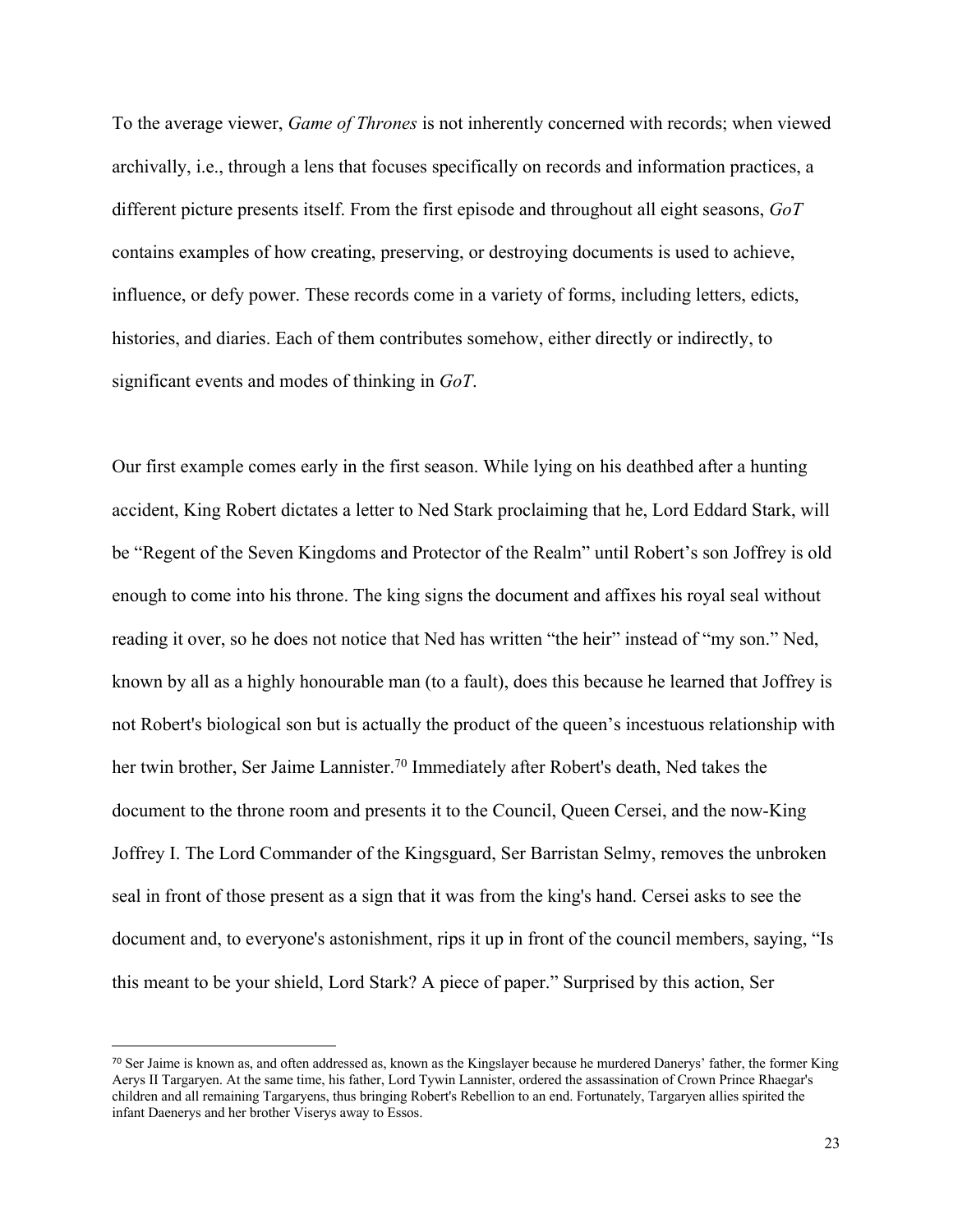Barristan exclaims, "Those were the king's words," to which Cersei replies, "We have a new king now." She ignores King Robert's final wishes and names herself the Regent.<sup>71</sup>

A significant increase in general literacy coupled with mass production and a decrease in costs of writing and printing materials contributed to the explosion in the volume of government records that came at the beginning of the twentieth century. However, this increase meant insufficient storage space would become a problem. The issue drove modern recordkeepers to develop volume management plans based on a 'life-cycle model' – a "linear representation of the stages of a record's existence, beginning with its creation… and ending with either its destruction or its permanent preservation in an archive."72 Records destruction was not regularly practised in the past, though it is an essential aspect of recordkeeping today. Clanchy writes that the "situation in the Middle Ages was the reverse of the modern one: there were few literates, but a larger proportion of their writings were intended to be preserved for posterity."73 Richard Brown, writing about archival practice in 14<sup>th</sup> and 15<sup>th</sup> century Europe (the period that inspired *GoT*), states that "amidst the general turmoil of the time, many official records were deliberately or inadvertently destroyed."74 In some cases, government or public agents deliberately destroyed records to erase past crimes or remnants of previous regimes.75 In this *GoT* scene, Cersei ripping up Robert's deathbed edict aligns with Brown's claim and is a classic example of someone destroying a record to deny the truth. In her eyes, if there is no record that Robert wanted Ned to

<sup>71</sup> S1:E7, "You Win or You Die", at 55:05.

<sup>72</sup> Glenn Dingwall, "Life Cycle and the Continuum: A View of Recordkeeping Models from the Postwar Era," in *Currents of Archival Thinking*, ed. Terry Eastwood and Heather MacNeil, 1st ed. (Santa Barbara, CA: Libraries Unlimited, 2010): 139, 142. <sup>73</sup> M. T. Clanchy, *From Memory to Written Record: England, 1066-1307*, electronic resource, 3rd ed (Chichester, West Sussex, UK ; Malden, MA: John Wiley & Sons, 2013): 147.

<sup>74</sup> Richard Brown. "Death of a Renaissance Record-Keeper: The Murder of Tomasso Da Tortona in Ferrara, 1385." *Archivaria* 44 (1996): 5, 8.

<sup>75</sup> Brown. *Death of a Renaissance Record-Keeper*, 8.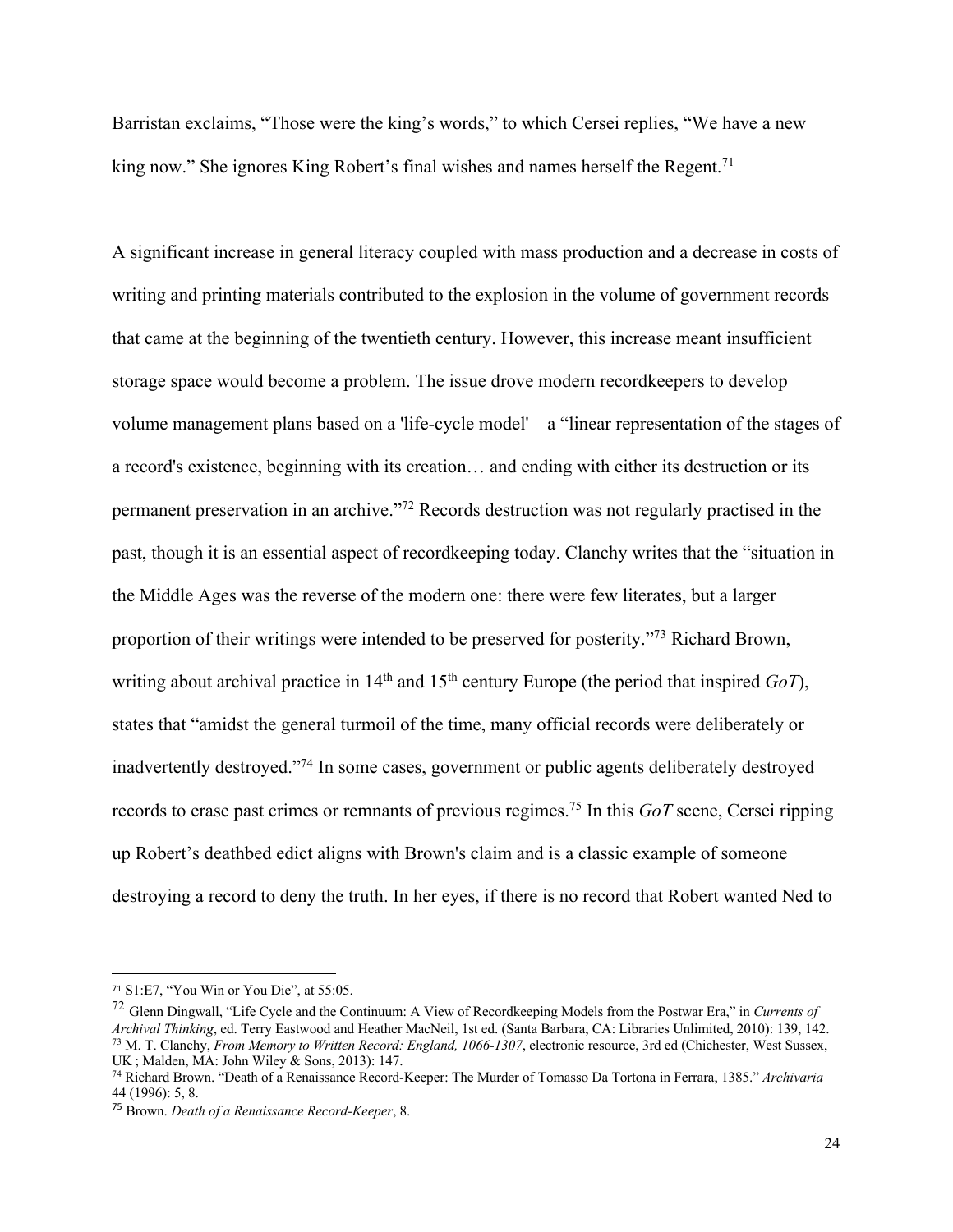be regent, there is no evidential way to prove what is true. The fact that she does it in front of important witnesses shows her rising sense of personal power and disregard for standard notions of right and wrong.

This scene portrays the entire (short) life cycle of an archival record – from creation to storage to destruction – as well as multiple unique activations of a single document. Each activation is a contribution to the ultimate trajectory of the story. The first activation, Robert's creation of the document, signifies his wishes and his last act as a ruling king. Ned's alteration of the wording signifies what he (secretly) hopes will be a transition to the kingship of Robert's brother, Stannis Baratheon. He also performs the knowledge keeper's role in this scenario, as he is responsible for the safe (albeit short-lived) preservation of the document. Cersei's destruction of the document marks the end of its usefulness as evidence of the king's final words, thus the end of life under Robert's rule and her assent to being the real power behind the throne.

Later in the same episode, Ned sends a letter to Lord Stannis Baratheon at Dragonstone, revealing Joffrey's real parentage.<sup>76</sup> Ned tells Stannis that Joffrey's illegitimate birth makes him (Stannis) the true heir to the Iron Throne as Robert's next younger brother. This letter precipitates the civil war known as the War of the Five Kings, a war fought primarily between the Houses Lannister, Stark and Baratheon.<sup>77</sup> After King Joffrey throws Ned in prison on trumped-up charges of treason, Queen Cersei makes the adolescent Sansa Stark write a letter to her brother Robb, now styled as the King in the North. The letter claims their father was a traitor to the

<sup>76</sup> In the book, Stannis never receives a letter from Ned, though he does in the show.

<sup>77</sup> S1:E7, "You Win or You Die"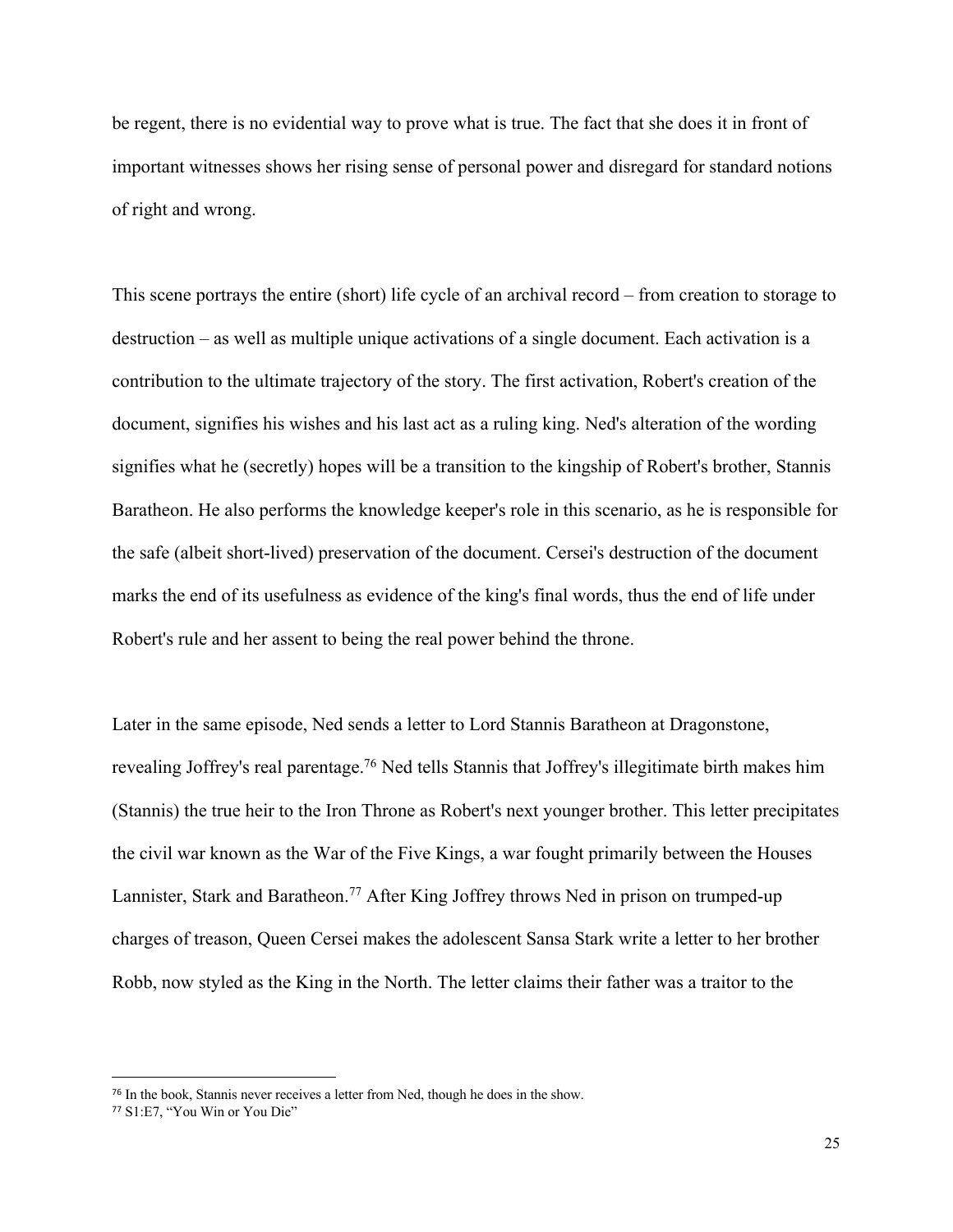crown and begs Robb to bend the knee to Joffrey.78 Though he promised mercy, King Joffrey has Lord Eddard beheaded on the steps of the Great Sept of Baelor in front of a vast crowd that includes Sansa and her younger sister, Arya.

Years later, at Winterfell, the letter from Sansa to her (now-deceased) brother Robb resurfaces when Lord Petyr 'Littlefinger' Baelish asks the castle's maester, Wolkan, to retrieve it for him from the castle's archives.79 Littlefinger tries to use this document to drive a wedge between Sansa and her sister Arya, which he *almost* succeeds in doing. However, Lady Sansa, Arya, and Bran manage to work out how Littlefinger manipulated people and events over the years (especially the Starks) with his letters and lies. Much to his surprise and shock, Sansa airs Littlefinger's evil deeds in front of the Northern lords at Winterfell, and he is summarily executed.80

O'Toole suggests that "archivists should understand … the mixture of practical and symbolic values in records."81 The practical value of Sansa's letter to Robb is in the information it contained regarding Joffrey's coronation and Lord Eddard's imprisonment. Each activation altered the symbolic significance of the letter, depending on the chronological nearness to the events recorded and the person reading it. To Robb, the letter symbolised Sansa's indoctrination into the Lannister household, while their mother, Lady Catelyn Stark, saw it as symbolic of Queen Cersei's crushing power over the Stark girls. To her, it symbolised the imprisonment of her daughter(s) in addition to the news it shared concerning her husband's (trumped-up) status as

<sup>78</sup> S1:E8, "The Pointy End"

<sup>79</sup> S7:E5, "Eastwatch", at 49:52.

<sup>80</sup> The writers and directors did a fantastic job with this scene, which happens in S7:E7, "The Dragon and the Wolf", beginning at 55:50.

<sup>81</sup> James O'Toole, "The Symbolic Significance of Archives," *The American Archivist* 56, no. 2 (Spring 1993): 234.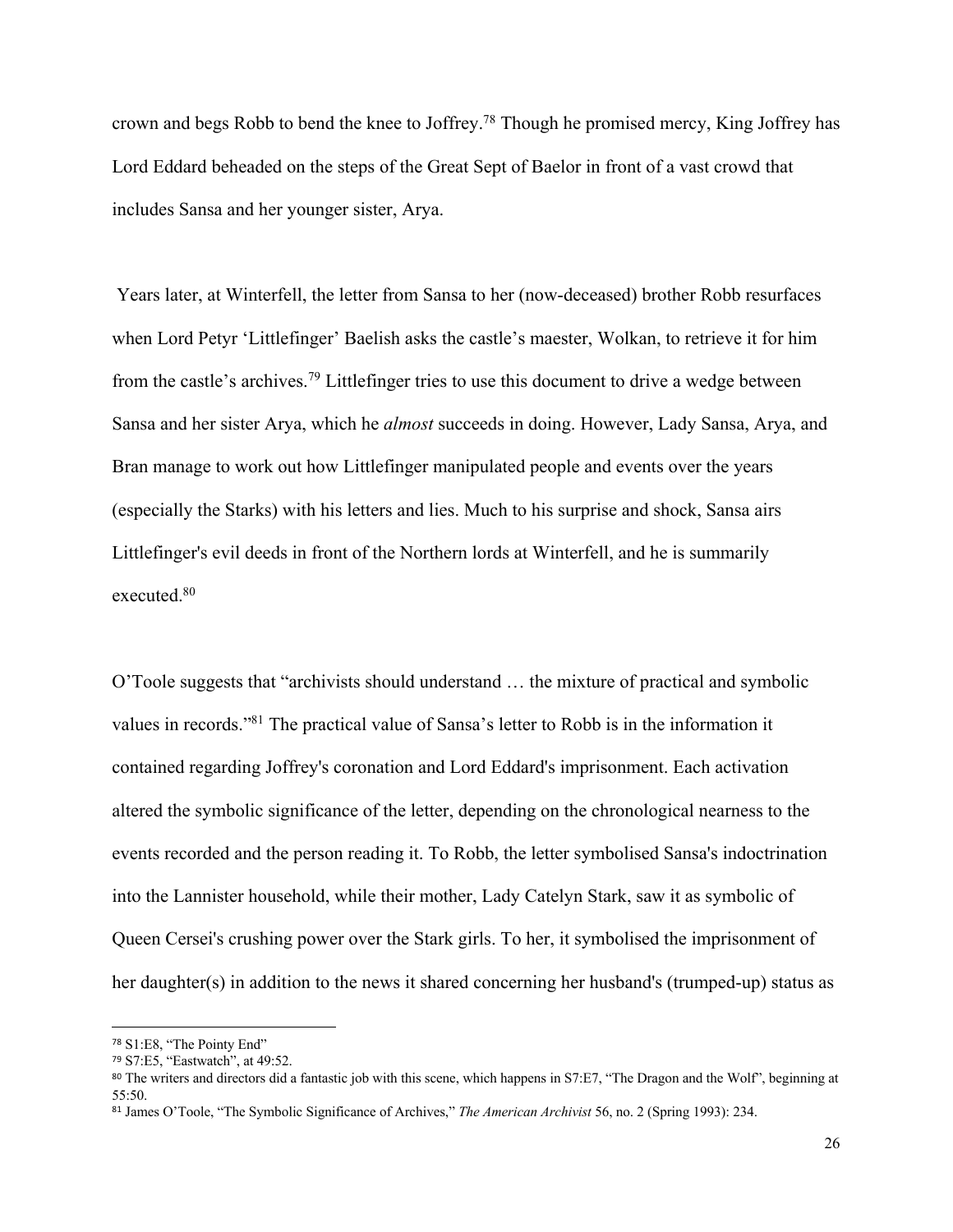a traitor. When Littlefinger retrieved and strategically planted the Winterfell copy of the letter in Arya's way several years later, the symbolism changes again. At this point, the practical value of the letter was lost to the past. To Arya, the content of Sansa's letter symbolises a decision to choose sides against the Stark family and the Northern people. Like O'Toole, Ketelaar acknowledges that sometimes the symbolic value of records is found in the act of a record's creation. In addition to her interpretation of the letter's contents, Arya saw the act of recordmaking – i.e., Sansa's complying with Cersei and writing the letter at all – as significant and symbolic of her weakness and lack of fitness for rule in the North.<sup>82</sup> To Sansa, the letter symbolises a period of her life when she was just a foolish child trying to appease the (adult) queen by doing what she asked.

Each of these document examples, Robert's final words and Sansa's letter to her brother, illustrate the concept of records activation and that the uses and interpretations of a record are variable and dependent on the audience. It is interesting to note that none of the record activations or audience interpretations aligned with the original creator's intent. Even so, their activations were key to significant plot development/transitions of power and thus had a lasting effect on the outcome of the show.

## **2.7 Chapter Conclusion**

This chapter explored some of the ways that presenters deliver records-based historical content to various audiences. Differences in presentation stem from the interpretation of the user, the context of the presentation, and the expected audience. Each of these 'activations' ultimately

<sup>82</sup> O'Toole, *Symbolic Significance of Archives*, 238.; Eric Ketelaar, "Cultivating Archives: Meanings and Identities," *Archival Science* 12, no. 1 (March 2012): 19.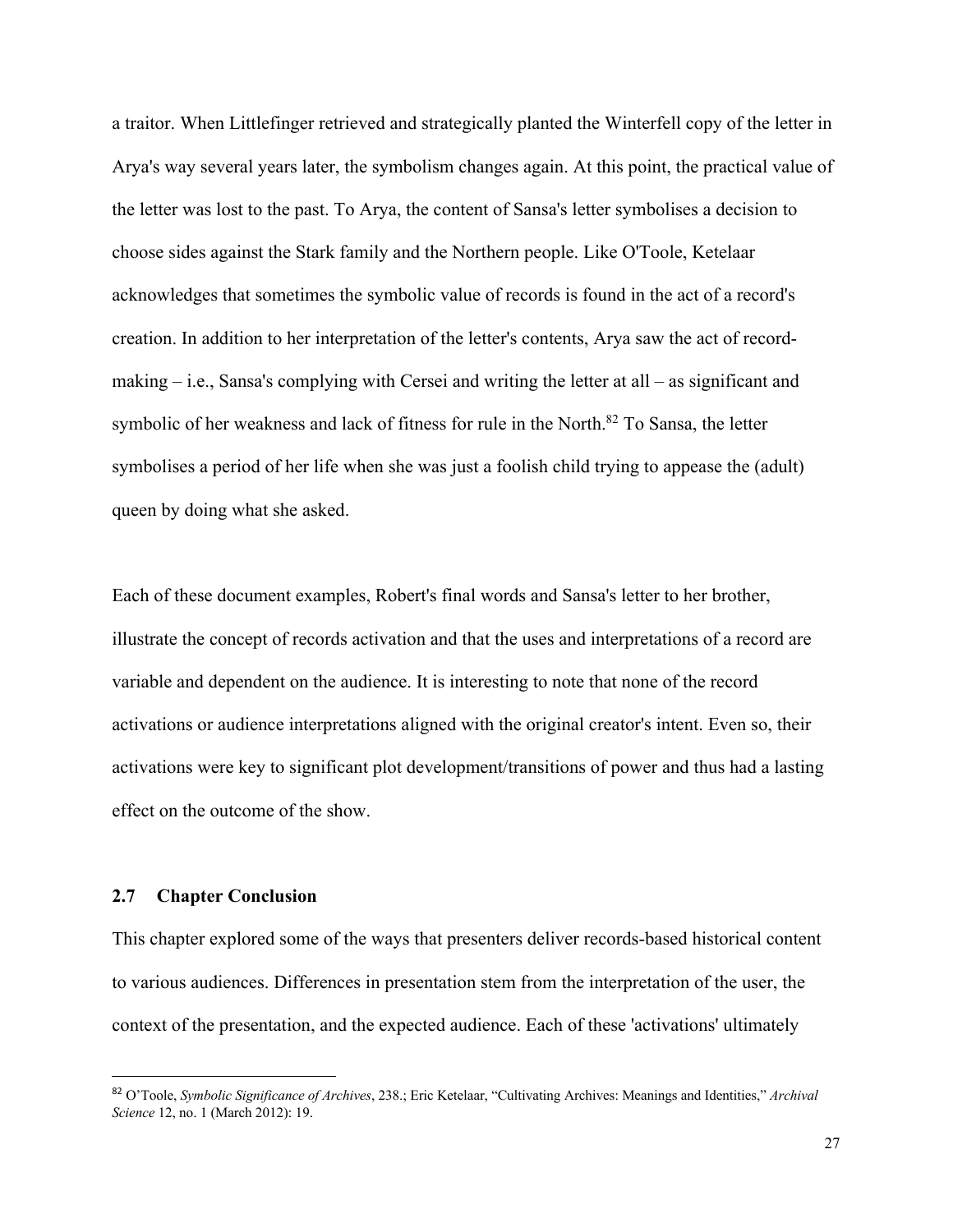leads to the point of the desired message. Korte and Paletscheck write that "a popular novel or fiction film may be carefully researched but aim, first of all, to tell an engaging story with intriguing characters. It transports historical knowledge as a side effect of entertainment and aesthetic pleasure."<sup>83</sup> Throughout the show, there are several instances where the showrunners<sup>84</sup> elected to portray - either due to ignorance, expediency, or artistic license - historically inaccurate archival record handling; for example, the improper use of seals or unrealistic medieval scribal practice.<sup>85</sup> Can purposeful misrepresentation (as opposed to ignorance) also be applied to portrayals of knowledge keepers and spaces in pop culture and this show specifically? Just as medievalism helps us understand the importance of looking at the whole context of a work of medieval representation, so too does the concept of archivalism encourage us to examine portrayals of the archive from multiple viewpoints. Archival scholars who have written about the archivist's professional image in popular culture discuss what they consider as inaccurate, stereotyped representations that stem from a lack of knowledge of the actual work of the archivist. Nevertheless, these portrayals could also have as much to do with setting aside accuracy in favour of an "engaging story with intriguing characters" and "entertainment and aesthetic pleasure." Thus, understanding why authors or showrunners portray knowledge keepers and spaces in a certain way has tremendous value within the context of archivalism that goes beyond the discussion of accuracy. This idea is explored further in the following two chapters; Chapter Three examines representations of knowledge keepers and spaces in fictional accounts, while Chapter Four focuses on the same thing in scholarly accounts.

<sup>83</sup> Korte and Paletschek, *Historical Edutainment*, 195.

<sup>&</sup>lt;sup>84</sup> Though Weiss and Benioff officially hold the title/ position of "showrunners", I use the term throughout this thesis to represent all the roles that make important production decisions on a tv show.

<sup>&</sup>lt;sup>85</sup> This is a very long discussion for those of us who study book history or archival diplomatics. For more on these issues as they relate to Game of Thrones, see Giacomo Giudici, "By Whisper and Raven: Information and Communication in Game of Thrones," in *Game of Thrones versus History: Written in Blood*, ed. Brian A. Pavlac (Hoboken: John Wiley & Sons, 2017).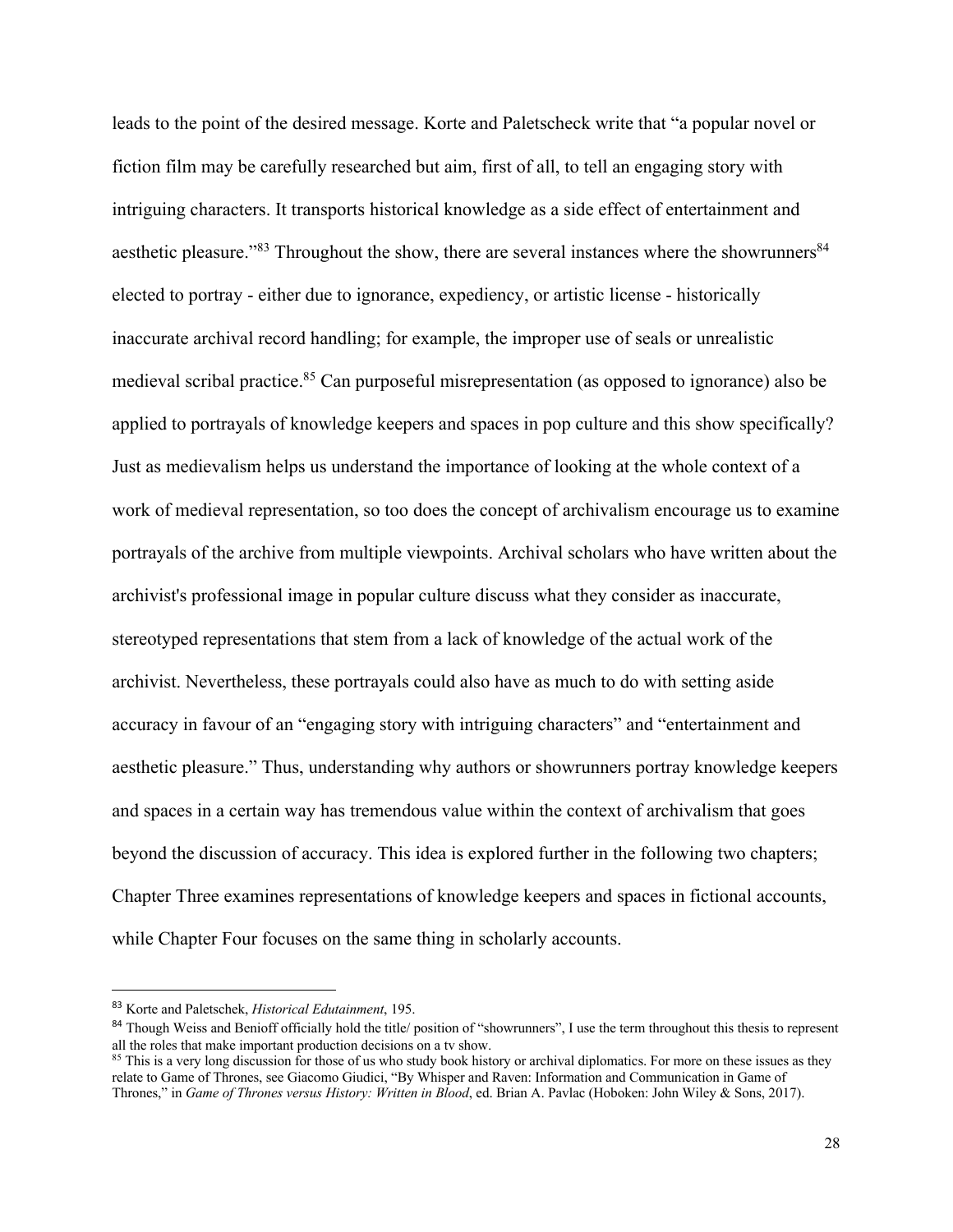# **Chapter 3: Portraying Knowledge Keepers and Knowledge Spaces in** *Game of Thrones*

*Thus did I come to know and love the Citadel and the knights of the mind who guarded its precious wisdom.* 

Maester Yandel<sup>86</sup>

# **3.1 Introduction**

The previous chapter introduced the concept of records activation and discussed ways that different people activate records for various audiences, including the viewers of *Game of Thrones*. This chapter shifts the focus from the record itself to the people and places that preserve archival records and acknowledges the impact of popular culture on public perceptions. This analysis is explored in the context of literature by library and archival studies scholars on representations of knowledge keepers and spaces in pop culture, paying particular attention to popular stereotypes associated with these portrayals. I highlight specific scenes from the show in my examination of the way that knowledge keepers and knowledge spaces are 'activated' in *Game of Thrones, making sure to address the questions posed in the thesis Introduction; namely,* how are knowledge keepers and spaces portrayed, what are the roles they play in the story, and how might those portrayals influence a viewer's perception of the work of the archivist or the experience of conducting research in an archival institution?

<sup>86</sup> George R. R. Martin, Elio Garcia, and Linda Antonsson, *The World of Ice & Fire: The Untold History of Westeros and the Game of Thrones*, A Song of Ice and Fire (New York: Bantam Books, 2014): Preface.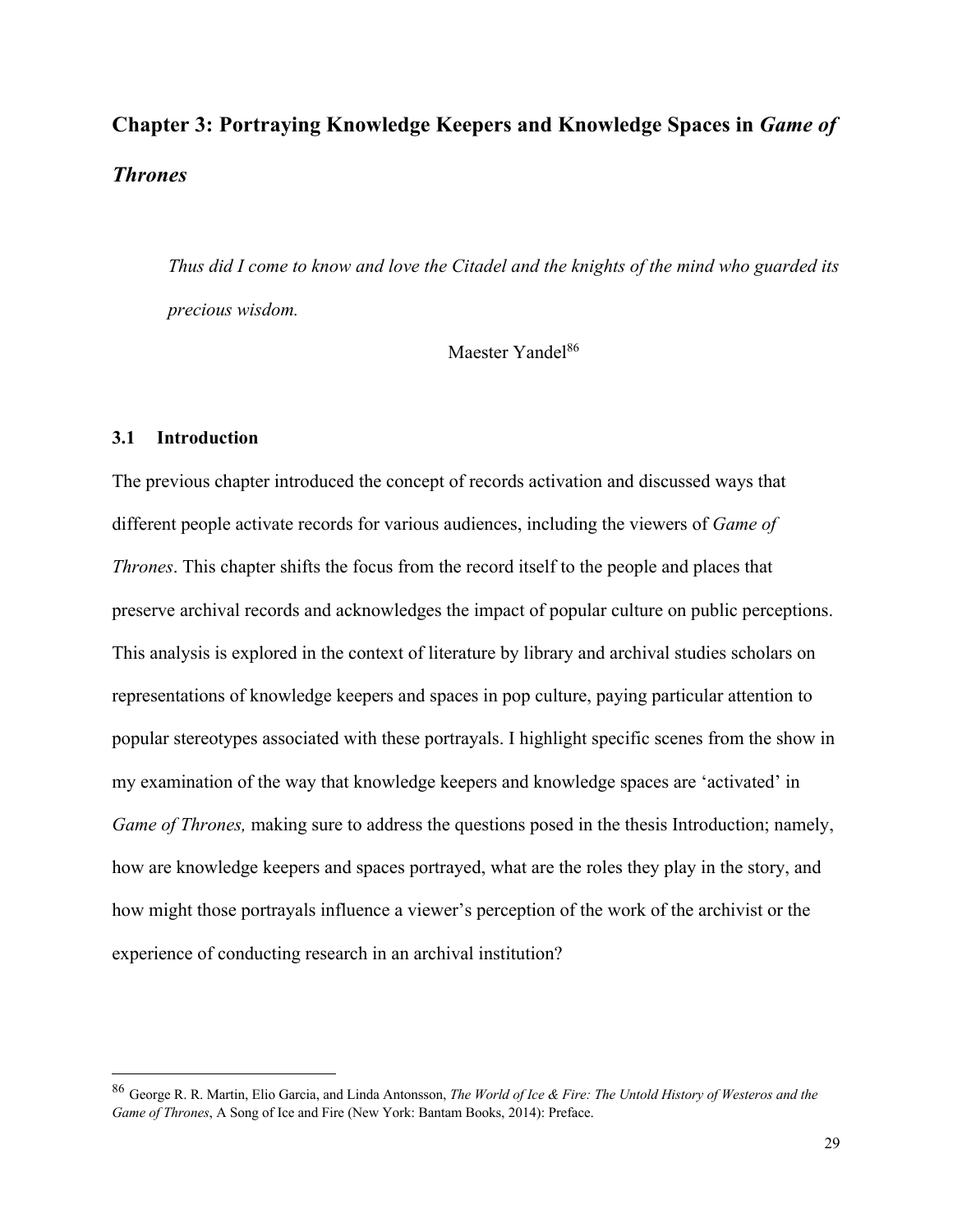## **2.2 Pop Culture and Its Influence on Public Perception**

The terms "knowledge keeper" and "knowledge space" were introduced at the beginning of this thesis as an all-encompassing way to describe various roles and spaces represented in movies, tv shows, and novels. As Buckley and other archival and library and information studies (LIS) scholars have noted, pop culture entertainment often conflates the professions of archivist and librarian, with "librarian" (or library) used as a catch-all for two fields that, while they both deal with written information, ultimately function in different ways.<sup>87</sup> According to the Society of American Archivists (SAA), archivists have "expertise in the management of records of enduring value," whereas librarians are "responsible for acquiring, providing access to, and managing collections of published materials."88 These are simplified definitions of the two professions, but they highlight one of the primary differences often overlooked in pop entertainment, namely, the types of textual materials accessed by the main characters. George R.R. Martin skirts this issue by using neither term to describe knowledge keepers in *A Song of Ice and Fire/Game of Thrones*; instead, he calls them "maesters." Regardless, the scenes that include maesters are often visually representative of the library and archival professions and show them performing tasks such as recordkeeping or arranging and managing information resources (for example, journals or books).

In *Game of Thrones*, the Order of Maesters supplies the professional knowledge keepers in Westeros. It makes sense that Martin would choose a different title for his knowledge keepers in *ASOIAF*, as the role of the maester covers several disparate roles. In Westeros, maesters embody

<sup>87</sup> Buckley, *Red Files,* 98, 100.; Aldred, Burr, and Park, *Reel Archivists*, 61. In this article, Aldred, Burr and Park reference Bari L. Helms, "Reel Librarians: The Stereotype and Technology" (Master's thesis, University of North Carolina at Chapel Hill, 2006 (p.4, p. 30)

<sup>88</sup> https://dictionary.archivists.org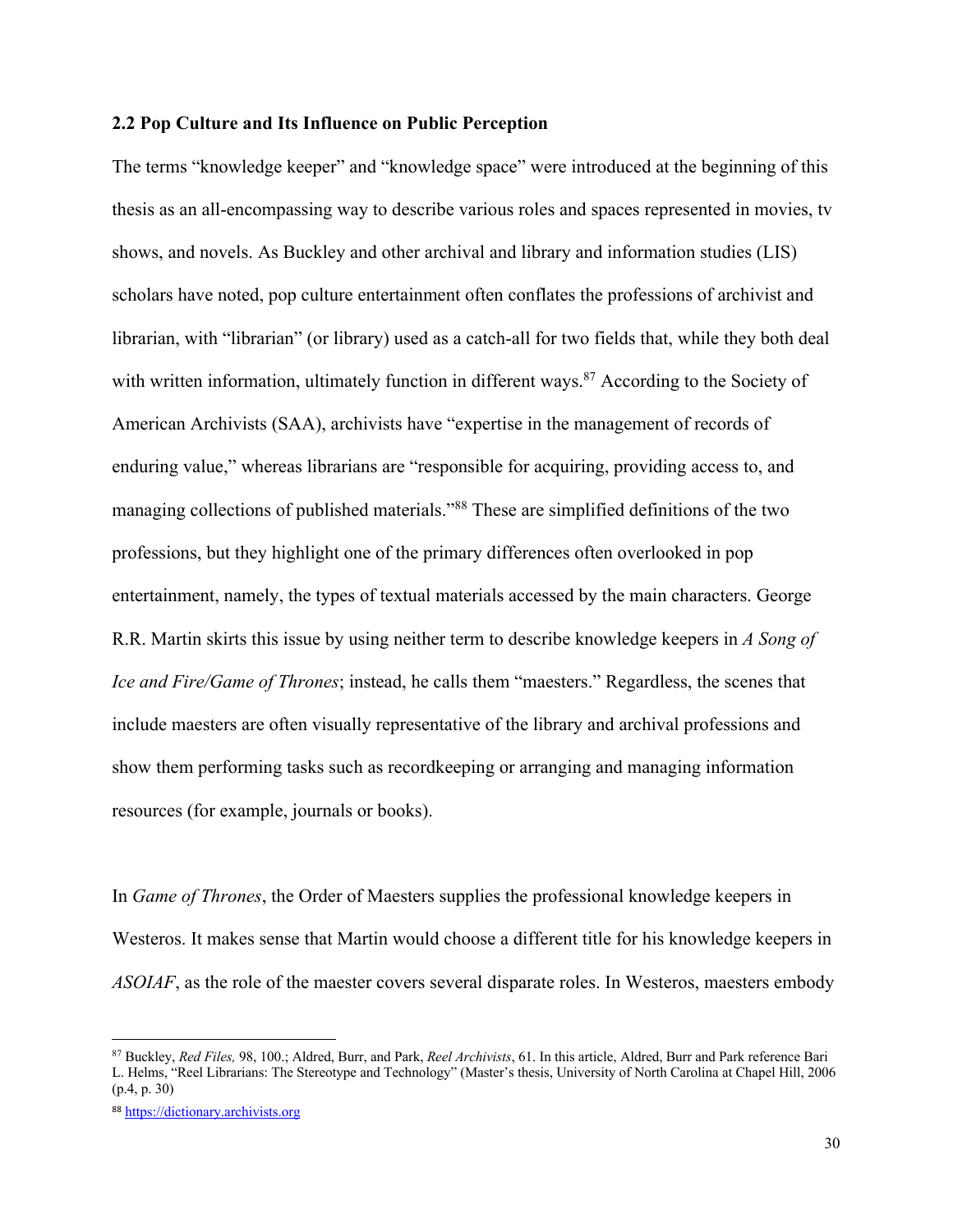an amalgamation of the archivists, librarians, monks, university dons, historians, scientists, and healers of the Middle Ages.<sup>89</sup> Though Martin does not explicitly refer to maesters as archivists, some of the work that maesters perform can be understood or compared to archival work; specifically, the cataloguing, preservation, research, and retrieval of important documents related to day-to-day activities, both personal and professional.

In acknowledgement of the ways that boundaries blur between professions and roles in pop culture in general, I use the term *knowledge keeper* to refer generally to individuals whose job is to preserve textual information, such as librarians, archivists, or recordkeepers. Similarly, the term *knowledge space* represents libraries, archives, or any other version of a repository that holds textual materials. I use both these terms in my discussion of the scholarship on information professionals and repositories in pop culture and in my analysis of *GoT*, in addition to the title of maester where it is applicable. The need to challenge these blurred lines and distinguish differences in the work of the archivist versus the work of the librarian is essential, especially when considering the role that popular culture plays in informing public perception.

There are many variations in how people understand the term "popular culture." Ray Browne, credited with coining the term *pop culture*, defines it as

the voice of the people — their likes and dislikes — that form the lifeblood of daily existence, of a way of life. … It is the everyday world around us: the mass media, entertainments, and diversions. It is our heroes, icons, rituals, everyday actions, psychology, and religion — our total life picture.  $90$ 

<sup>89</sup> Kris Swank, "'I Shall Take No Wife,'" in *Game of Thrones versus History*, ed. Brian A. Pavlac (John Wiley & Sons, Ltd, 2017): 217.

<sup>90</sup> "Conversations with Scholars of American Popular Culture: Professor Ray Browne," *Americana: The Journal of American Popular Culture 1900 to Present*, Fall 2002, https://www.americanpopularculture.com/journal/articles/fall\_2002/browne.htm.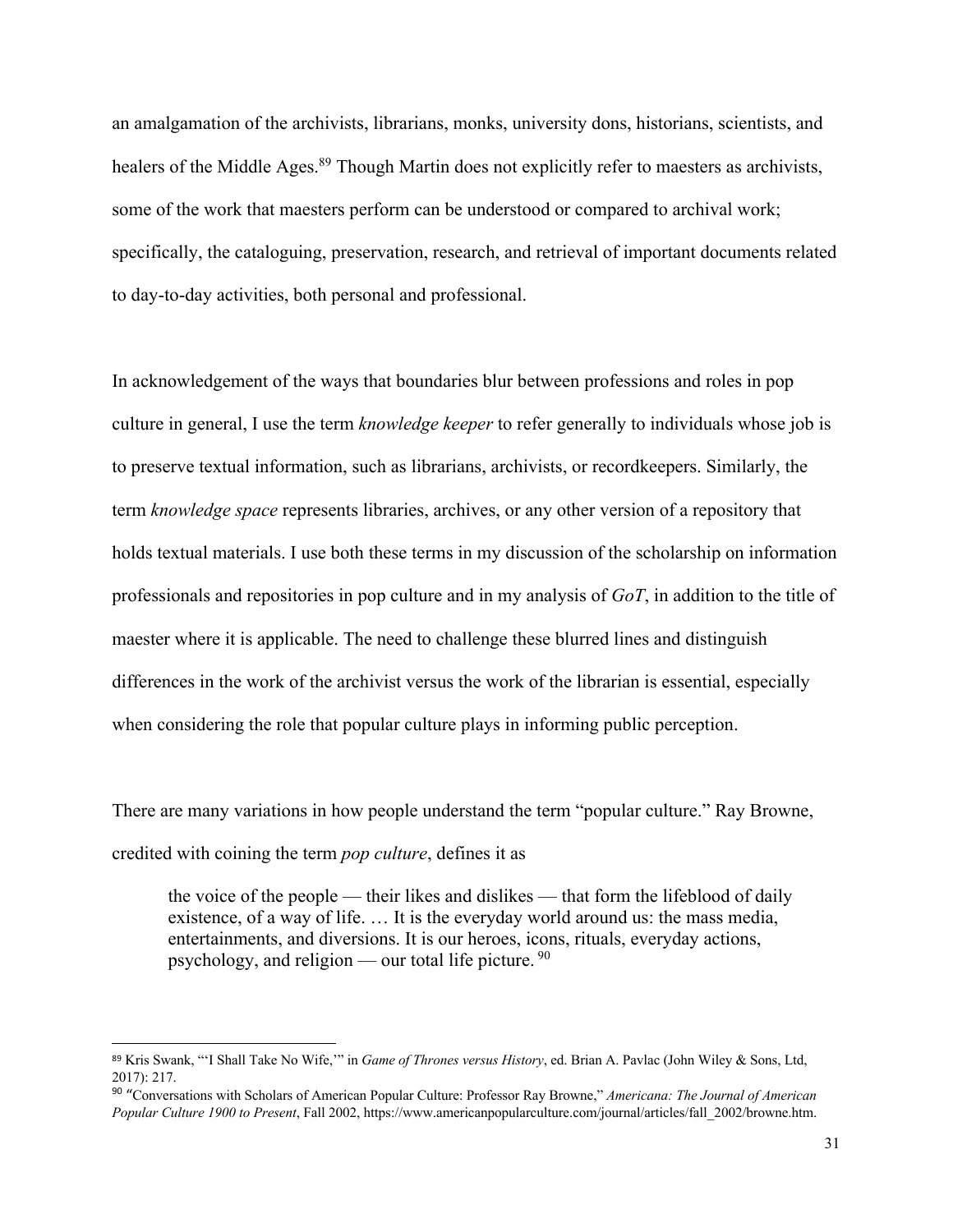Pop culture permeates the everyday lives of a large and diverse population that crosses the boundaries of race, class, age, or gender; thus, it has a way of shaping the image of a great many things, from history to religion and everything in between, including ideas about the archives. Oliver and Daniel write that "archivists are depicted in various forms of media, and these representations influence how the world perceives the profession."91 There is a belief amongst some scholars, such as Aldred, Burr, and Park, that Hollywood shows a "lack of concern" for accuracy in their archival representations and that this might affect the public's perception of the archives.92 They write that

one way the public forms judgements and opinions about people, is through media (e.g., film, television, advertising, and literature); the media portrays groups of people in certain ways, stereotyping them, and thus influencing the public's perception. … After reading a book or watching a film, the layperson will not take the extra time to discover whether or not the portrayal of an archivist in the book or film was accurate; instead, they will adopt the perspective of what they have read and seen.<sup>93</sup>

Though Aldred, Burr, and Park might overgeneralise the disinterest of the layperson, the spirit of their argument holds. Most of the archival studies/LIS literature read for this thesis, relating specifically to either pop culture portrayals or scholarly depictions of the archival profession, discuss the issue of how incomplete or inaccurate representations can have a variety of adverse effects on factors such as the public reputation of the archives, patron experiences, and institutional funding.<sup>94</sup> If this correlation is accurate, researching how the profession is represented to the public by entities outside of the field is an integral part of keeping our repositories open and functioning. Arlene Schmuland's assertion made in 1999 that the "issue of

<sup>91</sup> Amanda Oliver and Anne Daniel, "The Identity Complex: The Portrayals of Archivists in Film," *Archival Issues* 37, no. 1 (2015): 48.

<sup>92</sup> Aldred, Burr, and Park, *Reel Archivists*, 58.

<sup>93</sup> Aldred, Burr, and Park, *Reel Archivists*, 58, 63.

<sup>94</sup> For more on the impact of public perception on funding, see the study: Sidney J. Levy and Albert G. Robles, "The Image of Archivists: Resource Allocators' Perceptions," Study Findings (Chicago: Society of American Archivists Task Force on Archives and Society, by Social Research, Inc, 1984).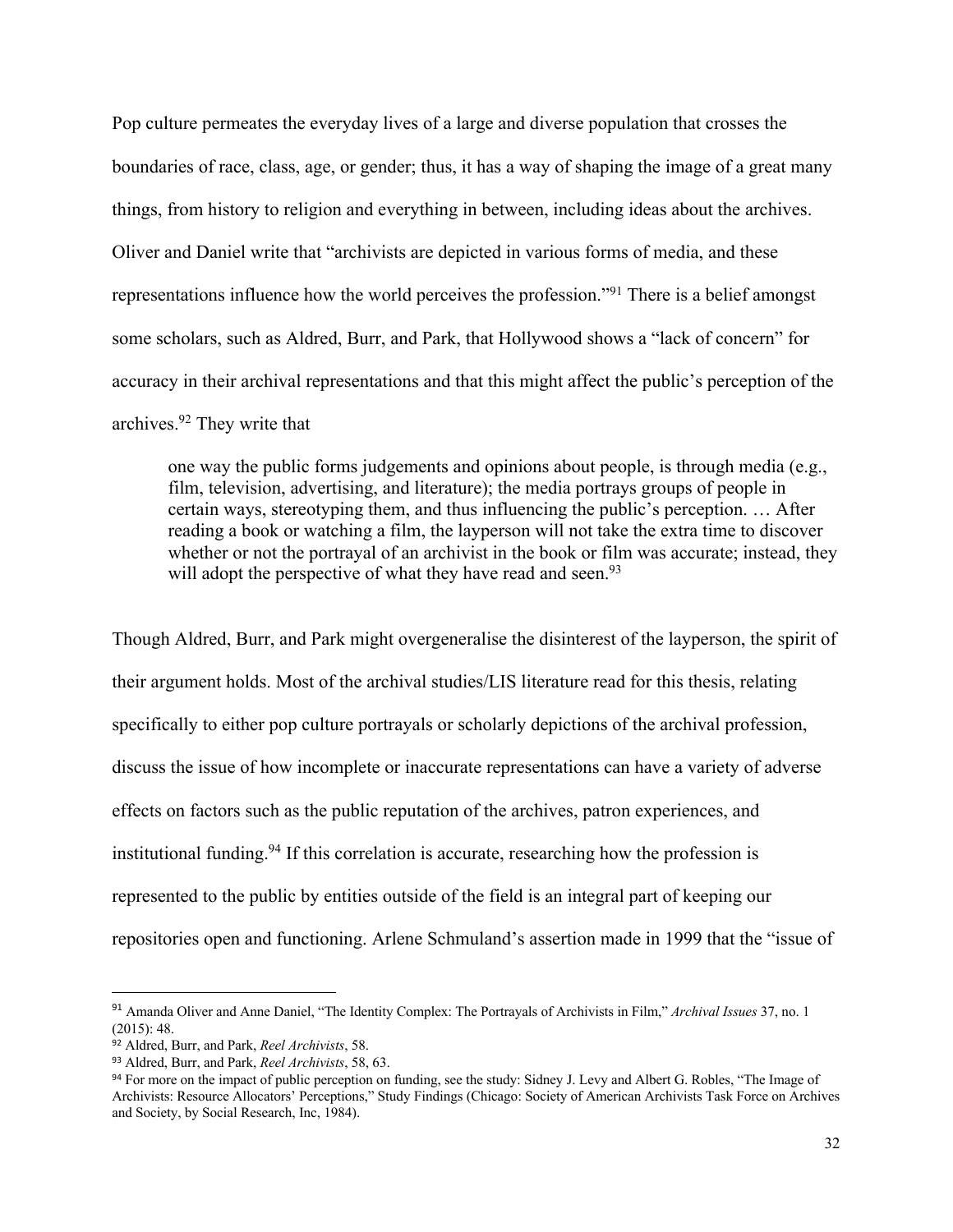professional image is perpetually popular in archival literature," <sup>95</sup> is still a relevant topic for today's archival professionals.

Compared to the extensive corpus of academic literature written by medievalists about how the Middle Ages are imagined in popular culture (i.e., medievalism), there is little work by information scholars that examines the image of the library or archives in pop culture. The available literature shares a common theme: a focus on the *stereotypes* associated with libraries, archives, librarians, and archivists. Merriam-Webster defines *stereotype* as "a standardised mental picture that is held in common by members of a group and that represents an oversimplified opinion, prejudiced attitude, or uncritical judgement."96 While stereotypes are not always appreciated by the people being stereotyped, they serve a function in literature, film, and television as a tool for quick and efficient character description.<sup>97</sup> Unfortunately, this "descriptive shorthand" can unfairly categorise whole groups and professions. The remainder of this chapter extracts the stereotypes most commonly associated with knowledge keepers and spaces in pop culture from the literature and then analyses these stereotypes in the context of scenes from *Game of Thrones*. The scenes described take place at the Order of Maesters' headquarters, the Citadel, which houses the Great Library - a repository for treatises on science and history and the records of the significant historical players of Westeros.

<sup>95</sup> Some archivists have opted to examine misconceptions of the archival profession with comedy and sass. Look up 'Archivist Memes' for some fun examples: https://twitter.com/archivistmemes <sup>96</sup> https://www.merriam-webster.com/dictionary/stereotype

<sup>97</sup> Schmuland, *The Archival Image*, 34.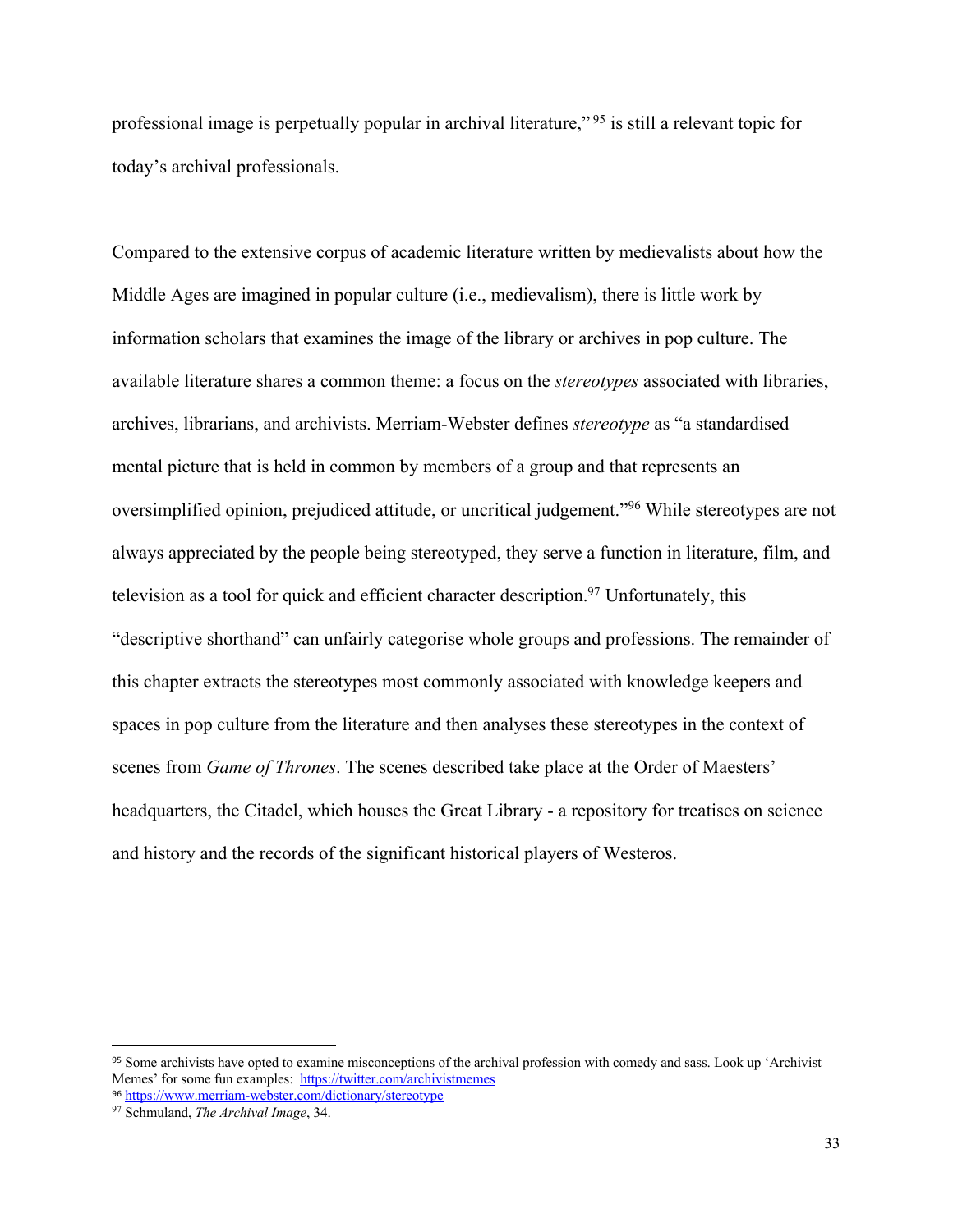# **3.2 The Stereotypes of the Authoritarian Gatekeeper and the Fortress of Knowledge in**  *Game of Thrones*

Several common stereotypes emerge from the literature on pop cultural portrayals of archivists or librarians concerning the attitudes, behaviour, and even (in some cases) the physical attributes of knowledge keepers. These common stereotypes include portraying knowledge keepers as the authoritarian gatekeeper, i.e., someone who is territorial when it comes to outsiders entering their archives/knowledge space.<sup>98</sup> The gatekeeper stereotype goes hand-in-hand with one of the most significant stereotypes commonly used in pop culture representations of the knowledge space, which paint these repositories as fortresses and barriers to knowledge.<sup>99</sup>

These fortress-like institutions are places of "rules and regulations, sites of surveillance with the need for documented permissions."<sup>100</sup> They are "dusty and musty,"<sup>101</sup> and "vast, filled with not just information, but hidden gems of knowledge ... that only a few select people know about."<sup>102</sup> The gatekeeper of the fortress mentality no doubt stems from the assumption that knowledge keepers in pop culture productions see themselves as the guards of 'hidden gems of knowledge,' and ultimately the "Protectors of Truth."<sup>103</sup> The notion of needing to protect knowledge from others frequently arises in pop culture representations of knowledge keepers. Scholars describe characters who conform to this stereotype as "territorial and possessive," and as "obstructionist

<sup>98</sup> For example: Kornelia Tancheva. "The Sign of the Library in Popular Culture" *Libraries & Culture* 40 no. 4 (Fall, 2005): 530, 534.; Aldred, Burr, & Park, *Reel Archivists*, 65.; Oliver and Daniel, *Identity Complex*, 48-49, 57.

<sup>&</sup>lt;sup>99</sup> Refer to previous note.

<sup>100</sup> Buckley, *Red Files*, 106.

<sup>101</sup> Schmuland, *The Archival Image*, 25.

<sup>&</sup>lt;sup>102</sup> Christopher Shaffer & Olga Casey. "Behind the Glasses and Beneath the Bun: Portrayals of Librarians in Popular Cinema and a Guide for Developing a Collection." *Collection Building* 32, no. 2 (2013): 41.

<sup>103</sup> For example: Buckley, *Red Files*, 103.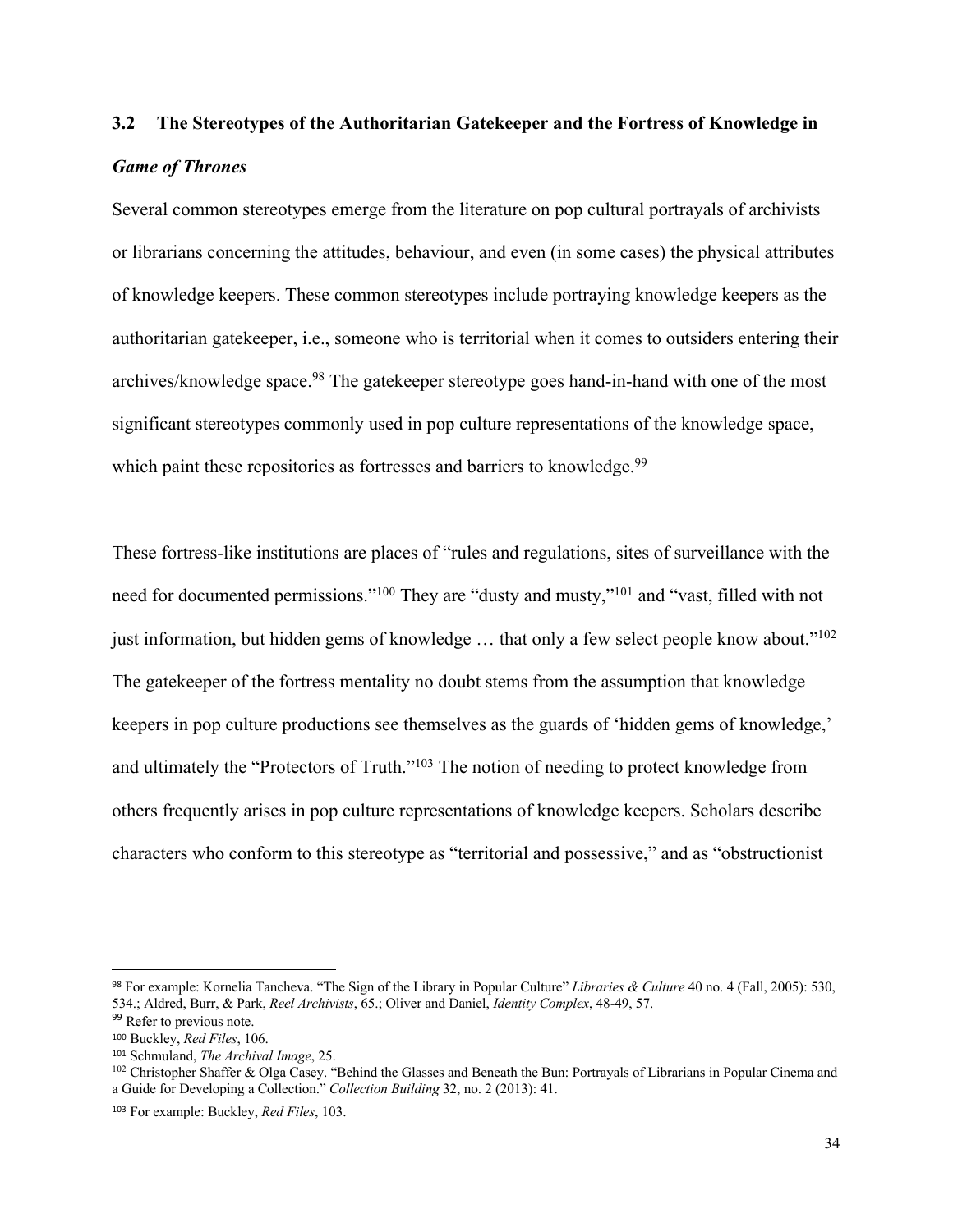fossils"104 who exhibit attributes such as "power, rudeness, and unethical behavior,"105 and thus "hav[e] difficulty relating to the outside world and are not in touch with society."106 Physically, knowledge keepers in pop culture entertainment often are cast as middle-aged or elderly loners who have a hard time interacting with others.<sup>107</sup> Their manner of dress is either frumpy or severe. Often, knowledge keepers wear glasses, which represents a bit of a double-edged sword; one side equates glasses with intelligence and knowledge gained from many hours spent reading. The other side implies that wearing glasses (as opposed to wearing modern contact lenses) suggests a level of old fashioned-ness, i.e., a stuck-ness in the past. 108

These stereotypes gleaned from the literature on the image of knowledge keepers and spaces in pop culture entertainment – the knowledge keeper as an authoritarian gatekeeper and the knowledge space as an impenetrable fortress - are exploited in *Game of Thrones*. The following scenes illustrate how Martin and the showrunners used two opposing archetypes that writers and directors seem to rely on when portraying knowledge keepers in pop media: the authoritarian gatekeeper and the nerdy hero.109

Jon Snow, Lord Commander of the Night's Watch, sends Samwell Tarly to the Citadel to be trained as a maester. Upon arriving at the Citadel for the first time, Sam encounters a man hunched over a massive stone desk. The man is using a pair of medieval spectacles to examine a

<sup>104</sup> Buckley, *Red Files*, 102.

<sup>105</sup> Oliver and Daniel, *Identity Complex*, 49.

<sup>106</sup> Aldred, Burr and Park, *Reel Archivists*, 68.

<sup>107</sup> For example: Aldred, Burr, and Park, *Reel Archivists*, 68.; Oliver and Daniel, *Identity Complex*, 60.; Schmuland, *The Archival Image,* 25.

<sup>108</sup> Schmuland, *The Archival Image*, 34. Also: Aldred, Burr, and Park, *Reel Archivists*, 64.; Shaffer and Casey, *Behind the Glasses*, 34-35.

<sup>109</sup> The Nerdy Hero is discussed in more detail in the next section of this chapter.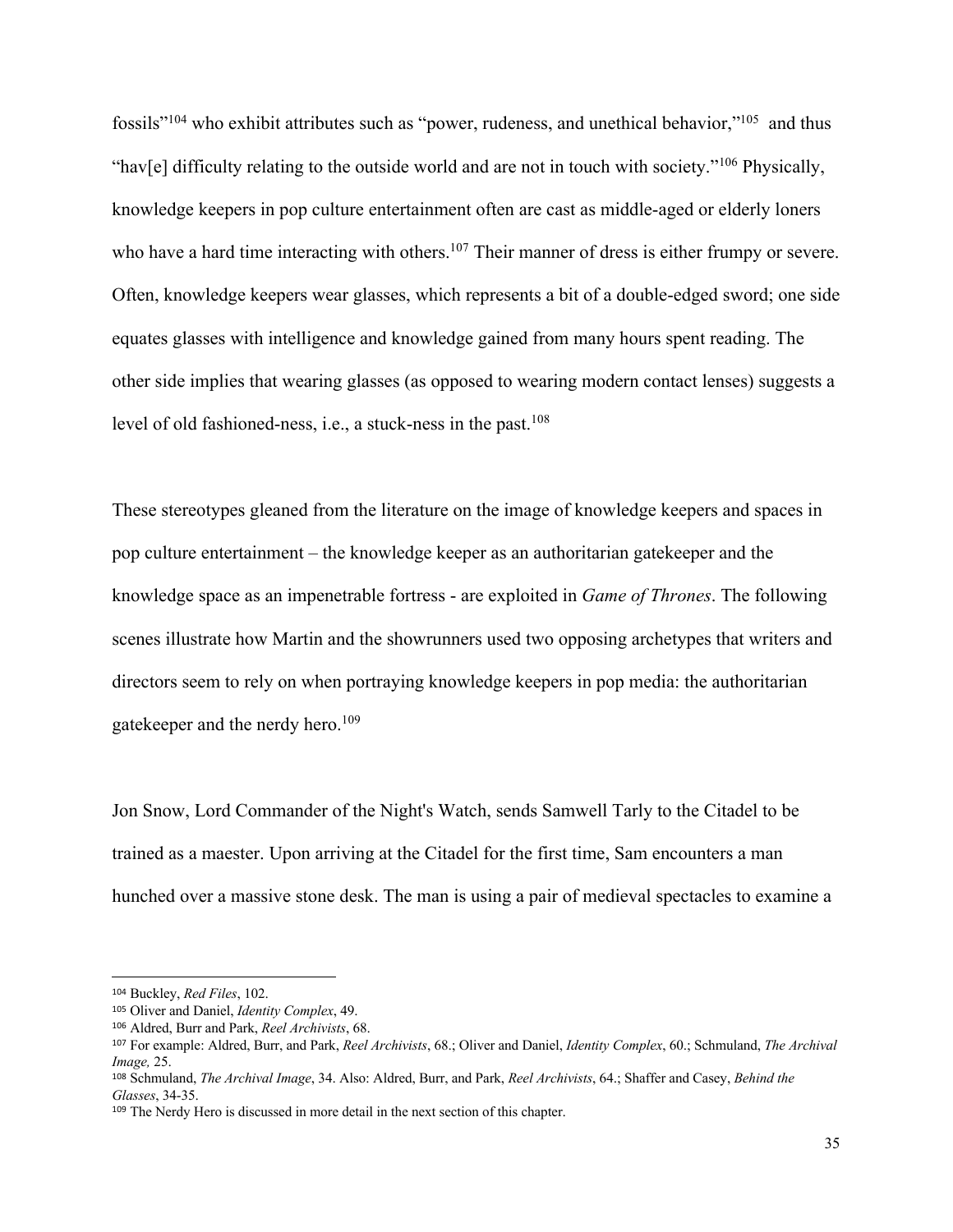manuscript at close range. The spatial arrangement in this scene gives the impression of a library reception or reference desk area, but the man standing behind it is anything but welcoming. After several awkward moments of being persistently ignored, the affable Sam offers the man a cheerful greeting, much to the man's irritation at the interruption. Sam attempts to hand him a sealed letter of introduction from Castle Black, but when the man does not extend his arm to receive the letter, Sam must lean over the big desk (and a pile of books) to put it in his open hand. After reading the letter, the man opens a book of records that contains information on the leadership of the Night's Watch. He has an incredulous look on his face when he tells Sam that his arrival without forewarning is "irregular," implying that this transgression reflects poorly on Sam as a person. After much awkwardness, the man invites Sam to wait in the library for the Archmaester, who will sort out this "irregularity." When Gilly and Little Sam try to follow, the man is quick to snap, "No women or children!"<sup>110</sup> Sam eventually gains admittance to the library and is permitted to begin maester training.

The man at the desk is the caricature of the authoritarian gatekeeper stereotype, which is, unfortunately, the most frequent depiction of knowledge keepers in movies, tv shows, and novels. Kornelia Tancheva describes this type of character as the "Nazi librarian who guards the books he or she is entrusted with to the point of absurdity and whose sole purpose in life is the humiliation of the main (sympathetic) character."<sup>111</sup> We see this "absurd" stereotype play out in the scene above, which describes Sam's first encounter with a maester upon his arrival at the Citadel.<sup>112</sup> Firstly, the man stands behind a huge desk that is a literal barrier between the library

<sup>110</sup> S6:E10, "The Winds of Winter", at 28:14.

<sup>111</sup> Kornelia Tancheva, "Recasting the Debate: The Sign of the Library in Popular Culture," *Libraries & the Cultural Record* 40, no. 4 (2005): 531.

<sup>112</sup> S6:E10, "The Winds of Winter", at 28:43.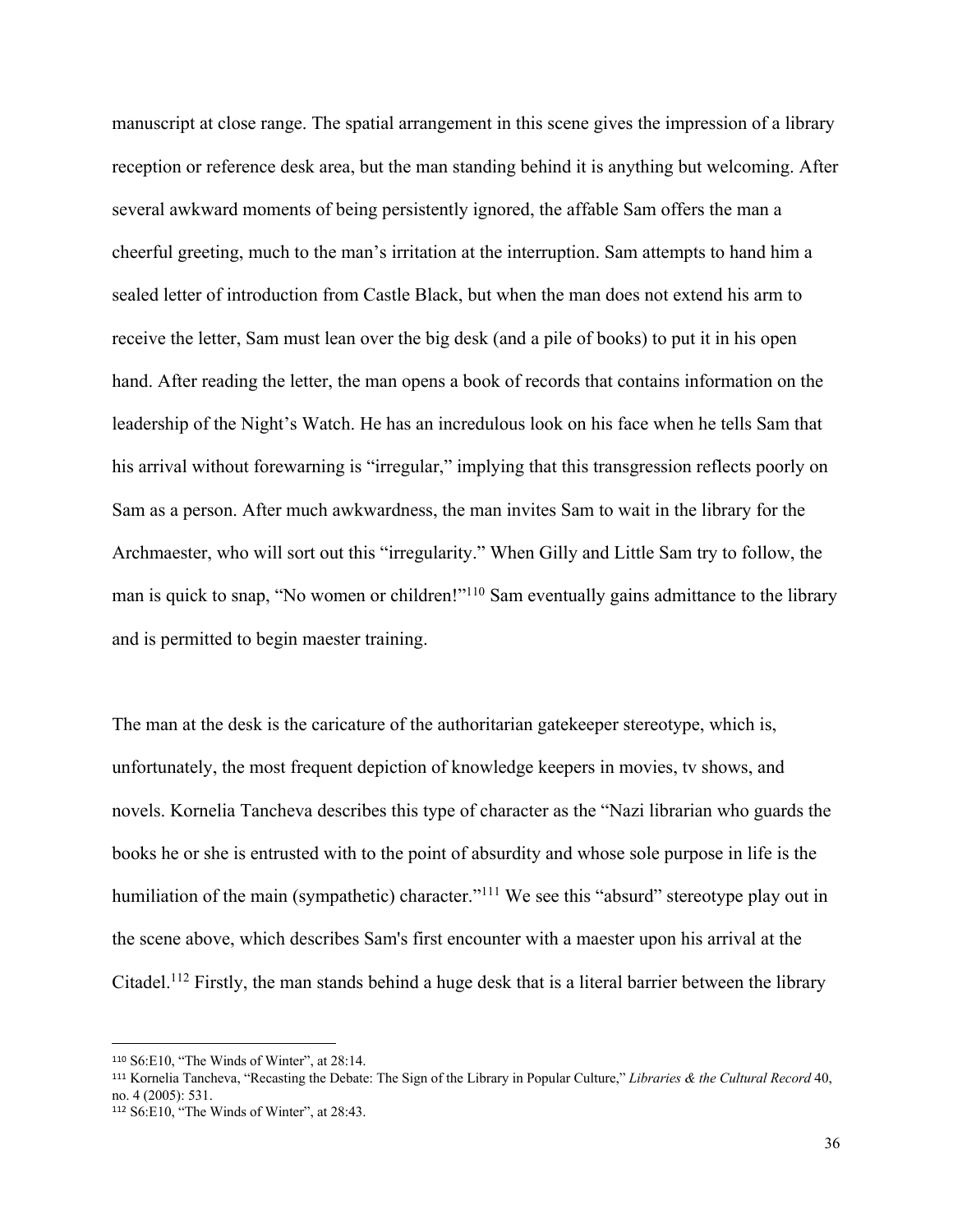and the outside world. His physical appearance implies a level of ridiculousness – supremely illustrated by the man's giant 'owl eyes' seen through the pair of sizeable medieval reading glasses - that matches his condescending interactions with Sam.113 This man, who plays into the stereotypes of knowledge keepers set out in the literature to a comedic level, is the first point of contact between viewers and the maesters within the Citadel. Presumably, this initial activation (or interpretation) of these stereotypes sets a level of expectation for the appearance and behaviour of other characters residing there at the maesters' headquarters.

The self-important superiority displayed by the man at the desk is unsurprising. As the most highly educated people in a predominately illiterate world, the maesters are both the knowledge keepers *and* the knowledge generators of Westeros. Like knowledge keepers in pop culture, they are "devoted to their duties as *guardians* or *gatekeepers* of history" (emphasis is mine).<sup>114</sup> Maesters are considered the final authority on the truth, which is convenient, as they create the science and record the histories. Unfortunately, this spiral of information creation and guardianship places them in what Carolyne Larrington calls the "worst kind of ivory tower," with maesters that are "irredeemably turned in on themselves."<sup>115</sup> As one might imagine, this power to influence breeds a certain amount of smugly righteous elitism at the top of Westeros' intellectual food chain. Archmaester Ebrose perfectly illustrates this in the scene where he says to Sam

<sup>113</sup> For a great image of this man using the spectacles, see: https://townsquare.media/site/442/files/2016/06/got-credits-maesterpic.png?w= $697&h=404&q=75$ 

<sup>114</sup> Aldred, Burr, and Park, *Reel Archivists*, 68.

<sup>115</sup> Larrington, *All Men Must Die,* 107.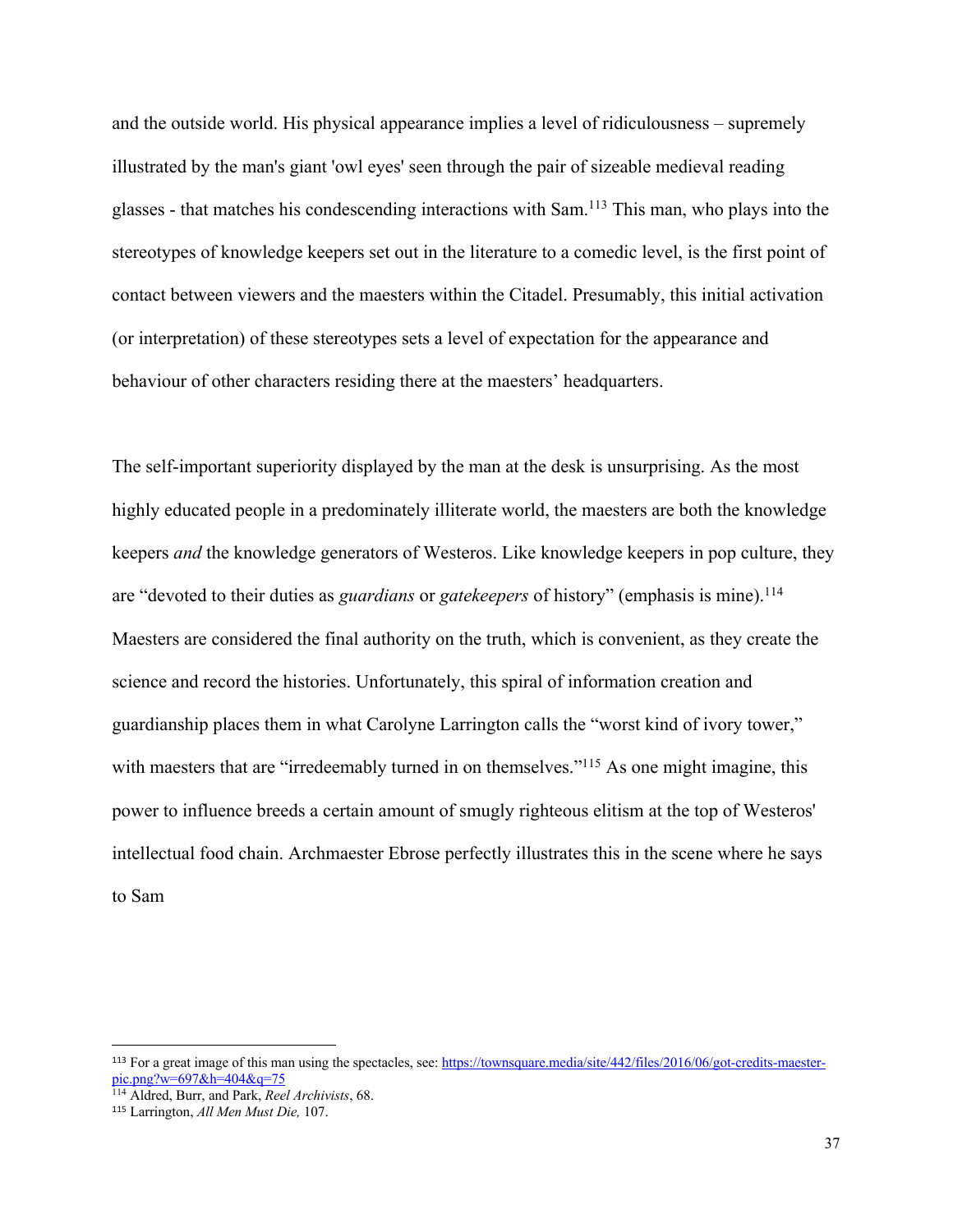We're not like the people south of the Twins. And we're not like the people north of the Twins. In the Citadel we lead different lives, for different reasons. We are this world's memory, Samwell Tarly. Without us, men would be little better than dogs.<sup>116</sup>

This statement gives Sam pause and only adds to his growing disillusionment with the Order of Maesters as an institution (the maesters at the Citadel, at least).

By calling the space the that supposedly contains all knowledge 'The Citadel' – a word that literally denotes a fortress - George R.R. Martin perpetuates the trope of the library or archives as a stronghold designed to protect its inhabitants (be they human or information/record) while keeping everyone else out.117 In the discussion on archive buildings of medieval Western Europe in his *History of Archival Practice* (2018), Paul Delsalle writes that towers "have often been the preferred structure for housing archives" because they are "inherently well-protected."118 Clanchy tells us that the "first medieval archives were… special places… where valuables of all sorts were kept."119 In addition to deeds, decrees, and other documents of importance, the 'valuables' Clanchy refers to included books ornamented with gold and gems and other precious items that might be kept in a secure vault even today. Since *GoT* is medieval in setting, it *is* possible that the showrunners decided to replicate the look and feel of archival repositories from that period in history. However, it is improbable that the vast majority of *GoT's* audience has enough knowledge of medieval and archives history to connect the purpose of the building and

<sup>116</sup> S7:E1, "Dragonstone" at 31:33. The Twins are two fortified castles joined by a stone bridge over the Green Fork of the River Trident. They are the seat of House Frey and serve as the only crossing point for hundreds of miles. Longitudinally speaking, they are (approximately)located in the centre of Westeros.

<sup>117</sup> https://www.dictionary.com/browse/citadel

<sup>118</sup> Paul Delsalle, *A History of Archival Practice*, trans. Margaret Procter (London ; New York: Routledge, Taylor & Francis Group, 2018): 90.

<sup>119</sup> M. T. Clanchy, "'Tenacious Letters': Archives and Memory in the Middle Ages," *Archivaria* 11, no. Winter (1980): 121.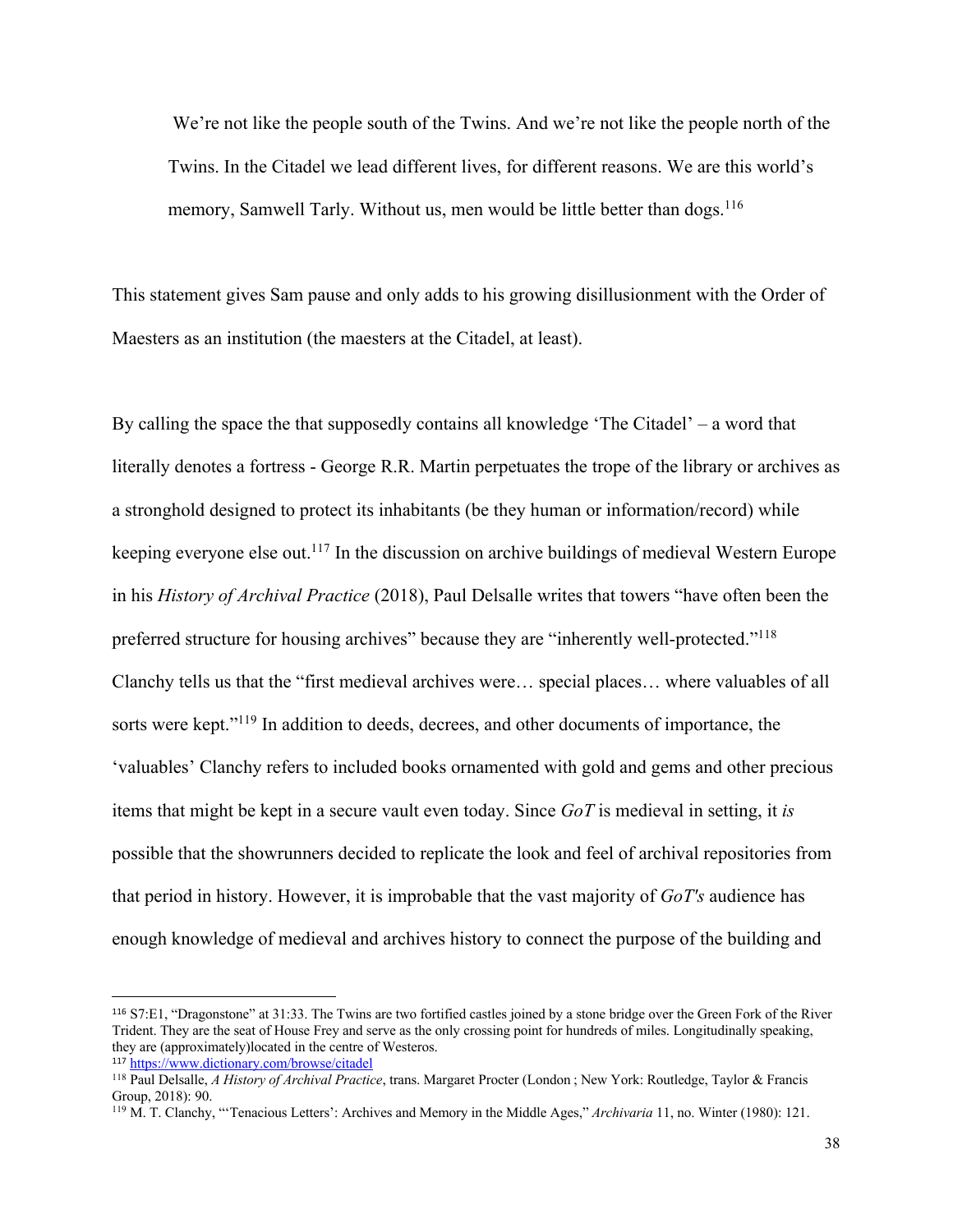the medieval period. Instead, the building as a barrier to information and truth is a more probable association.

The intellectual barrier between the Citadel and the outside world is replicated within the walls as well. The rules restricting the novices' access to specific collections illustrate this separation, as does the ornate locking gate between the books in this section and Sam. Though not fully explained, it is implied that the knowledge contained in these areas could be dangerous in uninitiated hands. References to "restricted records" occur regularly in popular entertainment.<sup>120</sup> Oliver and Daniel write

Whether arbitrary or legitimate, the idea of restrictions in archives reinforces the sense of inaccessibility. Restrictions may perpetuate the misconception that archivists deliberately hide or withhold information from researchers without any valid reason. Restrictions also add mystery to the archives. Does the archives contain secrets? Is the archivist trying to keep the researcher from the records? If so, why?<sup>121</sup>

The Citadel's inaccessibility creates a certain air of mystery for those who live outside its walls. As it supposedly houses "all the knowledge of the world," one could assume that there must be many secrets guarded within its walls.<sup>122</sup> Logically, the people who *are* allowed access must have somehow proved their worthiness to reside behind the gates and thus earned the right to keep those secrets.

A quest to uncover secret truths in a knowledge space is a common way for authors or showrunners to introduce drama into a story and elevate a character from plain nerd to nerdy

<sup>120</sup> Oliver and Daniel, *Identity Complex*, 58.

<sup>121</sup> Oliver and Daniel, *Identity Complex*, 59.

<sup>122</sup> Carolyne Larrington, *Winter Is Coming: The Medieval World of Game of Thrones* (London New York: I.B. Tauris, 2016): 13.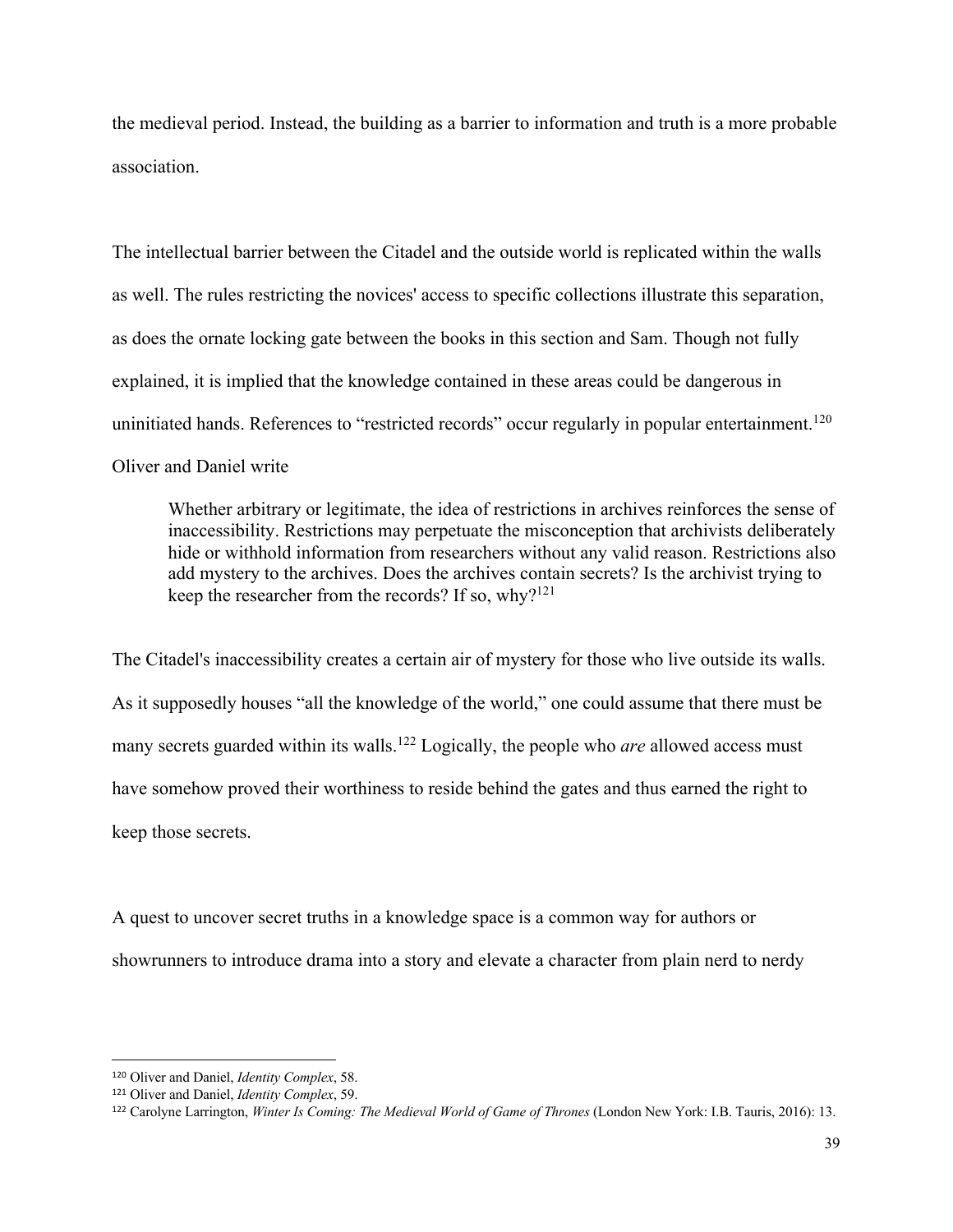hero status. In an informal study of more than sixty movies and tv shows that feature libraries and archives, archivist Karen Buckley observed four repeating themes:

- "protection of the record is equated to protection of the truth";

- "archives are closed spaces and the archival experience is an interior one for characters";

- "records are lost and buried in archives";

- and the information sought in the records "invariably centres around the search for self or truth."<sup>123</sup>

I find the phrases "protection of the truth," "closed spaces," and "lost and buried" to be a poignant commentary on the archival experience because they perpetuate the image of the archive as inaccessible. Buckley is not alone in these observations; variations on these same themes are reflected in the research of others in the library and archives fields, including Schmuland, Oliver & Daniel, and Aldred, Burr, & Park.<sup>124</sup> Portraying an inaccessible knowledge space aligns perfectly with representing knowledge keepers as authoritarian gatekeepers. There is, however, another stereotypical portrayal of knowledge keepers in pop culture represented in *GoT*, a character whose arc reflects all the themes that Buckley describes. This stereotype, called the 'nerdy hero,' is antithetical to the superior, authoritarian gatekeeper and is the primary focus of the next section of this chapter.

<sup>123</sup> Buckley, *Red Files*, 95.

<sup>124</sup> Amanda Oliver and Anne Daniel, "The Identity Complex: The Portrayals of Archivists in Film," *Archival Issues* 37, no. 1 (2015): 48–70.; Arlene Schmuland, "The Archival Image in Fiction: An Analysis and Annotated Bibliography," *The American Archivist* 62, no. 1 (January 1999): 24-73.; Tania Aldred, Gordon Burr, and Eun Park, "Crossing a Librarian with a Historian: The Image of Reel Archivists," *Archivaria* 66 (Fall 2008): 57–93.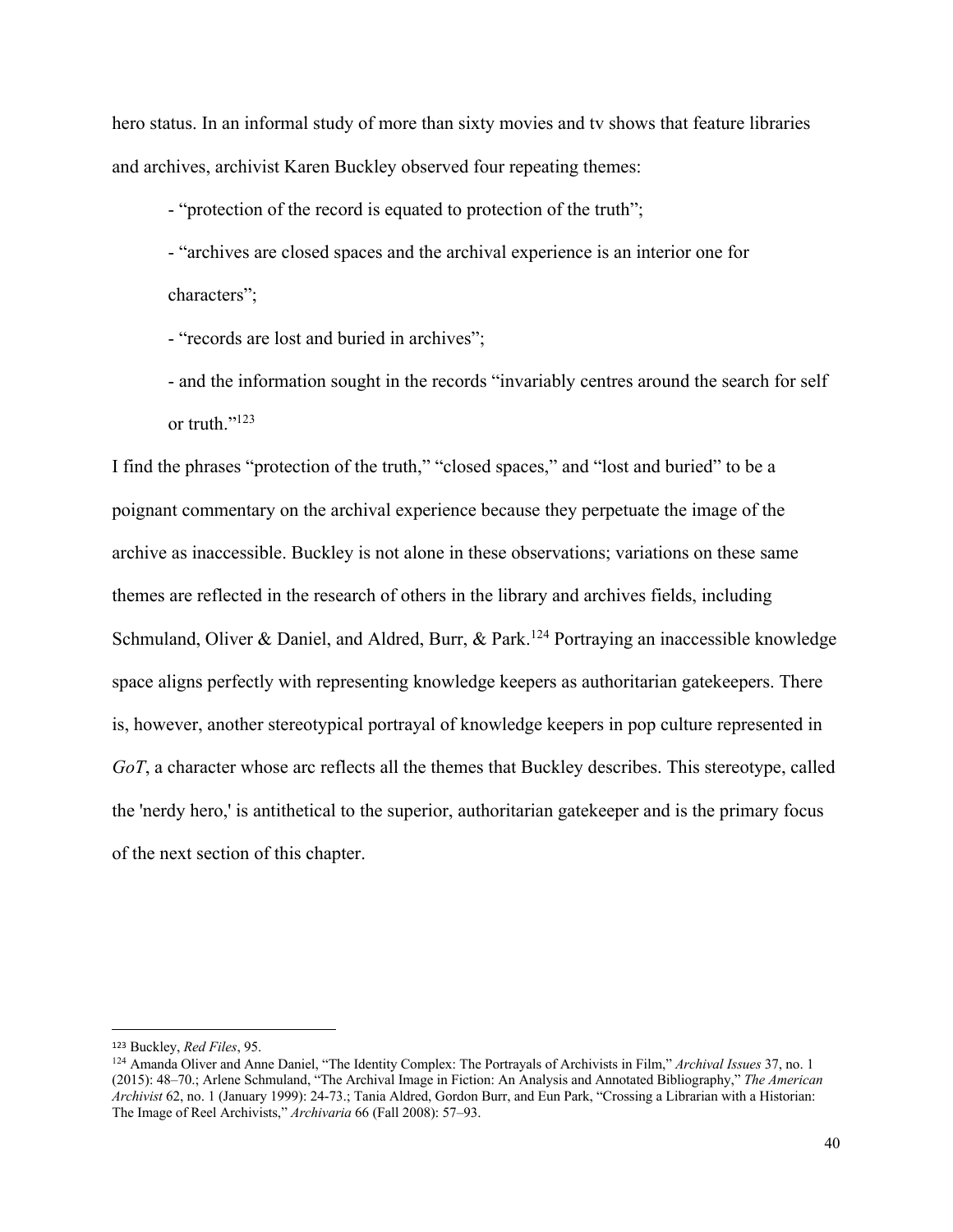#### **3.3 Samwell Tarly:** *Game of Thrones***' Master Researcher and Nerdy Hero**

The first two sections of this chapter focus on negative stereotypes associated with knowledge keepers and spaces in *GoT*. Sam embodies the 'nerdy hero' character who is *also* a "keeper of truth," proving that attributes perceived as unfavourable in one context are positive in another. Here, the word 'keeper' denotes a character who is more of a champion of truth than the barrier to accessing truth suggested earlier.<sup>125</sup> This character is "intelligent and nerdy.... with a secret life of mystery, intrigue, and adventure."<sup>126</sup> Shafer and Casey suggest that "it is relatively simple to change the nerdy librarian into an action hero." $127$  It might be simple for a pop culture audience to see that nerdy librarian as a hero, but as a character, Sam's transformation to heroism is anything but easy.

Samwell Tarly, one of the primary characters of an ensemble cast, starts Season One as a cowardly, nerdy book lover. As the seasons progress, he slowly transforms into the nerdy actionhero who slays a White Walker and ultimately defies the authoritarian maesters, all while keeping his kind and cheerful personality. Aldred, Burr, and Park write that knowledge keepers "who were main characters were portrayed in an over-all positive light … [t]hey were the heroes of the film, solving mysteries, fighting [adversaries], and trying to help those in need. They were educated individuals with distinct personalities."128 This is certainly true in Sam's case. Through the adventures and trials that Sam endures during his time in the Night's Watch – and how he faces them – Sam begins to manifest his own particular brand of courage and determination based on quick wit, kindness, and the desire to help others. As he becomes more secure in his

<sup>125</sup> Buckley, *Red Files*, 102.

<sup>126</sup> Shaffer and Casey, *Behind the Glasses*, 44.

<sup>127</sup> Shaffer and Casey, *Behind the Glasses*, 41.

<sup>128</sup> Aldred, Burr, and Park, *Reel Archivists*, 84.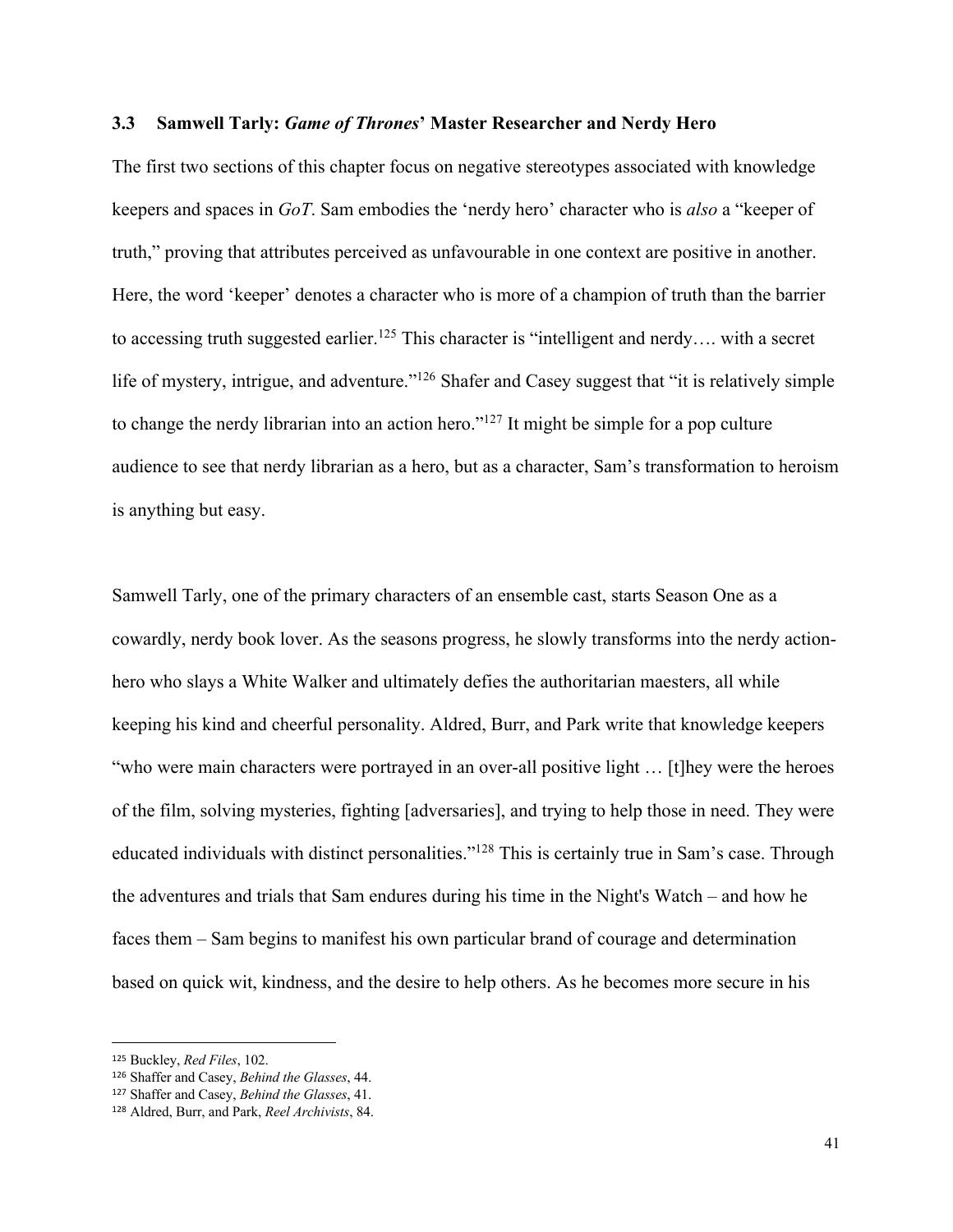convictions and more confident in himself, he begins to transform from the stereotype of a cowering nerd to a character that uses brains over brawn to achieve heroic ends.

The first scene in this chapter examines Sam's initial encounter with a maester upon arriving at the Citadel. Sam's purpose for leaving Castle Black and travelling south to the Citadel is twofold; yes, he is there to train as a maester, but he is also there to conduct research in the Great Library. Pop culture often portrays libraries as places that "represent history" and "reveal the truth."129 It is evident that Sam's expectation of the Citadel as a repository mirrors this image. Buckley states that popular culture "perpetuates the stereotype that information is not only hidden in the archives, but is 'lost.' The finding or retrieval of 'lost' information implies that the protagonist has accomplished some extraordinary feat of detection in bringing these records to the light of day."130 Sam, considered the show's "greatest reader," hopes to uncover as much long-lost information as he can find that will help in the impending war with the Night King.<sup>131</sup> In this, Sam's story echoes the discussion in Chapter Two by conforming to the well-used plot device in pop culture entertainment, namely, the search for "something – be it an artefact, person, or information" <sup>132</sup> - that ultimately works as a catalyst for a plot twist and new action. Buckley writes that

The nature of research… plays a significant role. Scenes where characters are involved in research are frequently inserted as necessary but ultimately minor elements. While in real life archival research takes time, popular culture requires a quick discovery of information in order to move the plot forward.<sup>133</sup>

<sup>129</sup> Buckley, *Red Files*, 103., quoting Schmuland, *The Archival Image*, 33.

<sup>130</sup> Buckley, *Red Files*, 109.

<sup>131</sup> Larrington, *All Men Must Die*, 104.

<sup>132</sup> Aldred, Burr, and Park, *Reel Archivists*, 83-84.

<sup>133</sup> Buckley, *Red Files,* 99.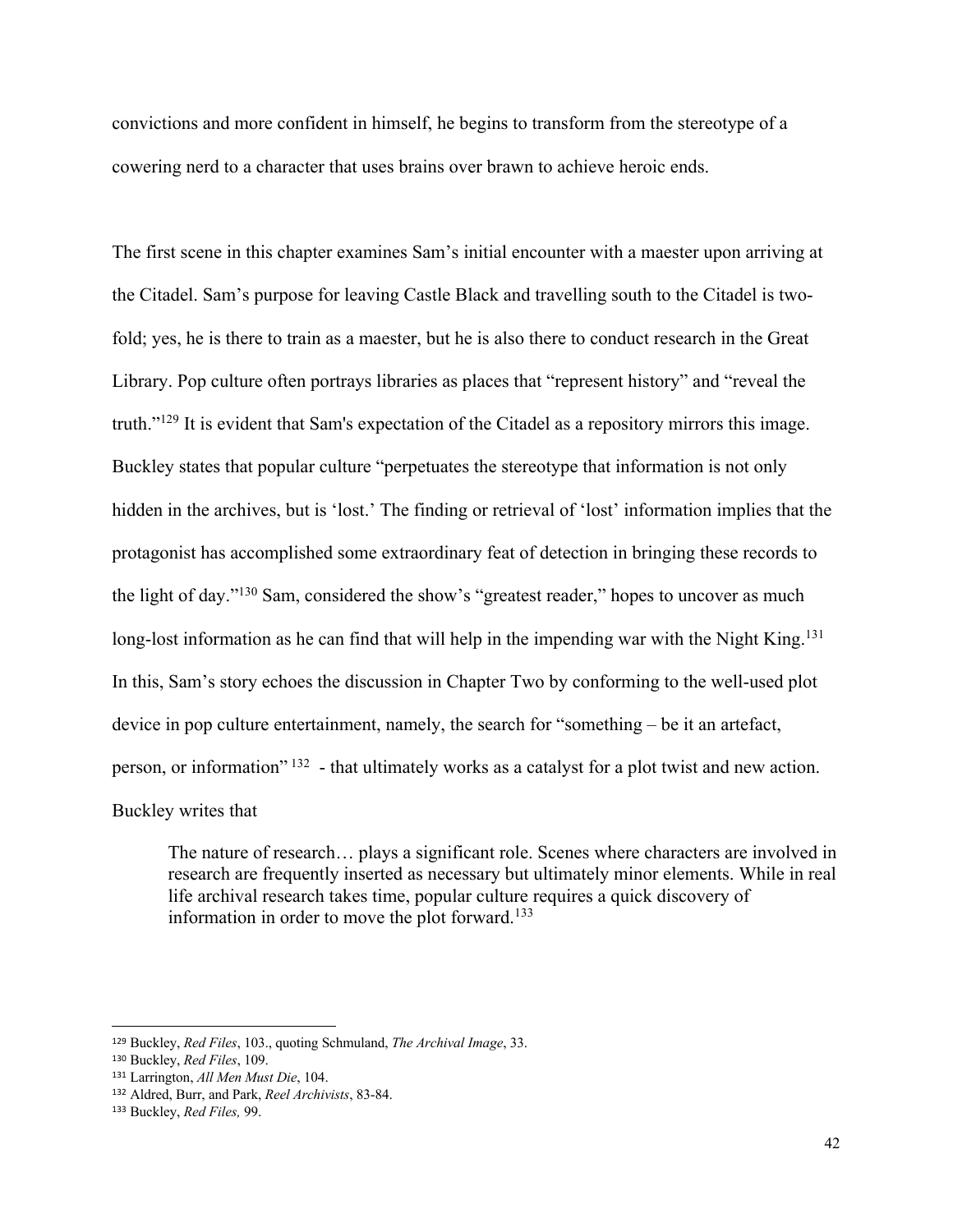In many examples from pop culture entertainment, the *only* reason a protagonist enters a knowledge space is to retrieve a vital piece of information. There is often some adverse element that needs to be overcome before the character can succeed in acquiring said information. This element is usually a combination of intimidating knowledge keeper and imposing building. Knowledge keepers who are not busy playing the authoritarian gatekeeper are often portrayed only in their capacity as a provider of reference services, which is but a single aspect of the work of the librarian or archivist. Aldred, Burr, and Park designate reference service as a "professional rather than technical function."<sup>134</sup>

Sam's second purpose for heading to the Citadel – to find obscure information as quickly as possible - is both common to many pop culture portrayals and also totally unique because he is going with the intention of training to be a maester himself. This allows him the luxury of spending a significant amount of time with multiple knowledge keepers in a single knowledge space. His participation in the behind-the-scenes of the Citadel and his research process provides the viewer with more than the "quick discovery of information" that Buckley references. Naturally, some of the information that Sam seeks is located behind the restricted section's locked gate, conforming to yet another stereotype of the archives as inaccessible. The following scene illustrates how Sam's two purposes for being at the Citadel – to train with the maesters and to find vital information - come into conflict. The scene also illustrates some of the actions that protagonists in pop culture must take to overcome the barriers erected by stereotypical knowledge keepers.

<sup>134</sup> Aldred, Burr, and Park, *Reel Archivists*, 83.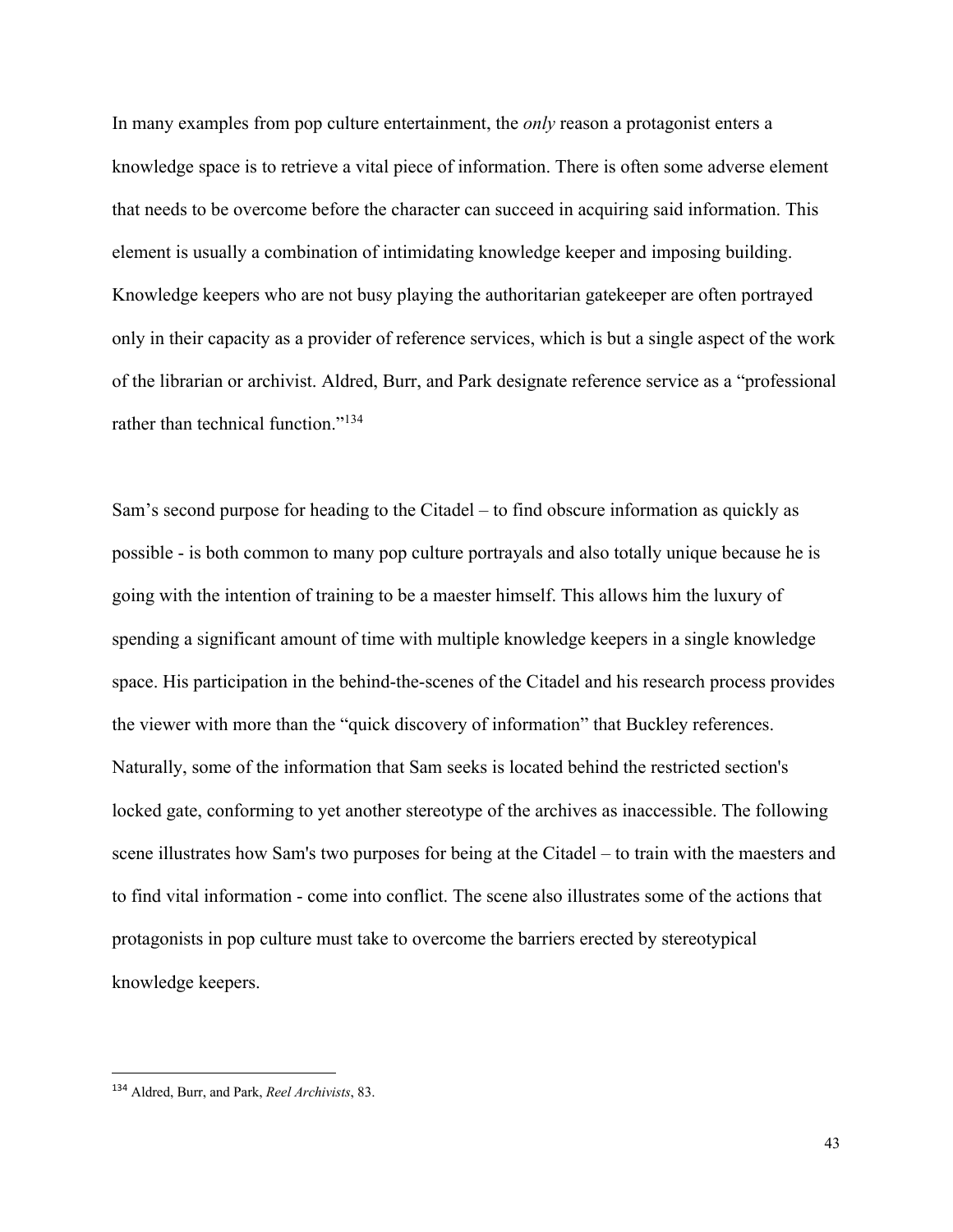This scene opens with Sam sitting at a table amidst a mountain of old, decaying scrolls manuscripts that he must transcribe for preservation purposes. This night, Sam is helping Gilly (his female companion) with her reading practice during yet another mindless transcription session. He is frustrated because he feels his time at the Citadel is wasted on his assigned menial tasks and busy work when he could be researching information to help Jon prepare for the inevitable confrontation with the Night King. While asking questions about her reading, Gilly unknowingly uncovers a record containing information of great significance.

Gilly: "Do you know how many steps there are in the Citadel?"

Sam: "…no…"

Gilly: "15,782." (Sam looks up with a half-smile as she pauses) "Guess how many windows are in the Great Sept of Baelor."

Sam: "None anymore."<sup>135</sup>

Gilly: "That's true…

This High Septon Maynard recorded everything. He even recorded his own bowel movements."… (another pause)

Gilly: "What does "an-nulment mean?"

Sam: "It's when a man sets aside his lawful wife."

Gilly: "Maynard says here that he issues an annulment for a Prince 'Rag-ger' and remarried him to someone else at the same time in a secret ceremony in Dorne. Is that a common thing in the south, or…"

<sup>135</sup> This is because the Great Sept (which functioned as a cathedral) was blown up by order of Queen Cersei in S6:E10, "The Winds of Winter".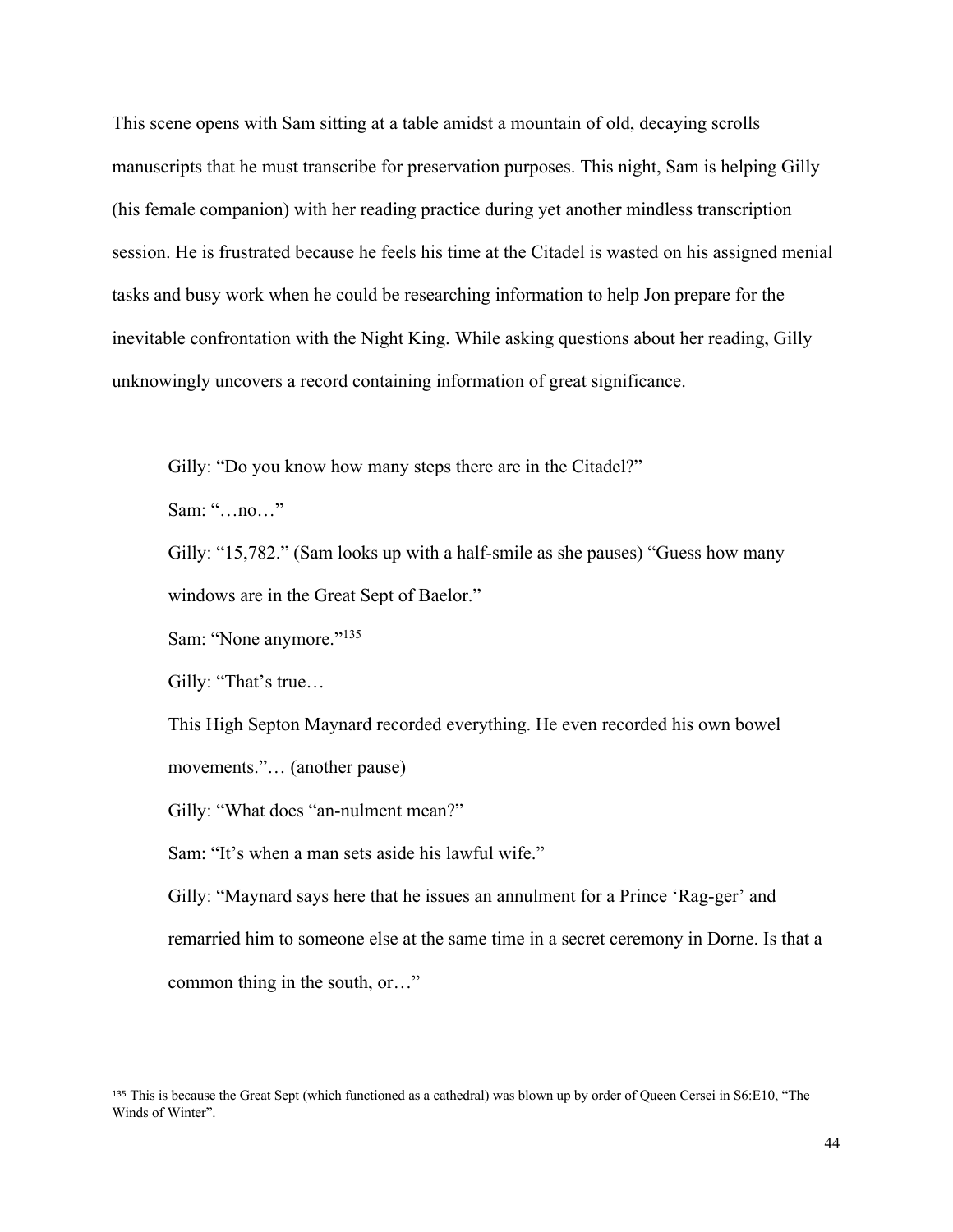Sam (interrupting): "These maesters… they set me to the task of preserving that man's window counting and annulments and bowel movements for all eternity, while the secret to defeating the Night King is probably sitting on some dusty shelf somewhere, completely ignored. But that's alright, isn't it? We can all become slavering, murderous imbeciles in thrall to evil incarnate as long as we can have access to the full records of High Septon Maynard's 15,782 shits!"

Gilly: "Steps... That number was steps."<sup>136</sup>

At this, the frustrated Sam puts down the quill he uses to copy texts, gets up, and walks out of the room. Soon after, we see him sneaking into the library's restricted section and putting manuscripts and scrolls into a shoulder bag. As he is about to leave the Citadel to head north to help Jon, he looks back at the library and the life he is leaving behind.

This scene reflects several of the stereotypes associated with both knowledge keepers and knowledge spaces. For example, Sam feels that the maesters are creating a barrier to the information he so desperately seeks via a series of seemingly menial tasks and forbidding access to particular texts. He describes the archival record he needs, which contains "secret" information vital to moving the story forward, as dusty and ignored. At this point, Sam does not realize that the information in the diary Gilly reads will have significant impact on the future of Westeros. He ends up subverting the authority of the access-denying maesters and steals what he needs before escaping the premises. It is interesting to note that the theft of books or documents from a fortress-like knowledge space is frequent in pop culture entertainment.137 Deceiving the

<sup>136</sup> S7:E5, "Eastwatch," at 45:20.

<sup>137</sup> Oliver and Daniel, *Identity Complex*, 56. Many other examples of entertainment media exhibit this behaviour, including, for example, *Angels & Demons* (2009), where the protagonist rips a page out of a Galileo manuscript and then sneaks it out of the Vatican Archive; and *National Treasure* (2004), where the protagonist manages to steal the U.S. Declaration of Independence from the National Archives in Washington, D.C. Interestingly enough, the desire to steal records is even mentioned in the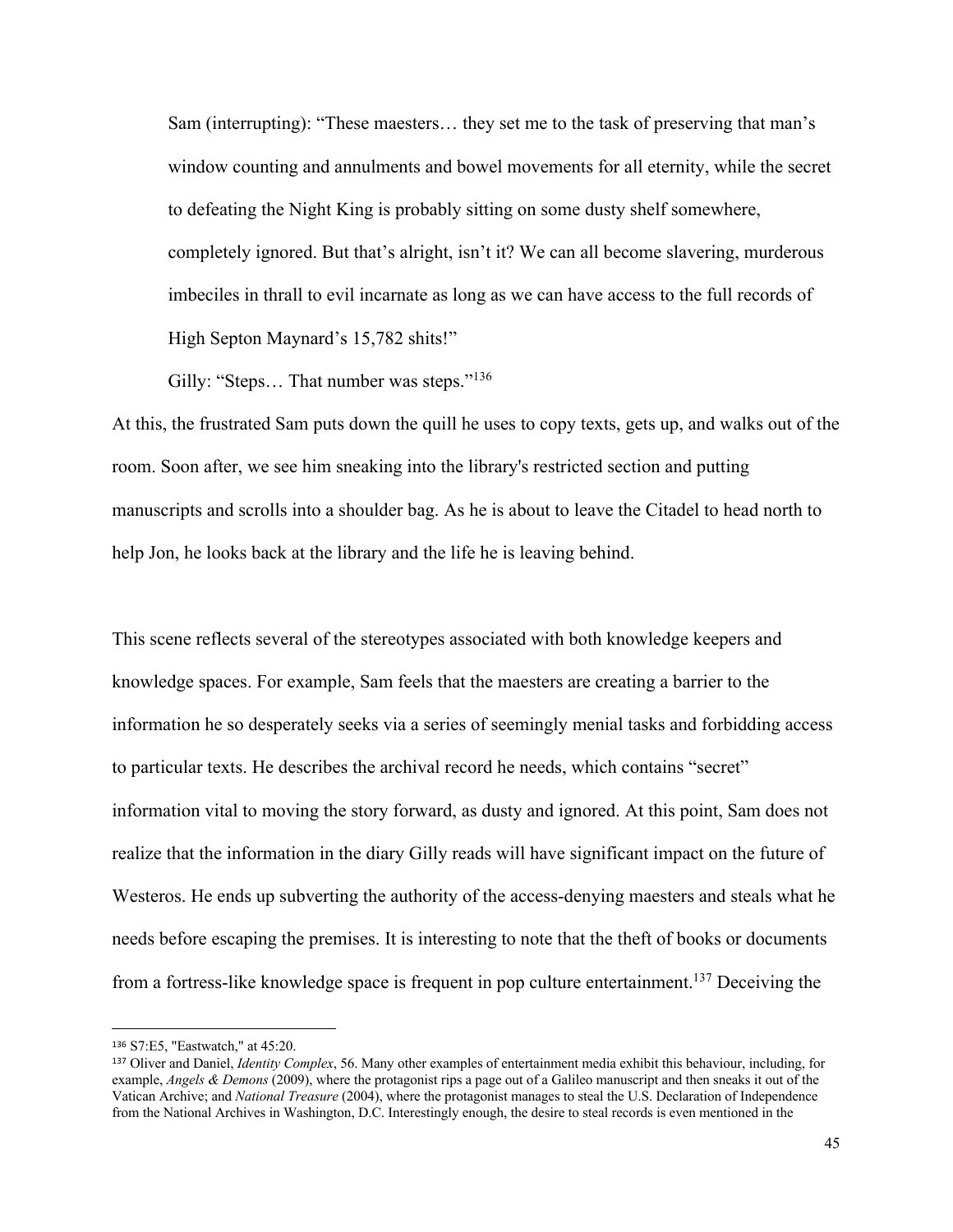stereotypical authoritarian knowledge keeper is often the first step towards the "liberation" of textual materials in movies, tv shows, or novels. Inevitably, the protagonist also needs to escape the repository building, which often has its own mechanisms for blocking entrance or ensuring that materials remain inside. The showrunners elected to turn it into a comedic moment when, upon arriving at Winterfell, he asks an amused Queen Daenerys to pardon him for the crime of "borrowing" manuscripts from the Great Library.<sup>138</sup> Like Daenerys - who liberated many enslaved people during her time in Essos - Sam is also a "breaker of chains" – literally, when he removes (chained) books from the locked restricted section at the Citadel.<sup>139</sup>

#### **3.4 Chapter Conclusion**

Building on research by archival scholars that considers portrayals of knowledge keepers in pop culture entertainment, this chapter has primarily focused on determining how knowledge keepers and spaces are portrayed in *Game of Thrones*, comparing them to the stereotypes presented in the literature. With only slight variation, the literature read for this thesis shared consistent findings and opinions. Recurring themes included knowledge keepers portrayed as authoritarians/barriers to information access, as loners who have difficulty interacting with others, and as people who are out of step with the modern world. Knowledge spaces are represented as forbidding fortresses. Archival scholars identify the negative connotations of these stereotypes and express frustration for being misunderstood and unacknowledged as a profession. Looking at these stereotypical portrayals through the lens of archivalism suggests new ways of thinking about

scholarly literature on archival research. See: Antoinette M. Burton, "Introduction: Archive Fever, Archive Stories," in *Archive Stories: Facts, Fictions, and the Writing of History*, ed. Antoinette M. Burton (Durham & London: Duke University Press, 2005): 9.

<sup>138</sup> S8:E2, "A Knight of the Seven Kingdoms"

<sup>139</sup> One of Daenerys' very long list of titles is "Breaker of Chains." She is formally styled as "Daenerys Stormborn of House Targaryen, First of Her Name, Queen of the Andals and the First Men, Protector of the Seven Kingdoms, Khaleesi of the Great Grass Sea, the Unburnt, Breaker of Chains, and Mother of Dragons." It is a mouthful.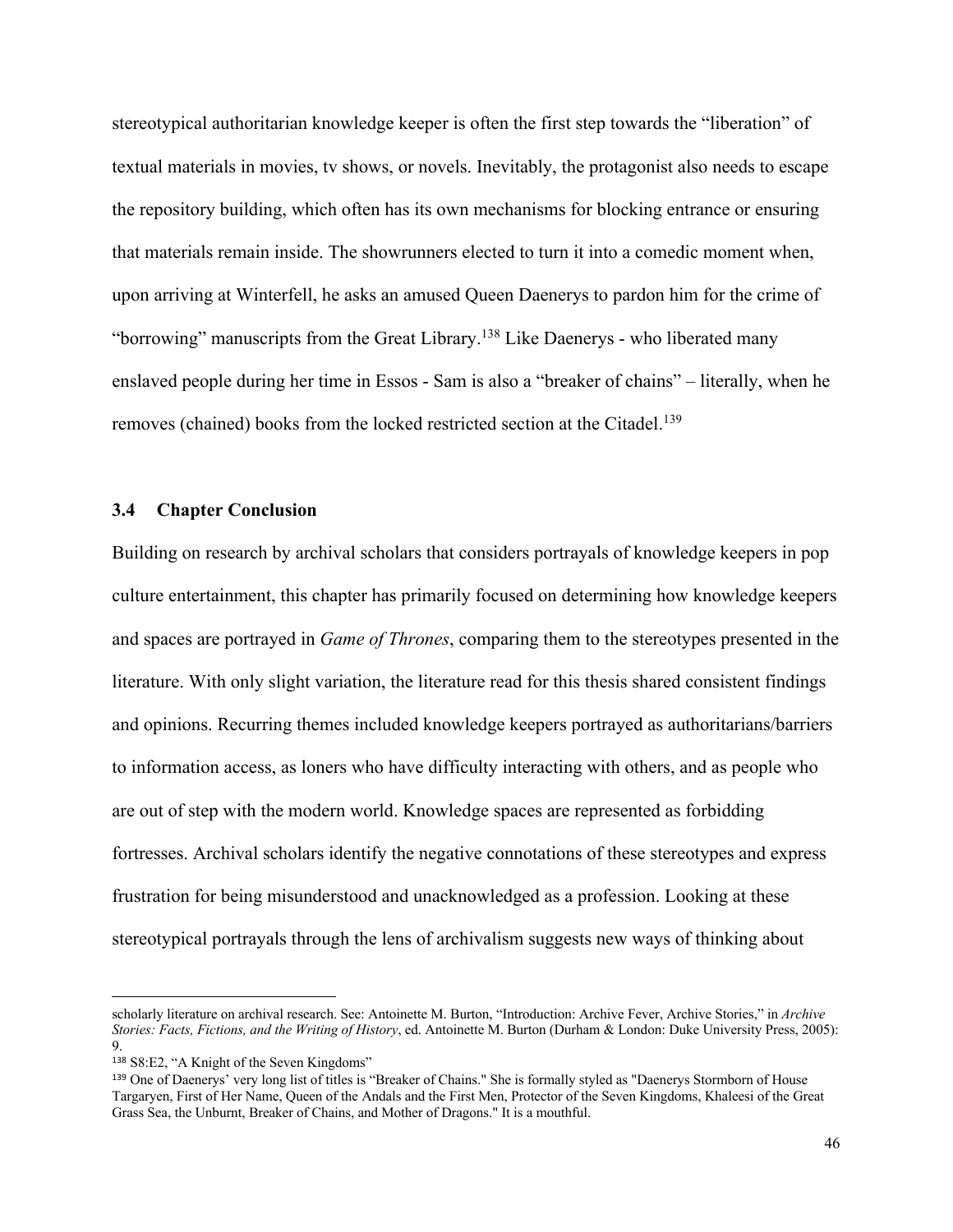issues of representation in popular media. Chapter Two concluded that records-based historical content can be presented in many ways, depending on the interpretation of the user, the context of the presentation, and the expected audience. These factors shift the focus from how knowledge keepers and spaces are portrayed to *why* they are presented in a particular way. I propose that applying these same considerations to knowledge keepers and spaces in the story adds another dimension to understanding the gap or differences between how archivists are portrayed in pop culture and how they function in real life. Understanding the gap is the concept of archivalism's primary focus.

Upon initial examination, we can see that *Game of Thrones* perpetuates many stereotypes of knowledge keepers and spaces prevalent in popular culture. The maesters personify most of the negative stereotypes, which makes sense, as they are the primary knowledge keepers in *GoT*. The stereotypes are exploited to the point of ridiculousness in the man Sam encountered at the reception desk. He bars Sam's access to the library, humiliates him, and generally oozes intellectual elitism; he employs facial expressions and body language that turn the encounter with this knowledge keeper into something comedic for the viewer.<sup>140</sup> We find the other maesters encountered in the Citadel exhibiting the same traits, to varying degrees. These themes continue in the second scene discussed when Sam ends up having to steal the resources he needs and then leaves under cover of darkness.

Projecting the idea that knowledge keepers are unapproachable and unhelpful (and maybe a little bit scary) to millions of people via pop culture entertainment signals potentially problematic

<sup>140</sup> A clip of this scene is posted here: https://www.youtube.com/watch?v=nP4nGTXiqWE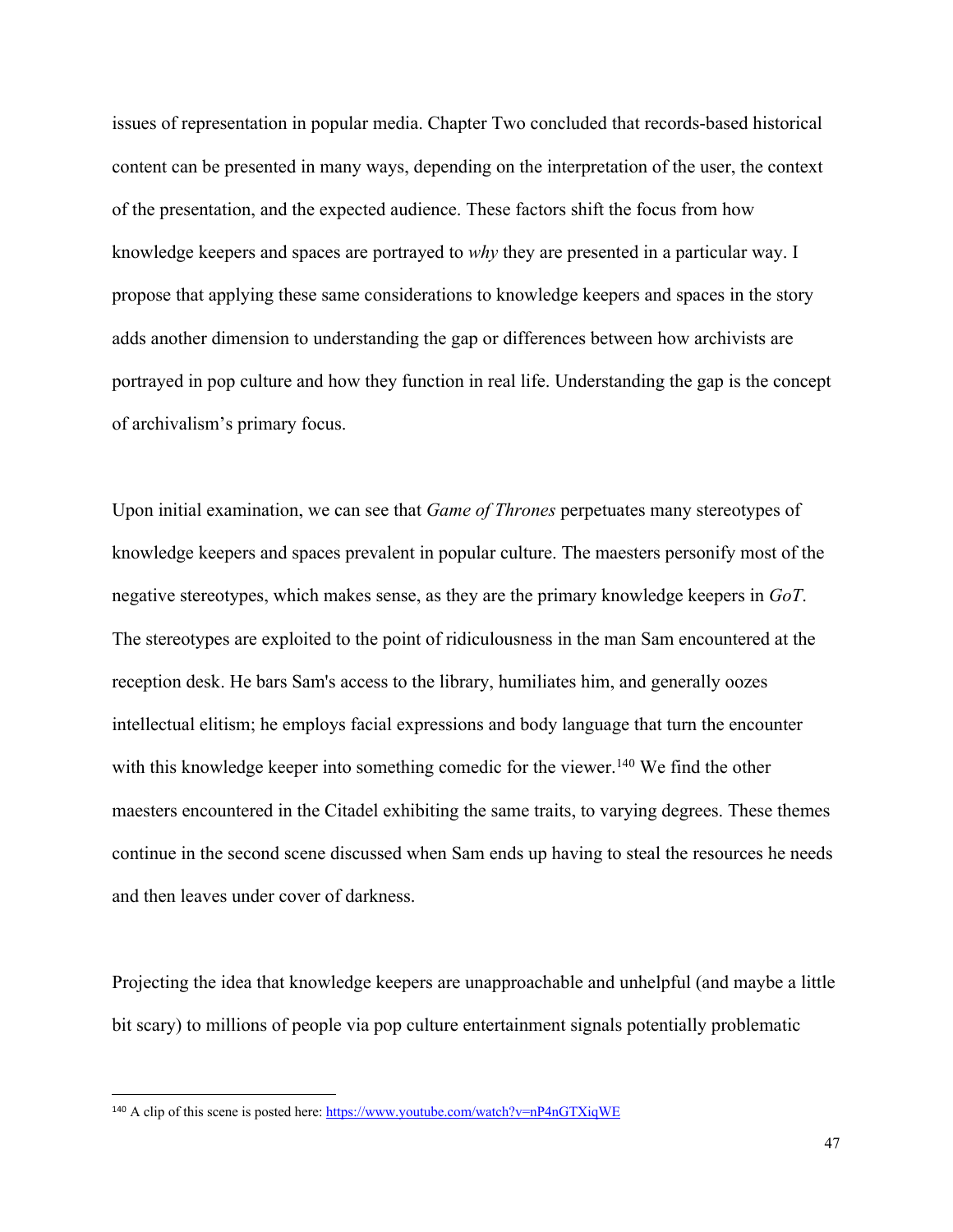modes of thinking about archival professionals. As some archival scholars noted, these portrayals are potentially damaging to the livelihood of an institution and a profession in the real world because they might unduly prejudice opinions of patrons and funding administrators.<sup>141</sup> Acknowledging this concern, the concept of archivalism emphasises the importance of studying *all* portrayals of knowledge keepers and spaces and going beyond labelling them as good or bad, correct or incorrect representations, to look at their deeper significance of *why* those stereotypes exist.

One might be inclined to show leniency towards potentially negative representations of knowledge keepers and knowledge spaces in popular culture. These portrayals (or 'activations') serve a real purpose as plot devices that create tension for the protagonist whilst simultaneously providing them with information that moves the story forward. The practice of using stereotyped accounts of knowledge keepers and spaces as plot devices is not necessarily confined to the realm of fiction. As previously stated, the concept of archivalism acknowledges the importance of studying all representations of the archive. The next chapter shifts the focus from pop culture portrayals to an exploration of how scholarly researchers portray knowledge keepers and spaces in the stories they tell about their own research processes.

<sup>141</sup> In addition to the sources previously cited, please also see Sidney J. Levy and Albert G. Robles, *"The Image of Archivists: Resource Allocators' Perceptions,"* Study Findings (Chicago: Society of American Archivists Task Force on Archives and Society, by Social Research, Inc, 1984).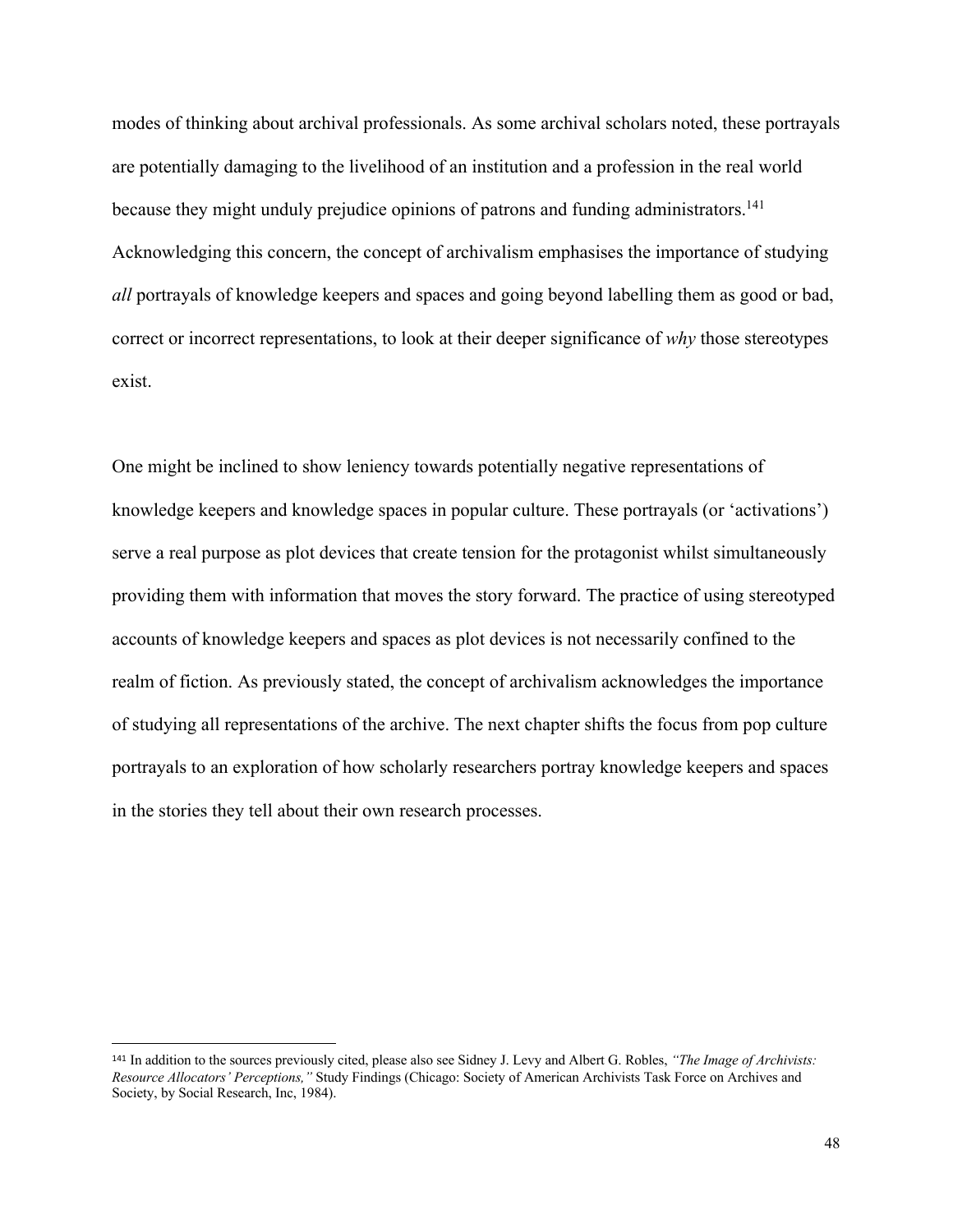# **Chapter 4: Portraying Archivists and Archival Spaces in Archive Stories**

"*Nothing is less reliable, nothing is less clear today than the word 'archive'*."142

Jacques Derrida (1996)

## **4.1 Introduction**

As mentioned in Chapter One, stereotyped portrayals of archivists appear not only in pop culture representations but also in more 'serious' writing, such as scholarly work on the archive and archive stories. In this chapter, I will explore how some humanities scholars have perpetuated the pop culture tropes about the archives, archivists, and archival spaces discussed in Chapter Three when writing stories about their own work. In addition to promoting stereotypes, pop culture entertainments often used knowledge keepers, knowledge spaces, and documents as plot devices to help the character and story move forward. I want to propose that the "archive" can be read in the same way – as a plot device - in some scholarship. In this chapter, I analyse the descriptive language used to describe archivists and archival themes in a selection of humanities scholarship and consider how this language might contribute to the overall "stories" that scholars tell in their writing. This kind of analysis is significant because it illuminates how scholars from disciplines other than archival and information studies might think about the archive and portray these thoughts to a broader audience, drawing attention to the close similarity between the way the archive is represented and used as a plot device in fiction and scholarship. I include scenes from *Game of Thrones* in my analysis to illustrate this comparison.

<sup>142</sup> Jacques Derrida, *Archive Fever: A Freudian Impression*, Religion and Postmodernism (Chicago: University of Chicago Press, 1996): 90.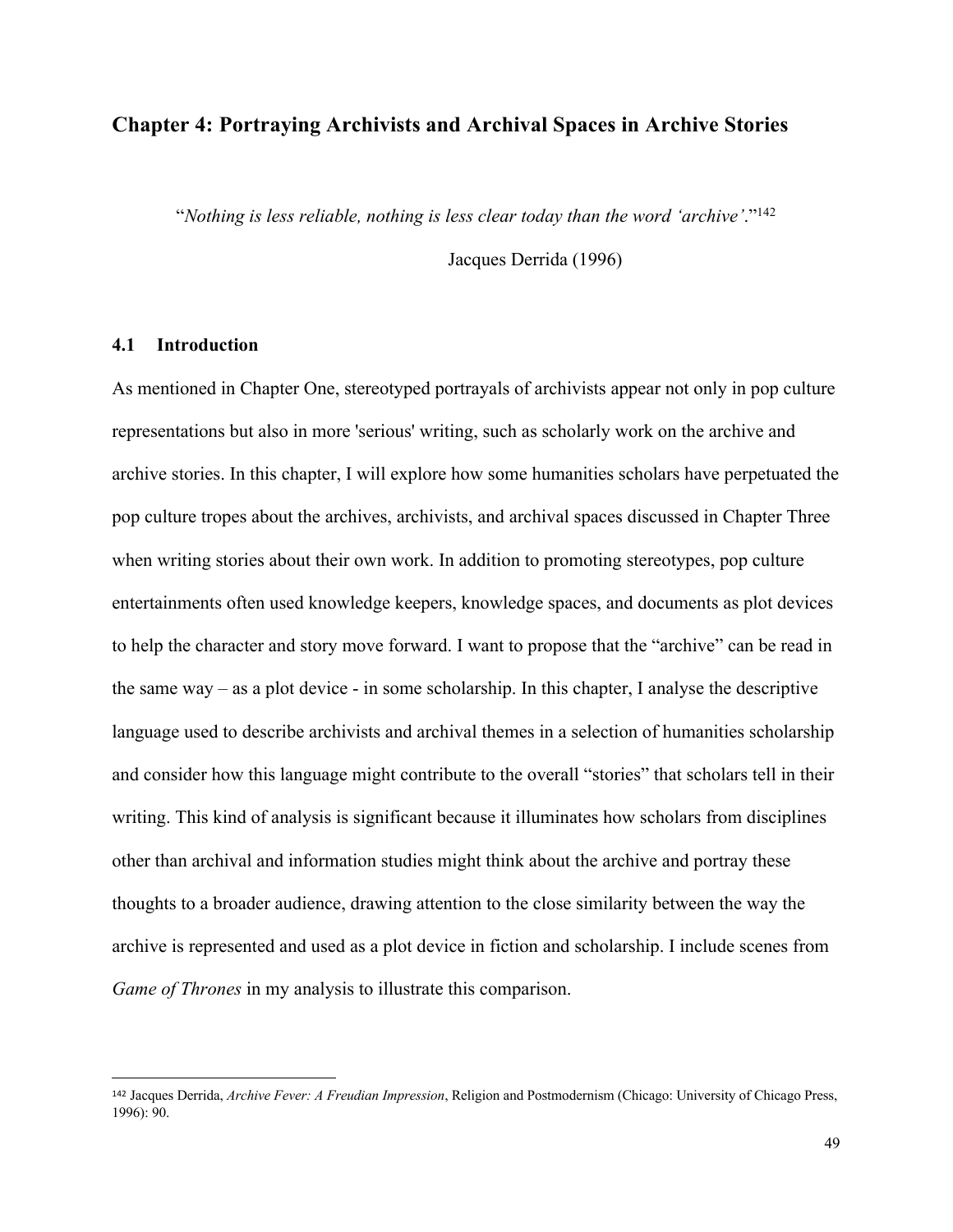Just as with pop culture representations, some archival scholars argue that these portrayals can negatively influence thinking about the archive by misrepresenting or even 'erasing' the real work of the archivist, impacting things like patronage and funding.<sup>143</sup> As previously mentioned, the concept of archivalism situates itself in the gap between the reinventions of the archive and the reality of the archive and archival work. This concept includes looking objectively at writing on the archive by both non-specialists *and* archival scholars. The analysis in this chapter sets up the thesis conclusion, which introduces some of the more practical benefits of applying the concept of archivalism to the issues around the professional image presented in archival studies scholarship, including paving the way for more open dialogue between archival scholars, nonspecialists, and the public.

# **4.2 'The Archive is Not an Archives': How Non-Archivist Scholars Understand and Write about the Archive**

It is essential to set the stage for this chapter by noting the evolving interests in archives from other disciplines, labelled as "archival turns" in the *Encyclopedia of Archival Science*.<sup>144</sup> In an excellent book chapter on studies of the archive (in *Research in the Archival Multiverse*, 2017), Eric Ketelaar describes several field-specific "archivologies" that stem from "archival turns," or new concepts of the archive embraced by various disciplines.<sup>145</sup> He stresses the importance of engaging with "disciplines who have made the archival turn but who rarely recognise what archival practice can contribute to their discourse."146 Lack of recognition is mentioned

<sup>&</sup>lt;sup>143</sup> This view(?) of the 'erasure' of the work of the archivists, brought to our attention by Caswell and other archival scholars, is discussed further later in this chapter.

<sup>144</sup> Luciana Duranti and Patricia C. Franks, eds., *Encyclopedia of Archival Science* (Lanham, Maryland: Rowman & Littlefield, 2015): 85.

<sup>145</sup> Eric Ketelaar, "Archival Turns and Returns: Studies of the Archive," in *Research in the Archival Multiverse*, ed. Anne J Gilliland, Sue McKemnish, and Andrew J Lau (Clayton, Victoria, Australia: Monash University Publishing, 2017), 228. <sup>146</sup> Ketelaar, *Archival Turns*, 229.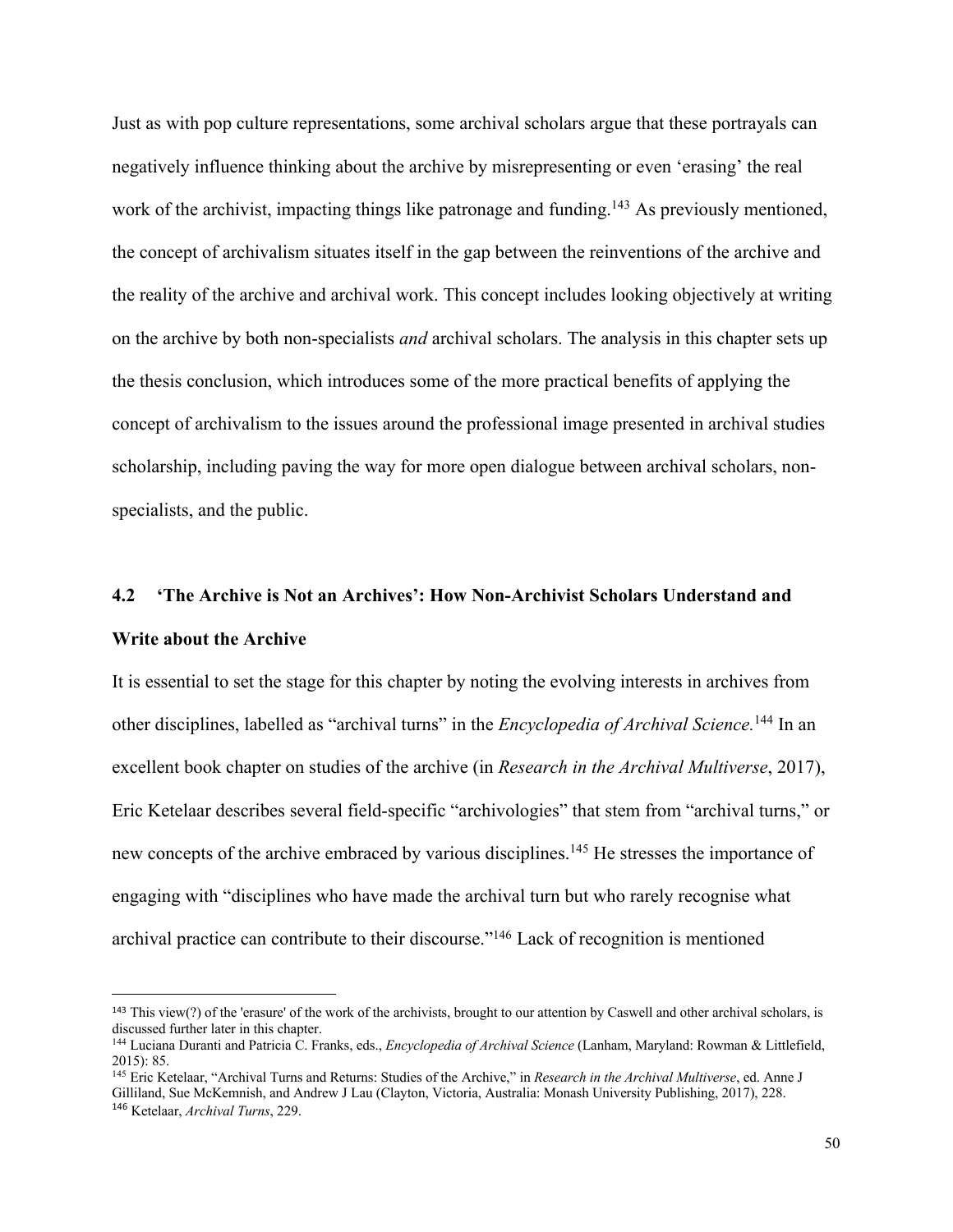frequently in the archival studies scholarship read for this thesis. In her influential 2016 article "The Archive' Is Not an Archives: Acknowledging the Intellectual Contributions of Archival Studies," Michelle Caswell writes that

The two discussions - of "the archive" by humanities scholars, and of archives by archival studies scholars (located in library and information studies departments and schools of information) - are happening on parallel tracks in which scholars in both disciplines are largely not taking part in the same conversations, not speaking the same conceptual languages, and not benefiting from each other's insights.147

The work of two French philosophers - Jacques Derrida and Michel Foucault - greatly inspired this separation of the archives from the real into a concept now frequently employed in scholarship from humanities disciplines.

Jacques Derrida's book *Archive Fever* is touted as having "influenced much of the archival

discourse" in other (non-archival studies) fields. Michel Foucault's book, *The Archaeology of* 

*Knowledge,* also plays a major part in discussions about "the archive."148 Marlene Manoff writes

that

Even those who are not sympathetic to the archival theories of Derrida and Foucault might acknowledge that their work has inspired and authorised a huge body of archival discourse that follows and cites them. Their work has spawned theories and counter theories of the archive; it has pointed the way toward adopting archival theory as a way to explore a variety of problems and issues in contemporary scholarship; and it has contributed to explorations of the function of the archive in both democratic and totalitarian societies. At the very least, archive theory, as formulated by Derrida and Foucault, has introduced a strategic shift in the winds of intellectual fashion and induced scholars in many fields to join the evolving conversation.<sup>149</sup>

<sup>147</sup> Caswell, "*The Archive" Is Not an Archives,* Para. 4.

<sup>148</sup> Marlene Manoff, "Theories of the Archive from Across the Disciplines," *Portal: Libraries and the Academy* 4, no. 1 (2004): 11; 18.

<sup>149</sup> Manoff, *Theories of the Archive,*19.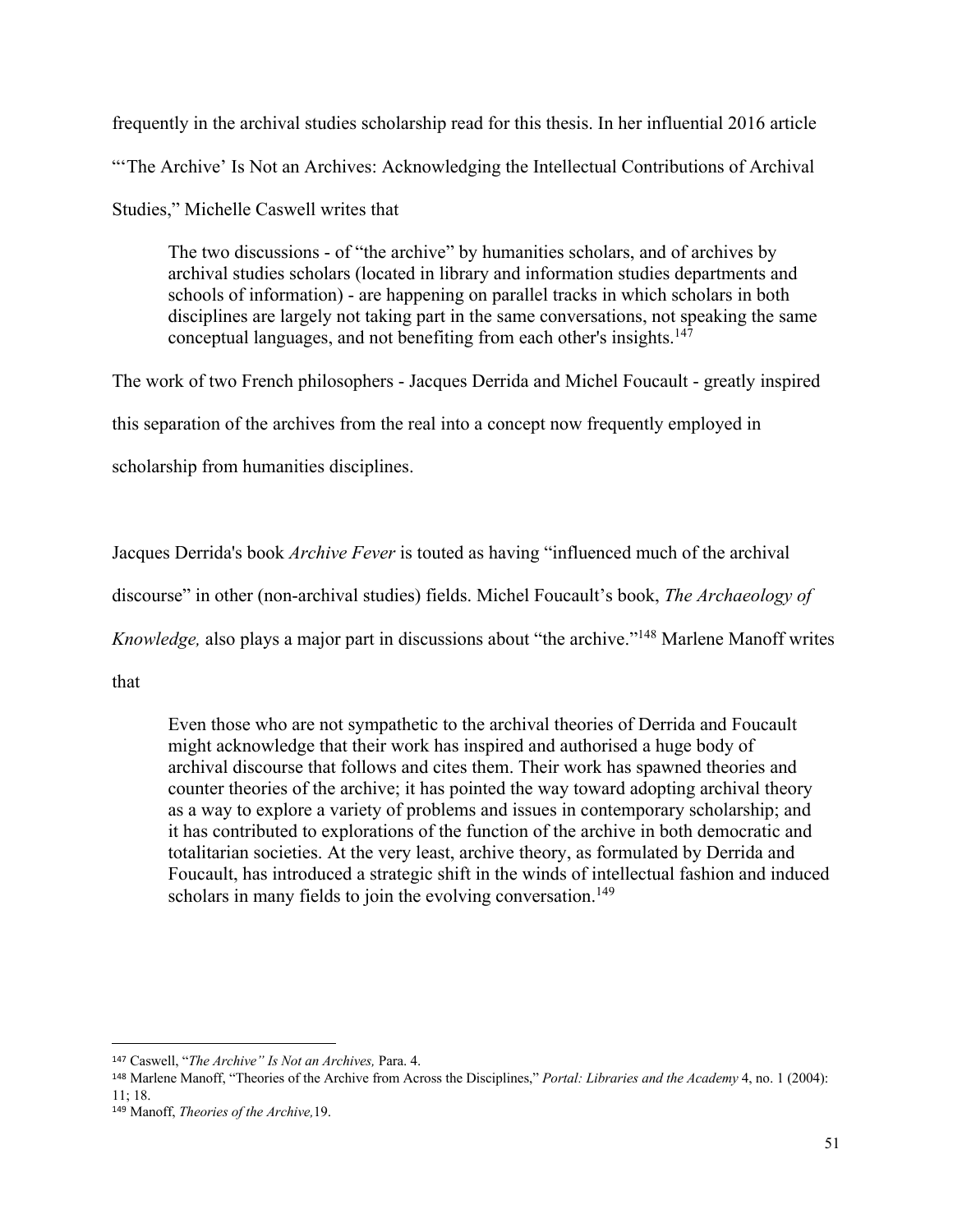Both philosophers are important, not just because of their shared impact on contemporary archives-related scholarship (even though neither one of them came from an archival professional/studies background), but also because of the *way* they talk about "the archive" in their work. In their own, slightly different way, each diffuses the notion of "the archive" transmogrifying it from its people-inhabited reality until it resembles more of a representative idea of power than the actual profession and theoretical discipline. In this sense, "the archive" is used as a "way of seeing, or a way of knowing"; a "symbol or form of power."150 Those who follow Derrida and Foucault's example are not writing about the actual archives but about how power operates to influence representation (by an acquisition policy, for example) with either empowering or disempowering consequences. This diffusion of the archives to an "abstract," "curiously depopulated place" makes "the archives" a simplistic, one-dimensional trope, opening the doors to a wide variety of representations that use the archives or archivists as vehicles for commentary on power and discourse and not records.<sup>151</sup> In a way, some fiction authors and showrunners continue Derrida and Foucault's commentary on power when they perpetuate the authoritarian gatekeeper and archive-as-fortress tropes in popular culture.

#### **4.3 Creating Our "Known World": Using the Archive as Plot Device in Scholarly**

#### **Writing**

In his 1973 opus *Metahistory: The Historical Imagination in Nineteenth-Century Europe*, historian Hayden White calls historical work a "verbal structure in the form of a narrative prose

<sup>150</sup> Carolyn Steedman, *Dust.* (Manchester: Manchester University Press, 2001): 2.

<sup>151</sup> Bridget Whearty, "Invisible in 'The Archive': Librarians, Archivists, and the Caswell Test" (Performance Script, International Medieval Congress, Kalamazoo, Mich, May 11, 2018): 3; 4.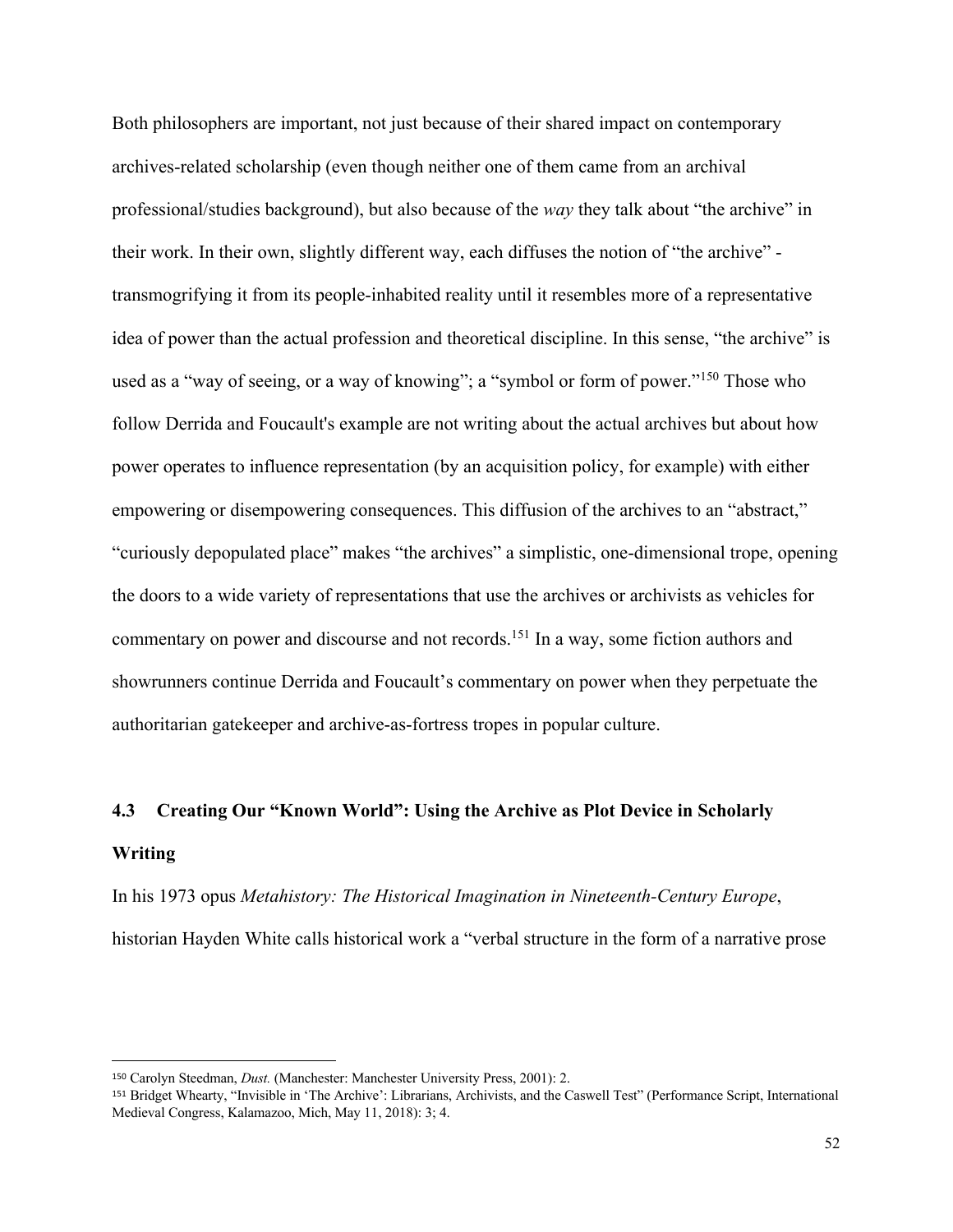discourse."152 Regardless of the ultimate purpose of a piece of writing, both fiction and scholarly writers are telling their stories. Both often use the archives as plot devices in the story of their quest for knowledge and understanding, with the description of each experience tailored to contribute to the story's mood. Sometimes "the archive" in these stories is bright and helpful, sometimes it is oppressive and hindering; either way, the archive takes on its own character in the story. In *GoT*, Samwell Tarly's experience of the Citadel is flavoured with the increasing urgency of his research needs. The viewer's experience and understanding of the Citadel shifts as Sam's does; accompanying him as he transitions from excitement at his arrival in this "Wonderland" of knowledge, to disillusionment with the system, to frustration with its constraints, and ultimately, rebellion via justified theft and a midnight escape. In the literal sense, the Citadel is unchanging as a knowledge space. As a plot device, the Citadel has a variety of personas, each one brought out to serve the purpose of moving the story forward. Some scholars have similarly used the "archive" in writing, and, just as Sam is one of the heroes in *GoT*, the scholar situates him or herself as the main character and hero of their research story.

In her book *Romances of the Archive in Contemporary British Fiction* (2003), literary scholar

#### Suzanne Keen writes

The romance of the archive dares to be different; it hazards the casting of characters in the unprepossessing roles of researchers, readers, and thinkers. It makes an adventure out of an intellectual quest. Who better to carry out that quest, one might assume, than characters officially qualified to do research, already insiders of the academic world – the professors?153

<sup>&</sup>lt;sup>152</sup> Hayden V. White, *Metahistory: The Historical Imagination in Nineteenth-Century Europe* (Baltimore: Johns Hopkins University Press, 1973): *ix*.

<sup>153</sup> Suzanne Keen, *Romances of the Archive in Contemporary British Fiction*, Repr. in paperback (Toronto: Univ. of Toronto Press, 2003): 30.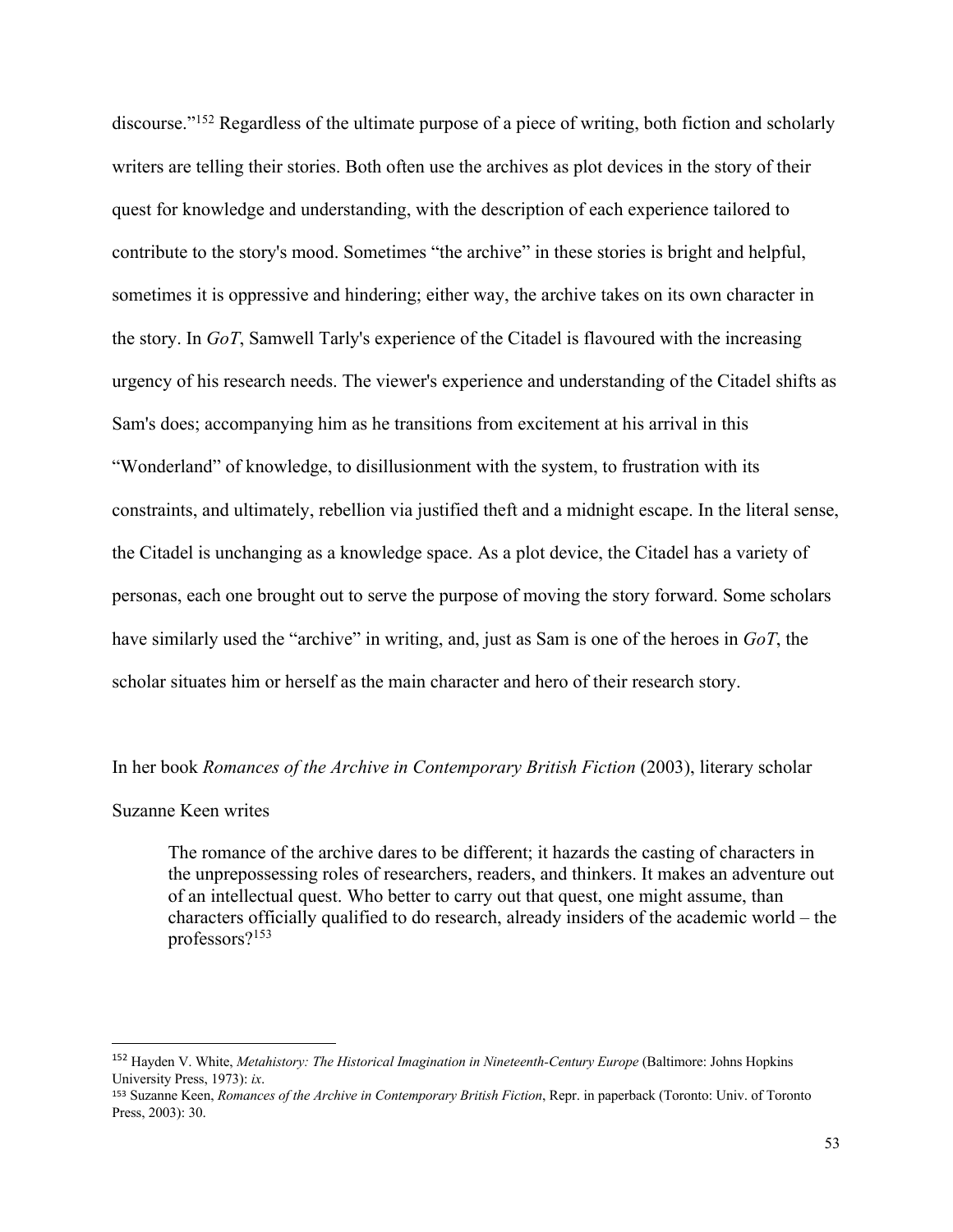Keen continues, though, to suggest that generally, "an academic outsider makes a better truthfinder than a 'qualified' researcher [i.e., a professional academic] in romances of the archive."<sup>154</sup> Keen's point is illustrated in *GoT*. Sam, who at the outset aspires to become a maester, ends up becoming a much more effective researcher as someone coming from outside Westeros' academic establishment. Like Sam, the scholars featured in this chapter initially entered the archive in a search for truth. The archive takes on its own persona in these stories. Whether archivists and the archive are a helpful companion and "wonderland," or minions in the realm of a villain overlord, depends entirely on the story the author wishes to tell.

When George R.R. Martin dreamed up *ASOIAF's* Known World, he laid the geographic ground to support multiple simultaneously occurring stories. Shiloh Carroll writes that "like most examples of medievalism and neomedievalism, Martin's construction of Westeros reveals more about his beliefs about the historical Middle Ages and the human condition than it does about the Middle Ages themselves."<sup>155</sup> The real peoples and places that inspired Martin's world are recognisable to those interested in history, but he presents them in ways that are different enough, *in theory*, to allow for innumerable possibilities.<sup>156</sup> Like the modifications Martin made with his Known World, representations of the archive in some humanities scholarship create a space that serves the purposes of the scholar's story. While there is always a certain amount of (warranted) effort affixed to research stories, the language used to describe that effort is tied to

<sup>156</sup> Unfortunately, the phrase "the more things change, the more they stay the same" can be applied to *GoT*. For more on this, see: Tyler Dean, "*Game of Thrones'* Complex Relationship to Racism and Colonialism," *Tor.Com*, June 10, 2019, https://www.tor.com/2019/06/10/game-of-thrones-complex-relationship-to-racism-and-colonialism/.; Annalee Newitz, "The Trouble with Race in Game of Thrones Can Be Traced To Tolkien," *Gizmodo*, April 2, 2012, https://io9.gizmodo.com/thetrouble-with-race-in-game-of-thrones-can-be-traced-5898311.;

Helen Young, "Game of Thrones' Racism Problem," *The Public Medievalist*, July 21, 2017, https://www.publicmedievalist.com/game-thrones-racism-problem/.

<sup>154</sup> Keen, *Romances of the Archive*, 30.

<sup>155</sup> Carroll, *Medievalism in ASOIAF & GoT,* 20.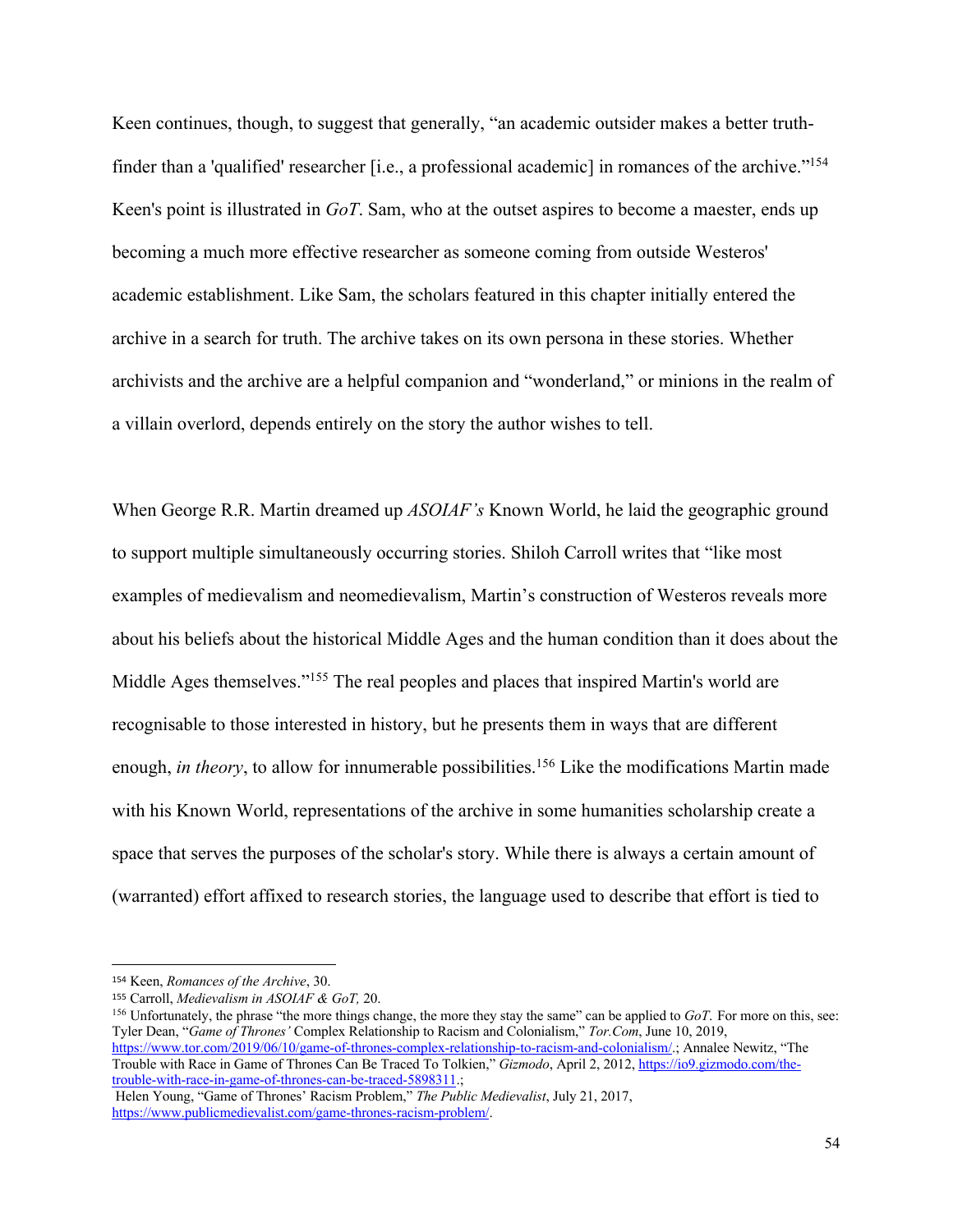the experience of the archive. If the scholar writes "the archive" as a "hypothetical wonderland," the research process is likened to a treasure hunt.<sup>157</sup> In this situation, the emphasis often lies in the ideas of unintentional discovery and a connection to the past via physical interaction with the material record.<sup>158</sup> On the other hand, if the scholar describes the archive like a "prison," emphasis is placed on the "struggle" of archival research, or feelings of being under surveillance.<sup>159</sup> The first research narrative focuses more on the physical, and the second focuses more on the conceptual.

One of the "romances of the archive" I have observed in my reading (and personal experience) is a sense of excited awe when in proximity to the physical record. In these stories, interacting with a historical record is seen as a direct and physical connection to the past. When this occurs, the archive becomes a wonderland, and the archival record is a treasured portal to what came before. Archivist Ala Rekrut explores how "records in their original forms can powerfully communicate meaning between generations and cultures, offering researchers a personal and direct sensory engagement with the past."160 Marlene Manoff continues this line of thinking when she writes that "part of the attraction of the archive is this contact with objects that have survived to bear witness to the pastness of the past. The pleasures of the archive … are a function of this intimate and literal contact."161 Similarly, in *The Allure of the Archive*, Arlette Farge talks about feeling "as if proof of what the past was like finally lay there before you, definitive and close. As if, in

<sup>157</sup> Caswell, "*The Archive" Is Not an Archives*, para. 3.

<sup>158</sup> Archivists find the idea of someone making a "discovery" in the archives amusing. Since archival records are only accessible after an archivist arranges and describes them, researchers writing that they made a "discovery" is just one of the ways that the work of the archivist is "erased" in scholarship. For a cheeky response to one such case, see: https://twitter.com/MacResColls/status/913738441686384640

<sup>159</sup> Eric Ketelaar, "Archival Temples, Archival Prisons: Modes of Power and Protection," *Archival Science* 2 (2002): 221–38. <sup>160</sup> Ala Rekrut, "Material Literacy: Reading Records as Material Culture," *Archivaria*, no. 60 (Fall 2005): 11.

<sup>161</sup> Manoff, *Theories of the Archive*,18.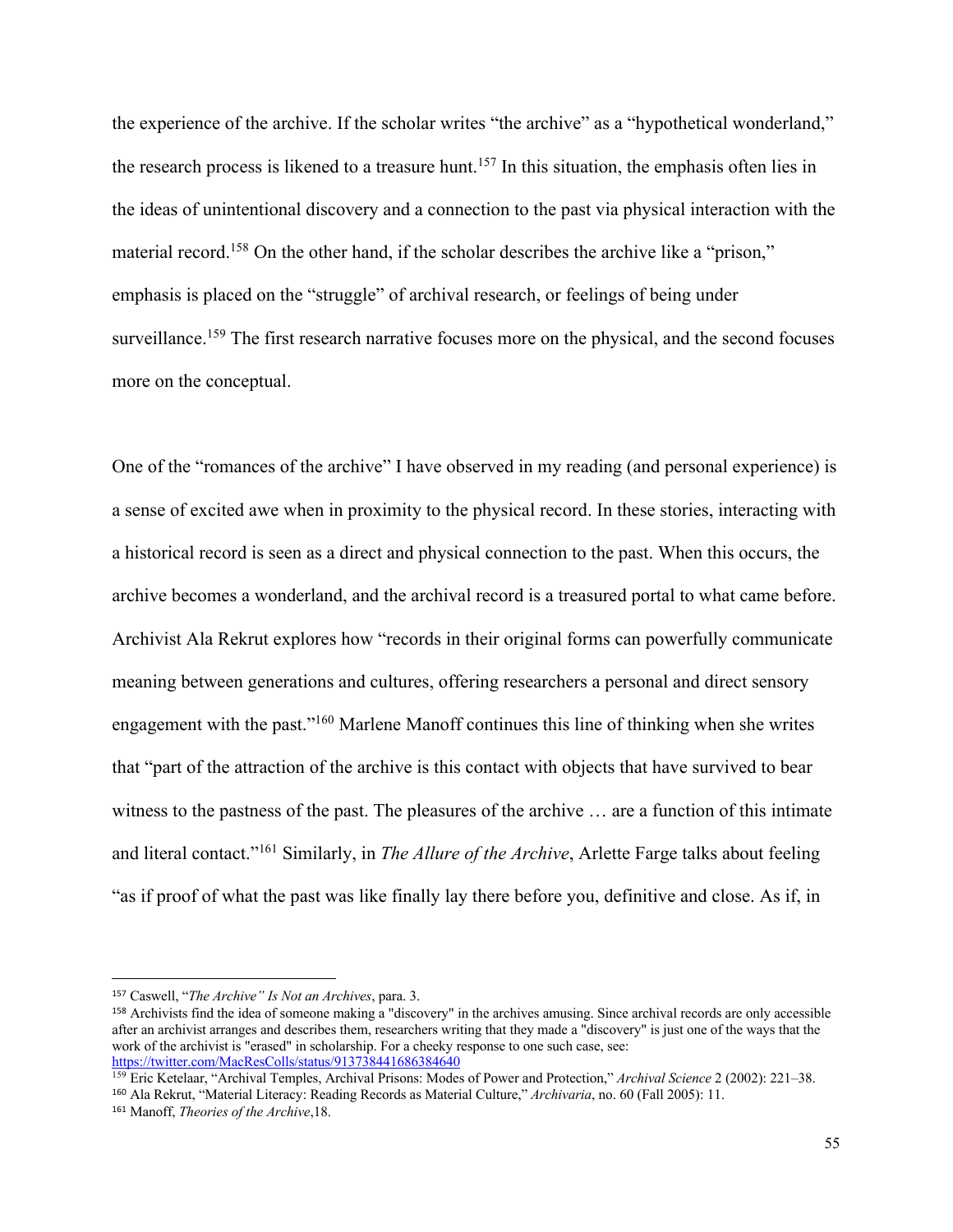unfolding the document, you gain the privilege of 'touching the real'."<sup>162</sup> Words and phrases like "sensory engagement," "attraction," or the "pleasures of the archive" all telegraph particular messages that anthropomorphise the archive. Using words that conjure an inevitable end to a love affair, Farge goes on to say that these feelings "never last"; that they are like "mirages in the desert."163 Uncertainty has set in for the researcher, and the honeymoon phase of archival research is over.

The thrill of feeling a direct connection with the past is a large part of what drove me to archival studies, so I appreciate the romantic image these scholars have created in describing their contact with historical records. Romantic notions aside, studying a record's materiality emphasises a more literal 'touching the real' past. Contextual information gleaned from the materiality of the record can be as significant as – and sometimes more significant than - the words on the page. For example, an inadvertent fingerprint left behind leaves clues to what the creator was doing or what his or her environment was like at the time of the record's creation. <sup>164</sup> Scientists and scholars have been working together to extract DNA from the parchment and binding adhesives of medieval manuscripts, a process that can provide information about such things as where that animal was from, what they ate, and whether or not it was a drought year at the time of slaughter.165 Interaction with a physical record more than just *feels* like interacting with the past; it provides an opportunity for *literal,* physical interaction with the past.

<sup>162</sup> Arlette Farge, *The Allure of the Archives*, trans. Thomas Scott-Railton, Lewis Walpole Series in Eighteenth-Century Culture and History (New Haven: Yale University Press, 2013): 11.

<sup>163</sup> Farge, *Allure of the Archives*, 11.

<sup>164</sup> This refers to a personal observation in my previous research.

<sup>165</sup> For example, see Timothy L. Stinson, "Knowledge of the Flesh: Using DNA Analysis to Unlock Bibliographical Secrets of Medieval Parchment," *The Papers of the Bibliographical Society of America* 103, no. 4 (December 2009): 435–453.; M. D. Teasdale et al., "Paging through History: Parchment as a Reservoir of Ancient DNA for next Generation Sequencing," *Philosophical Transactions of the Royal Society B: Biological Sciences* 370, no. 1660 (December 8, 2014): https://doi.org/10.1098/rstb.2013.0379.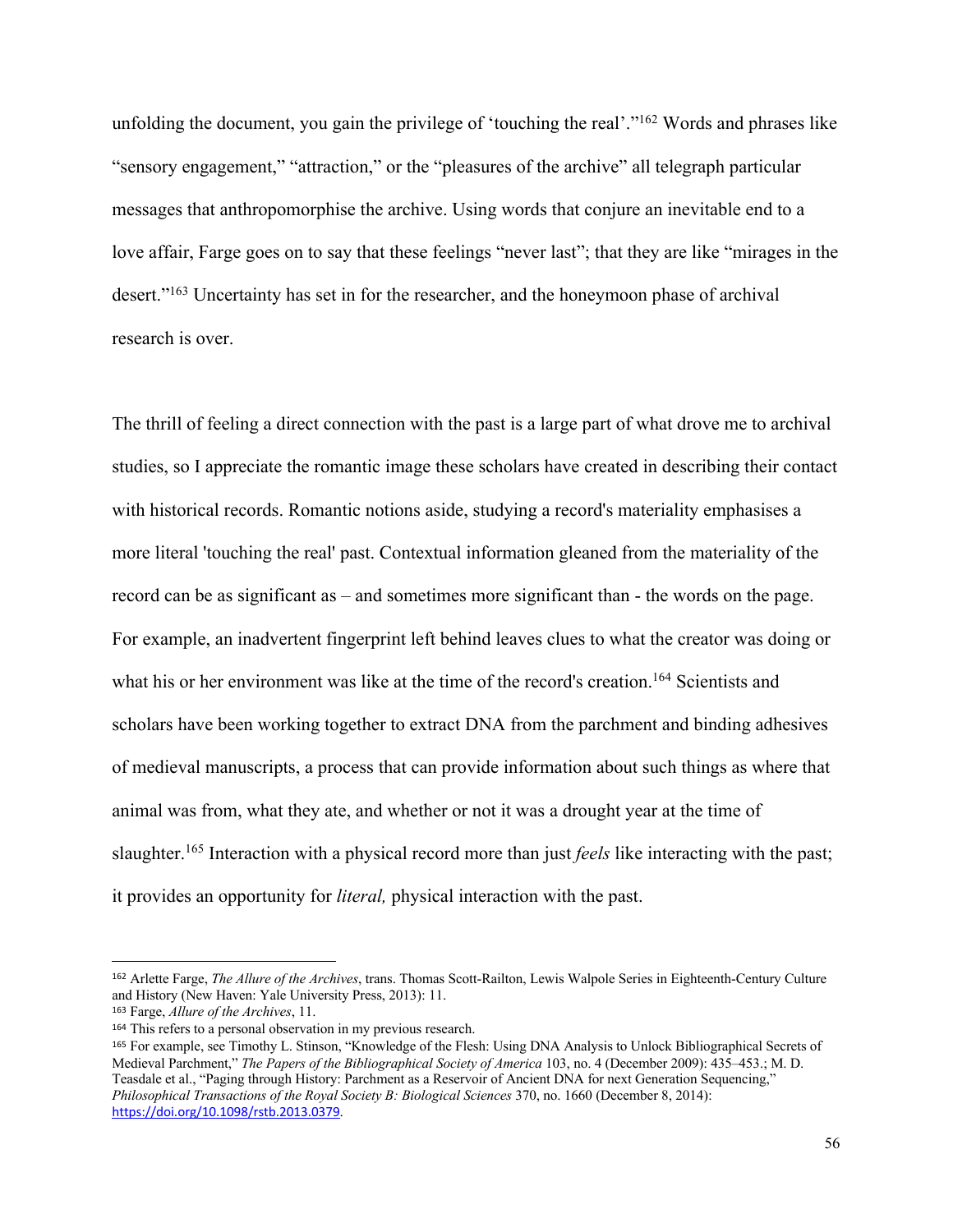The story that scholars tell when writing about the physical archive is not always romantic. In an article entitled "Archival Perils: An Historian's Plaint," David Lowenthal writes that "before they became tediously cerebral, archives were stigmatised as dirty, disease-ridden, deathinducing."166 Lowenthal is not the only scholar to make the association between archives and disease. For example, Carolyn Steedman's book *Dust* discusses "archive fever" much more literally than Derrida's concept. Here, she talks about the genuine "dust" of the animals and plants that form the materials of archival documents, the dust of the factory workers who made the materials, and the illness caused by poor factory conditions during the industrial revolution.167 In *Dust*, in this context, the archive houses the records of injustices perpetrated by those who held power over others. This is the "malignant, eternal dust of the archive."168 Some represent the archive as both a repository for records of people with power and a tool for keeping those people in power and, as Derrida and Foucault suggest, a symbol of power itself. Some scholars reflect in the language used in their writing the kind of powerlessness and negativity that portrays archives and archivists as creators of obstacles and tension, making the archive more of a prison or tool from an oppressive regime than a wonderland. In *Archive Stories: Facts, Fictions, and the Writing of History*, editor Antoinette Burton portrays a negative image of the archives in the very first sentence of the Acknowledgements. She writes, "this book is the result of many people's willingness – their eagerness – to tell me their archive stories…. what it is like to encounter the archive, struggle in and with and against it, and even abandon it

<sup>166</sup> David Lowenthal, "Archival Perils: An Historian's Plaint," *Archives: The Journal of the British Records Association* 31, no. 114 (April 2006): 74.

<sup>167</sup> Steedman, *Dust.*, 152.

<sup>168</sup> Steedman, *Dust.*, 57.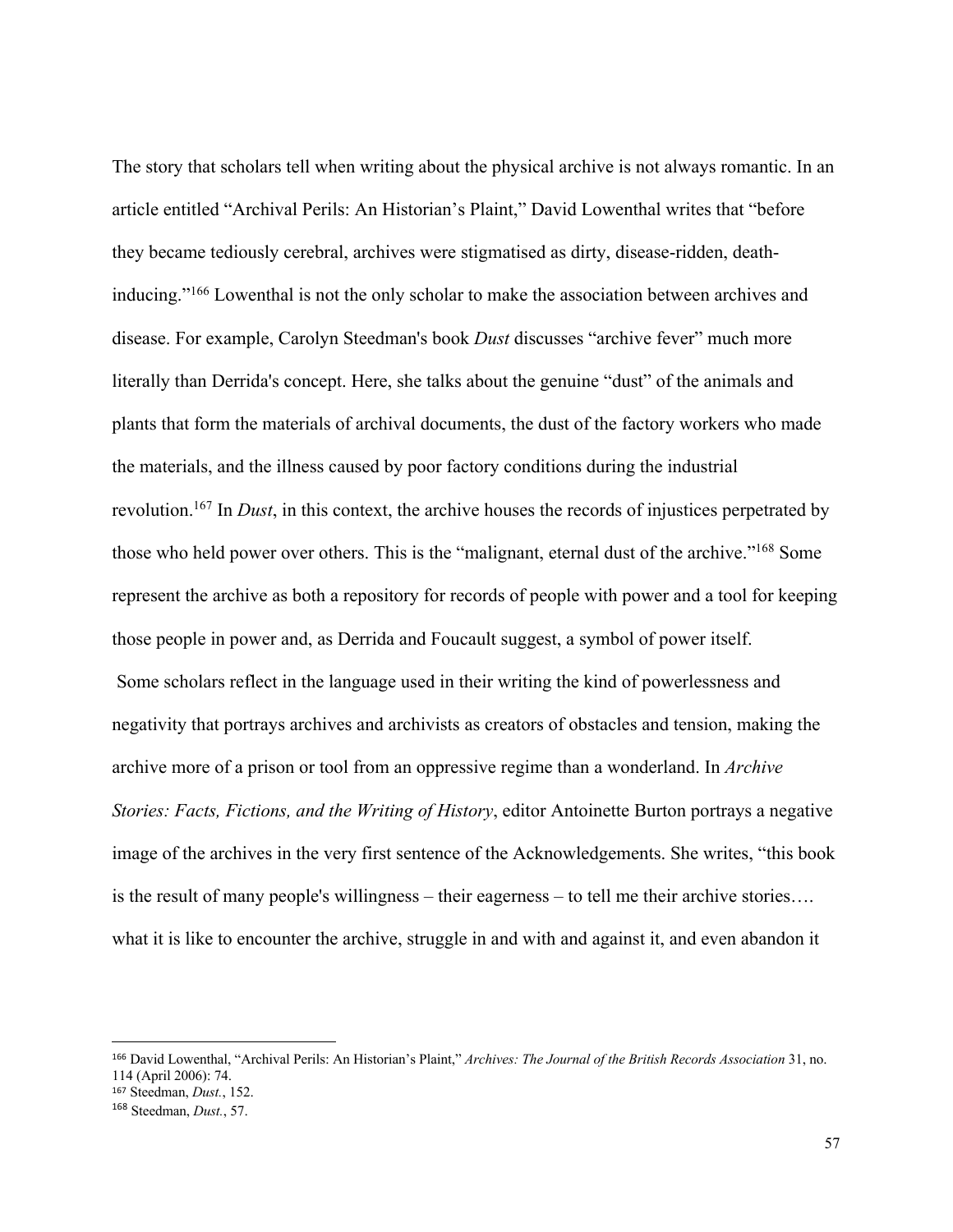all together."169 Before she reached the Introduction, Burton sets up a very particular, subjective lens that guides the reader to a particular view of the archive as a place of toil and struggle. Lowenthal remarks that "the word 'archive' now conjures up confusion, conspiracy, exclusivity."<sup>170</sup>

Burton and Lowenthal are not the only scholars who describe the archival research experience in ways that suggest oppression by a tyrannical regime. Many of the studies read for this thesis use language associated with oppression, physical imprisonment, or espionage. For example, in recounting an archival research trip experience in his contribution to the edited volume *Beyond the Archives: Research as a Lived Experience*, David Gold used phrases like "after a pointed interrogation, [the librarian/archivist] allowed me to visit," "under her watchful eye," or "every time I asked for another catalogue, I expected her to throw me out."<sup>171</sup> Burton writes about the archives as a "panopticon whose claim to total knowledge is matched by its capacity for total surveillance."172 Derrida talks about "the violence of the archive itself, *as archive, as archival violence.*"173 Craig Robertson, writing about the frustrations involved in dealing with security at a NARA site in Maryland, writes, "two weeks into my second visit to the D.C. area for research, I no longer waste any excess energy on my dealings with the 'guardian of heritage.'"174 There are many more examples of the same type of language used in reference to research in an

<sup>169</sup> Antoinette M. Burton, ed. *Archive Stories: Facts, Fictions, and the Writing of History*. Durham, N.C: Duke University Press, (2005): ix.

<sup>170</sup> Lowenthal, *Archival Perils*, 51.

<sup>171</sup> David Gold, "The Accidental Archivist: Embracing Chance and Confusion in Historical Scholarship," in *Beyond the Archives: Research as a Lived Process*, ed. Gesa E. Kirsch and Liz Rohan (Carbondale, IL: Southern Illinois University Press, 2008), 15. <sup>172</sup> Antoinette M. Burton, "Introduction: Archive Fever, Archive Stories," in *Archive Stories: Facts, Fictions, and the Writing of History*, ed. Antoinette M. Burton (Durham & London: Duke University Press, 2005): 9.

<sup>173</sup> Derrida, *Archive Fever*, 7.

<sup>174</sup> Craig Robertson, "Mechanisms of Exclusion: Historicising the Archive and the Passport," in *Archive Stories: Facts, Fictions, and the Writing of History*, ed. Antoinette M. Burton (Durham & London: Duke University Press, 2005), 68.; NARA is short for the U.S. National Archives and Records Administration.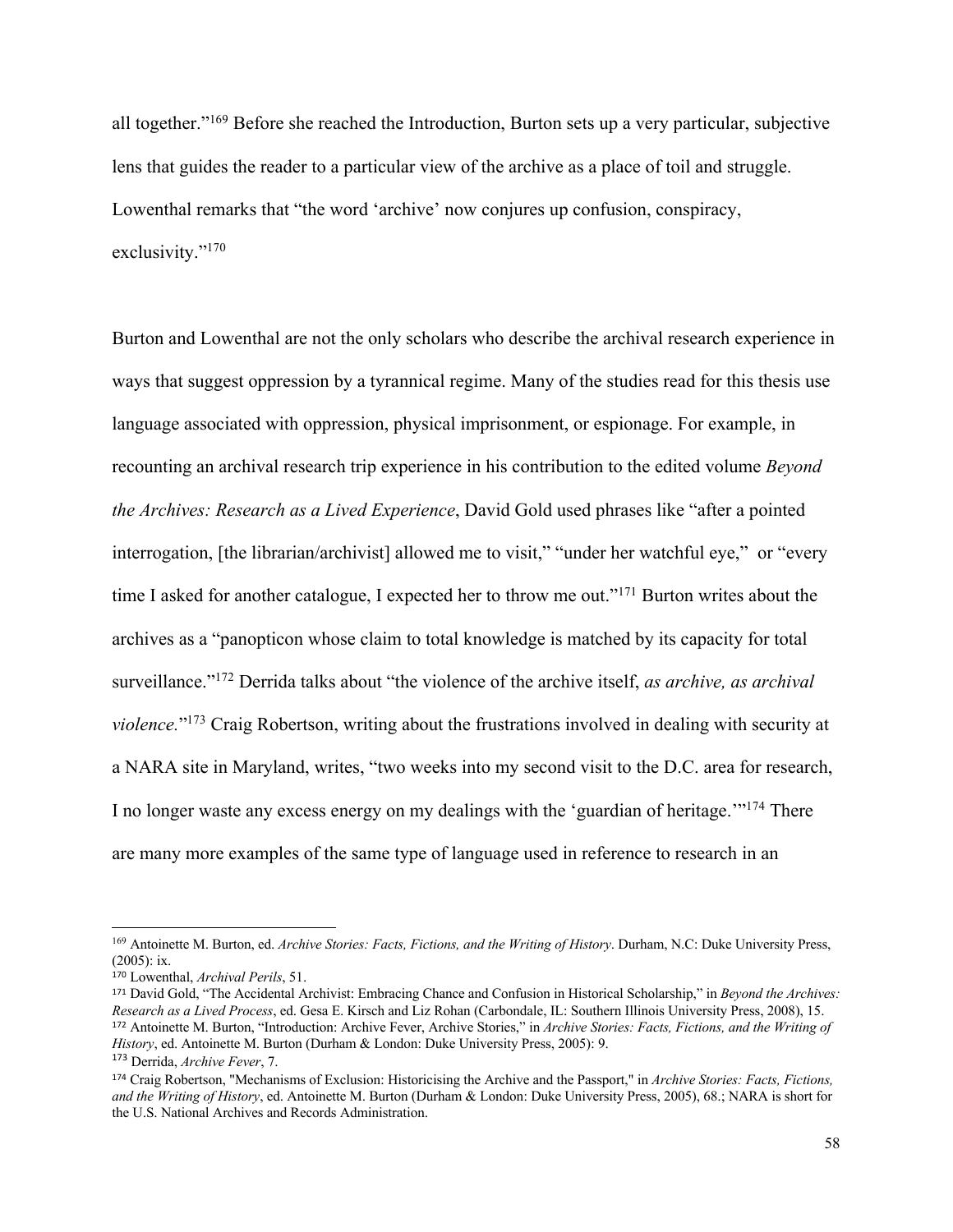archive, including several references to old archival practices and modes of thinking about archival professionals that are terrifically outdated. The idea that archivists see themselves as completely neutral parties during a fonds' arrangement and description process is one of these outdated and misunderstood notions often perpetuated in writing from scholars outside the archival profession. This type of misinformation is part of the gap that Caswell and other archival scholars address in their writing about representations of the archive.

# **4.4 Identifying Gaps in Understanding**

Claims of archivist neutrality are but one piece of the gap between portrayals of archivists and archival practices and how they are in actuality. Much of the literature read for this thesis references the "claims to total knowledge" of the archive, thus perpetuating an outdated notion of impartiality strongly associated with colonialism. For many years now, archivists have acknowledged the archive's role in perpetuating a one-sided picture of history, yet as we can see from examples earlier in this chapter, some scholars from other disciplines still apply nineteenthcentury archival practice to twenty-first-century archivists. Archival scholar Elisabeth Kaplan writes that

the pervading view of archives as sites of historical truth is at best outdated, and at worst inherently dangerous. The archival record doesn't just happen; it is created by individuals and organisations, and used, in turn, to support their values and missions, all of which comprises a process that is certainly not politically and culturally neutral.<sup>175</sup>

Kaplan's point brings up the question: do scholars from other fields take the time to read current archival scholarship?

<sup>175</sup> Elisabeth Kaplan, "We Are What We Collect, We Collect What We Are: Archives and the Construction of Identity," *The American Archivist* 63 (Spring/Summer 2000): 147.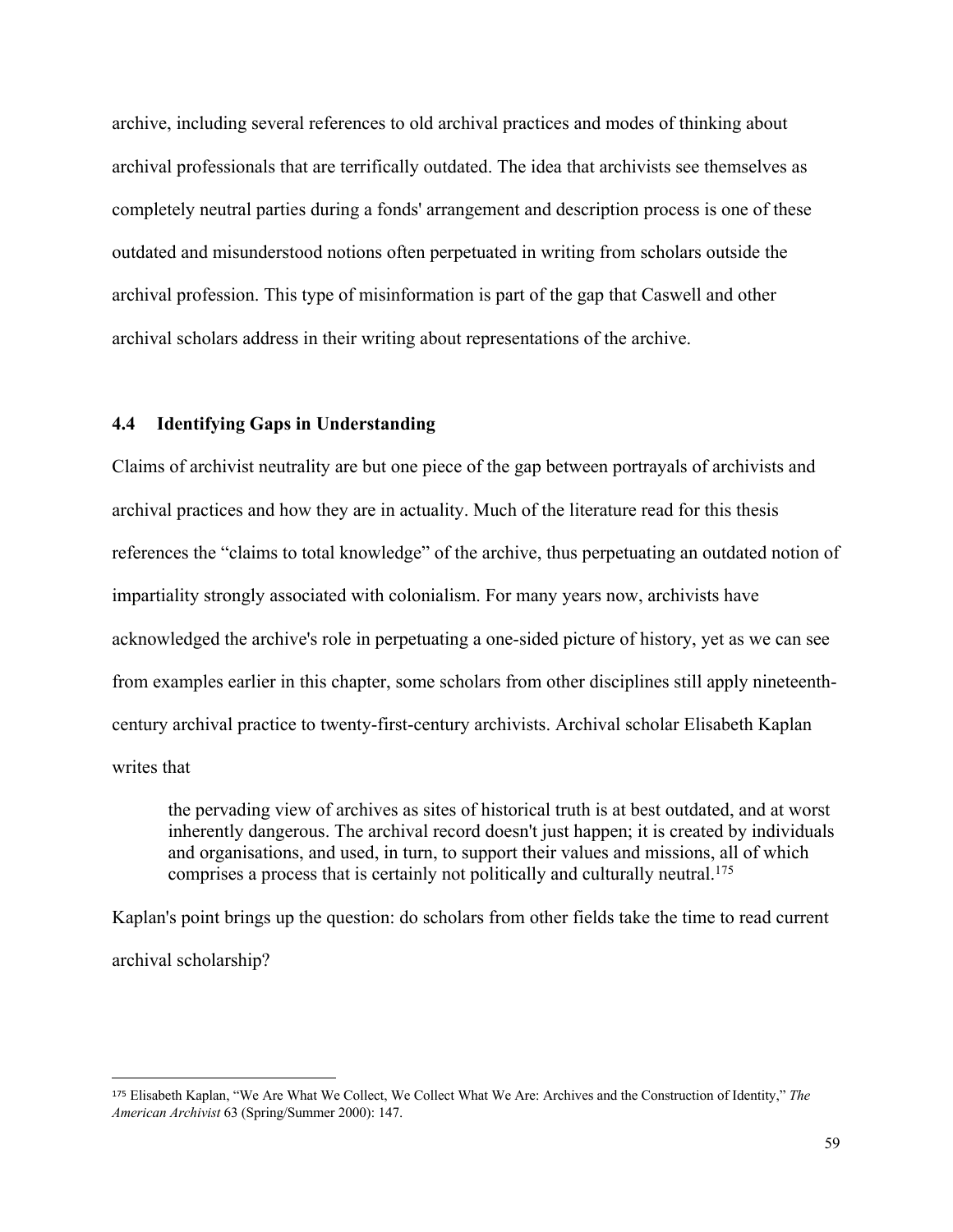There is a sense in archival scholarship that, unfortunately, the contributions of scholars in the field are largely ignored. Caswell argues that the incomplete representation of "the archive" in humanities scholarship is partly due to the rare inclusion of archival studies scholarship in the works of humanities scholars.<sup>176</sup> Jeannette Bastian writes about the "often-heard concerns" of librarians and archivists that the "literature on the archive does not cite archivists."<sup>177</sup> Herein lies the crux of the situation: if humanities scholars are cognizant of the changes in the archival profession, almost none of them are acknowledging these changes in their writing. Scholars come into a repository looking for records of the past, but in writing about their modern experiences in "the archive", they are keeping the archives and archivists trapped in that same past. Often, the work of modern archivists is not even acknowledged. There is a scene in the series finale of *Game of Thrones* that perfectly illustrates what archival professionals consider the erasure of the archivist's work in academic scholarship.

#### **4.5 Tyrion is Erased from The Story, or The Invisible Archivist and Her Invisible**

#### **Labour**

A lot has happened between the scenes discussed in Chapter Three and this next scene; the Stark allies defeated the Night King in the epic Battle of Winterfell,<sup>178</sup> Queen Daenerys sacked King's Landing<sup>179</sup> - and was subsequently assassinated - and the lords of the land have elected Bran Stark (now known as Bran The Broken) as the new King of the (now) Six Kingdoms of Westeros.180 In one of the show's final scenes, Samwell Tarly, now a royal advisor and the Grand

<sup>176</sup> Caswell, *The Archive' Is Not and Archives*, para. 4.

<sup>177</sup> Jeannette A. Bastian, "Moving the Margins to the Middle: Reconciling 'the Archive' with the Archives," in *Engaging with Records and Archives: Histories and Theories*, ed. Fiorella Foscarini et al. (London: Facet Publishing, 2016): 13. <sup>178</sup> S8:E3, "The Long Night"

<sup>179</sup> S8:E5, "The Bells"

<sup>180</sup> S8:E6, "The Iron Throne"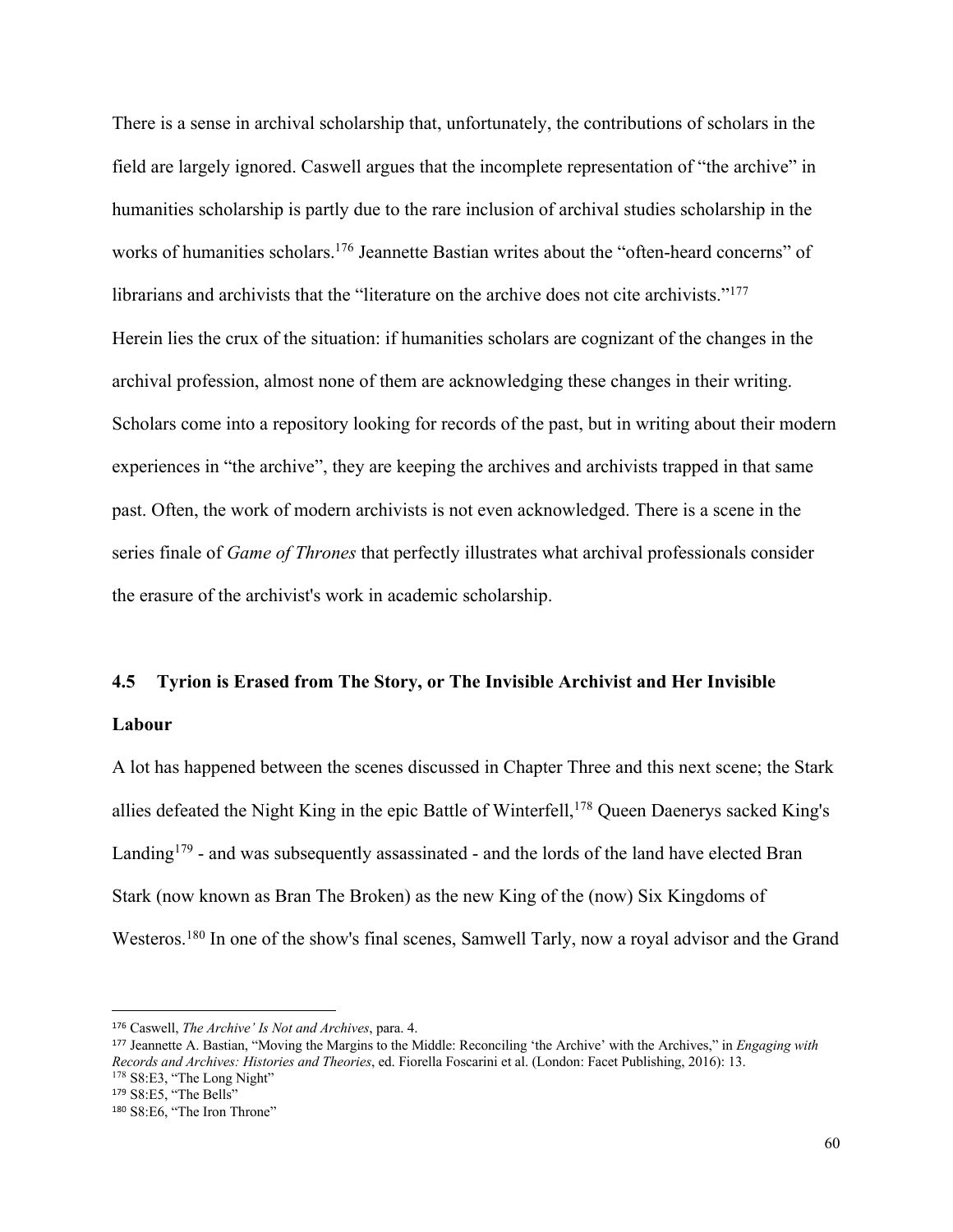Maester of the Red Keep, walks into the new king's Small Council meeting.<sup>181</sup> In his arms, he is carrying a large manuscript, which he sets down on the table in front of Tyrion Lannister, Bran's new Hand of the King.182

Tyrion: "What's this?"

Sam: "A Song of Ice and Fire. Archmaester Ebrose's history of the wars following the

death of King Robert. I helped him with the title."

Tyrion: "I suppose I come in for some heavy criticism."

Sam: "Oh.. I would not say that."

Tyrion: "Oh! He's kind to me? I would not have guessed. (when no one responds, he

pauses to look up)… "He's not kind?"

Sam: "He…"

Tyrion: "He what? What does he say about me?"

(Another long pause…)

Sam: "I don't believe you're mentioned." (clears throat)

At this, Tyrion starts looking a little panicked, while the other Small Council members try to hide their smiles.

In the second episode of Season One, Jon Snow asks Tyrion, a dwarf born into the prominent Lannister family, why he is always reading. Tyrion's response sets him up as someone who will use intelligence and quick wit to contribute to the story. He replies, "My brother has a sword, and I have a mind. And a mind needs books like a sword needs a whetstone. That's why I read so

<sup>&</sup>lt;sup>181</sup> An interesting designation, considering he never fished his training as a maester, let alone has the years of experience that are generally required to be called "Grand." This is only one of the continuity issues that happen towards the end. There is a whole extra level of "suspension of disbelief" required to get through Season 8, which, for a show with dragons and ice kings and wights, is really saying something.

<sup>182</sup> S8:E6, "The Iron Throne", at 1:06:12.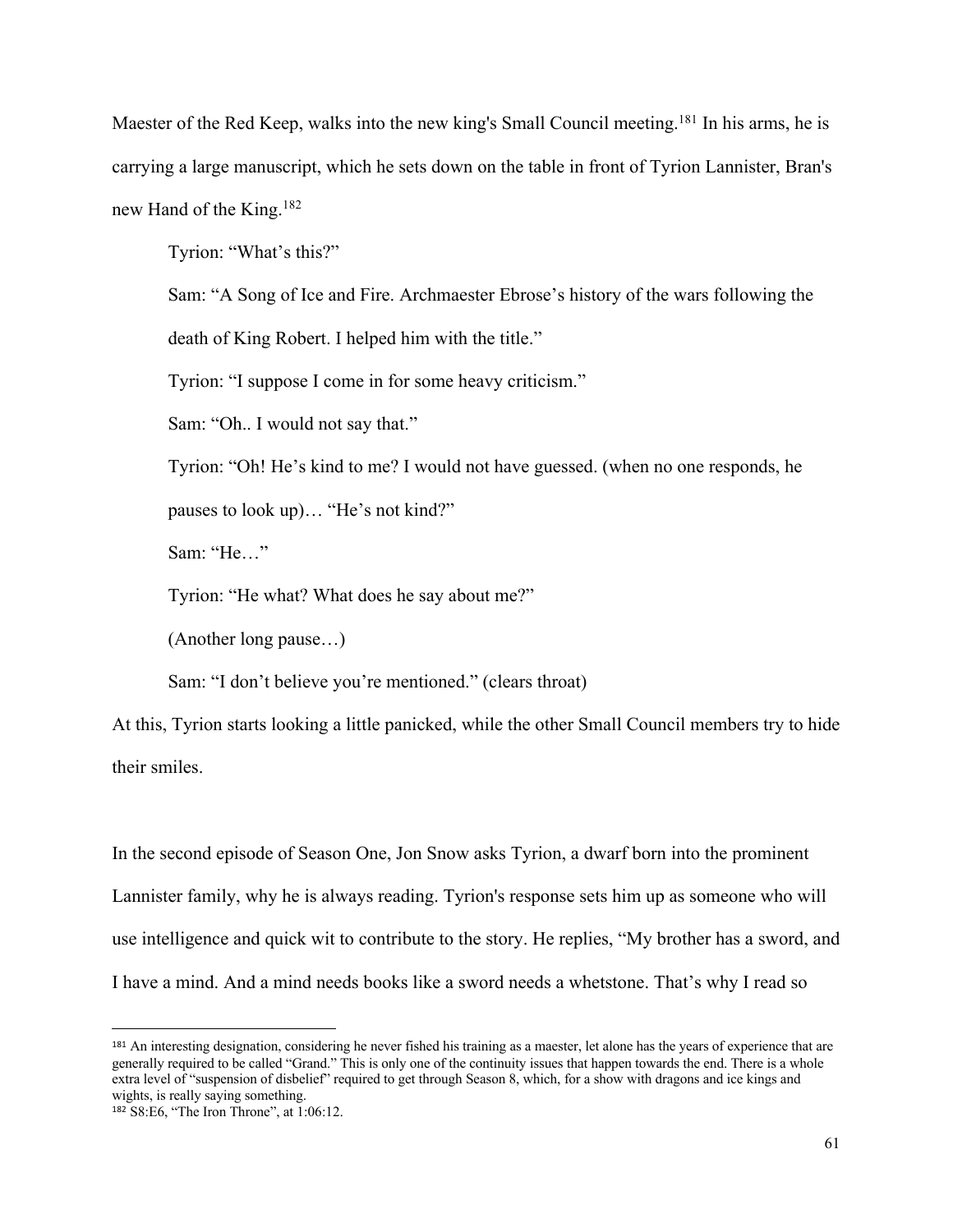much, Jon Snow."183 Though *GoT* has an ensemble cast and thus *technically* does not have a "main character," Tyrion has the most onscreen airtime - 697 minutes throughout the series of 73 episodes.184 This is more time onscreen than any of the other characters, including Jon Snow, who is on screen for 651 minutes over the course of the series. Throughout all that time, Tyrion becomes known as a keen political thinker (though he occasionally makes some significant errors in judgement). Emphasising Tyrion's lifetime of study and practice contextualises the notion that his exclusion from a chronicle of political events in which he figured prominently is absolutely preposterous.

Much like Tyrion's erasure from Westerosi history, archival professionals have observed that archivists' contributions often go unacknowledged in scholarship. Jeannette Bastian argues that

> There is a sense that somehow the scholars of the archive have not only reappropriated the archives but also have relegated archivists to a subordinate position – that once again, archivists are in danger of becoming handmaidens. And this view often seems to be borne out in academic discourses where scholars seem surprised that archivists and librarians are upset.<sup>185</sup>

Terry Cook writes that "it is very clear that even the educated portion of the public and media have very little idea of what archivists do."<sup>186</sup> Michelle Caswell asserts that "when archivists are acknowledged, they are seen as mindless bureaucrats who hinder rather than aid access to records."187 All of the literature written by archival scholars and read for this thesis discusses professional misrepresentation in one way or another. All of the authors commented that, as a collection of individuals with a shared profession, they would like to be recognised for their

<sup>183</sup> S1:E2, "The Kingsroad"

<sup>184</sup> https://comicbook.com/tv-shows/news/game-of-thrones-characters-ranked-by-screentime/

<sup>185</sup> Bastian, *Moving the Margins to the Middle*, 13.

<sup>186</sup> Terry Cook, "Fashionable Nonsense or Professional Rebirth: Postmodernism and the Practice of Archives," *Archivaria* 51 (Spring 2001): 35.

<sup>187</sup>Caswell, "*The Archive" Is Not an Archives*, Para. 26.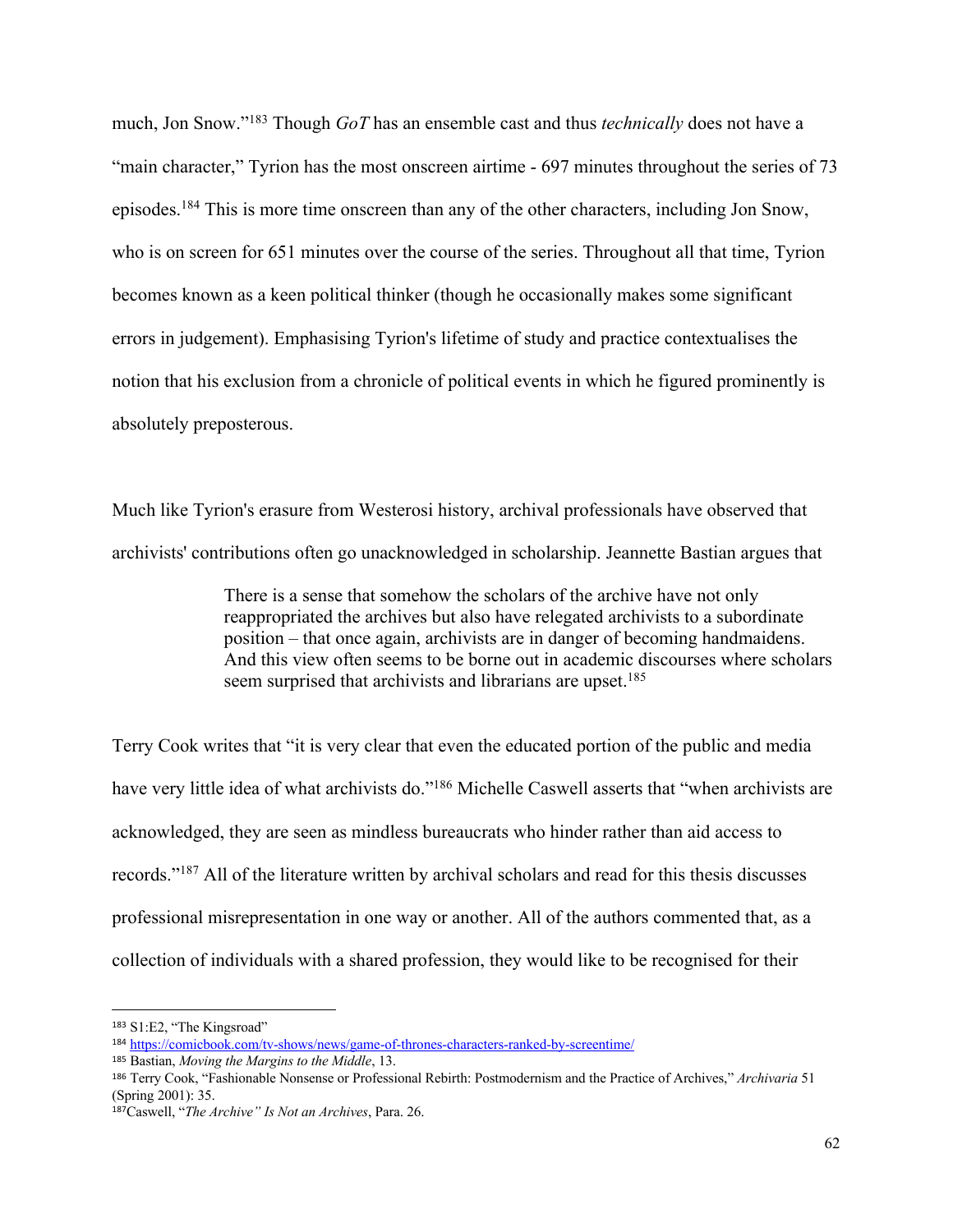contributions to scholarship and all the work and theory-based decisions that go into making records accessible. Terry Cook (2011) quotes archivist and historian W. Kaye Lamb (1963) when he writes that

to many historians, the archivist was 'essentially a hack: a hewer of wood and a drawer of water. He collects things, cleans them, catalogues them, puts them on shelves, and eventually takes some of them off shelves and puts them on a table when a historian wants them. All of this is true enough, but it neglects entirely those aspects of the archivist's job that call for intelligence, knowledge, and judgement.'188

Not all scholars erase or minimise the importance of archivists in their writing. In reference to a particular research trip, Gesa Kirsch writes, "in the archives, I had the great pleasure of meeting a man with whom I had corresponded for the last two years. … Now that I had arrived in person, he greeted me as an old friend and made sure I got the assistance I needed."<sup>189</sup> Unfortunately, Kirsch's favourable reference to the archivist's work was rare amongst the selection of scholarship read for this thesis, and even then, she only acknowledges the archivist in one of the aspects of his role – as a provider of reference services. Archival studies as a discipline is often under-advocated and underappreciated, leaving the profession open as an object of stereotyped portrayals in both popular culture *and* academic scholarship.

Caswell claims that a "failure of interdisciplinarity" is one of the things that is responsible for the distorted view of the archives/archivists.<sup>190</sup> Certain scholars, such as medievalist Bridget Whearty, are making efforts to bring the appropriate recognition to archivists as individuals capable of contributing more than just reference help. Whearty's development and application of "The Caswell Test" as a method of ensuring the inclusion of scholarly contributions of archivists

<sup>188</sup> Terry Cook, "The Archive(s) Is a Foreign Country: Historians, Archivists, and the Changing Archival Landscape," *The American Archivist* 74, no. 2 (Fall/Winter 2011): 609.

<sup>189</sup> Gesa E. Kirsch, "Being on Location: Serendipity, Place, and Archival Research," in *Beyond the Archives: Research as a Lived Process*, ed. Gesa E. Kirsch and Liz Rohan (Carbondale, IL: Southern Illinois University Press, 2008): 23. <sup>190</sup> Caswell, "*The Archive" Is Not an Archives,* para. 4.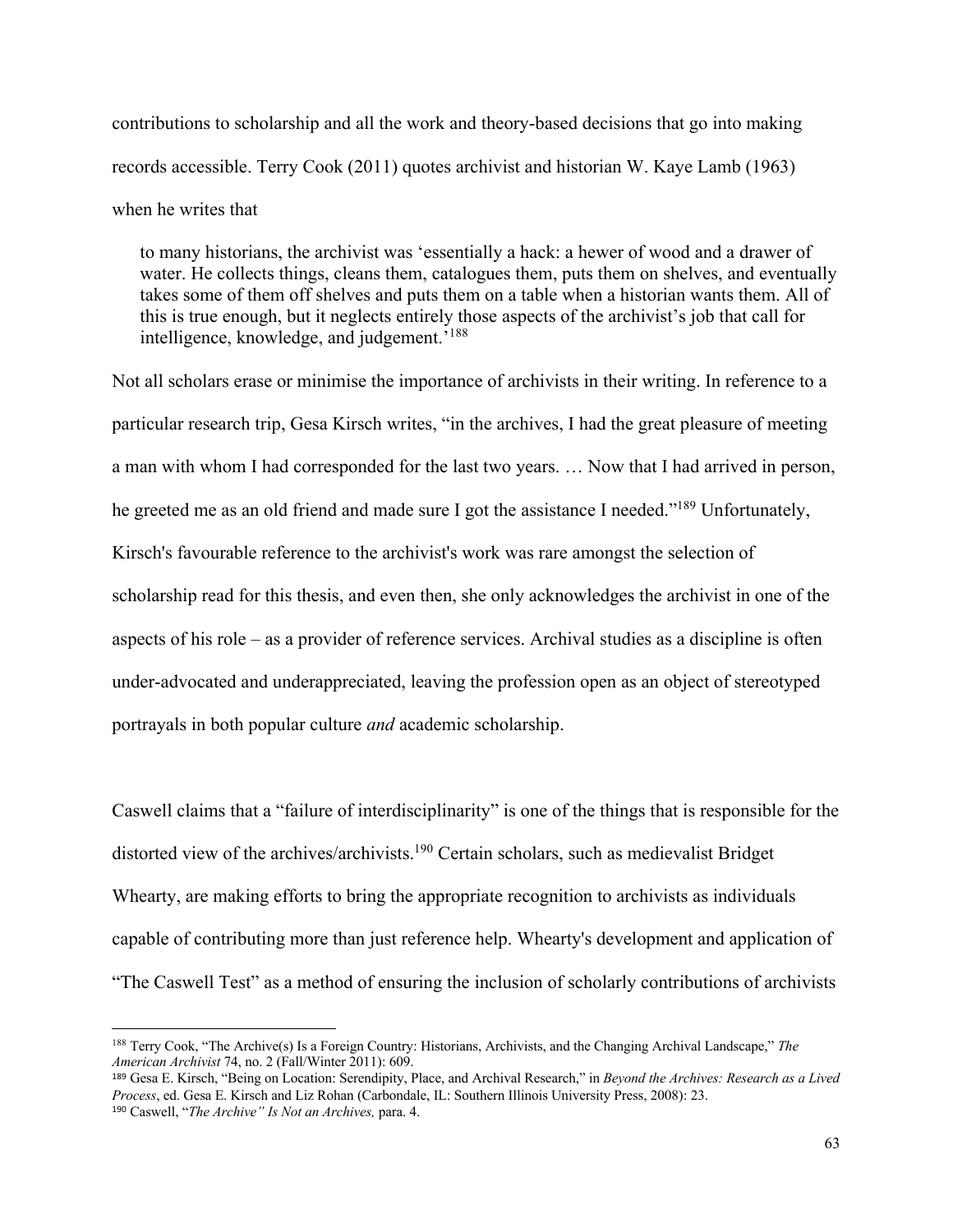and librarians is an excellent first step. The 'test' functions as a system of checks and balances that humanities scholars can use to make sure the contributions of archival scholars are acknowledged in their work.<sup>191</sup> Whearty echoes the call for increased interdisciplinary outreach that some archival scholars recommend; however, since this recommendation is repeated in several articles from archival scholars over the past decade, it seems that current outreach activities either have little effect or are not widely implemented.192

This thesis has brought to light some of the parallels that can be drawn between medievalism and the understanding of the "medieval" in pop culture and scholarship and a new concept I developed called *archivalism* - the understanding of "the archive" - in these same modalities. Though medievalism initially struggled to find acceptance as field of study, its recognition as an academic specialty has grown such that now it has its own journals and conferences; and, as KellyAnn Fitzpatrick writes, "we even have our own 'superstars'."<sup>193</sup> One of the most successful aspects of medievalism is its ability to cross disciplinary and cultural bounds. Fitzpatrick illustrates this when she writes "the interdisciplinary nature of our field [medievalism] means that sometimes they [scholars of medievalism] are also medievalists or English scholars, but they might also be Nobel Prize-winning poets or wandering members of British comedy troupes."194

<sup>191</sup> The Caswell Test, named after archival scholar Michelle Caswell, is a way for humanities scholars to stop the erasure of archival professionals. Whearty writes, "when we write about libraries and archives and especially when we want to write about "the archive," we must… (1) have at least 2 (ideally more) ARCHIVISTS and/or LIBRARIANS in our argument, who (2) appear not just as support staff in paratextual 'thank you' notes but as valued interlocutors and intellectual equals in the main body of our arguments, and who (3) we don't just talk about, but we talk with and listen to – that is we must read and cite more librarians' and archivists' own publications, just like we read and cite other valued experts and authorities." Whearty, "Invisible in the Archive", 12.

<sup>192</sup> I refer back to Caswell, "*The Archive" Is Not an Archives* (2016).; Oliver and Daniel, *Identity Complex*, 50.

<sup>193</sup> Fitzpatrick, *Neomedievalism,*10-11.

<sup>194</sup> Fitzpatrick, *Neomedievalism,*10-11. Fitzpatrick says in Note 23 that she is referring to "A 2013 conference on 'The Middle Ages in the Modern World' held at the University of St. Andrews boasted plenary lectures by Carolyn Dinshaw, Seamus Heaney, Bruce Holsinger, and Terry Jones (of Monty Python fame)."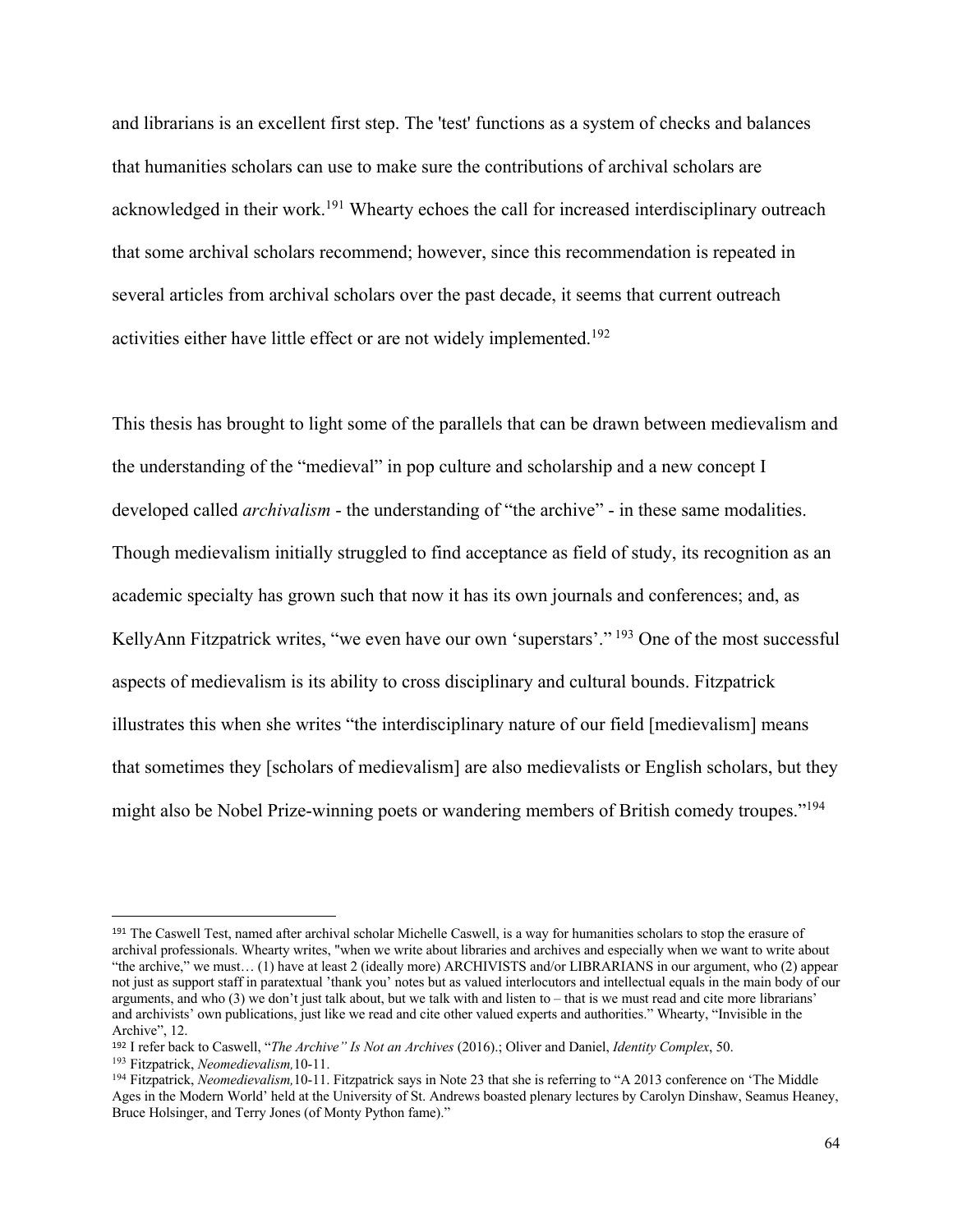Like the Middle Ages, archives and archival materials are studied by scholars from across the disciplines and professionals outside of the academy.

The concept of archivalism proposes new methods for examining representations of the archive and archivists; it encourages examinations from multiple viewpoints and in various contexts. This chapter discussed scholarly research stories compared to portrayals of knowledge keepers and spaces in fiction. One can also read this body of literature in the context of user experience studies. Huvila writes that "user perspective and user studies have received noticeably little practice attention in archives and archival studies," especially when compared to the "interest in users' needs" demonstrated in libraries and LIS research.<sup>195</sup> The authors of the stories in this chapter – i.e. the archives' users – recount experiences that reflect a desire for more transparency of the archival process. The archival scholars cited in this chapter wish to have the work of archivists acknowledged in scholarship from non-archival studies disciplines. There are ways that the interests of both parties can be addressed, including interdisciplinary outreach, as suggested by both Caswell and Whearty.

# **4.6 Resisting the Erasure of Archivists and Archival Work Through Telling our Own Stories**

Until targeted interdisciplinary outreach activities hit enough of a critical mass to effect real change, there are steps archivists can take to play more active roles in evolving their image. For example, archivists can make their work more visible to others through increased documentation of their arrangement and description decisions in the finding aid. Kaplan admits that archivists

<sup>195</sup> Itso Huvila, "Participatory Archive: Towards Decentralised Curation, Radical User Orientation, and Broader Contextualisation of Records Management," *Archival Science* 8 (2008): 15.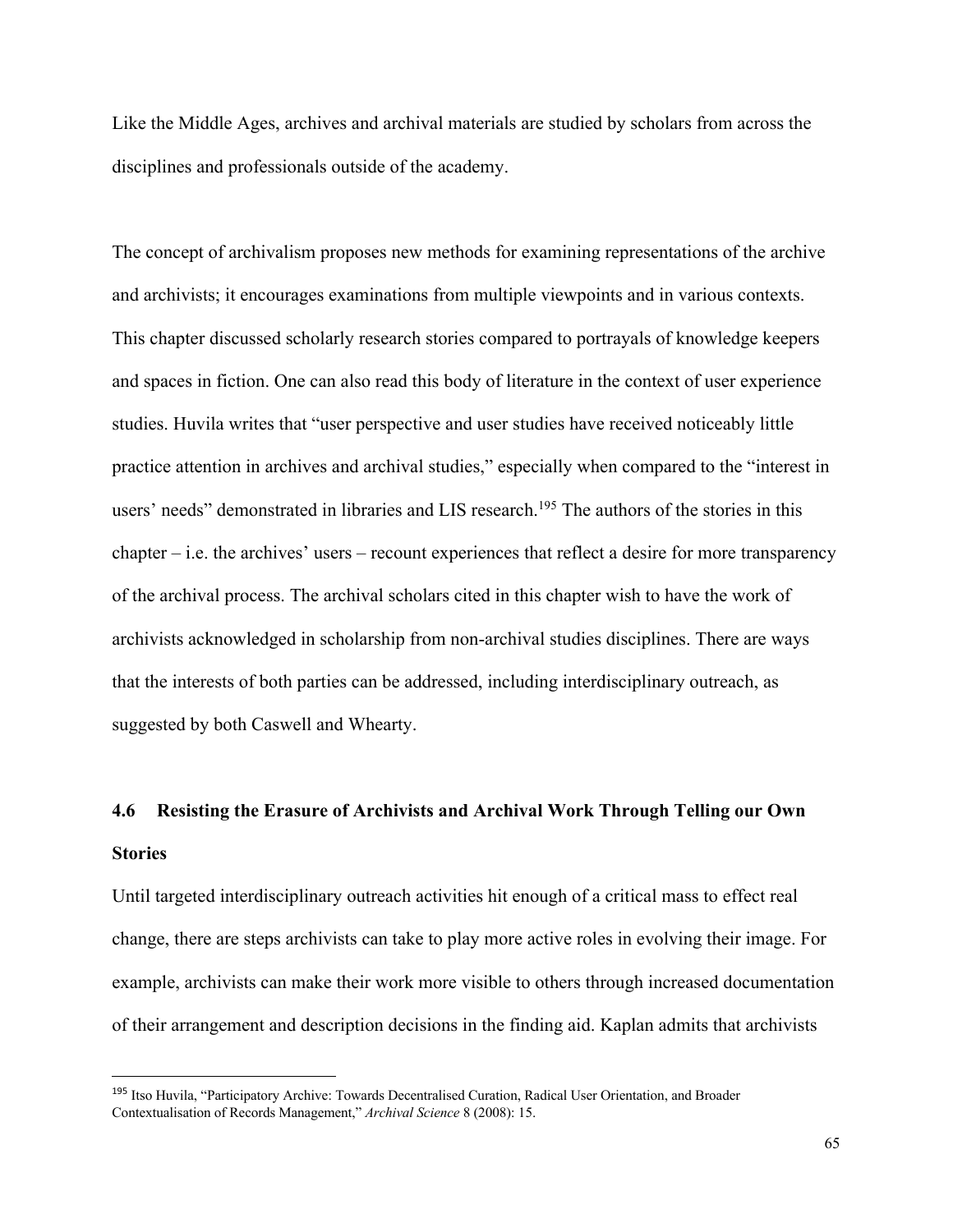are trained to "avoid editorialising in [their] finding aids" although they are "surrounded by examples of [their] own blatant participation in the creation of the historical record."<sup>196</sup> Even so, several archival scholars have called for archivists to increase practice transparency via adding more detail to appraisal reports and finding aids. Terry Cook writes that

appraising archivists should themselves be formally documented and linked to these same appraisal reports and descriptive entries, with a full curriculum vitae placed on accessible files, complemented by autobiographical details of the values they used in appraisal and that they reflected in description.<sup>197</sup>

As a "public tool" that reflects the work of the archivist, finding aids are an excellent outlet for public archival education.<sup>198</sup> Jennifer Douglas writes that finding aids can be augmented for this purpose by "the addition of colophons or footnotes … to account for processing decisions and to acknowledge the archivist's interpretive role" and also the inclusion of "essays to describe institutional policies and practices surrounding description and to allow more space to trace the history of a fonds."<sup>199</sup> Light and Hyry say that archivists can use colophons to "record biographical information about a processor, as well as any perspective they would like to contribute to the finding aid."200 Including more personal and decision making information is an excellent step towards increasing an archivist's visibility amongst patrons who access collections. This type of visibility creates the added benefit of disproving the long-held belief that archivists are neutral in their selection, arrangement, and description practices. Douglas observes,

<sup>196</sup> Elisabeth Kaplan, "Practicing Archives with a Postmodern Perspective" (Sawyer Seminars on Archives, Documentation, and Institutions of Social Memory, Ann Arbor: University of Michigan, 2001); Michelle Light and Tom Hyry quoted from "Colophons and Annotations: New Directions for the Finding Aid," *The American Archivist* 65, no. 2 (September 2002): 221. <sup>197</sup> Cook, *Fashionable Nonsense or Professional Rebirth*, 35.

<sup>198</sup> Kristin Cook and Heather Dean, "Our Records, Ourselves: Documenting Archives and Archivists," in *Archival Narratives for Canada: Re-Telling Stories in a Changing Landscape*, ed. Kathleen Garay and Christl Verduyn (Halifax and Winnipeg: Fernwood Publishing, 2011): 64.

<sup>199</sup> Jennifer Douglas, "Toward More Honest Description," *The American Archivist* 79, no. 1 (June 2016): 43.; See also Michelle Light and Tom Hyry, "Colophons and Annotations: New Directions for the Finding Aid," *The American Archivist* 65, no. 2 (September 2002): 216–30.;

<sup>200</sup> Light and Hyry, *Colophons and Annotations*, 224.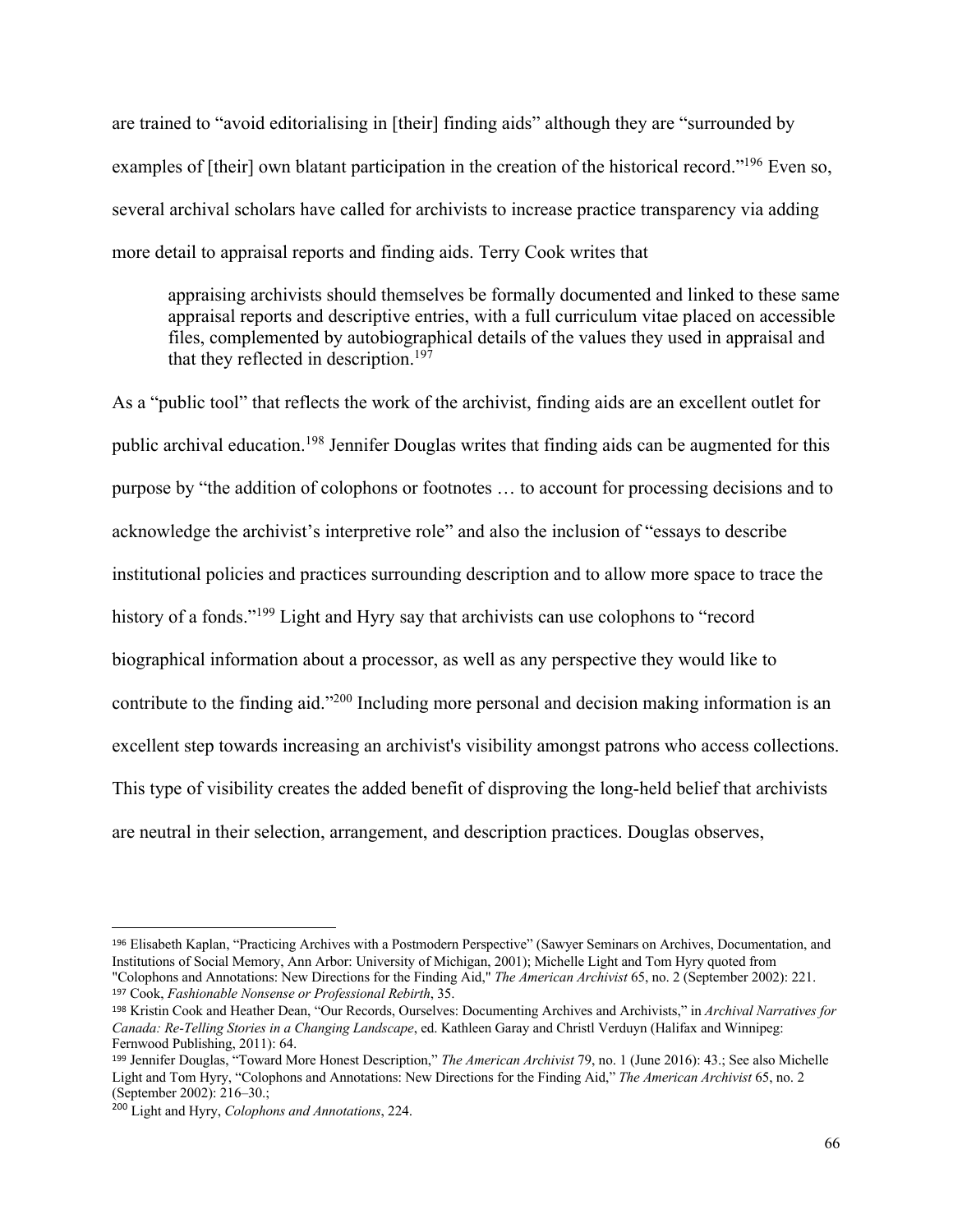unfortunately, that "although several different solutions—or partial solutions—have been proposed, archivists have been slow to adopt them." <sup>201</sup>

## **4.7 Chapter Conclusion**

The introduction to this chapter proposed the possibility of similarities between the way popular culture represents archives and how they are represented in some academic writing. Buckley writes that there is an

ever-present, sometimes faint, but always pervasive dichotomy: in many respects, popular culture is obviously aware of the true nature of the archival experience, yet it has chosen to embrace the more sensational and entertaining elements of information storage and retrieval. The dichotomy becomes evident when elements of a real-life archival experience are instead utilised to introduce narrative tension and obstacles.<sup>202</sup>

In the quote above, Buckley speaks specifically about pop culture, yet is scholarship so different? Overall, I found that the same stereotypes repeated in both categories and that these stereotypes served similar purposes, namely, as plot devices to move the story in specific directions. It is easier to justify biases and inaccuracies in the portrayals of knowledge keepers and spaces in pop culture entertainment. After all, these authors and showrunners are telling a fictional tale, and knowledge keepers and spaces are (generally) only small devices in a much larger story of a character's journey. On the other hand, it is a little harder to justify how the archives and archivists are portrayed in some academic scholarship that specifically discusses real-life experiences researching in an archive.

<sup>201</sup> Douglas, *Toward More Honest Description*, 43.

<sup>202</sup> Buckley, *Red Files,* 98.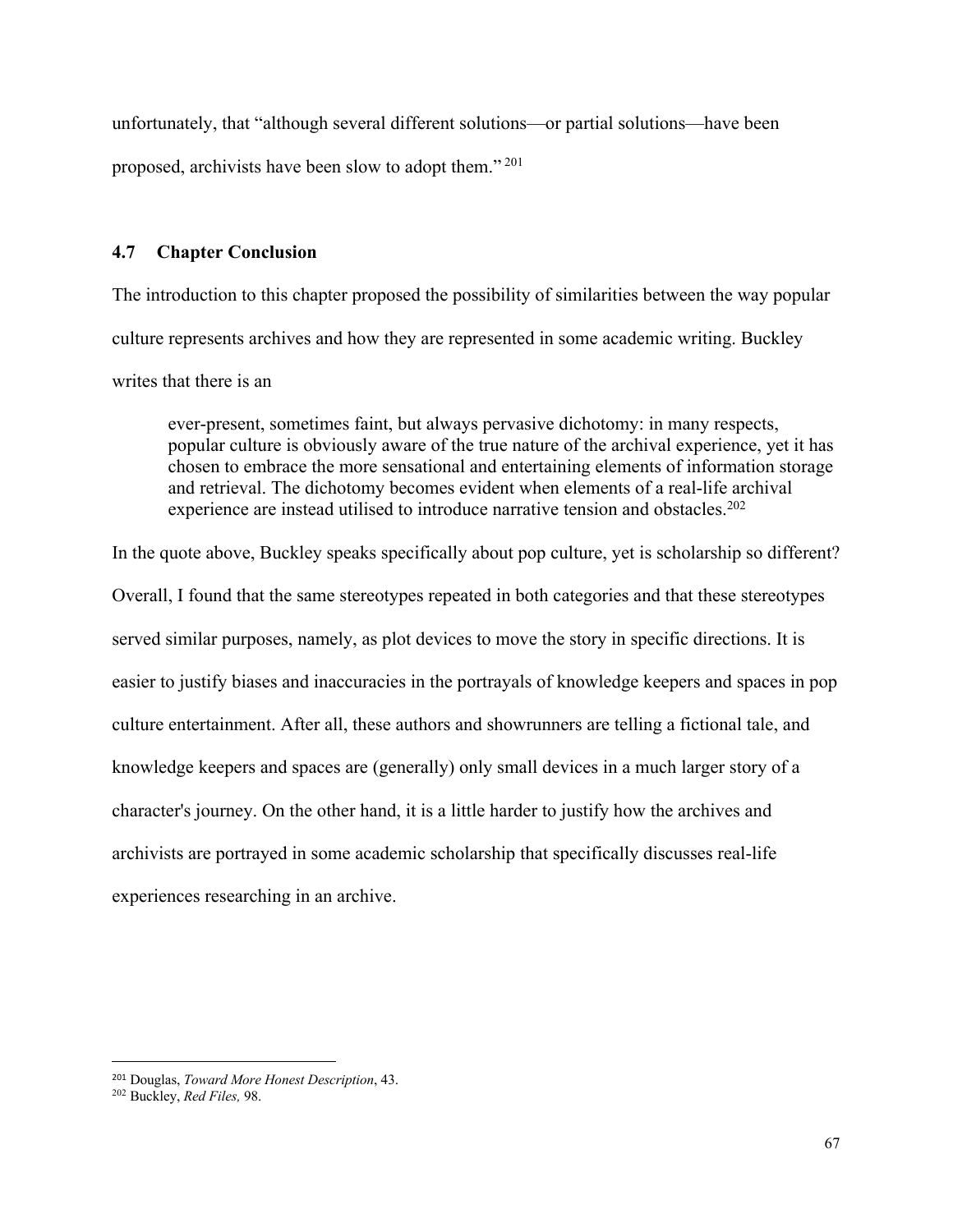The concept of archivalism challenges the archival researcher to think outside the box when it comes to reading stories about researching in an archive, which includes applying distanced curiosity to the language used to describe knowledge keepers and spaces to understand an author's possible intentions for using particular stereotypes. Interestingly, when tackling the reading from this perspective, I noticed that how these scholars wrote about their archival experiences mirrored the larger story of that scholar's work. For example, scholars whose research specialty focuses on political history and colonialism would write about their experience researching an archive as if it were a prison or oppressive state and, therefore, an obstacle the researcher had to overcome. The scholars who study particular literary genres wrote about their personal experience in the archive with mystery, romance, or other ways that matched their area of expertise.203

The concept of archivalism provides a lens through which archival scholars can objectively examine what is perceived in the archival studies discipline as a gap or disconnect between the way archives are portrayed across multiple media and how archives and the archivist's work function in real life. It starts to bridge this gap by reminding us that archives and archival records play a role in everyone's lives, whether an academic scholar who utilises archival materials in their professional life or a consumer of popular culture who has never entered an archival institution.

<sup>203</sup> I refer back to Keen's "Romances of the Archive" (2003) as an example.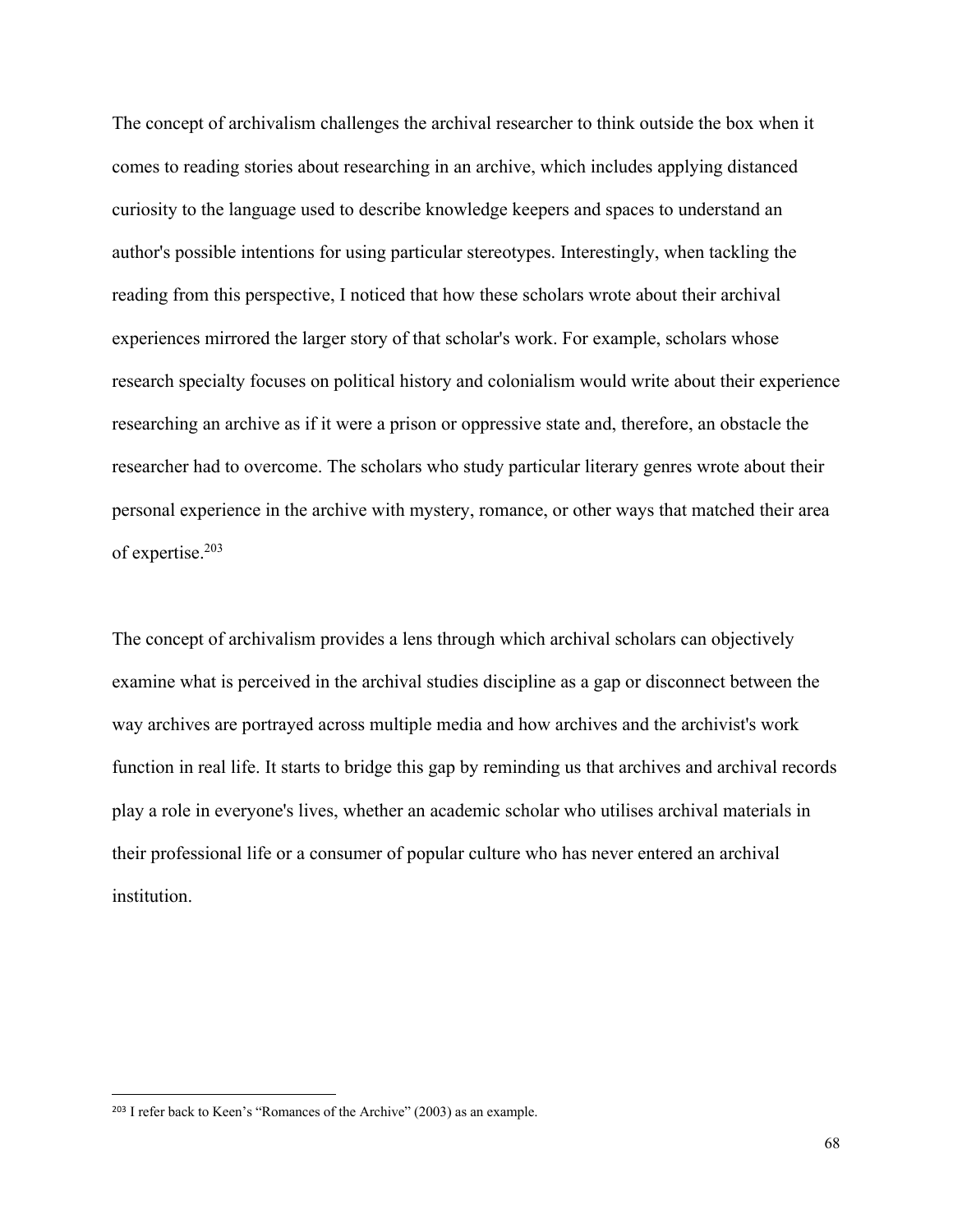## **Chapter 5: Thesis Conclusion**

#### **5.1 Introduction**

The impetus behind this thesis arose from a desire to understand how archivists and archives are represented across multiple platforms, including film, tv, and fictional writing. The combined scholarship read on the portrayals of archivists in popular culture covered a large selection of works of literature, tv, and film. However, I chose to focus on HBO's hit show *Game of Thrones* because it utilizes archival themes in critical plot transitions and, due to its place in the cultural mindset, has successfully crossed literary, television, and academic boundaries*.*

The scholarship on *GoT* introduced me to medievalism studies, which examines the relationship between what is perceived as the historical Middle Ages and how they are reinvented through popular culture and non-fiction writing. Medievalism provided a thought-provoking perspective from which to examine portrayals of the archive and archivists. Moreover, it inspired me to develop the concept of archivalism, which I define as the study of the relationship between the perceptions of the archive, as expressed in a variety of media, both fictional and non-fictional, and the real work of the archive, archivists, and archival practices. This thesis aimed to present a case for the concept of archivalism as an objective frame of reference for studying how archivists, archives, and archival practices are portrayed to the public in popular culture media and the academic writing of scholars from disciplines outside of archival studies.

For this early exploration of archivalism as a concept, perceptions of the archive were extrapolated from the language and imagery used to portray the archive and archivists in *Game of Thrones* and a selection of non-specialist scholarly sources. Additionally, I examined how the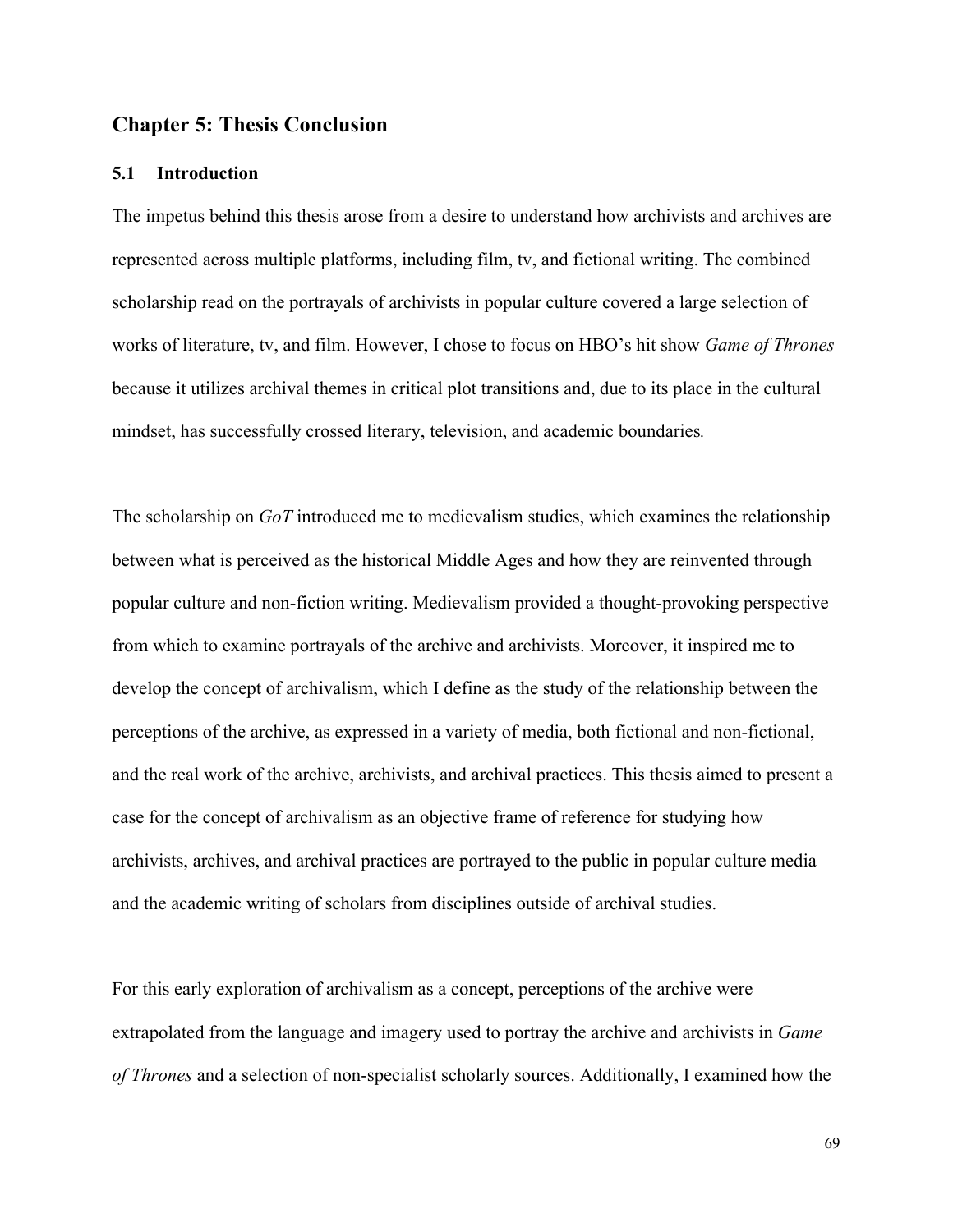knowledge keepers and spaces portrayed in these sources potentially contributed to the direction of the stories and how archival records actively participate in *Game of Thrones* as plot devices.

### **5.2 Research Findings**

Two common themes emerged from my analysis of the three corpora of literature - studies on representations of the archives in popular culture, studies on *Game of Thrones*, and scholarly literature about the archives and archival research from outside the archival discipline. The first consistent finding is that representations of archivists and archival institutions in popular culture entertainment often project the experience of accessing archives in a way that perpetuates stereotypes, placing the archival profession in what it perceives as an unfavourable light that minimizes the archivists and their work. These stereotypes varied slightly, but most were thematically consistent, representing archival institutions as prisons and archivists as the guards between archival materials and the outside world. The second finding was that these stereotyped portrayals of knowledge keepers and spaces are echoed in accounts of archival research in the scholarly works of non-archival studies scholars. In Chapter One, I suggested that, when considering various works via the lens of archivalism, the divide between scholarship, popular non-fiction, and fiction is less than one might initially think, as all three share the same fundamental goal: to tell a story from a specific point of view, thus influencing a reader or viewer's perception of a given topic. This assumption was validated in the context of this research.

The initial assessment of the portrayals of knowledge keepers and knowledge spaces in *Game of Thrones* was consistent with the literature that critiques representations of archivists in popular

70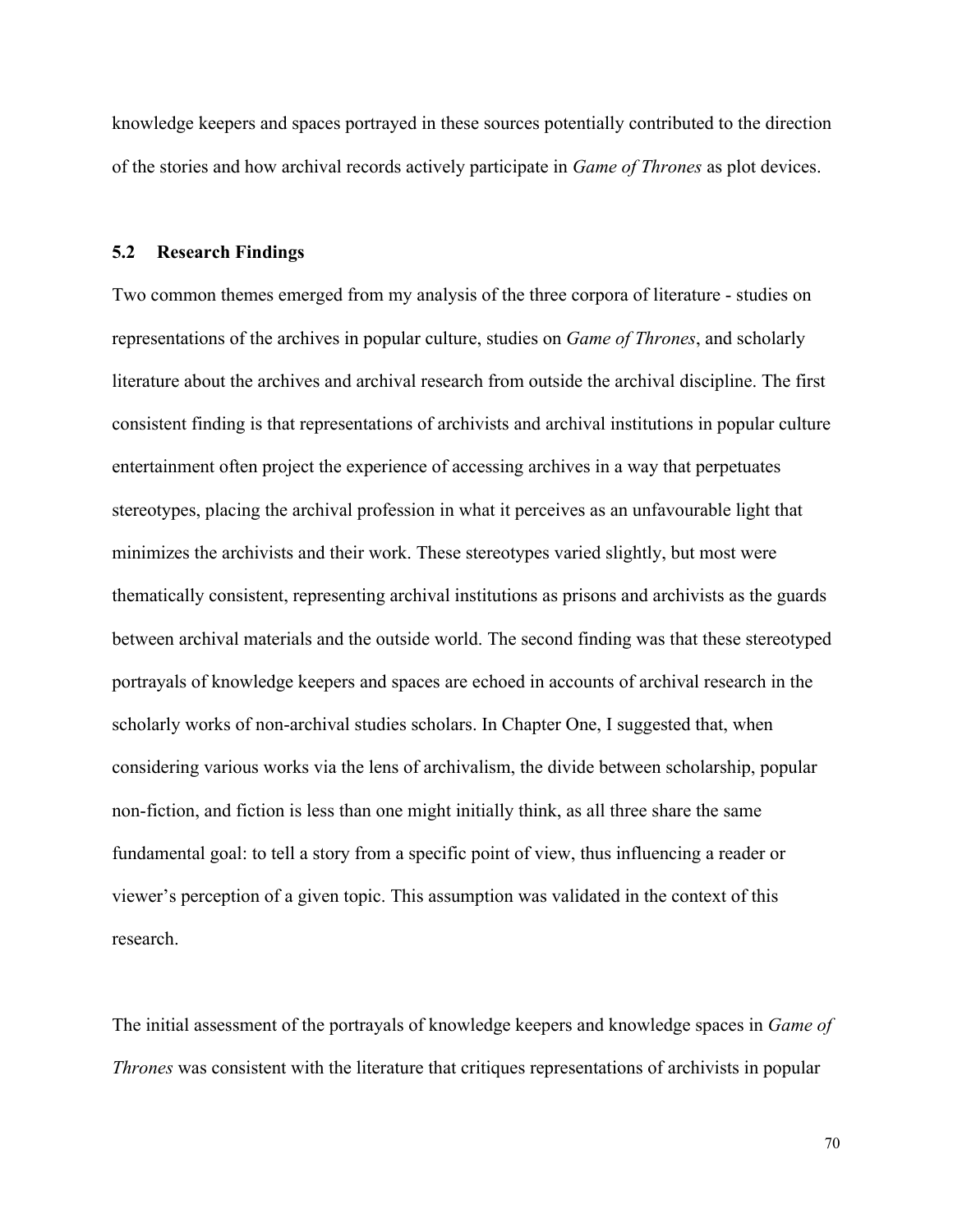culture. One such critique is that the work of information professionals – such as librarians, archivists, and record keepers - is often conflated in popular culture representations, which is why the terms "knowledge keeper" and "knowledge space" are used in several sections throughout this thesis. These terms are especially appropriate to this research, as the work of the maesters, who are the knowledge keepers of Westeros, encompasses a variety of knowledgebased activities beyond combining the work of the archivist and librarian. As representations of knowledge keepers, the maesters embodied several of the stereotypes presented in the literature. Maesters of the Citadel *do* act as guards and barriers between books and archival materials and seekers of information. The Citadel as an institutional building is *literally* a fortress that protects the knowledge within from outsiders (i.e., non-maesters). The stereotypical representations of archivists and archives - observed by archival studies scholars more broadly in pop culture and my observations in *GoT* more specifically - are mirrored in some non-archival studies scholars' stories about their experiences researching in archival repositories.

All of these portrayals imply inaccessibility, whether it be the inaccessibility of the spaces (via the use of the fortress/prison metaphor), the inaccessibility of the knowledge keeper as a person (portrayed as socially awkward or difficult people who obstruct access to information) or inaccessibility due to the secret nature of the material depicted in pop culture media and other writing. The concerns about professional image that are brought to our attention and critiqued in the literature by archival scholars are often organized around *what* they are describing – i.e., what is considered the unfair and inaccurate depiction of archival people, places, or concepts of truth/secrecy in archival materials as inaccessible. The consistency of the themes across genres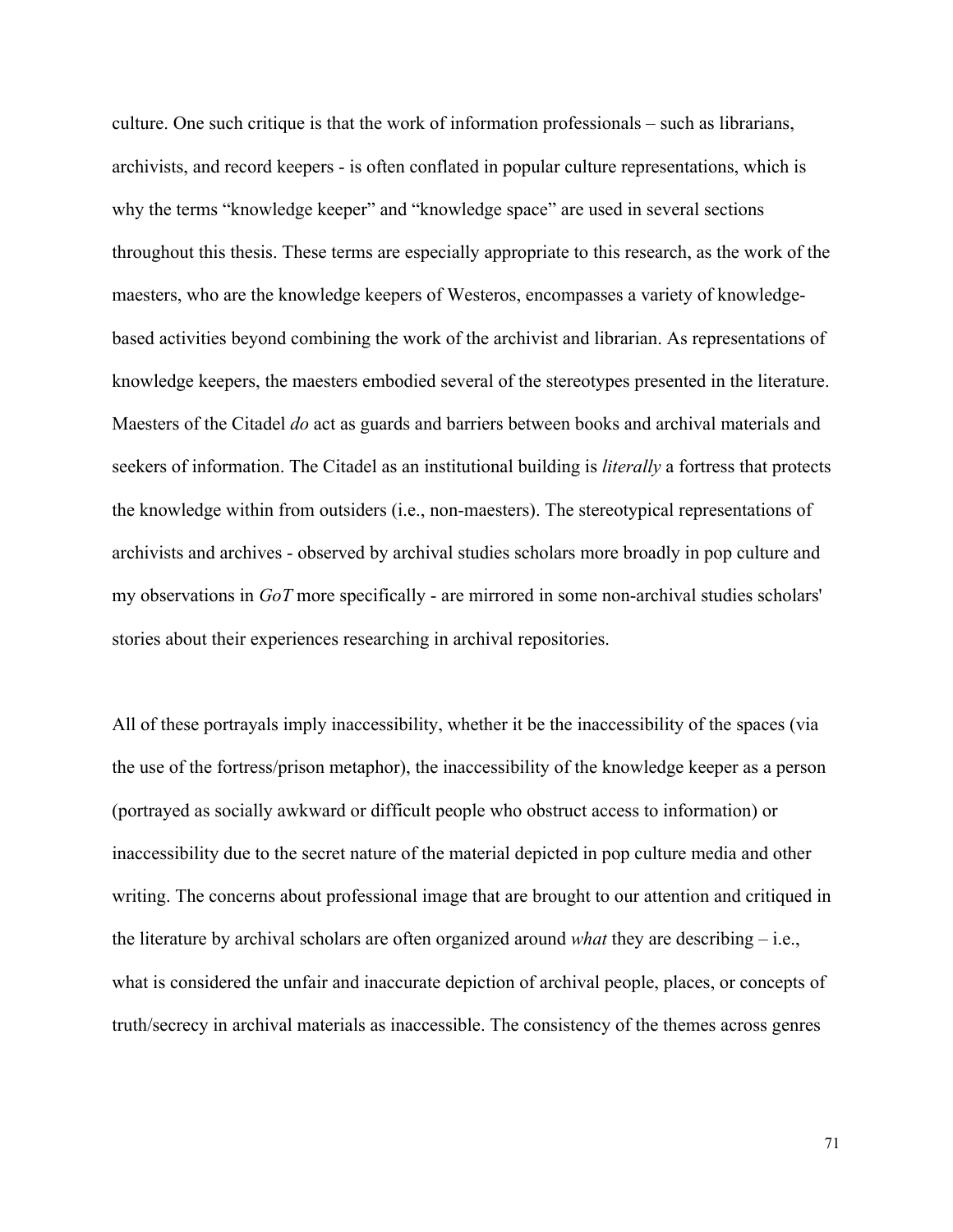makes one wonder if there might be an element of truth in the way that people have represented or read the portrayal of archives?

When taken at face value, there is *some* truth in these depictions. For example, archival collections are housed in vaults or on stacks that are "behind the scenes"; thus, archive patrons are dependent on archivists to provide access to materials. Browsing shelves is not an option, as it is in libraries. Ensuring access to information and resources is, after all, the primary mission of a library. Providing access to materials is also an aspect of the archivist's work, but that access is secondary to preserving and maintaining the materials' organisation. There are occasions where preservation needs and privacy laws dictate either partially or fully restricting access to a collection. These restrictions stem from practical, valid reasons based on archival theory, which, unfortunately, is often not accessible to non-professionals. These factors certainly contribute to the rather sobering central critique that archives are ultimately inaccessible to anyone outside the archival field.

As previously stated, *Game of Thrones* is often used by scholars to introduce discussion about medievalism and the Middle Ages to people who might not otherwise engage with medieval studies.204 Based on the findings from this research, *Game of Thrones* is also an example of archivalism at work in popular culture. Therefore, archivists can use *GoT* to initiate open discussion about the archive and to introduce basic archival theory and practice to people who have limited or inaccurate knowledge of the profession.

<sup>204</sup> Referring back to Locke, *Beyond Tits and Dragons*, 172.; Olivia B. Waxman, "Game of Thrones Is Even Changing How Scholars Study the Real Middle Ages," TIME, July 14, 2017, https://time.com/4837351/game-of-thrones-real-medieval-history/.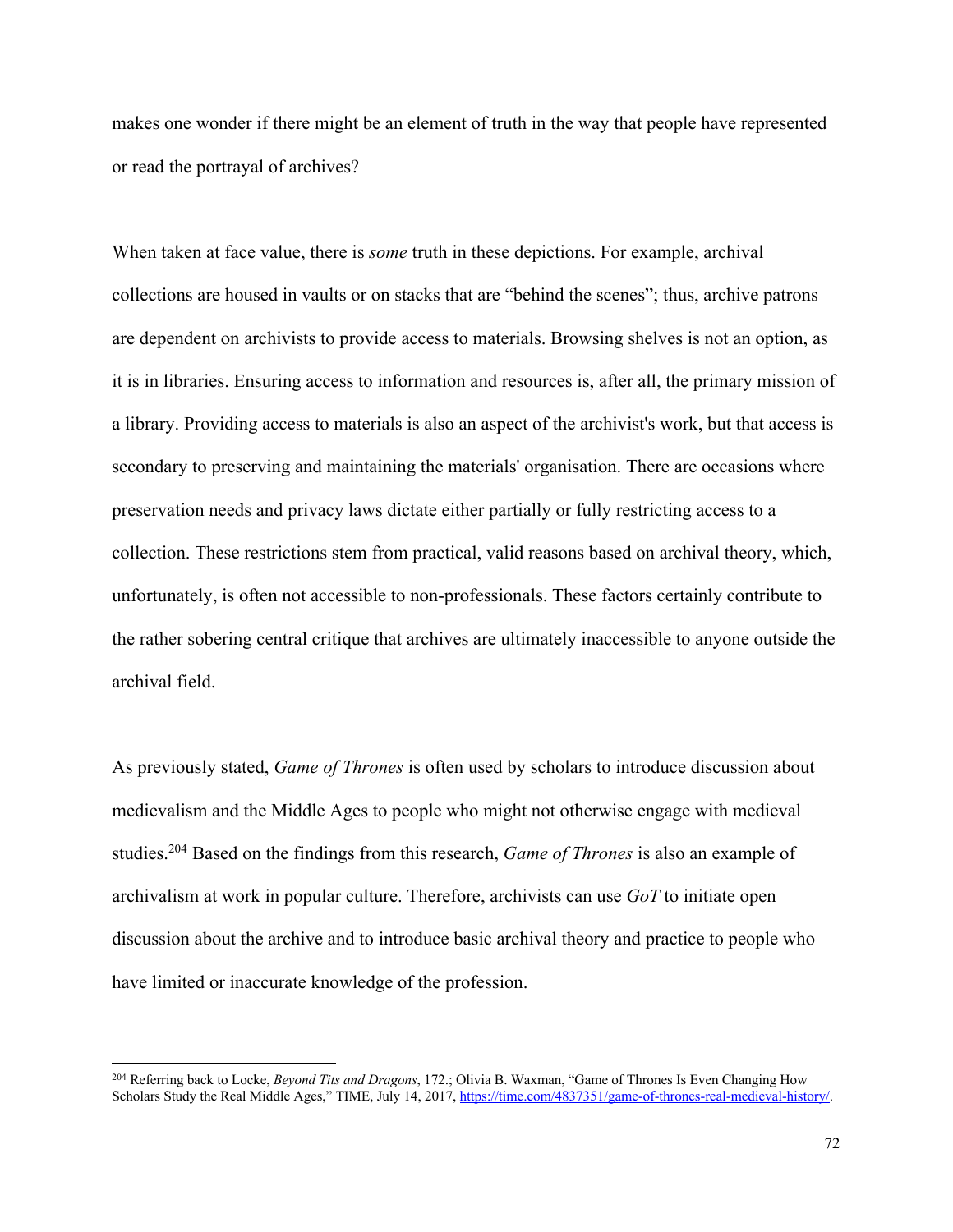## **5.3 Shifting Perspectives with the Concept of Archivalism**

Based on the literature read for this thesis, professional image and identity are clearly important to archival professionals. Previously, I wrote that some archival studies scholars had noticed a narrow view of the archives and archival practice in scholarship about the archival experience from other fields, citing a "failure of interdisciplinarity."205 Perhaps this cannot be pinned entirely on the lack of citations to books and articles by archival studies scholars or outreach events, but is partly due to the way the archival profession *responds* to seeing itself as ignored or misrepresented. If archival studies scholars want to be acknowledged as trained professionals and scholars and improve the image of the archive in scholarship, they need to read scholarship about the archive to try to understand the "Why" behind these representations - including how that representation contributes to the scholar's story – instead of focusing so much on potentially inaccurate or negative descriptors. This shift in perspective can help lead to interdisciplinary dialogue that is more collaborative and less confrontational, providing opportunities to facilitate a deeper understanding of current theories and practices that answer questions about why archives function as they do.

The concept of archivalism offers an avenue to explore a shift in perspective. Here too, we can look to the example of medievalism, which acknowledges that interpretations of the Middle Ages are "inevitably colored by the culture, biases, and purposes of the interpreters."206 Medievalism has done a spectacular job of rising to the occasion when it comes to pop culture and scholarly representations of the Middle Ages. There are two ways to respond to outside representations of an academic field: One is rigid, demands acceptance of a narrow perspective, and responds with

<sup>205</sup> Caswell, "*The Archive" is Not an Archive*, para. 4.

<sup>206</sup> Carroll, *Medievalism in ASOIAF & GoT*, 8.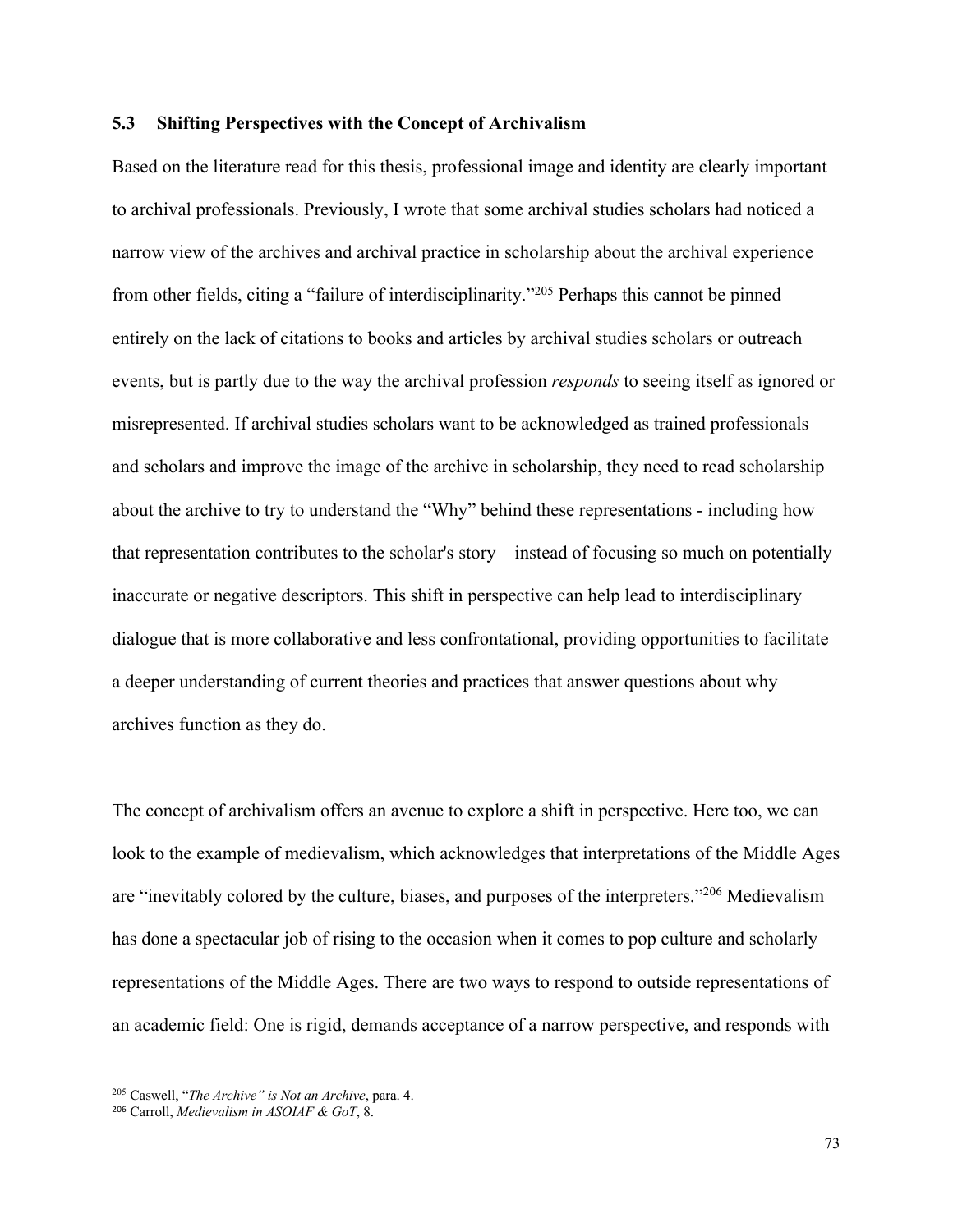negativity to representations outside their own self-understanding. The other is flexible, acknowledges the myriad of factors that contribute to how things are perceived and represented, and thus draws in a wide variety of people from a wealth of backgrounds. As a field of study, medievalism tends toward this more objective stance. The concept of archivalism suggests that the second option may also be a more appropriate response if the goal is to encourage a deeper understanding of the profession.

The concept of archivalism presents a shift in thinking that can be used to benefit the field. Through the lens of archivalism, we can see the advantage of studying how we come across to the public via pop culture entertainment. Like medievalism scholars, we can use current pop culture portrayals to create inroads with an interdisciplinary student population that might not otherwise be exposed to archival education. Archival scholar Tom Nesmith brings up excellent point that needs to be addressed when introducing any new audience to archival theory and practices. He states that "[a]rchives are now contributing significantly to a wide range of knowledge creation and dissemination activities across a great many forms of economic and cultural life, from the mass media to the formal education system."<sup>207</sup> This contribution is unapparent to many because they do not associate home or web-based systems for storing mundane personal documents - such as credit card statements, receipts, or medical records - with personal archiving or archival practice. Drawing attention to the connection between everyday personal recordkeeping and archival practice is a small but essential way to make archives more accessible. Improved accessibility can, in turn, contribute to eventually minimizing the

74

<sup>207</sup> Tom Nesmith, "Toward the Archival Stage in the History of Knowledge," *Archivaria* 80 (Fall 2015): 122.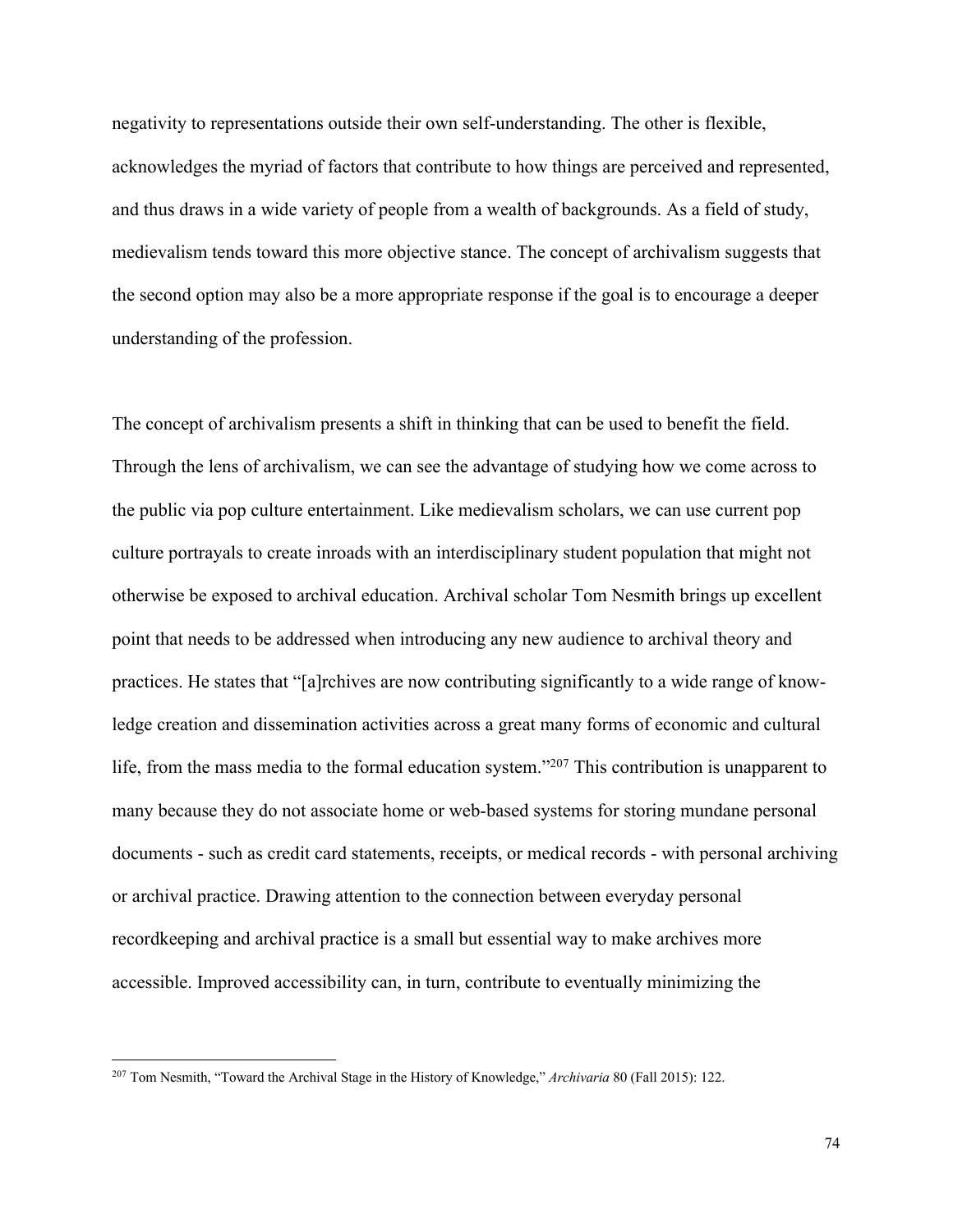differences between the portrayals and the real work of the archives that the concept of archivalism examines.

## **5.4 Utilising the Concept of Archivalism for Future Research**

Early in this research, I considered how the stereotypes of knowledge keepers and spaces presented in pop culture might influence a viewer's perception of the archivist's work or the experience of researching an archival institution. While addressing this question was beyond the scope of this thesis, it did suggest several possibilities for future research, including studies that question how people formulate their opinions of the archive, why showrunners and authors choose to utilize certain stereotypes, and the role that pop culture media might play influencing public perception of the archive. I am also curious about what inspired students in archival studies graduate programs to become archivists and if pop culture representations played a significant role in those decisions. I suspect that pop culture portrayals of knowledge keepers and spaces *did* play some role in formulating their interest in archives as a profession for many of those students.

This thesis explored the concept of archivalism as a new approach to studying the impact and perception of archives in the cultural mindset. It brings together multiple types of archival representation to provide archival scholars with a holistic way to examine modes of thinking about the archives objectively. It acknowledges that, like records activation, each activation of archival representation in fiction or scholarship reflects the writer's personal experience, the needs of the intended audience, and the ultimate direction of the story. Just as medievalist scholars from a variety of disciplines use *Game of Thrones* and the study of medievalism as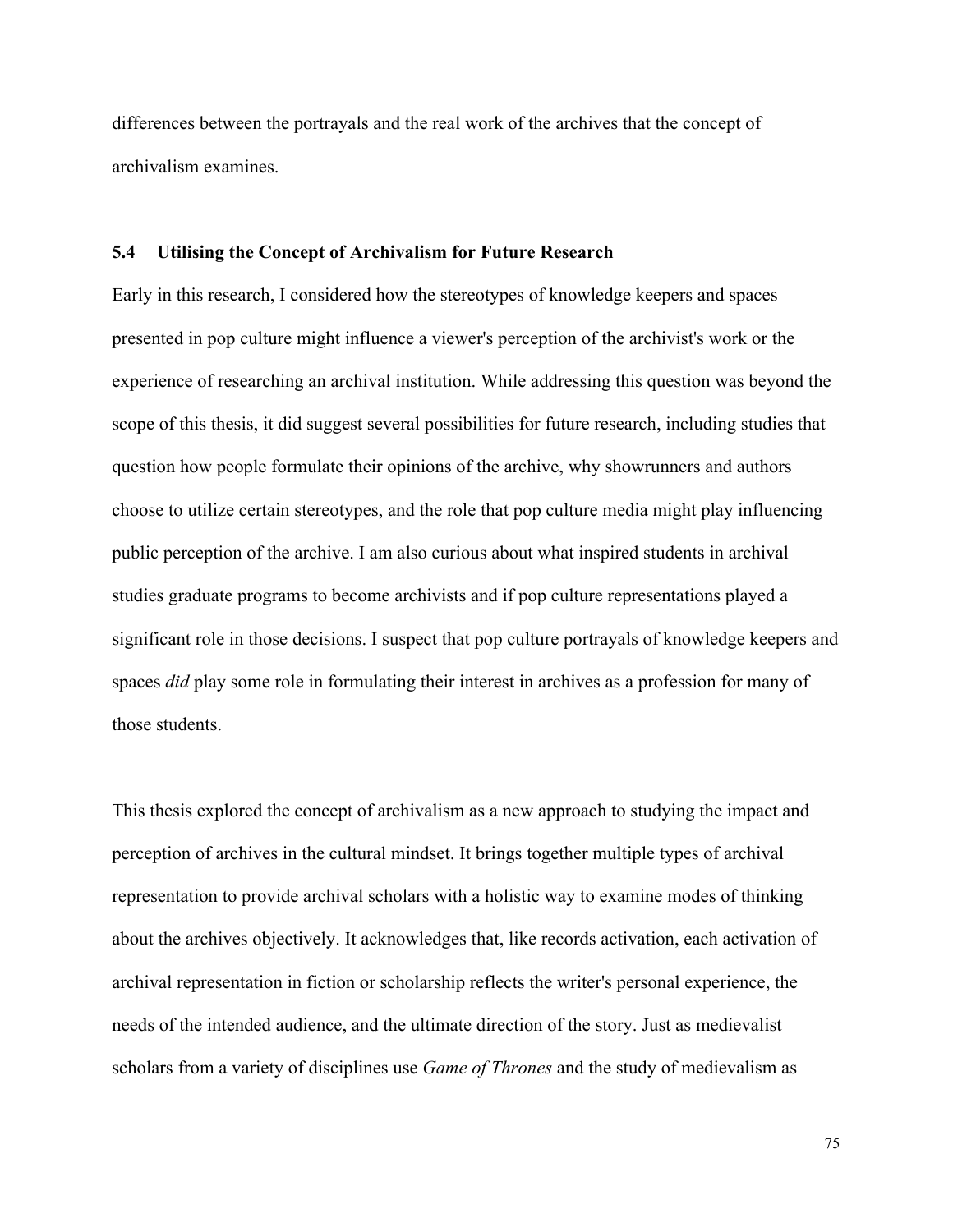points of entry to medieval studies, reframing portrayals of knowledge keepers and spaces through archivalism can be a valuable tool for educating the public about the archive, drawing more people to the field of archival studies, and inspiring interdisciplinary dialogue amongst scholars.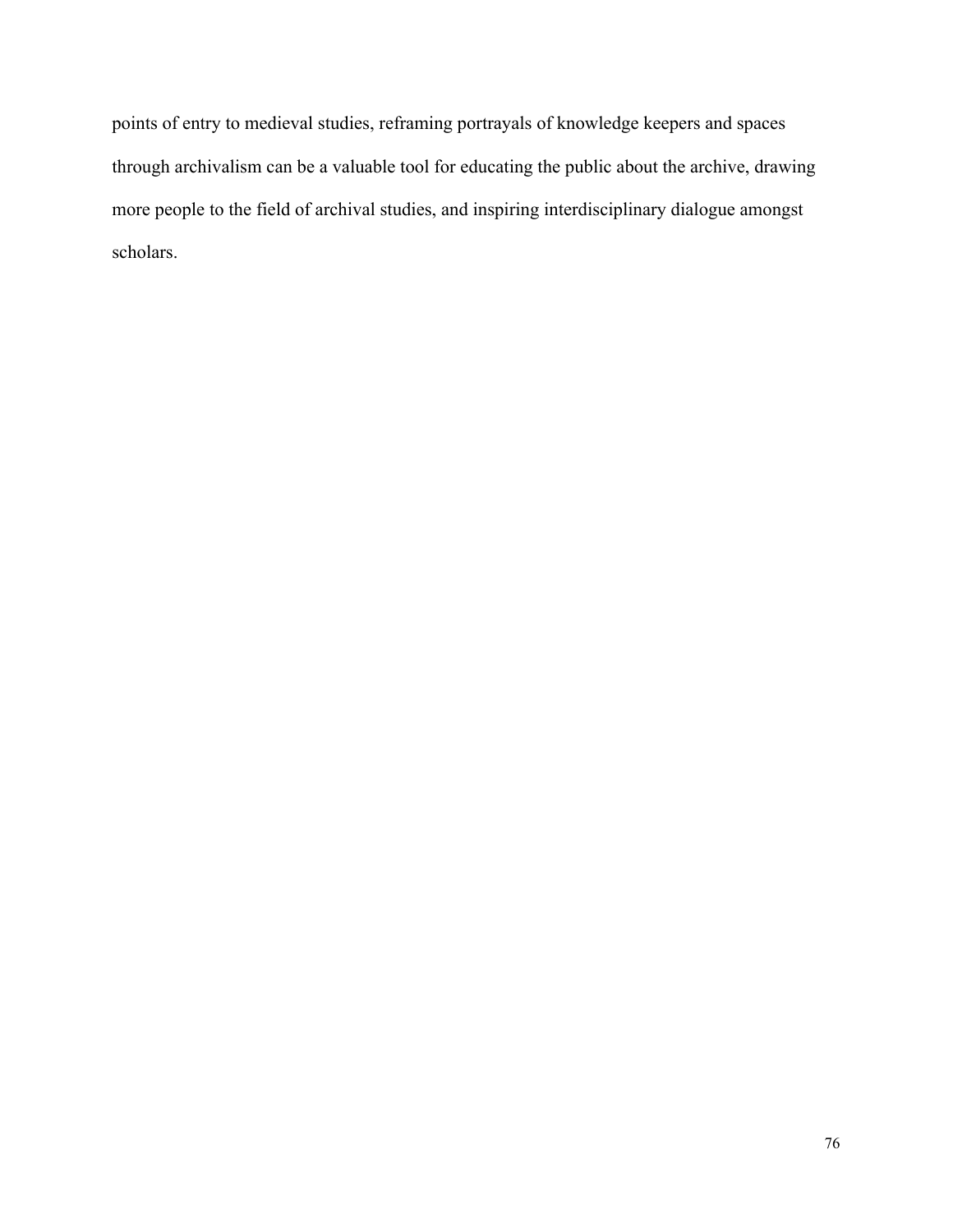## **Bibliography**

### *Game of Thrones* **Episodes – Listed by Director**

Bender, Jack. "Blood of My Blood." *Game of Thrones*. HBO, May 29, 2016. ———. "The Door." *Game of Thrones*. HBO, May 22, 2016. Benioff, David. "Walk of Punishment." *Game of Thrones*. HBO, April 14, 2013. Benioff, David, and D.B. Weiss. "The Iron Throne." *Game of Thrones*. HBO, May 19, 2019. Graves, Alex. "And Now His Watch Is Ended." *Game of Thrones*. HBO, April 21, 2013. ———. "Breaker of Chains." *Game of Thrones*. HBO, April 20, 2014. ———. "Kissed by Fire." *Game of Thrones*. HBO, April 28, 2013. ———. "The Children." *Game of Thrones*. HBO, June 15, 2014. ———. "The Lion and the Rose." *Game of Thrones*. HBO, April 13, 2014. ———. "The Mountain and the Viper." *Game of Thrones*. HBO, June 1, 2014. Kirk, Brian. "Cripples, Bastards, and Broken Things." *Game of Thrones*. HBO, May 8, 2011. ———. "Lord Snow." *Game of Thrones*. HBO, May 1, 2011. ———. "The Wolf and the Lion." *Game of Thrones*. HBO, May 15, 2011. MacLaren, Michelle. "First of His Name." *Game of Thrones*. HBO, May 4, 2014. ———. "Oathkeeper." *Game of Thrones*. HBO, April 27, 2014. ———. "Second Sons." *Game of Thrones*. HBO, May 19, 2013. ———. "The Bear and the Maiden Fair." *Game of Thrones*. HBO, May 12, 2013. Marshall, Neil. "Blackwater." *Game of Thrones*. HBO, May 27, 2012. ———. "The Watchers on the Wall." *Game of Thrones*. HBO, June 8, 2014. Minahan, Daniel. "A Golden Crown." *Game of Thrones*. HBO, May 22, 2011. ———. "Dark Wings, Dark Words." *Game of Thrones*. HBO, April 7, 2013. ———. "The Pointy End." *Game of Thrones*. HBO, June 5, 2011. ———. "Valar Dohaeris." *Game of Thrones*. HBO, March 31, 2013. ———. "You Win or You Die." *Game of Thrones*. HBO, May 29, 2011. Mylod, Mark. "High Sparrow." *Game of Thrones*. HBO, April 26, 2015. ———. "No One." *Game of Thrones*. HBO, June 12, 2016. ———. "Sons of the Harpy." *Game of Thrones*. HBO, May 3, 2015. ———. "Stormborn." *Game of Thrones*. HBO, July 23, 2017. ———. "The Broken Man." *Game of Thrones*. HBO, June 5, 2016. ———. "The Queen's Justice." *Game of Thrones*. HBO, July 30, 2017. Nutter, David. "A Knight of the Seven Kingdoms." *Game of Thrones*. HBO, April 21, 2019. ———. "A Man Without Honor." *Game of Thrones*. HBO, May 13, 2012. ———. "Mhysa." *Game of Thrones*. HBO, June 9, 2013. ———. "Mother's Mercy." *Game of Thrones*. HBO, June 14, 2015. ———. "The Dance of Dragons." *Game of Thrones*. HBO, June 7, 2015. ———. "The Last of the Starks." *Game of Thrones*. HBO, May 5, 2019. ———. "The Old Gods and the New." *Game of Thrones*. HBO, May 6, 2012. ———. "The Rains of Castamere." *Game of Thrones*. HBO, June 2, 2013. ———. "Winterfell." *Game of Thrones*. HBO, April 14, 2019. Petrarca, David. "Garden of Bones." *Game of Thrones*. HBO, April 22, 2012.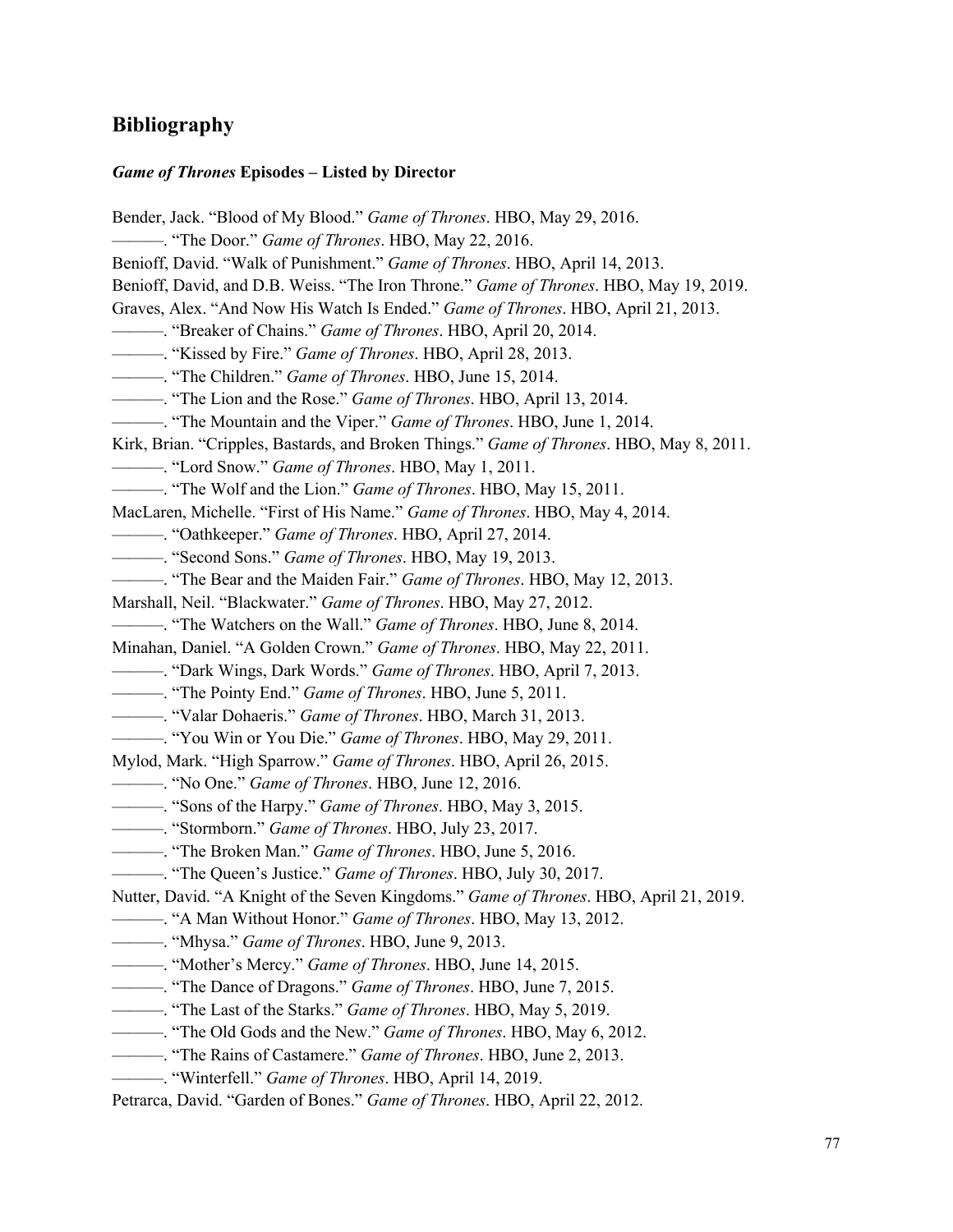———. "The Ghost of Harrenhal." *Game of Thrones*. HBO, April 29, 2012. Podeswa, Jeremy. "Dragonstone." *Game of Thrones*. HBO, July 16, 2017. ———. "Home." *Game of Thrones*. HBO, May 1, 2016. ———. "Kill the Boy." *Game of Thrones*. HBO, May 10, 2015. ———. "The Dragon and the Wolf." *Game of Thrones*. HBO, August 27, 2017. ———. "The Red Woman." *Game of Thrones*. HBO, April 24, 2016. ———. "Unbowed, Unbent, Unbroken." *Game of Thrones*. HBO, May 17, 2015. Sackheim, Daniel. "Book of the Stranger." *Game of Thrones*. HBO, May 15, 2016. ———. "Oathbreaker." *Game of Thrones*. HBO, May 8, 2016. Sakharov, Alik. "Mockingbird." *Game of Thrones*. HBO, May 18, 2014. ———. "The Climb." *Game of Thrones*. HBO, May 5, 2013. ———. "The Laws of Gods and Men." *Game of Thrones*. HBO, May 11, 2014. ———. "What Is Dead May Never Die." *Game of Thrones*. HBO, April 15, 2012. Sapochnik, Miguel. "Battle of the Bastards." *Game of Thrones*. HBO, June 19, 2016. ———. "Hardhome." *Game of Thrones*. HBO, May 31, 2015. ———. "The Bells." *Game of Thrones*. HBO, May 12, 2019. ———. "The Gift." *Game of Thrones*. HBO, May 24, 2015. ———. "The Long Night." *Game of Thrones*. HBO, April 29, 2019. ———. "The Winds of Winter." *Game of Thrones*. HBO, June 26, 2016. Shakman, Matt. "Eastwatch." *Game of Thrones*. HBO, August 13, 2017. ———. "The Spoils of War." *Game of Thrones*. HBO, August 6, 2017. Slovis, Michael. "The House of Black and White." *Game of Thrones*. HBO, April 19, 2015. ———. "The Wars to Come." *Game of Thrones*. HBO, April 12, 2015. Taylor, Alan. "Baelor." *Game of Thrones*. HBO, June 12, 2011. ———. "Beyond the Wall." *Game of Thrones*. HBO, August 20, 2017. ———. "Fire and Blood." *Game of Thrones*. HBO, June 19, 2011. ———. "The Night Lands." *Game of Thrones*. HBO, April 8, 2012. ———. "The North Remembers." *Game of Thrones*. HBO, April 1, 2012. ———. "The Prince of Winterfell." *Game of Thrones*. HBO, May 20, 2012. ———. "Valar Morghulis." *Game of Thrones*. HBO, June 3, 2012. Van Patten, Tim. "The Kingsroad." *Game of Thrones*. HBO, April 24, 2011. ———. "Winter Is Coming." *Game of Thrones*. HBO, April 17, 2011. Weiss, D.B. "Two Swords." *Game of Thrones*. HBO, April 6, 2014.

#### **Other Sources Cited or Consulted**

Aldred, Tania, Gordon Burr, and Eun Park. "Crossing a Librarian with a Historian: The Image of Reel Archivists." *Archivaria* 66 (Fall 2008): 57–93.

Ananich, Boris. "The Historian and the Source: Problems of Reliability and Ethics." In *Archives, Documentation, and Institutions of Social Memory*, edited by Francis X. Blouin and William G. Rosenberg, 490–96. Ann Arbor: University of Michigan Press, 2006.

Anderson, Kimberly. "The Footprint and the Stepping Foot: Archval Records, Evidence, and Time." *Archival Science* 13 (2013): 349–71.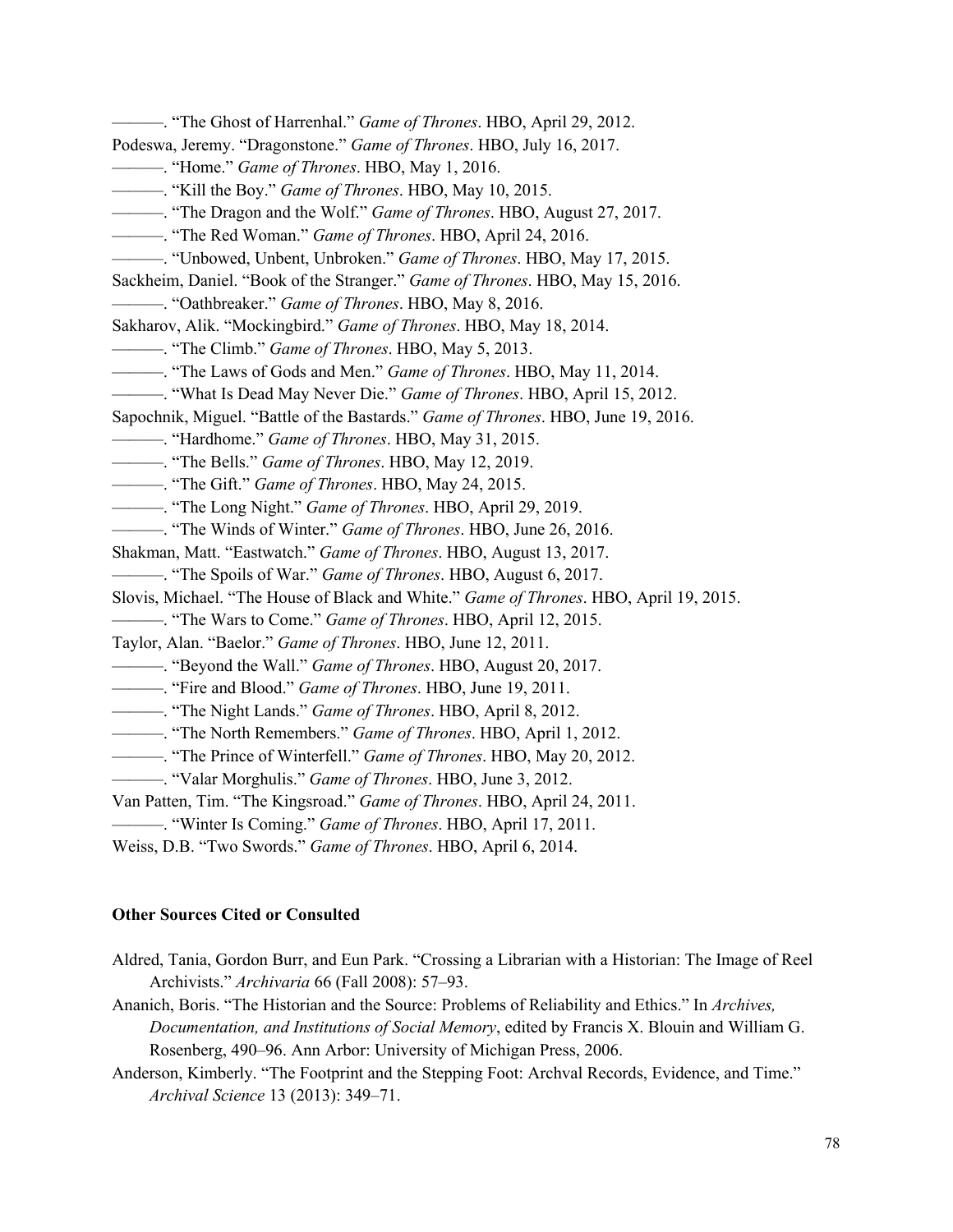- Andreson, Kimberly, and Harrison W. Inefuku. "Focusing the Archival Gaze: A Preliminary Definition and Model." Conference Presentation presented at the Digital Scholarship and Initiatives Conference Presentations and Posters. 18., Iowa State University, July 9, 2016. http://lib.dr.iastate.edu/digirep\_conf/18.
- Bastian, Jeannette A. "Moving the Margins to the Middle: Reconciling 'the Archive' with the Archives." In *Engaging with Records and Archives: Histories and Theories*, edited by Fiorella Foscarini, Heather MacNeil, Bonnie Mak, and Gillian Oliver, 3–19. London: Facet Publishing, 2016. ———. "The Records of Memory, the Archives of Identity: Celebrations, Texts and Archival

Sensibilities." *Archival Science* 12 (2013): 121–31.

- Berger, Stefan. "The Role of National Archives in Constructing National Master Narratives in Europe." *Archival Science* 13 (2013): 1–22.
- Booth, Paul, ed. *A Companion to Media Fandom and Fan Studies*. Hoboken: Wiley & Sons, Inc., 2018.
- Bouchard, Constance B. "Monastic Cartularies: Organizing Eternity." In *Charters, Cartularies, and Archives: The Preservation and Transmission of Documents in the Medieval West*, 23–32. Toronto: Pontifical Institute of Mediaeval Studies, 2002.
- Brink, Jean R. "Literacy and Education." In *A Companion to English Renaissance Literature and Culture*, edited by Michael Hattaway, 95–105. Malden, MA, USA: Blackwell Publishers Ltd, 2007. https://doi.org/10.1002/9780470998731.ch8.
- Brondarbit, Alexander. "Political Power-Brokers in the Fifteenth-Century English Royal Household." In *Royal and Elite Households in Medieval and Early Modern Europe: More Than Just a Castle*, 202– 24. Leiden: Brill, 2018.
- Brown, Dan. *Angels and Demons*. New York: Pocket Books, 2000.
- Brown, Peter, ed. *A Companion to Medieval English Literature and Culture, c.1350-c.1500*. Blackwell Companions to Literature and Culture 42. Malden, MA: Blackwell Pub, 2007.
- Brown, Richard. "Death of a Renaissance Record-Keeper: The Murder of Tomasso Da Tortona in Ferrara, 1385." *Archivaria* 44 (1996): 1–43.
- Brown, Warren, Marios Costambeys, Matthew Innes, and Adam J Kosto. *Documentary Culture and the Laity in the Early Middle Ages*. Cambridge, U.K.: Cambridge University Press, 2013.
- Buckley, Karen. "'The Truth Is in the Red Files': An Overview of Archives in Popular Culture." *Archvaria* 66 (Fall 2008): 95–123.
- Burton, Antoinette M. "Introduction: Archive Fever, Archive Stories." In *Archive Stories: Facts, Fictions, and the Writing of History*, edited by Antoinette M. Burton, 1–24. Durham & London: Duke University Press, 2005.
- Caron, Daniel J., and Andreas Kellerhals. "Archiving for Self-Ascertainment, Identity-Building, and Permanent Self-Questioning: Archives Between Scepticism and Certitude." *Archival Science* 13 (2013): 207–16.
- Carroll, Shiloh. *Medievalism in A Song of Ice and Fire and Game of Thrones*. Medievalism, volume 12. Cambridge ; Rochester, NY: D.S. Brewer, 2018.
- Carroll, Shiloh. "Grimdark Fantasy in A Song of Ice and Fire." *The Public Medievalist*, May 15, 2018. https://www.publicmedievalist.com/grimdark-medievalism/.
- Caswell, Michelle. "Seeing Yourself in History: Community Archives and the Fight Against Symbolic Annihilation." *The Public Historian* 36, no. 4 (November 2014): 26–37.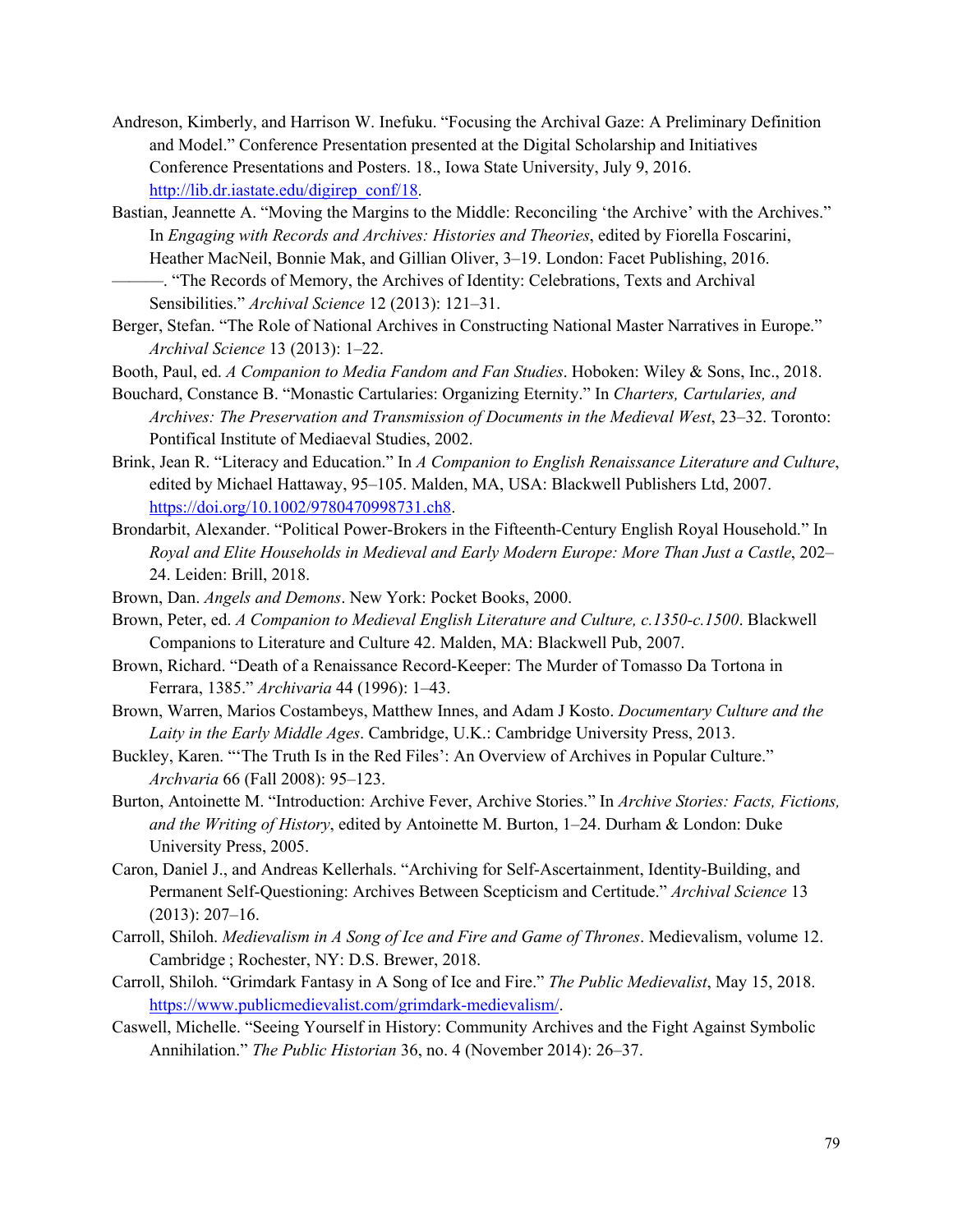———. "'The Archive' Is Not an Archives: Acknowledging the Intellectual Contributions of Archival Studies." *Reconstruction: Studies in Contemporary Culture* 16, no. 1 (2016). https://escholarship.org/uc/item/7bn4v1fk.

- Chassanoff, Alexandra. "Historians and the Use of Primary Source Materials in the Digital Age." *The American Archivist* 76, no. 2 (Fall/Winter 2013): 458–80.
- Chown, Jeffrey. "Fan Appreciation #5." In *Game of Thrones*, edited by Kavita Mudan Finn, 193–97. Fan Phenomena. Chicago, IL, USA: Intellect Books, the University of Chicago Press, 2017.
- Clanchy, M. T. *From Memory to Written Record: England, 1066-1307*. Electronic resource. 3rd ed. Chichester, West Sussex, UK ; Malden, MA: John Wiley & Sons, 2013.
	- ———. "'Tenacious Letters': Archives and Memory in the Middle Ages." *Archivaria* 11, no. Winter (1980): 115–25.
- Columbus, Chris. *Harry Potter and the Philosopher's Stone*. Warner Bros. Pictures, 2001. Film based on the novel of the same name written by J.K. Rowling.
- Cook, Kristin, and Heather Dean. "Our Records, Ourselves: Documenting Archives and Archivists." In *Archival Narratives for Canada: Re-Telling Stories in a Changing Landscape*, edited by Kathleen Garay and Christl Verduyn, 56–73. Halifax and Winnipeg: Fernwood Publishing, 2011.
- Cook, Terry. "Evidence, Memory, Identity, and Community: Four Shifting Archival Paradigms." *Archival Science* 13 (2013): 95–120.
	- ———. "Fashionable Nonsense or Professional Rebirth: Postmodernism and the Practice of Archives." *Archivaria* 51 (Spring 2001): 14–35.
	- ———. "Remembering the Future: Appraisal of Records and the Role of Archives in Constructing Social Memory." In *Archives, Documentation, and Institutions of Social Memory: Essays from the Sawyer Seminar*, edited by Francis X. Blouin and William G. Rosenberg, 169–81. Ann Arbor: University of Michigan Press, 2006.
	- ———. "The Archive(s) Is a Foreign Country: Historians, Archivists, and the Changing Archival Landscape." *The American Archivist* 74, no. 2 (Fall/Winter 2011): 600–632.
- Cowlishaw, Brian. "What the Maesters Knew: Narrating Knowing." In *Mastering the Game of Thrones: Essays of George R.R. Martin's A Song of Ice and Fire*, edited by Jes Battis and Susan Johnston, 57–70. Jefferson, NC: McFarland & Company Inc., Publishers, 2015.
- De Groot, Jerome. *Consuming History: Historians and Heritage in Contemporary Popular Culture*. London ; New York: Routledge, 2009.
- Dean, Tyler. "Game of Thrones' Complex Relationship to Racism and Colonialism." *Tor.Com*, June 10, 2019. https://www.tor.com/2019/06/10/game-of-thrones-complex-relationship-to-racism-andcolonialism/.
- Dell, Helen. "Nostalgia and Medievalism: Conversations, Contradictions, Impasses." *Postmedieval: A Journal of Medieval Cultural Studies* 2 (2011): 115–26. https://doi.org/10.1057/pmed.2011.6.
- Delsalle, Paul. *A History of Archival Practice*. Translated by Margaret Procter. London ; New York: Routledge, Taylor & Francis Group, 2018.
- Derrida, Jacques. *Archive Fever: A Freudian Impression*. Religion and Postmodernism. Chicago: University of Chicago Press, 1996.
- Dingwall, Glenn. "Life Cycle and the Continuum: A View of Recordkeeping Models from the Postwar Era." In *Currents of Archival Thinking*, edited by Terry Eastwood and Heather MacNeil, 1st ed., 139–61. Santa Barbara, CA: Libraries Unlimited, 2010.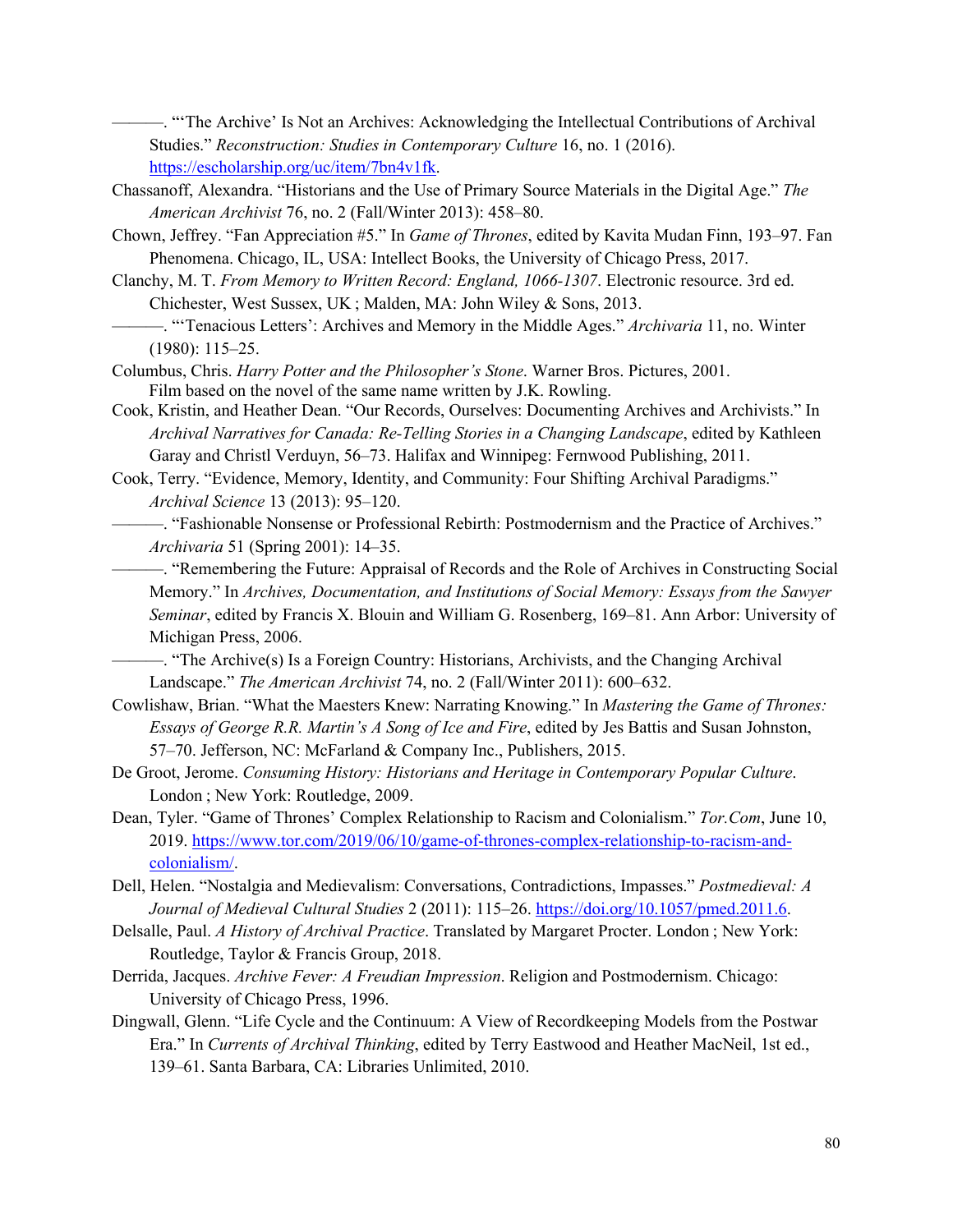- Dodge, Bernadine. "Across the Great Divide: Archival Discourse and the (Re)Presentations of the Past in Late-Modern Society." *Archivaria* 53 (2002): 16–30.
- Douglas, Jennifer. "Origins and Beyond: The Ongoing Evolution of Archival Ideas about Provenance." In *Currents of Archival Thinking*, edited by Heather MacNeil and Terry Eastwood, 2nd ed., 25–52, 2017.
- ———. "Toward More Honest Description." *The American Archivist* 79, no. 1 (June 2016): 26–55. https://doi.org/10.17723/0360-9081.79.1.26.
- Duchein, Michel. "The History of European Archives and the Development of the Archival Professions in Europe." *The American Archivist* 55, no. 1 (Winter 1992): 14–25.
- Duff, Wendy M., and Verne Harris. "Stories and Names: Archival Description as Narrating Records and Constructing Meanings." *Archival Science* 2, no. 3–4 (September 2002): 263–85. https://doi.org/10.1007/BF02435625.
- Duff, Wendy M, Emily Monks-Leeson, and Alan Galey. "Contexts Built and Found: A Pilot Study on the Process of Archival Meaning-Making." *Archival Science* 12, no. 1 (March 2012): 69–92. https://doi.org/10.1007/s10502-011-9145-2.
- Duranti, Luciana, and Patricia C. Franks, eds. *Encyclopedia of Archival Science*. Lanham, Maryland: Rowman & Littlefield, 2015.
- Eco, Umberto. "Dreaming of the Middle Ages." In *Travels in Hyperreality*, translated by William Weaver, Epub. New York: Harcourt, Inc, 1986.
- Eco, Umberto, Richard Dixon, William Weaver, and Umberto Eco. *The Name of the Rose*. First Mariner Books edition. Boston: Mariner Books, 2014.
- Eskildsen, Kasper Risbjerg. "Inventing the Archive: Testimony and Virtue in Modern Historiography." *History of the Human Sciences* 26, no. 4 (October 1, 2013): 8–26. https://doi.org/10.1177/0952695113496094.
- Facchini, Riccardo. "'I Watch It For Historical Reasons': Representation and Reception of the Middle Ages in A Song of Ice and Fire and Game of Thrones." *Práticas Da Historia* 5 (2017): 43–73.
- Farge, Arlette. *The Allure of the Archives*. Translated by Thomas Scott-Railton. Lewis Walpole Series in Eighteenth-Century Culture and History. New Haven: Yale University Press, 2013.
- Faulkhead, Shannon. "Connecting Through Records: Narratives of Koorie Victoria." *Archives and Manuscripts* 37, no. 2 (2009): 60–88.
- Feng, Huiling. "Identity and Archives: Return and Expansion of the Social Value of Archives." *Archival Science* 17 (2017): 97–112.
- Fitzpatrick, KellyAnn. *Neomedievalism, Popular Culture, and the Academy: From Tolkien to Game of Thrones*. Medievalism, volume XVI. Cambridge ; Rochester, NY, USA: D.S. Brewer, 2019.
- Foote, Kenneth E. "To Remember and Forget: Archives, Memory, and Culture." *The American Archivist* 53, no. 3 (1990): 378–92.
- Foucault, Michel. *The Archaeology of Knowledge*. New York, NY: Pantheon Books, 1982.

Geary, Patrick. "Medieval Archivists as Authors: Social Memory and Archival Memory." In *Archives, Documentation, and Institutions of Social Memory: Essays from the Sawyer Seminar*, edited by Francis X. Blouin and William G. Rosenberg, 106–13. Ann Arbor: The University of Michigan Press, 2009.

Gerzic, Marina, and Aidan Norrie, eds. *From Medievalism to Early-Modernism: Adapting the English Past*. Routledge Studies in Medieval Literature & Culture. New York and London: Routledge, 2019.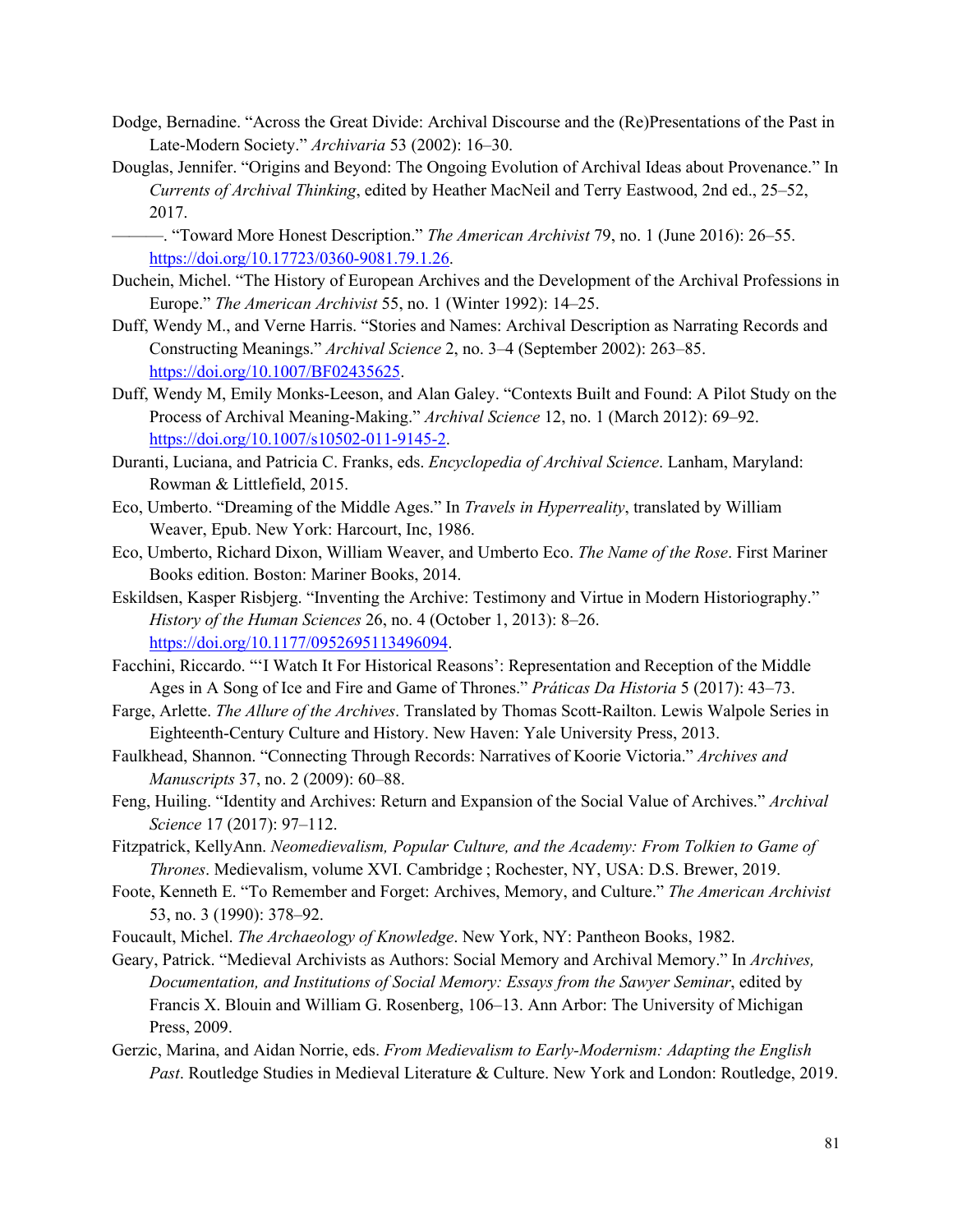- Gibson, Jonathan. "Letters." In *A Companion to English Renaissance Literature and Culture*, edited by Michael Hattaway, 615–19. Malden, MA, USA: Blackwell Publishers Ltd, 2007. https://doi.org/10.1002/9780470998731.ch52.
- Gilliland, Anne J., and Michelle Caswell. "Records and Their Imaginaries: Imagining the Impossible, Making Possible the Imagined." *Archival Science* 16, no. 1 (March 2016): 53–75. https://doi.org/10.1007/s10502-015-9259-z.
- Gilliland-Swetland, Luke. "The Provenance of a Profession: The Permanence of the Public Archives and Historical Manuscript Traditions in American Archival History." *The American Archivist* 54, no. 2 (Spring 1991): 160–75.
- Giudici, Giacomo. "By Whisper and Raven: Information and Communication in Game of Thrones." In *Game of Thrones versus History: Written in Blood*, edited by Brian A. Pavlac. Hoboken: John Wiley & Sons, 2017.
- Gold, David. "The Accidental Archivist: Embracing Chance and Confusion in Historical Scholarship." In *Beyond the Archives: Research as a Lived Process*, edited by Gesa E. Kirsch and Liz Rohan, 13–19. Carbondale, IL: Southern Illinois University Press, 2008.
- Greenblatt, Stephen. *Shakespearean Negotiations: The Circulation of Social Energy in Renaissance England*. The New Historicism : Studies in Cultural Poetics 4. Berkeley: University of California Press, 1988.
- Grever, Maria, and Robbert-Jan Adriaansen. "Historical Culture: A Concept Revisited." In *Palgrave Handbook of Research in Historical Culture and Education*, edited by Mario Carretero, Stefan Berger, and Maria Grever, 1st ed. 2017., 73–84. London: Palgrave Macmillan UK : Imprint: Palgrave Macmillan, 2017. https://doi.org/10.1057/978-1-137-52908-4.
- Grossman, Lev. "George R.R. Martin's Dance with Dragons: A Masterpiece Worthy of Tolkien." *Time*, July 7, 2011. http://content.time.com/time/arts/article/0,8599,2081774,00.html.
- Hay, Denys. "The Historiographers Royal in England and Scotland." *The Scottish Historical Review* 30, no. 109 (1951): 15–29.
- Head, Randolph C. *Making Archives in Early Modern Europe: Proof, Information, and Political Record-Keeping, 1400-1700*, 2019. https://doi.org/10.1017/9781108620659.
	- ———. "Preface: Historical Research on Archives and Knowledge Cultures: An Interdisciplinary Wave." *Archival Science* 10 (2010): 191–94.

Holsinger, Bruce, and Stephanie Trigg. "Novel Medievalisms." *Postmedieval: A Journal of Medieval Cultural Studies* 7, no. 2 (June 2016): 175–80. https://doi.org/10.1057/pmed.2016.16.

- Hurley, Mary Kate. "'Scars of History': Game of Thrones and American Origin Stories." In *American/Medieval: Nature and Mind in Cultural Transfer*, edited by Gillian R. Overing and Ulrike Wiethaus, 131–50. Göttingen: V & R Unipress, 2016.
- Jamison, Carol. "Reading Westeros: George R. R. Martin's Multi-Layered Medievalisms." *Studies in Medievalism* XXVI (2017): 131–42.

Jenkins, Henry. *Textual Poachers: Television Fans and Participatory Culture*. Updated 20th anniversary ed. New York: Routledge, 2013.

- ———. "Transmedia Storytelling and Entertainment: An Annotated Syllabus." *Continuum* 24, no. 6 (2010): 943–58.
- Jones, Dan. *The Hollow Crown: The Wars of the Roses and the Rise of the Tudors*. London: Faber and Faber, 2015.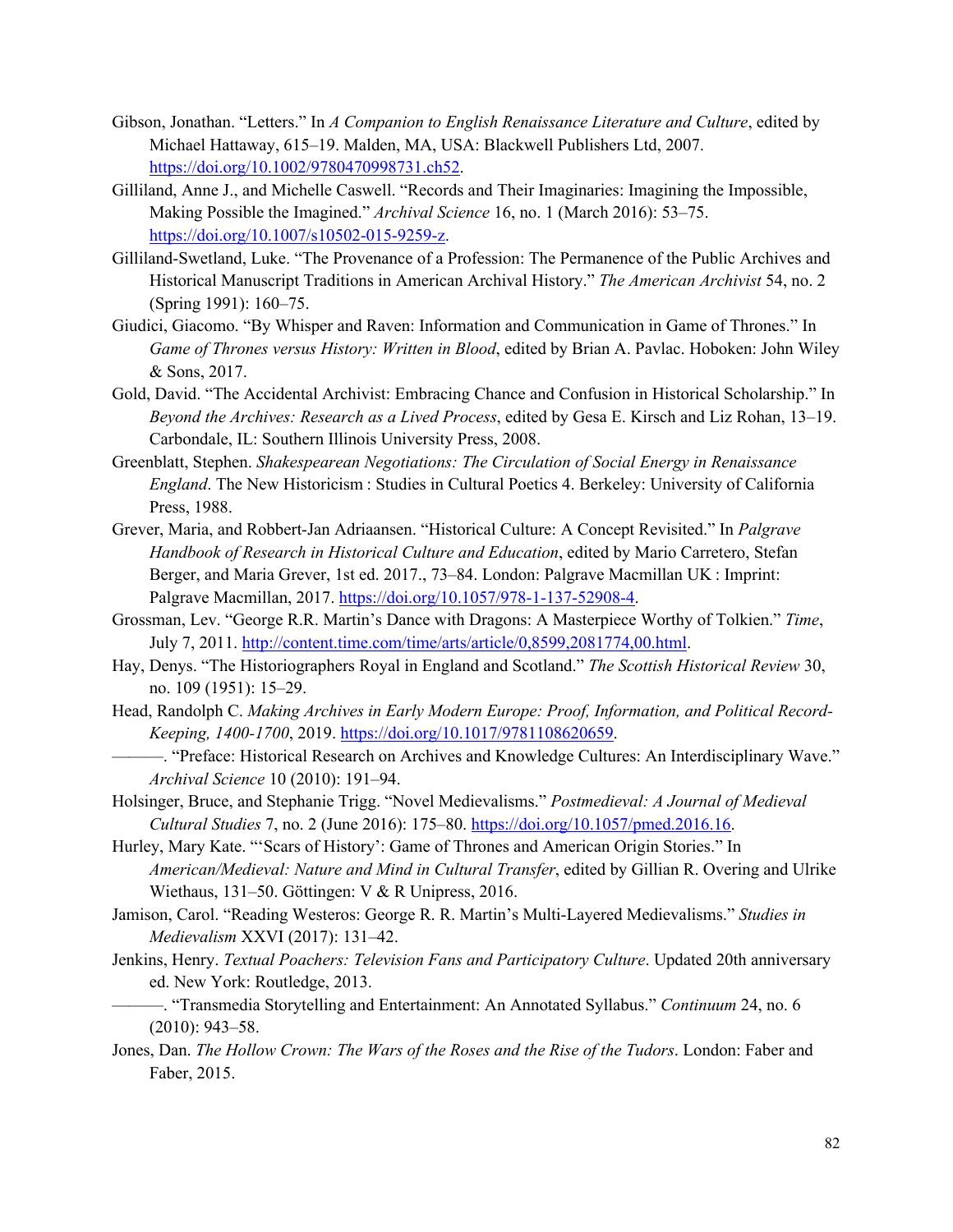- Kaplan, Elisabeth. "We Are What We Collect, We Collect What We Are: Archives and the Construction of Identity." *The American Archivist* 63 (Spring/Summer 2000): 126–51.
- Kaplan, Elisabeth. "Practicing Archives with a Postmodern Perspective." Ann Arbor: University of Michigan, 2001.
- Kaufman, Amy. "Muscular Medievalism." *The Year's Work in Medievalism*, 2016, 56–66.
- Kaufman, Amy S. "Lowering the Drawbridge." *This Year's Work in Medievalism* 28, no. Medievalism Now (2013): 2–8.
- Keen, Suzanne. *Romances of the Archive in Contemporary British Fiction*. Repr. in paperback. Toronto: Univ. of Toronto Press, 2003.
- Ketelaar, Eric. "Archival Temples, Archival Prisons: Modes of Power and Protection." *Archival Science* 2 (2002): 221–38.
	- ———. "Cultivating Archives: Meanings and Identities." *Archival Science* 12, no. 1 (March 2012): 19– 33. https://doi.org/10.1007/s10502-011-9142-5.
- ———. "Records Out and Archives In: Early Modern Cities as Creators of Records and as Communities of Archives." *Archival Science* 10 (2010): 201–10.
- ———. "Tacit Narratives: The Meaning of Archives." *Archival Science* 1 (2001): 131–41.
- ———. "The Genealogical Gaze: Family Identities and Family Archives in the Fourteenth to Seventeenth Centuries." *Libraries & the Cultural Record* 44, no. 1 (2009): 9–28.
- ———. "Archival Turns and Returns: Studies of the Archive." In *Research in the Archival Multiverse*, edited by Anne J Gilliland, Sue McKemnish, and Andrew J Lau, 228–68. Clayton, Victoria, Australia: Monash University Publishing, 2017.
- Kirsch, Gesa E. "Being on Location: Serendipity, Place, and Archival Research." In *Beyond the Archives: Research as a Lived Process*, edited by Gesa E. Kirsch and Liz Rohan, 20–27. Carbondale, IL: Southern Illinois University Press, 2008.
- Korte, Barbara, and Sylvia Paletschek. "Historical Edutainment: New Forms and Practices of Popular History?" In *Palgrave Handbook of Research in Historical Culture and Education*, edited by Mario Carretero, Stefan Berger, and Maria Grever, 1st ed. 2017., 191–205. London: Palgrave Macmillan UK : Imprint: Palgrave Macmillan, 2017. https://doi.org/10.1057/978-1-137-52908-4.
- Kumbier, Alana. "Ephemeral Material: Developing a Critical Archival Practice." PhD Dissertation, The Ohio State University, 2009.
- Labbie, Erin Felicia. "Pop Medievalism." *Studies in Medievalism* XXIV (2015): 21–29.
- Lapp, Jessica M. "'Handmaidens of History': Speculating on the Feminization of Archival Work." *Archival Science* 19, no. 3 (September 2019): 215–34. https://doi.org/10.1007/s10502-019-09319-7.
- Larrington, Carolyne. *All Men Must Die: Power and Passion in Game of Thrones*. London ; New York: Bloomsbury Academic, 2021.
- ———. *Winter Is Coming: The Medieval World of Game of Thrones*. London New York: I.B. Tauris, 2016.
- Levy, Sidney J., and Albert G. Robles. "The Image of Archivists: Resource Allocators' Perceptions." Study Findings. Chicago: Society of American Archivists Task Force on Archives and Society, by Social Research, Inc, 1984.
- Light, Michelle, and Tom Hyry. "Colophons and Annotations: New Directions for the Finding Aid." *The American Archivist* 65, no. 2 (September 2002): 216–30. https://doi.org/10.17723/aarc.65.2.l3h27j5x8716586q.
- Lingel, Jessa. "This Is Not an Archive." *Jessa Lingel* (blog), November 5, 2013.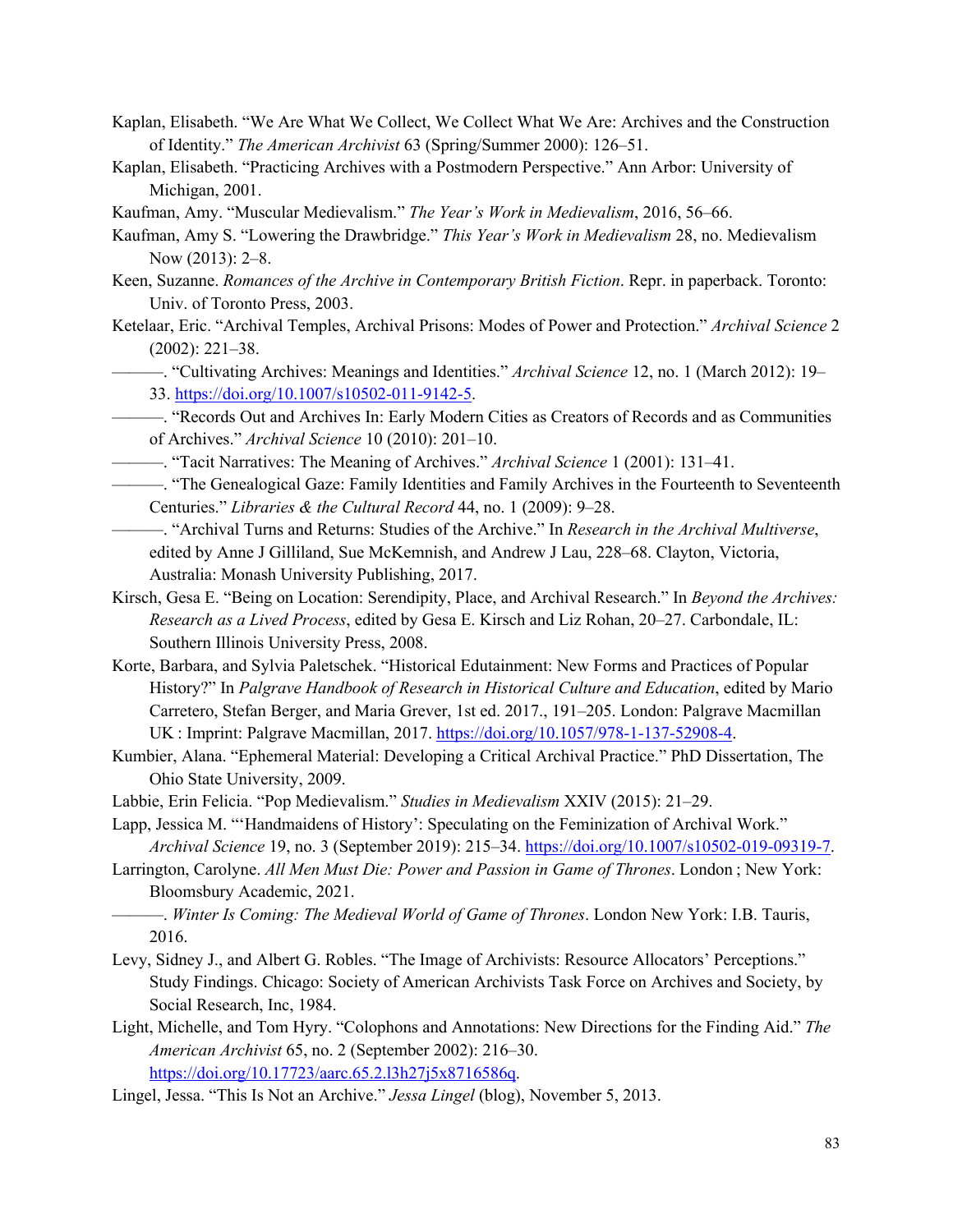Little, Hannah. "Archive Fever as Genealogical Fever: Coming Home to Scottish Archives." *Archivaria* 64 (Fall 2007): 89–112.

———. "Identifying the Genealogical Self." *Archival Science* 11, no. 3–4 (November 2011): 241–52. https://doi.org/10.1007/s10502-011-9159-9.

Locke, Hilary Jane. "Beyond 'Tits and Dragons': Medievalism, Medieval History, and Perceptions in Game of Thrones." In *From Medievalism to Early Modernism: Adapting the English Past*, edited by Marina Gerzic and Aidan Norrie, 171–87. New York and London: Routledge, 2019.

Lowder, James, ed. *Beyond the Wall: Exploring George R.R. Martin's A Song of Ice and Fire, from A Game of Thrones to A Dance with Dragons*. Dallas, TX: Smart Pop/BenBella Books, Inc, 2012.

Lowenthal, David. "Archival Perils: An Historian's Plaint." *Archives: The Journal of the British Records Association* 31, no. 114 (April 2006): 49–75. https://doi.org/10.3828/archives.2006.6.

———. "Archives, Heritage, and History." In *Archives, Documentation and Institutions of Social Memory: Essays from the Sawyer Seminar*, edited by Francis X. Blouin and William G. Rosenberg, 193–206. Ann Arbor: University of Michigan Press, 2006.

- Lukes, Daniel. "Comparative Neomedievalisms: A Little Bit Medieval." *Postmedieval: A Journal of Medieval Cultural Studies* 5, no. 1 (2014): 1–9.
- Manoff, Marlene. "Theories of the Archive from Across the Disciplines." *Portal: Libraries and the Academy* 4, no. 1 (2004): 9–25. https://doi.org/10.1353/pla.2004.0015.

Marsden, Richard. "Medievalism: New Discipline or Scholarly No-Man's Land?" *History Compass* 16, no. 2 (2018): 1–9. https://doi.org/DOI: 10.1111/hic3.12439.

Martin, George R. R. *A Clash of Kings*. Trade paperback edition. A Song of Ice and Fire, George R. R. Martin ; Book 2. New York: Bantam Books, 2011.

———. *A Dance with Dragons*. Bantam Books movie tie-in Trade paperback edition. Book Five of a Song of Fire and Ice. New York: Bantam Books Trade Paperback, 2015.

———. *A Feast for Crows*. Bantam Books Trade Paperback movie tie-in Edition. A Song of Ice and Fire, book 4. New York: Bantam Books Trade Paperbacks, 2014.

———. *A Game of Thrones*. A Song of Ice and Fire, George R. R. Martin ; Book 1. New York, NY: Bantam Books, 2011.

———. *A Storm of Swords*. A Song of Ice and Fire, George R. R. Martin ; Book 3. New York, NY: Bantam Books, 2011.

———. *Fire & Blood*. First edition. History of the Targaryen Kings of Westeros, v. 1. New York: Bantam Books, 2018.

Martin, George R. R., Elio Garcia, and Linda Antonsson. *The World of Ice & Fire: The Untold History of Westeros and the Game of Thrones*. A Song of Ice and Fire. New York: Bantam Books, 2014.

Martin, George R. R. George R.R. Martin in Conversation with Dan Jones. Emmanuel Centre, London. Interview by Dan Jones. YouTube Video, August 8, 2019. https://www.youtube.com/watch?v=ysRorXaGbG0.

———. "Historical Influences." *The Citadel: So Spake Martin* (blog), January 20, 2001. http://www.westeros.org/Citadel/SSM/Entry/1170.

Matthews, David. *Medievalism: A Critical History*. Cambridge: Boydell & Brewer Group, Ltd., 2015. McHale, Brian. *Constructing Postmodernism*. London ; New York: Routledge, 1992.

<sup>———.</sup> *The Past Is a Foreign Country - Revisited*. Revised and Updated edition. Cambridge: Cambridge University Press, 2013.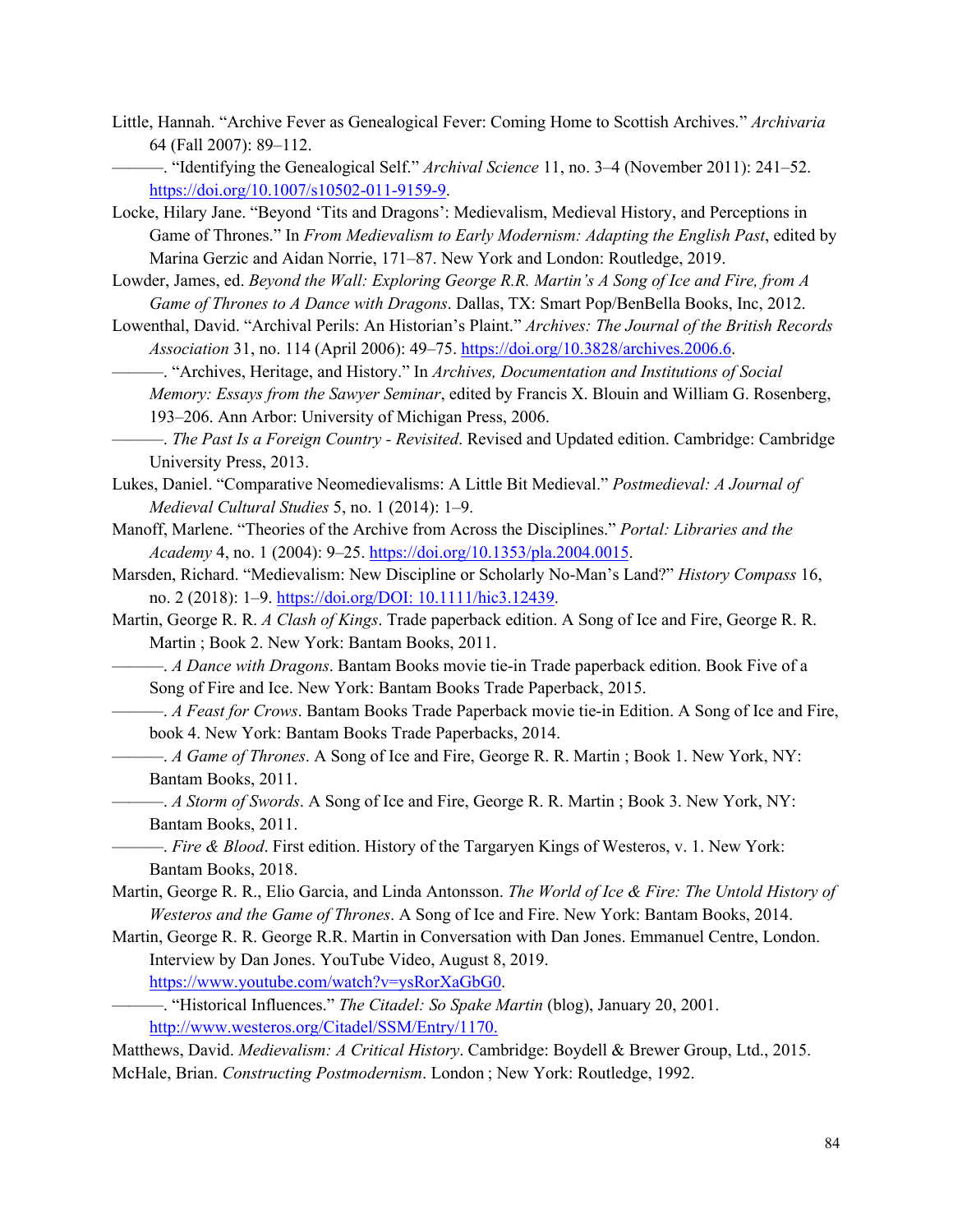- Meehan, Jennifer. "The Archival Nexus: Rethinking the Interplay of Archival Ideas about the Nature, Value, and Use of Records." *Archival Science* 9, no. 3–4 (December 2009): 157–64. https://doi.org/10.1007/s10502-009-9107-0.
- Mudan Finn, Kavita, ed. *Game of Thrones*. Fan Phenomena. Chicago, IL, USA: Intellect Books, the University of Chicago Press, 2017.
- Nesmith, Tom. "Toward the Archival Stage in the History of Knowledge." *Archivaria* 80 (Fall 2015): 119–45.
	- ———. "What's History Got to Do With It?: Reconsidering the Place of Historical Knowledge in Archival Work." *Archivaria* 57 (2004): 1–27.
- Newitz, Annalee. "The Trouble with Race in Game of Thrones Can Be Traced To Tolkien." *Gizmodo*, April 2, 2012. https://io9.gizmodo.com/the-trouble-with-race-in-game-of-thrones-can-be-traced-5898311.
- Oliver, Amanda, and Anne Daniel. "The Identity Complex: The Portrayals of Archivists in Film." *Archival Issues* 37, no. 1 (2015): 48–70.
- Patterson, Caitlin. "Perceptions and Understandings of Archives in the Digital Age." *The American Archivist* 79, no. 2 (Fall/Winter 2016): 339–70.
- Paul, Herman. "The Heroic Study of Records: The Contested Persona of the Archival Historian." *History of the Human Sciences* 26, no. 4 (October 1, 2013): 67–83. https://doi.org/10.1177/0952695113500291.
- Pavlac, Brian A., ed. *Game of Thrones versus History: Written in Blood*. Hoboken: John Wiley & Sons, Inc, 2017.
- Popper, Nicholas. "From Abbey to Archive: Managing Texts and Records in Early Modern England." *Archival Science* 10 (2010): 249–66.
- Radick, Caryn. "'Complete and in Order': Bram Stoker's Dracula and the Archival Profession." *The American Archivist* 76, no. 2 (Fall/Winter 2013): 502–20.
- Rekrut, Ala. "Material Literacy: Reading Records as Material Culture." *Archivaria*, no. 60 (Fall 2005): 11–37.
- Rigby, S. H., ed. *A Companion to Britain in the Later Middle Ages*. Blackwell Companions to British History. Oxford, UK : Malden, MA: Blackwell Publishers, 2003.
- Robertson, Craig. "Mechanisms of Exclusion: Historicizing the Archive and the Passport." In *Archive Stories: Facts, Fictions, and the Writing of History*, edited by Antoinette M. Burton, 68–86. Durham & London: Duke University Press, 2005.
- Robson, Mark. *Stephen Greenblatt*. Routledge Critical Thinkers. London ; New York: Routledge, 2008.
- Rozett, Martha Tuck. "Constructing a World: How Postmodern Historical Fiction Reimagines the Past," n.d., 8.
- Schenk, Dietmar. "How to Distinguish between Manuscripts and Archival Records: A Study in Archival Theory." In *Manuscripts and Archives*, edited by Alessandro Bausi, Christian Brockmann, Michael Friedrich, and Sabine Kienitz, 11:3–18. De Gruyter, 2018. https://doi.org/10.1515/9783110541397- 002.
- Schmuland, Arlene. "The Archival Image in Fiction: An Analysis and Annotated Bibliography." *The American Archivist* 62, no. 1 (January 1999): 24–73. https://doi.org/10.17723/aarc.62.1.v767822474626637.
- Schwartz, Joan M. "'Having New Eyes': Spaces of Archives, Landscapes of Power." *Archivaria* 61, no. Special Section on Archives, Space and Power (Spring 2006): 1–25.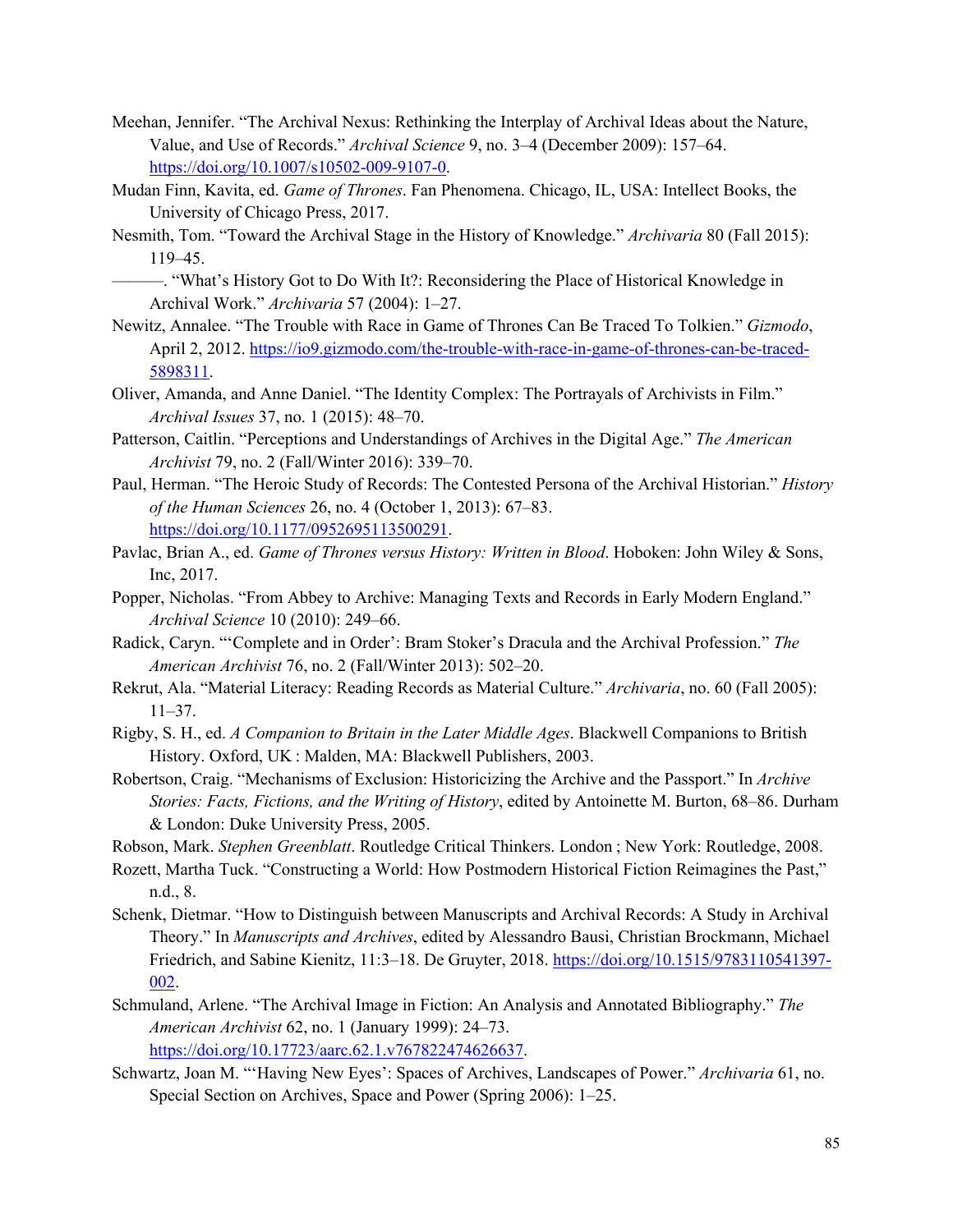- Schwartz, Joan M., and Terry Cook. "Archives, Records, and Power: The Making of Modern Memory." *Archival Science* 2 (2002): 1–2.
- Shaffer, Christopher, and Olga Casey. "Behind the Glasses and Beneath the Bun: Portrayals of Librarians in Popular Cinema and a Guide for Developing a Collection." *Collection Building* 32, no. 2 (2013): 39–45.
- Shepherd, Elizabeth. "Culture and Evidence: Or What Good Are the Archives? Archives and Archivists in Twentieth Century England." *Archival Science* 9 (2009): 173–85.
	- ———. "Hidden Voices in the Archives: Pioneering Women Archivists in Early 20th-Century England." In *Engaging with Records and Archives*, edited by Fiorella Foscarini, Heather MacNeil, Bonnie Mak, and Gillian Oliver, 1st ed., 83-104. Facet, 2016. https://doi.org/10.29085/9781783301607.006.
- Siemon, James R. "Reconstructing the Past: History, Historicism, Histories." In *A Companion to English Renaissance Literature and Culture*, edited by Michael Hattaway, 662–73. Malden, MA, USA: Blackwell Publishers Ltd, 2007. https://doi.org/10.1002/9780470998731.ch57.
- Silverman, Eric J., and Robert Arp, eds. *The Ultimate Game of Thrones and Philosophy: You Think or Die*. Popular Culture and Philosophy, volume 105. Chicago: Open Court, 2017.
- Smith, Charles W. "Some Trends in the English Royal Chancery: 1377-1483." *Medieval Prosopography* 6, no. 1 (Spring 1985): 69–94.
- Spiegel, Gabrielle M. "Foucault and the Problem of Genealogy." *The Medieval History Journal* 4, no. 1 (April 1, 2001): 1–14. https://doi.org/10.1177/097194580100400101.
	- ———. *The Past as Text: The Theory and Practice of Medieval Historiography*. Parallax. Baltimore: Johns Hopkins University Press, 1997.
- Steedman, Carolyn. *Dust.* Manchester: Manchester University Press, 2001.
- ———. "Something She Called a Fever: Michelet, Derrida, and Dust." *The American Historical Review* 106, no. 4 (October 2001): 1159. https://doi.org/10.2307/2692943.
- Swank, Kris. "'I Shall Take No Wife.'" In *Game of Thrones versus History*, edited by Brian A. Pavlac, 209–23. John Wiley & Sons, Ltd, 2017. https://doi.org/10.1002/9781119249450.ch16.
- Tancheva, Kornelia. "Recasting the Debate: The Sign of the Library in Popular Culture." *Libraries & the Cultural Record* 40, no. 4 (2005): 530–46. https://doi.org/10.1353/lac.2005.0079.
- Taylor, Hugh A. "The Collective Memory: Archives and Libraries As Heritage." *Archivaria* 15 (Winter 1982-1983): 118–30.
- ———. "The Discipline of History and the Education of the Archivist." *The American Archivist* 40, no. 4 (October 1977): 395–402.
- Trigg, Stephanie. "Medievalism and Convergence Culture: Researching the Middle Ages for Fiction and Film." *Parergon* 25, no. 2 (2009): 99–118. https://doi.org/10.1353/pgn.0.0060.
- Trundle, Catherine, and Chris Kaplonski. "Tracing the Political Lives of Archival Documents." *History and Anthropology* 22, no. 4 (December 1, 2011): 407–14. https://doi.org/10.1080/02757206.2011.626777.
- Utz, Richard. "Coming to Terms with Medievalism." *European Journal of English Studies* 15, no. 2 (2011): 101–13.
- Veeser, H. Aram. "Introduction." In *The New Historicism*, ix–xvi. London ; New York: Routledge, 2013.
- Verduin, Kathleen. "The Founding and the Founder: Medievalism and the Legacy of Leslie J. Workman." *Studies in Medievalism* XVII (2009): 1–27.
- Warner, Marina. "The Library in Fiction." In *The Meaning of the Library: A Cultural History*, edited by Alice Crawford, 154–75. Princeton, NJ: Princeton University Press, 2017.